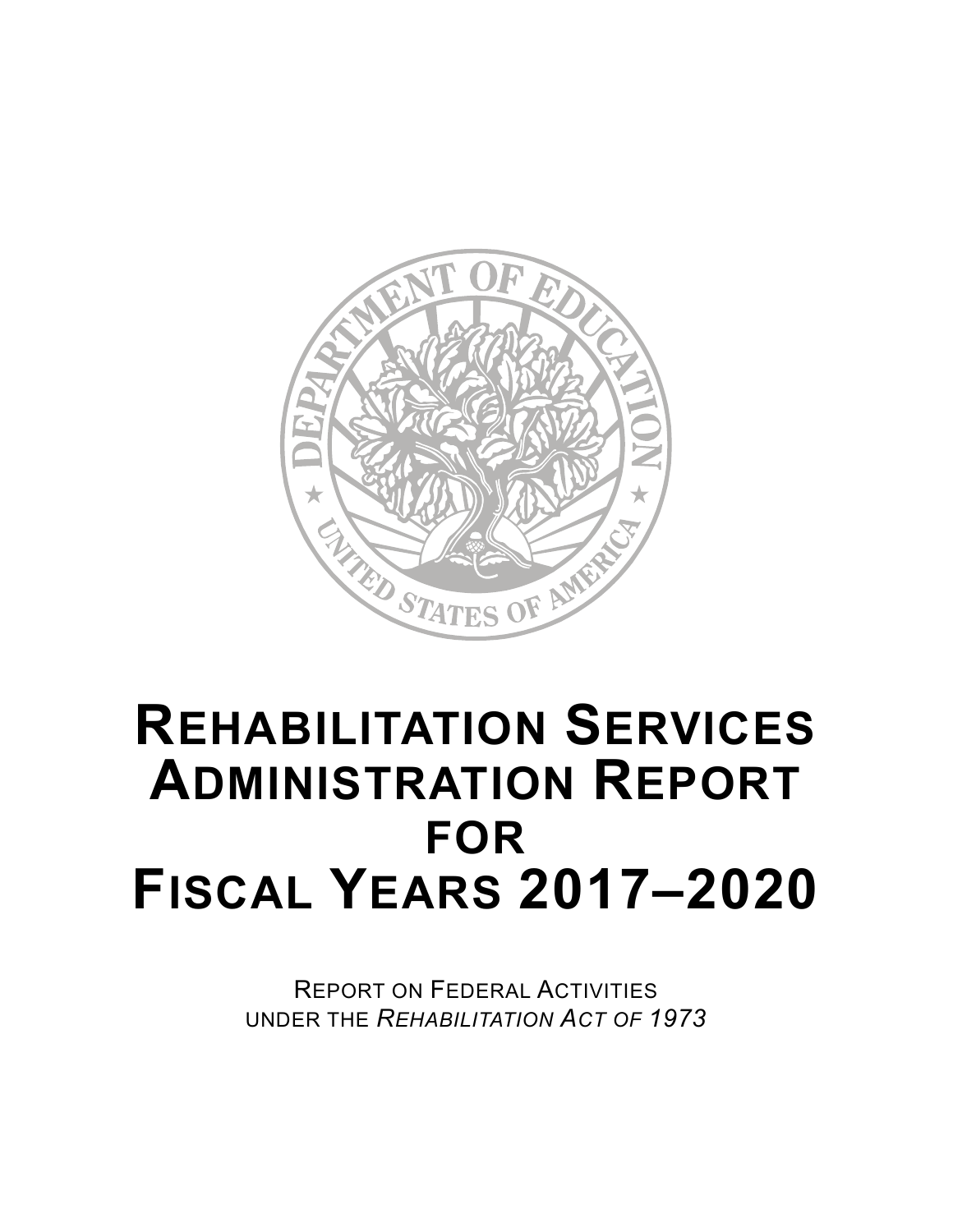### **REHABILITATION SERVICES ADMINISTRATION REPORT FOR FISCAL YEARS 2017–2020**

### **REPORT ON FEDERAL ACTIVITIES UNDER THE** *REHABILITATION ACT OF 1973*

**MAY 2022**

OFFICE OF SPECIAL EDUCATION AND REHABILITATIVE SERVICES U.S. DEPARTMENT OF EDUCATION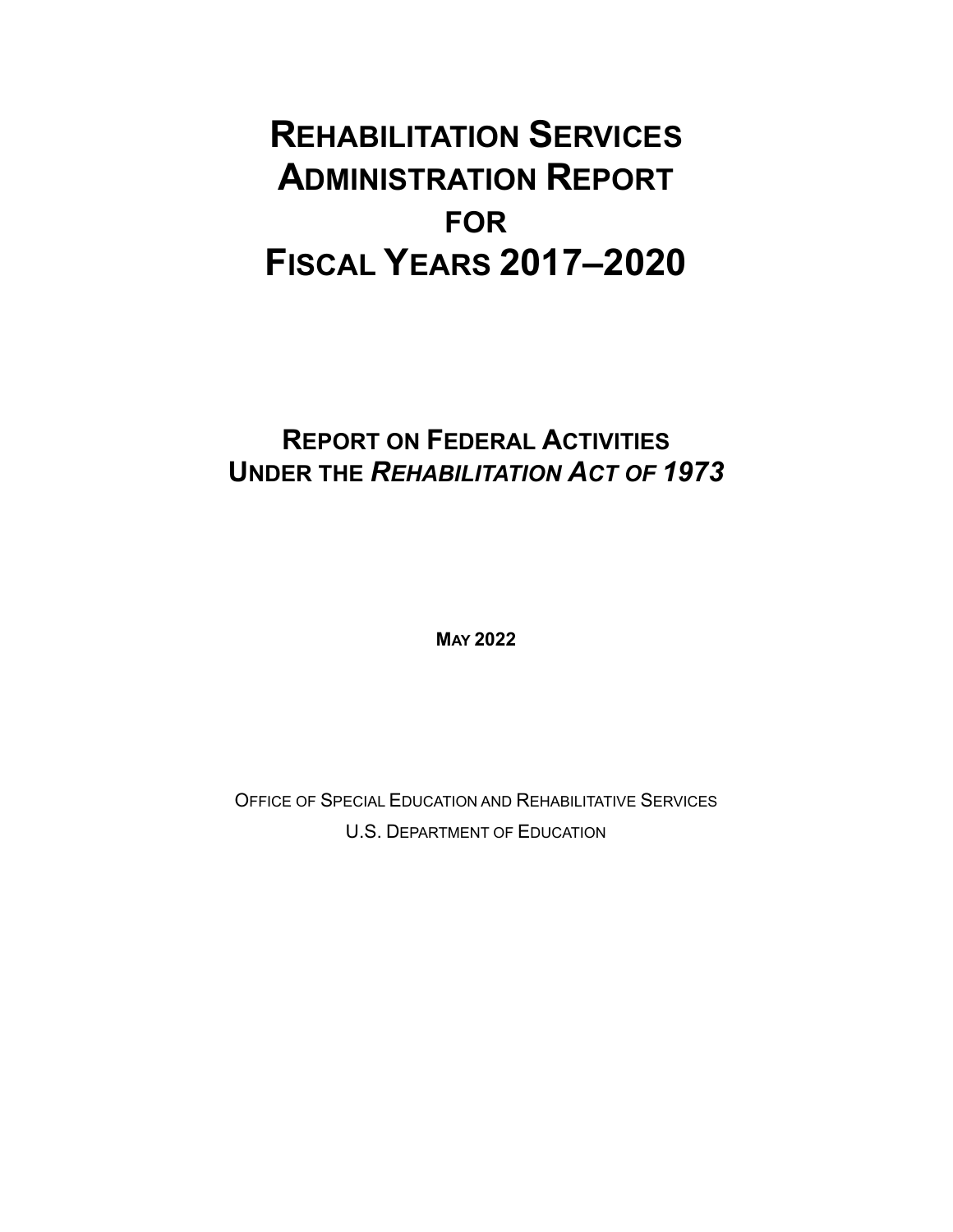#### **U.S. Department of Education**

Miguel A. Cardona, Ed.D. *Secretary*

#### **Office of Special Education and Rehabilitative Services**

Katherine Neas *Deputy Assistant Secretary Delegated the authority to perform the functions and duties of the Assistant Secretary*

#### **Rehabilitation Services Administration**

Carol Dobak *Acting Deputy Commissioner, delegated the authority to perform the functions and duties of the Commissioner*

#### **May 2022**

This report is in the public domain. Authorization to reproduce it in whole or in part is granted. While permission to reprint this publication is not necessary, the citation should be U.S. Department of Education, Office of Special Education and Rehabilitative Services, *Rehabilitation Services Administration Report for Fiscal Years 2017–2020, Report on Federal Activities under the Rehabilitation Act of 1973*, Washington, D.C.

On request, this document can be made available in accessible formats, such as braille, large print, and compact disk. For more information, please contact the U.S. Department of Education's Alternate Format Center at 202-260-0852 or 202-260-0818.

This publication is available on the U.S. Department of Education's website at: [https://rsa.ed.gov/.](https://rsa.ed.gov/)

This document contains contacts and website addresses for information created and maintained by other public and private organizations. This information is provided for the reader's convenience. The U.S. Department of Education does not control or guarantee the accuracy, relevance, timeliness, or completeness of this outside information. Further, the inclusion of information, addresses, or websites for particular items does not reflect their importance, nor is it intended to endorse any views expressed or products or services offered.

#### **Notice to Limited English Proficient Persons**

If you have difficulty understanding English, you may request language assistance services for U.S. Department of Education information that is available to the public. These language assistance services are available free of charge. If you need more information about interpretation or translation services, please call 1-800-USA-LEARN (1-800-872-5327) (TTY: 1-800-437-0833) or email us at [Ed.Language.Assistance@ed.gov.](mailto:Ed.Language.Assistance@ed.gov?subject=RSA%20Annual%20Report%20to%20Congress) Or write to U.S. Department of Education, Information Resource Center, LBJ Education Building, 400 Maryland Ave. SW, Washington, DC 20202.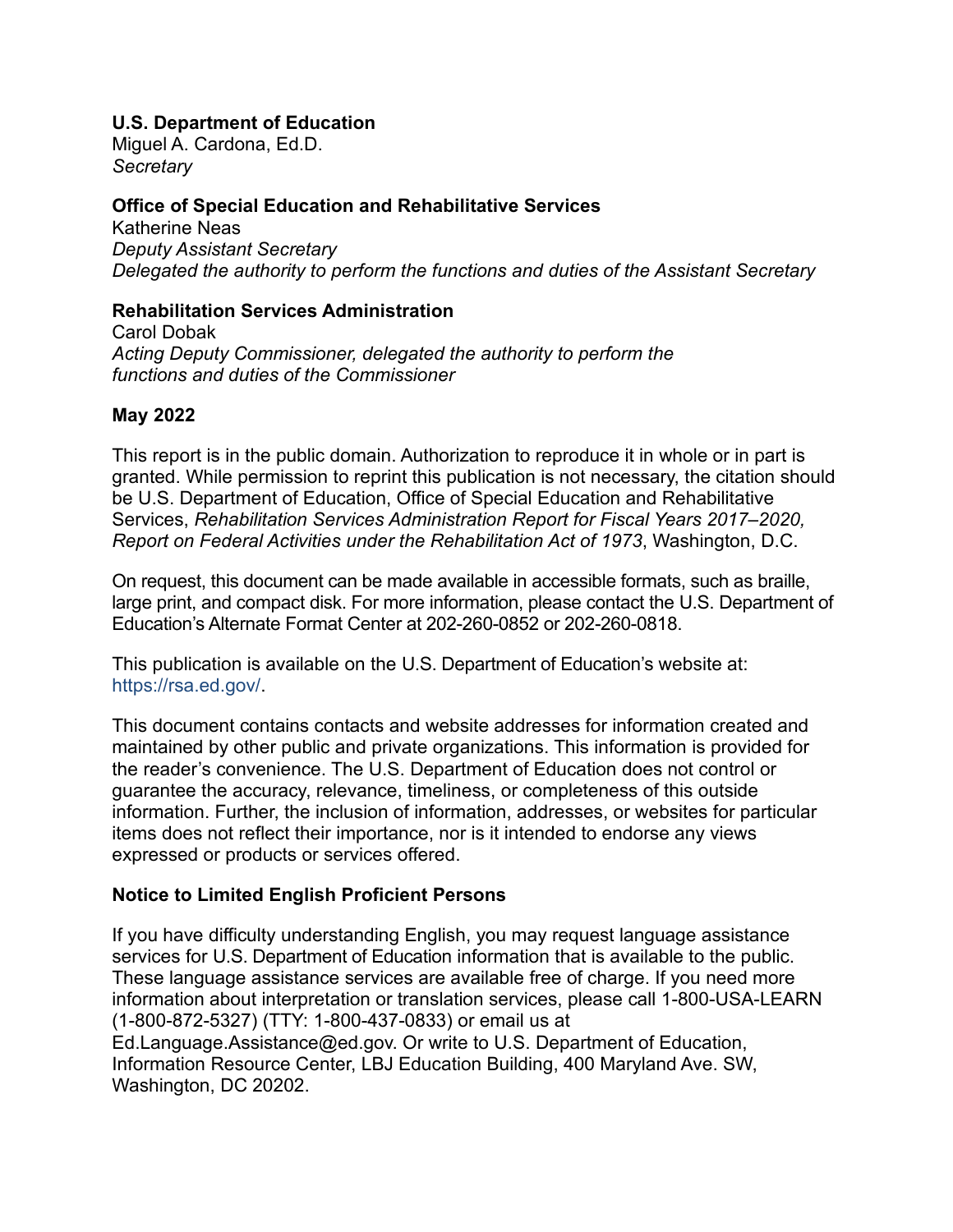## CONTENTS

<span id="page-3-0"></span>

| Support of Business Enterprise Programs of Blind Vendors under the         |  |
|----------------------------------------------------------------------------|--|
|                                                                            |  |
|                                                                            |  |
| Independent Living Services for Older Individuals Who Are Blind Program 36 |  |
|                                                                            |  |
|                                                                            |  |
|                                                                            |  |
|                                                                            |  |
|                                                                            |  |
|                                                                            |  |
|                                                                            |  |
|                                                                            |  |
|                                                                            |  |
|                                                                            |  |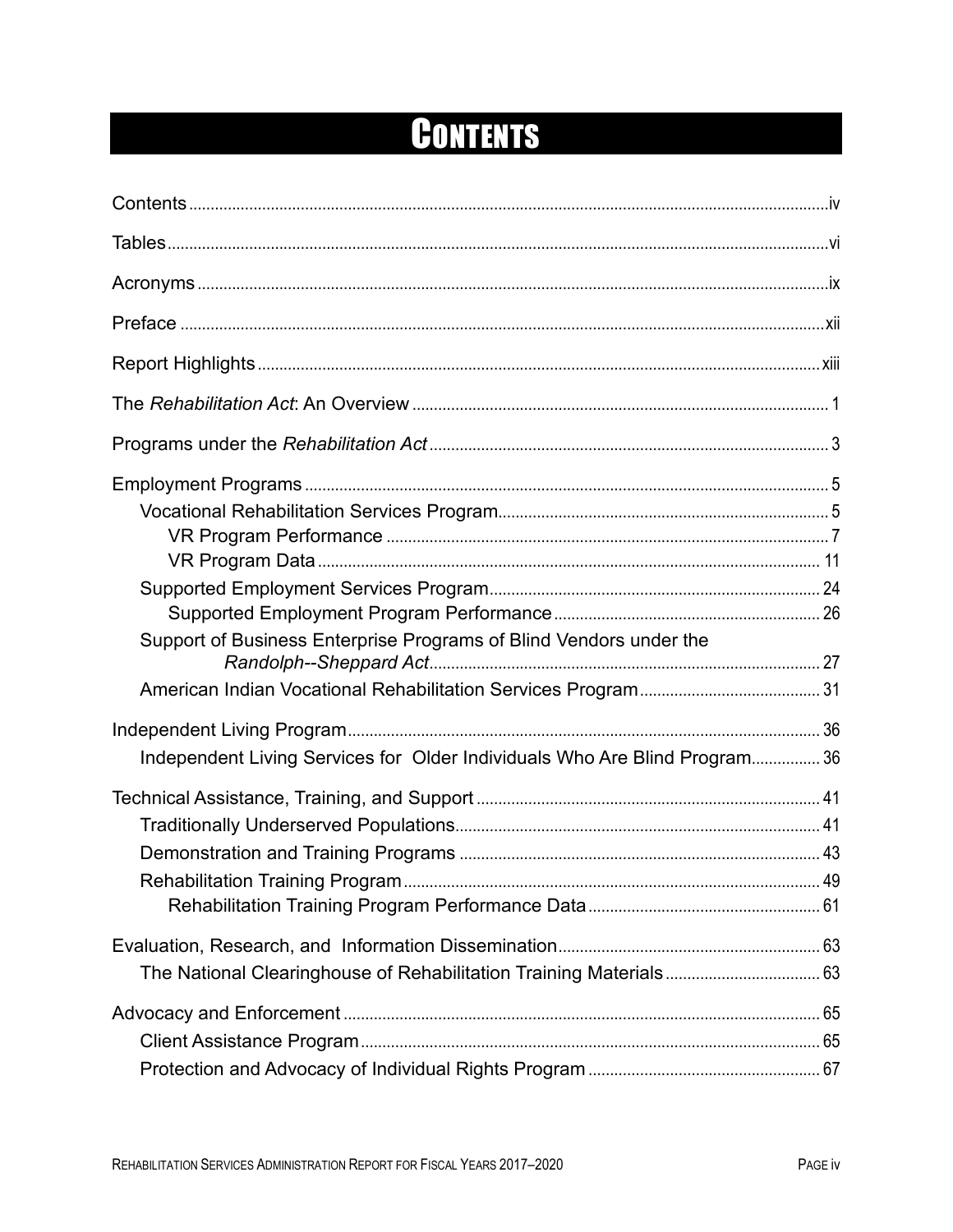| Programs under the Rehabilitation Act Not Administered by the             |  |
|---------------------------------------------------------------------------|--|
|                                                                           |  |
|                                                                           |  |
|                                                                           |  |
|                                                                           |  |
| Nondiscrimination in Programs that Receive Federal Financial Assistance74 |  |
|                                                                           |  |
|                                                                           |  |
|                                                                           |  |
|                                                                           |  |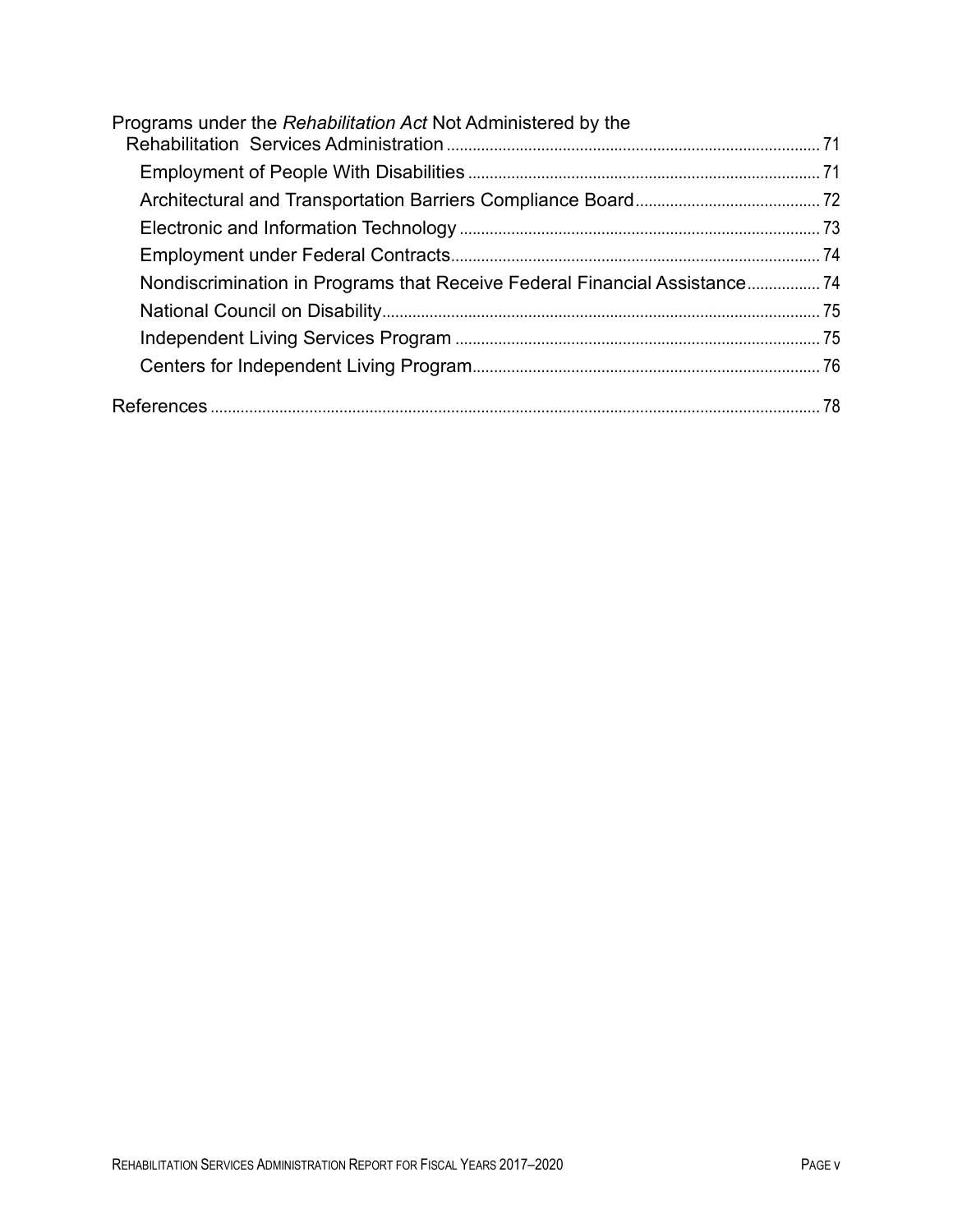## <span id="page-5-0"></span>**TABLES**

| Table 1. | State Vocational Rehabilitation Services program Federal                                                                                                                                                                |  |
|----------|-------------------------------------------------------------------------------------------------------------------------------------------------------------------------------------------------------------------------|--|
| Table 2. | State Vocational Rehabilitation Services program non-Federal share:                                                                                                                                                     |  |
| Table 3. | Number of applicants, eligible individuals, and eligible individuals<br>receiving vocational rehabilitation services under individualized plans                                                                         |  |
| Table 4. | Employment outcomes at exit and employment rate: FYs 2017-2020 14                                                                                                                                                       |  |
| Table 5. | Median hourly wages and median hours worked per week of<br>individuals exiting with employment outcome at exit: FYs 2017-2019  15                                                                                       |  |
| Table 6. | Vocational rehabilitation program participant data specific to Workforce<br>Innovation and Opportunity Act reporting: PYs 2017-2019 16                                                                                  |  |
| Table 7. | Vocational rehabilitation program participant characteristics by sex,                                                                                                                                                   |  |
| Table 8. | Vocational rehabilitation program participant barriers to employment:                                                                                                                                                   |  |
| Table 9. | Workforce Innovation and Opportunity Act performance accountability:                                                                                                                                                    |  |
|          | Table 10. Numbers and percentages of students with disabilities who received                                                                                                                                            |  |
|          | Table 11. Pre-employment transition services provided to students with                                                                                                                                                  |  |
|          | Table 12. State Supported Employment Services program Federal                                                                                                                                                           |  |
|          | Table 13. Number of participants with most significant disabilities receiving<br>supported employment services and number of participants exiting with<br>employment outcomes in supported employment: FYs 2017-2020 26 |  |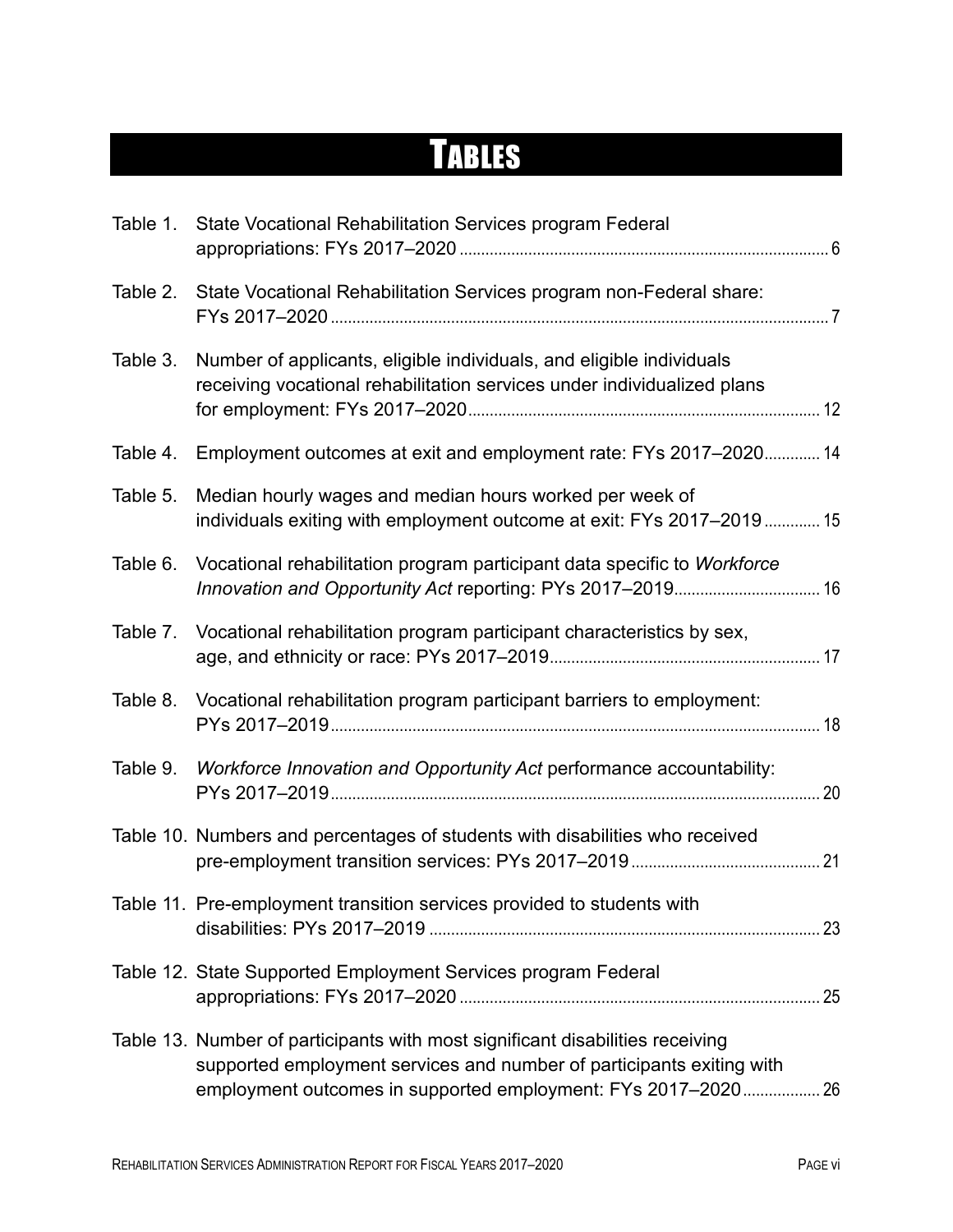| Table 14. Median hourly wages and median hours worked per week of<br>participants with most significant disabilities exiting with employment                                                                                |  |
|-----------------------------------------------------------------------------------------------------------------------------------------------------------------------------------------------------------------------------|--|
| Table 15. Employment rate of participants with most significant disabilities who<br>received supported employment services in the second and fourth                                                                         |  |
| Table 16. Amount of Federal funds and percent of all funds used to support the<br>Business Enterprise Programs of blind vendors under the Randolph-                                                                         |  |
| Table 17. Amount of vendors' set-aside funds and percent of all funds used to<br>support the Business Enterprise Programs of blind vendors under the                                                                        |  |
| Table 18. Vendor income and earnings, the number of vendors by type of<br>location, and the number of facilities by location for the Business<br>Enterprise Programs under the Randolph--Sheppard Act: FYs 2017-            |  |
| Table 19. Number of grants and total amount awarded to support American<br>Indian Vocational Rehabilitation Services Tribal projects: FYs 2017-                                                                             |  |
| Table 20. Number of individuals with disabilities served, exiting program after<br>receiving services, and achieving employment through the American<br>Indian Vocational Rehabilitation Services program: FYs 2017-2020 33 |  |
| Table 21. Percentages of cost per employment outcome and per participant:                                                                                                                                                   |  |
| Table 22. Independent Living Services for Older Individuals who are Blind<br>program funding, expenditures, and individuals served: FYs 2017-                                                                               |  |
| Table 23. Percentage of scholars that fulfilled payback requirements through<br>qualifying employment or by employment in State agencies and                                                                                |  |
| Table 24. Output measures by number and percentage for Client Assistance                                                                                                                                                    |  |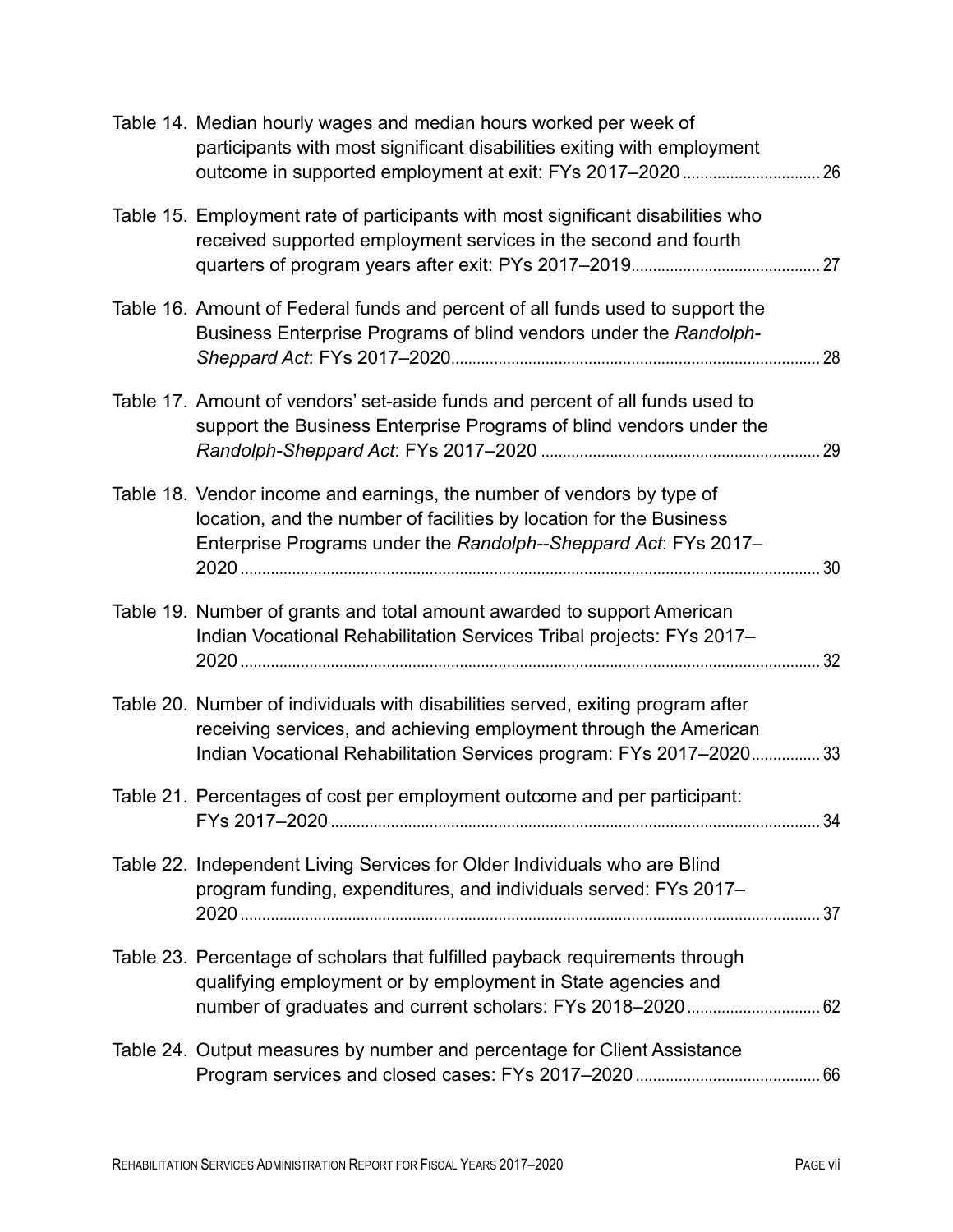Table 25. [Number of individuals represented and requesting information or](#page-82-0)  [referral, percentages of the three greatest numbers of specified issues,](#page-82-0)  [and the percentage of agencies reporting systemic change for the](#page-82-0)  [Protection and Advocacy of Individual Rights program: FYs](#page-82-0) 2017–2020......... 69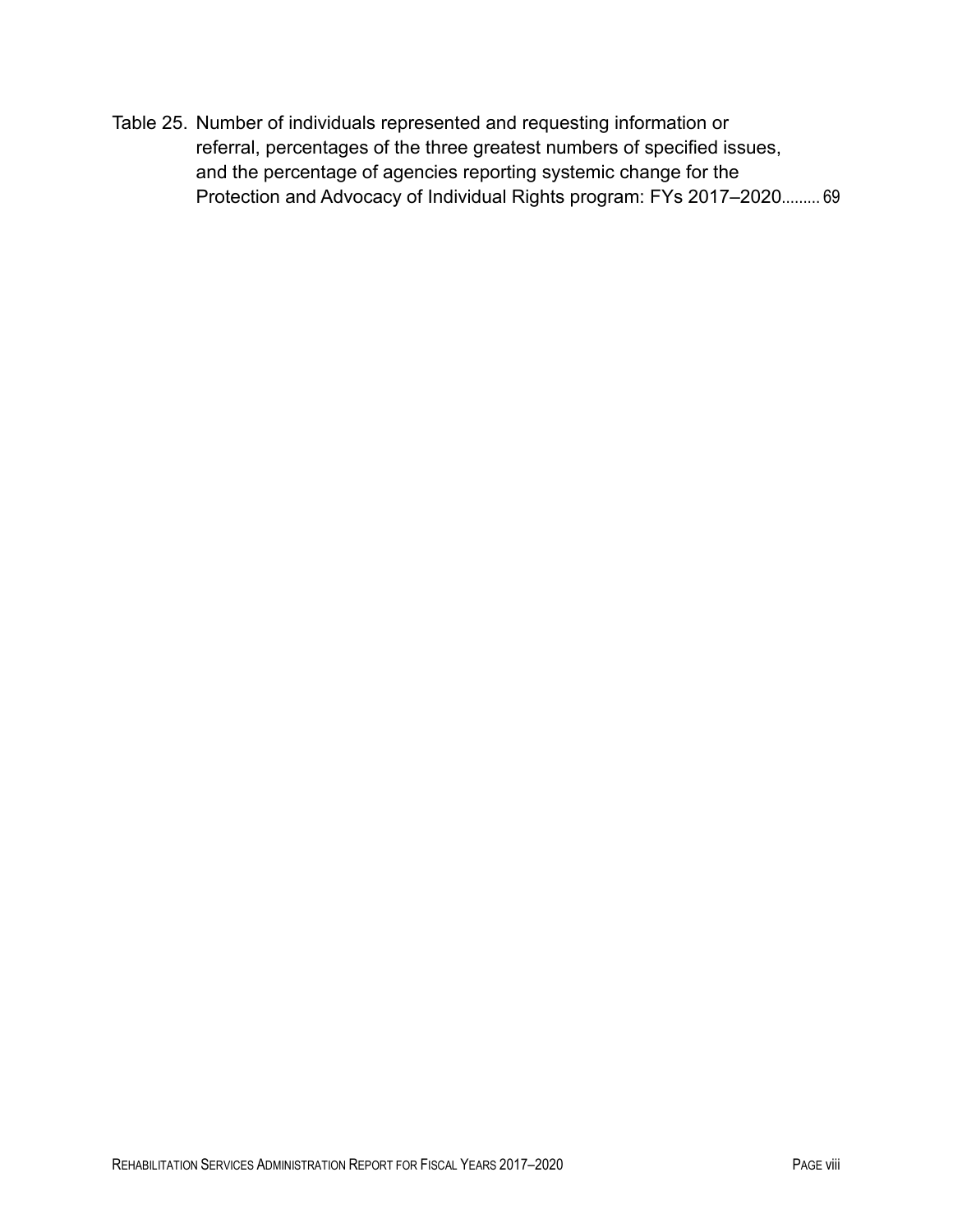## ACRONYMS

<span id="page-8-0"></span>

| <b>Acronym</b>  | <b>Full Term</b>                                                                             |
|-----------------|----------------------------------------------------------------------------------------------|
| <b>ABA</b>      | <b>Architectural Barriers Act</b>                                                            |
| <b>ADA</b>      | <b>Americans with Disabilities Act</b>                                                       |
| <b>AIVRS</b>    | American Indian Vocational Rehabilitation Services                                           |
| <b>AIVRTTAC</b> | American Indian Vocational Rehabilitation Training and<br><b>Technical Assistance Center</b> |
| <b>ALN</b>      | <b>Assistance Listing Number</b>                                                             |
| <b>ASL</b>      | American Sign Language                                                                       |
| <b>CANAR</b>    | Consortia of Administrators for Native American Rehabilitation                               |
| <b>CAP</b>      | <b>Client Assistance Program</b>                                                             |
| <b>CBVI</b>     | New Jersey Commission for the Blind and Visually Impaired                                    |
| <b>CFDA</b>     | <b>Catalog of Federal Domestic Assistance</b>                                                |
| <b>CPID</b>     | Career Pathways for Individuals with Disabilities                                            |
| <b>CRD</b>      | U.S. Department of Justice, Civil Rights Division                                            |
| <b>DD Act</b>   | Developmental Disabilities Assistance and Bill of Rights Act of 2000                         |
| <b>DLC</b>      | <b>Disability Law Colorado</b>                                                               |
| <b>DRP</b>      | <b>Disability Rights Pennsylvania</b>                                                        |
| <b>ED</b>       | U.S. Department of Education                                                                 |
| <b>EEOC</b>     | <b>Equal Employment Opportunity Commission</b>                                               |
| <b>FAQs</b>     | <b>Frequently Asked Questions</b>                                                            |
| <b>FY</b>       | <b>Fiscal Year</b>                                                                           |
| <b>GPRA</b>     | <b>Government Performance and Results Act</b>                                                |
| <b>IDEA</b>     | Individuals with Disabilities Education Act                                                  |
| IL              | <b>Independent Living</b>                                                                    |
| IL-OIB          | Independent Living Services for Older Individuals Who Are Blind                              |
| <b>IPE</b>      | Individualized Plan for Employment                                                           |
| <b>JDVRTAC</b>  | Job-Driven Vocational Rehabilitation Technical Assistance Center                             |
| <b>LEAs</b>     | <b>Local Educational Agencies</b>                                                            |
| <b>MDLC</b>     | Minnesota Disability Law Center                                                              |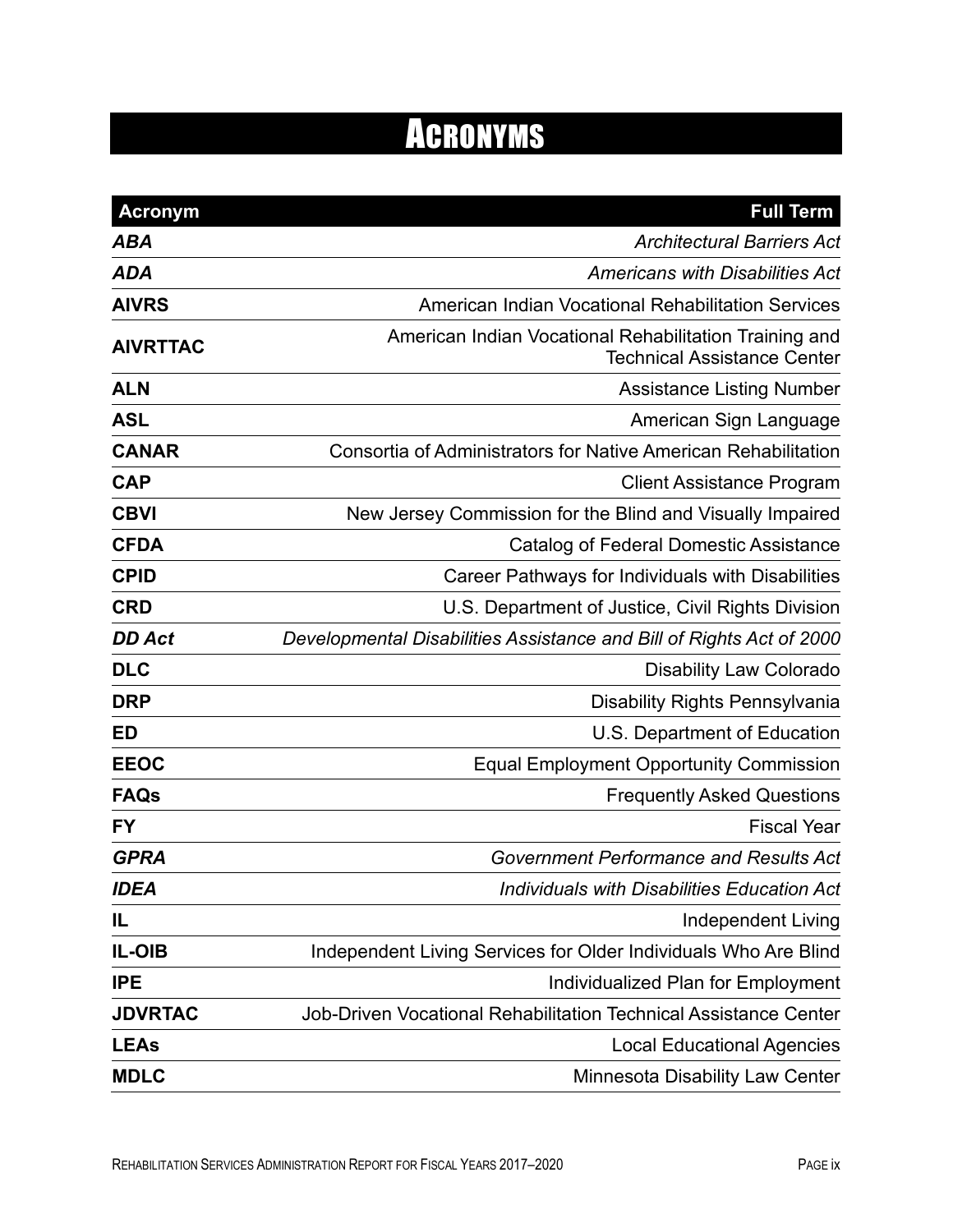| <b>Acronym</b>    | <b>Full Term</b>                                                                                                    |
|-------------------|---------------------------------------------------------------------------------------------------------------------|
| <b>NCRTM</b>      | National Clearinghouse of Rehabilitation Training Materials                                                         |
| <b>NDRN</b>       | <b>National Disability Rights Network</b>                                                                           |
| <b>NRTC</b>       | <b>National Research and Training Center</b>                                                                        |
| <b>NTACT</b>      | <b>National Technical Assistance Center on Transition</b>                                                           |
| <b>NWIC</b>       | Northwest Indian College                                                                                            |
| <b>OCB</b>        | Oregon Commission for the Blind                                                                                     |
| <b>OCIO</b>       | Office of the Chief Information Officer                                                                             |
| <b>OCR</b>        | U.S. Department of Education, Office for Civil Rights                                                               |
| <b>OFCCP</b>      | Office of Federal Contract Compliance Program                                                                       |
| <b>OIB-TAC</b>    | Older Individuals Who Are Blind Technical Assistance Center                                                         |
| <b>OSEP</b>       | <b>Office of Special Education Programs</b>                                                                         |
| <b>OSERS</b>      | Office of Special Education and Rehabilitative Services                                                             |
| <b>OVR</b>        | Kentucky Office of Vocational Rehabilitation                                                                        |
| <b>P&amp;A</b>    | <b>Protection and Advocacy</b>                                                                                      |
| <b>PAIR</b>       | Protection and Advocacy of Individual Rights                                                                        |
| <b>PEQA-TAC</b>   | Technical Assistance Center for Vocational Rehabilitation Agency<br><b>Program Evaluation and Quality Assurance</b> |
| PTI               | Parent Training and Information                                                                                     |
| <b>PY</b>         | Program Year                                                                                                        |
| <b>RSA</b>        | <b>Rehabilitation Services Administration</b>                                                                       |
| <b>SE program</b> | <b>Supported Employment Services Program</b>                                                                        |
| <b>SEAs</b>       | <b>State Educational Agencies</b>                                                                                   |
| <b>SGA</b>        | <b>Substantial Gainful Activity</b>                                                                                 |
| <b>SLA</b>        | <b>State Licensing Agency</b>                                                                                       |
| <b>SILC</b>       | <b>Statewide Independent Living Council</b>                                                                         |
| <b>SMPID</b>      | RSA's State Monitoring and Program Improvement Division                                                             |
| <b>SNAP</b>       | <b>Supplemental Nutrition Assistance Program</b>                                                                    |
| <b>SSDI</b>       | <b>Social Security Disability Insurance</b>                                                                         |
| <b>SSI</b>        | <b>Supplemental Security Income</b>                                                                                 |
| TA                | <b>Technical Assistance</b>                                                                                         |
| <b>TANF</b>       | <b>Temporary Assistance for Needy Families</b>                                                                      |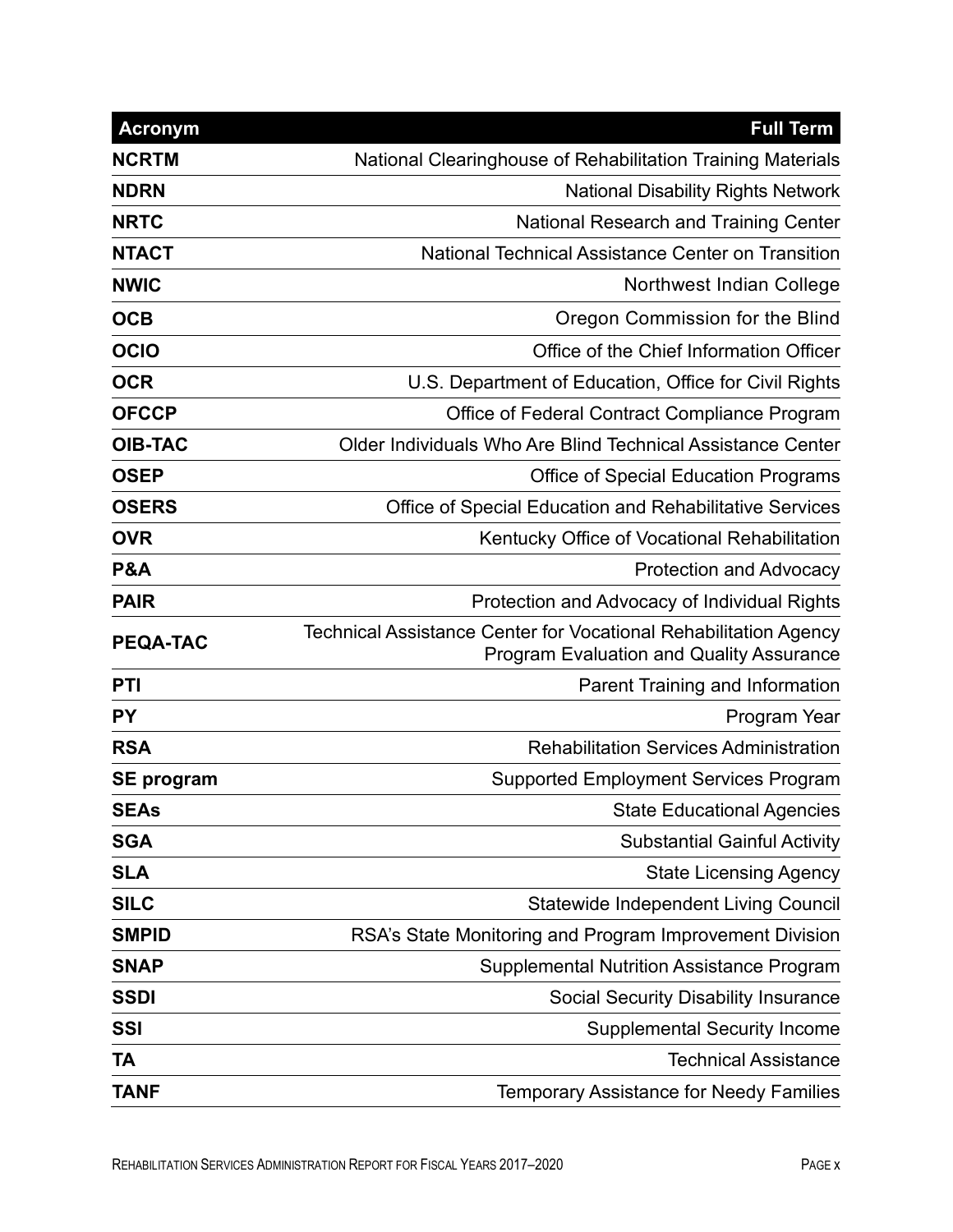| <b>Acronym</b>  | <b>Full Term</b>                                                                         |
|-----------------|------------------------------------------------------------------------------------------|
| <b>TSPD</b>     | <b>Training and Service Programs Division</b>                                            |
| <b>VR</b>       | <b>Vocational Rehabilitation</b>                                                         |
| VR program      | <b>Vocational Rehabilitation Services Program</b>                                        |
| <b>VRTAC-TC</b> | Vocational Rehabilitation Technical Assistance Center-<br><b>Targeted Communities</b>    |
| <b>VRTAC-Y</b>  | Vocational Rehabilitation Technical Assistance Center-<br><b>Youth with Disabilities</b> |
| <b>WIA</b>      | <b>Workforce Investment Act of 1998</b>                                                  |
| <b>WINTAC</b>   | Workforce Innovation Technical Assistance Center                                         |
| <b>WIOA</b>     | <b>Workforce Innovation and Opportunity Act</b>                                          |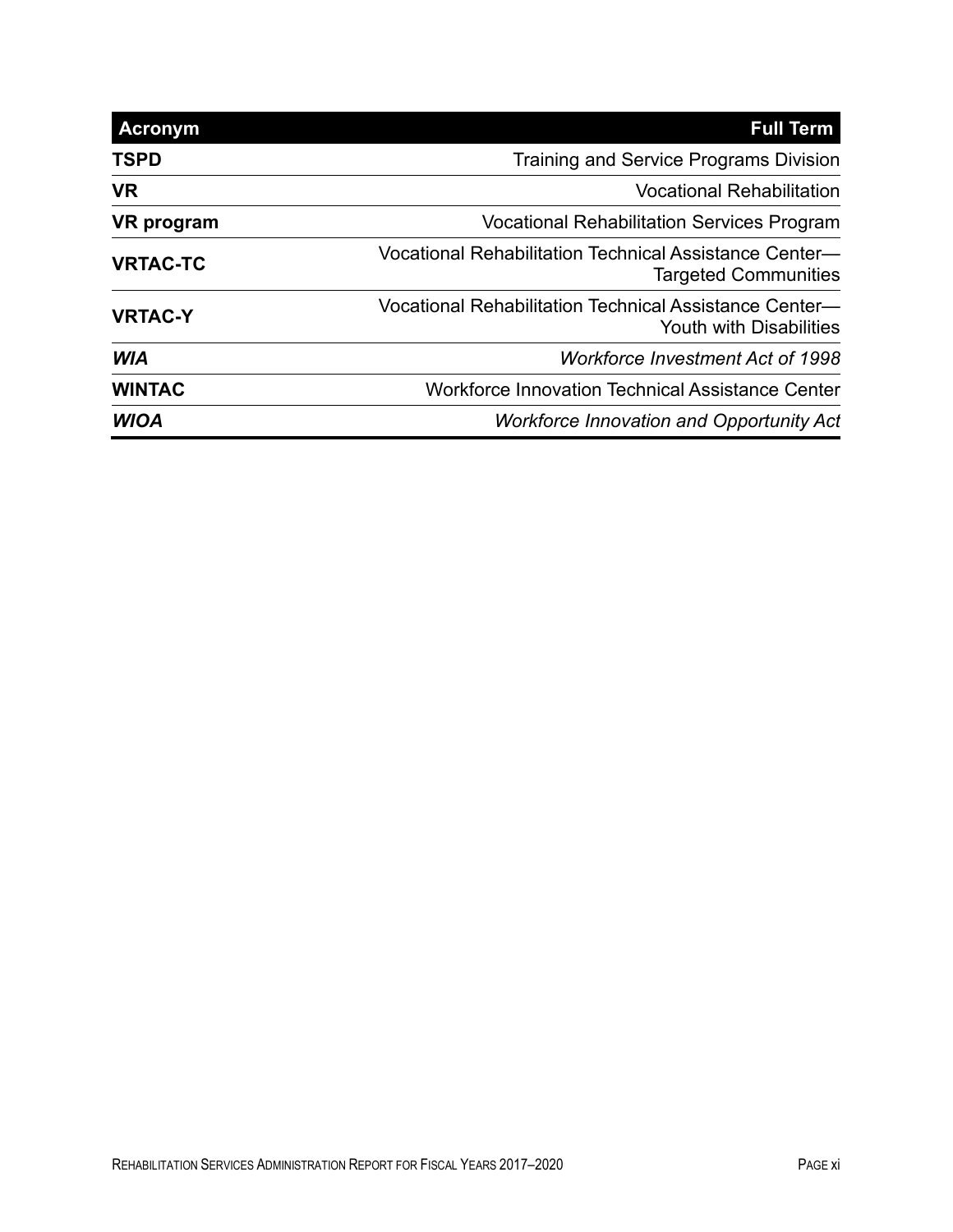### PREFACE

<span id="page-11-0"></span>The *Rehabilitation Act of 1973* (*Rehabilitation Act*)[1](#page-11-1) provides the statutory authority for programs and activities that assist individuals with disabilities in the pursuit of gainful employment, independence, self-sufficiency, and full integration into community life. The *Rehabilitation Act* was last amended by *Title IV* of the *Workforce Innovation and Opportunity Act* (*WIOA*),[2](#page-11-2) signed into law on July 22, 2014—a bipartisan and bicameral effort that reformed the Federal adult education and workforce development system and presented opportunities to change the way these systems operate.

This report to the President and Congress describes the activities of the Rehabilitation Services Administration (RSA) (a component of the Office of Special Education and Rehabilitative Services (OSERS)) during Federal fiscal years (FYs) 2017 through 2020 (October 1, 2016, through September 30, 2020), including its collaboration with other Federal agencies. RSA is the principal agency for carrying out *Titles I*, *III*, *VI*, and specified portions of *Titles V* and *VII* of the *Rehabilitation Act*. RSA is responsible for preparing and submitting this report to the President and Congress as required by Section 13(a) of the *Rehabilitation Act*. [3](#page-11-3)

<span id="page-11-1"></span><sup>1</sup> 29 U.S.C. § 701 et seq.

<span id="page-11-2"></span><sup>2</sup> *WIOA* superseded the *Workforce Investment Act of 1998* (*WIA*).

<span id="page-11-3"></span><sup>&</sup>lt;sup>3</sup> Data used in this report are from Federal, U.S. Department of Education (ED), OSERS, or RSA systems and annual reports that may require user permission or registration or are restricted to ED or RSA personnel. Access to these systems and reports has not been made available to the public in this report. Reports on RSA activities that are readily available can be found at the RSA website: [https://rsa.ed.gov](https://rsa.ed.gov/)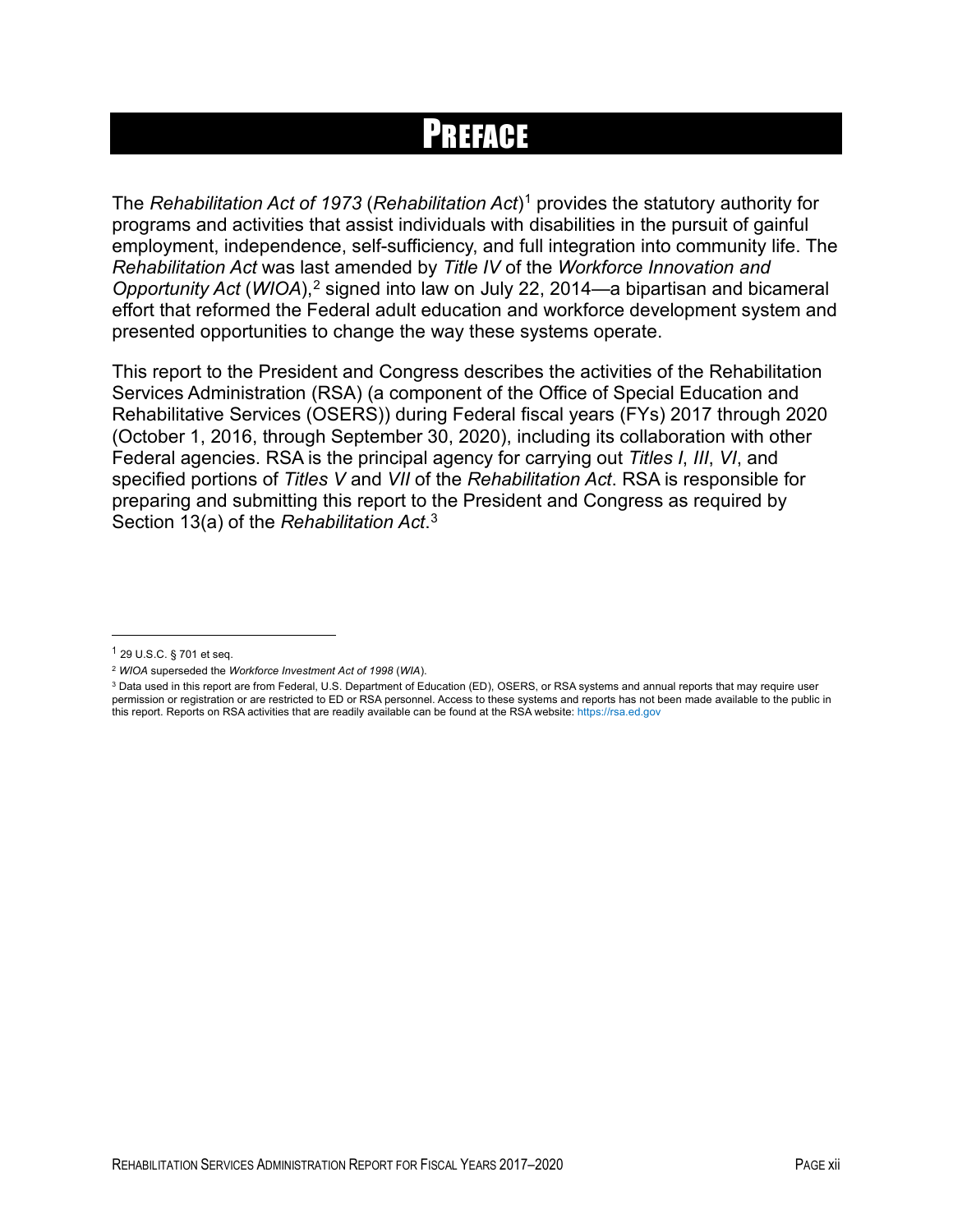## REPORT HIGHLIGHTS

<span id="page-12-0"></span>Following a brief overview of the *Rehabilitation Act* and identification of the programs it authorizes, RSA describes in this report the purpose, funding, activities, and performance of each formula and discretionary grant program it administers for the period covering FYs 2017 through 2020. Additionally, RSA explains reasons underlying trends in performance, including the effect, if any, of the COVID-19 pandemic on the trends, and the technical assistance provided by RSA to improve the performance of the programs.

With respect to the State Vocational Rehabilitation (VR) Services program, the largest of the four programs described in the "Employment Programs" section of this report designed to assist individuals with disabilities to achieve competitive integrated employment, RSA:

- Describes declines in some areas of performance, such as the number of individuals with disabilities who applied and were determined eligible for services and the employment outcomes these individuals obtained, along with improved performance regarding the number of students with disabilities served and the pre-employment transition services they received.
- Provides explanation for these performance trends, such as the effect of orders of selection, changes in the VR program made by *WIOA*, and the COVID-19 pandemic.
- Describes data RSA is required to collect under Section 116(b) of *WIOA*, including data concerning the demographics of VR program participants and barriers to employment experienced by some individuals, as well as the performance of State VR agencies on the joint performance accountability measures established for the core programs in the workforce development system.
- Highlights the monitoring and technical assistance activities RSA undertook to improve the ability of State VR agencies to administer the program and the quality of services delivered. This includes revising monitoring protocols in collaboration with State VR agencies and issuing multiple sub-regulatory guidance announcing, among other things, flexibilities in the use of Federal VR program funds when providing pre-employment transition services and the manner in which these agencies must adhere to prior approval requirements.
- Summarizes RSA's collaboration with agencies within the U.S. Department of Labor and the U.S. Department of Health and Human Services, among others, for the purpose of improving the employment of individuals with disabilities.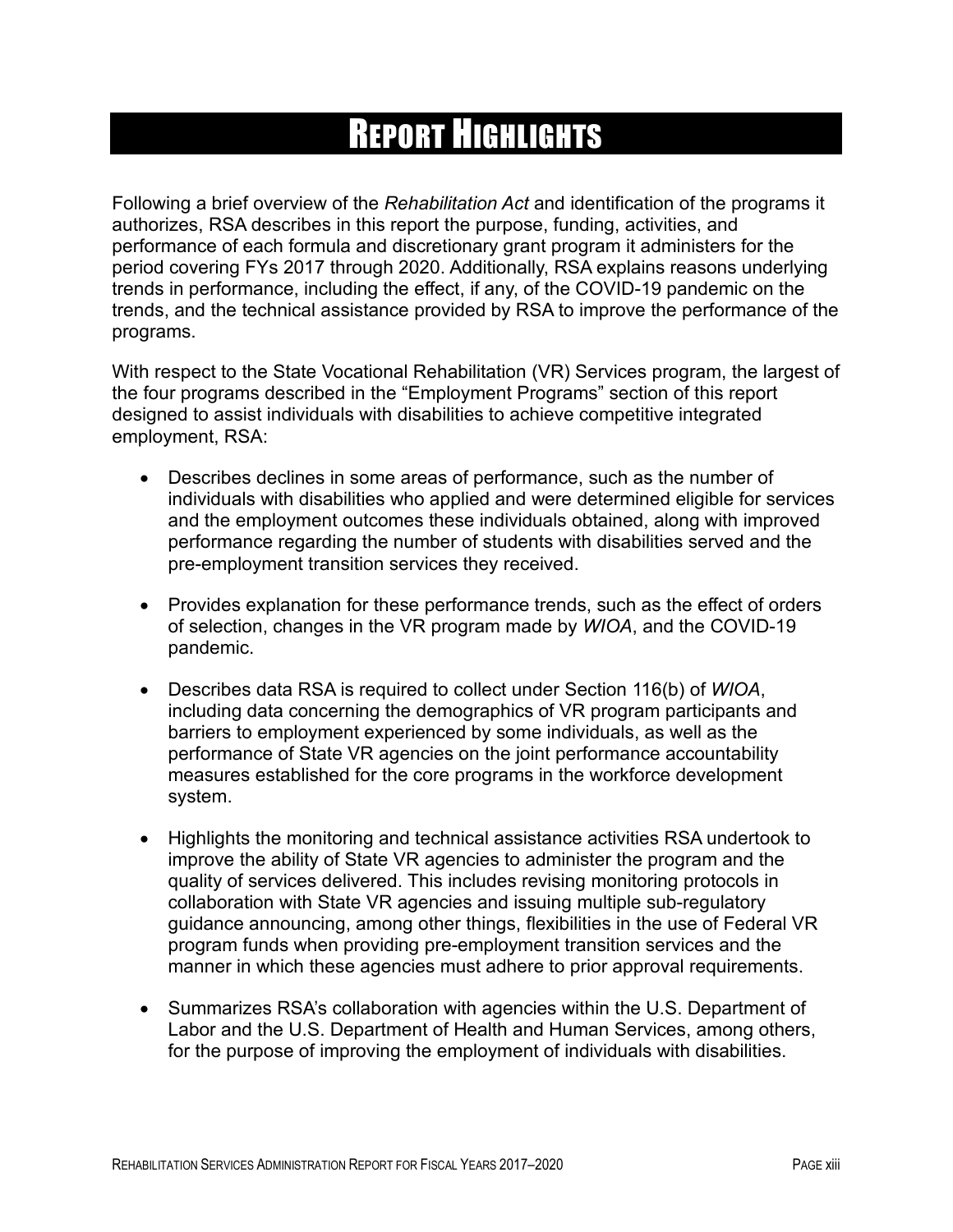RSA provides similar information and data for three additional employmentrelated programs: the State Supported Employment Services program, the vending facility program authorized under the *Randolph-Sheppard Act* and the use of VR program funds to support the program, and the American Indian Vocational Rehabilitation Services program. Other formula grant programs RSA covers in this report include the Independent Living Services for Older Individuals Who Are Blind, Client Assistance, and Protection and Advocacy of Individual Rights programs.

RSA makes discretionary grant investments to improve the field of vocational rehabilitation through the Rehabilitation Training and Demonstration and Training programs and this report describes the activities and performance of the Rehabilitation Long-Term, Innovative, Interpreter, and Braille Training programs. Additionally, RSA describes the wide variety of ways it uses discretionary grant funds to improve the number and skills of personnel engaged in the delivery of VR services through model demonstration, and technical assistance and training projects. Thus, for example, this report includes information about projects designed to expand career pathways for individuals with disabilities; information and training centers that support parents and guardians of individuals and students with disabilities so they can better access VR services, including preemployment transition services; and technical assistance centers that support State VR agencies as they provide services to youth with disabilities and individuals with disabilities who are traditionally underserved or are from targeted communities, assist students with disabilities to transition from secondary education to postsecondary education and competitive integrated employment, and implement the requirements of *WIOA*.

Finally, RSA briefly describes programs authorized under the *Rehabilitation Act* that it does not administer, such as the Architectural and Transportation Barriers Compliance Board, the National Council on Disability, and the independent living programs administered by the U.S. Department of Health and Human Services, along with the non-discrimination provisions in *Title V* of the *Rehabilitation Act* for which other Federal agencies and ED, as applicable, are responsible.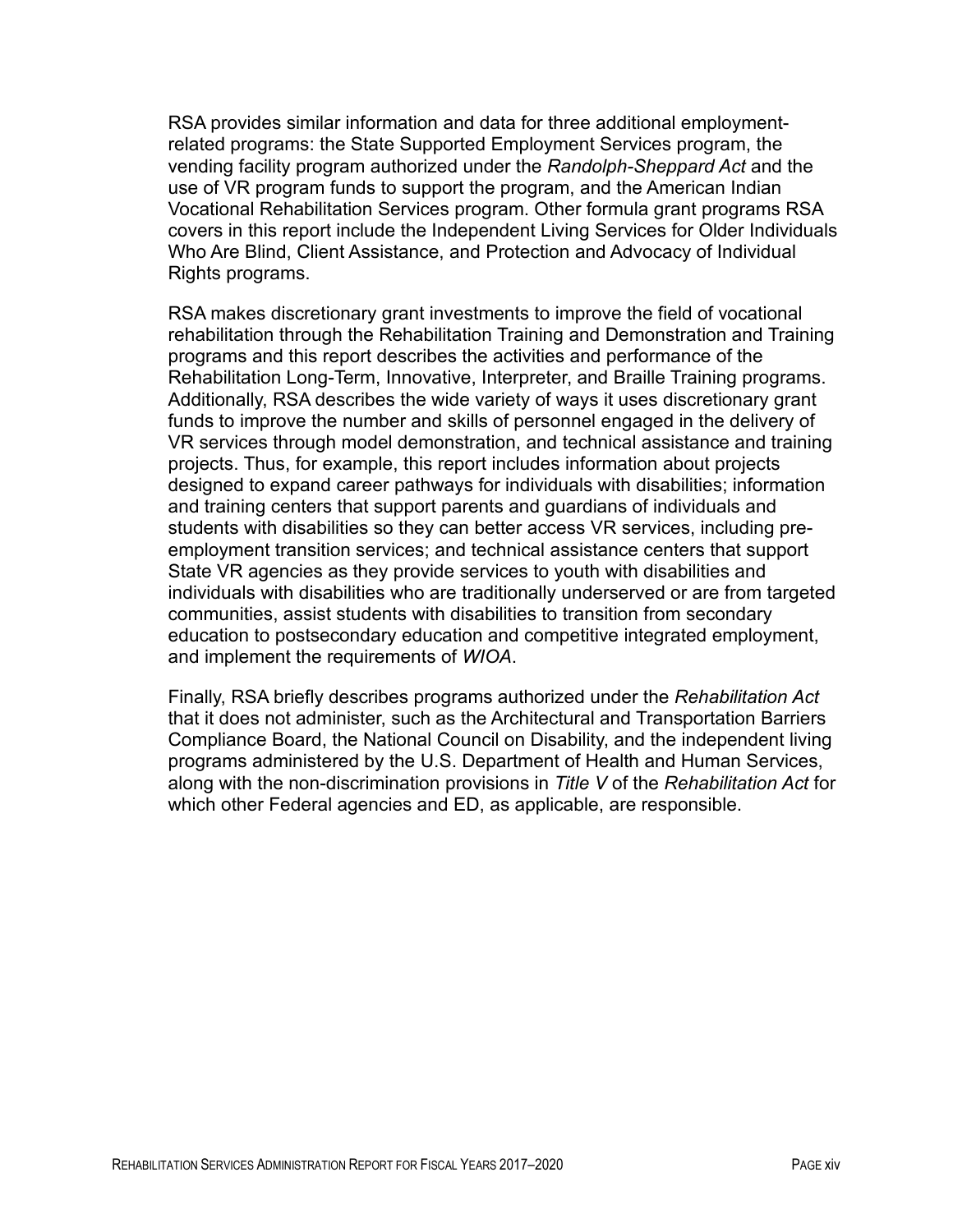### THE *REHABILITATION ACT*: AN OVERVIEW

<span id="page-14-0"></span>Federal interest and involvement in rehabilitation issues and policy initially date from 1920 with the enactment of the *Civilia*n *Vocational Rehabilitation Act*, commonly called the *Smith-Fess Act*. The *Smith-Fess Act* marked the beginning of a Federal and State partnership in the rehabilitation of individuals with disabilities. Although the law was passed shortly after the end of World War I, its provisions were specifically directed at the rehabilitation needs of persons who were industrially injured rather than the needs of veterans with disabilities.

A major event in the history of the Federal rehabilitation program was passage of the *Rehabilitation Act of 1973* (*Rehabilitation Act*), which provides the statutory authority for programs and activities that assist individuals with disabilities<sup>[4](#page-14-1)</sup> in the pursuit of gainful employment, independence, self-sufficiency, and full integration into community life. Under the *Rehabilitation Act*, the following Federal agencies and entities are charged with administering a wide variety of programs and activities: the Departments of Education, Labor, Health and Human Services, and Justice; the Equal Employment Opportunity Commission; the Architectural and Transportation Barriers Compliance Board (Access Board); and the National Council on Disability.

The U.S. Department of Education (ED) has primary responsibility for administering the *Rehabilitation Act*. The Rehabilitation Services Administration (RSA) is the administrative entity responsible for oversight of the programs under the *Rehabilitation Act* that are funded through ED. It is the principal agency for carrying out *Titles I*, *III*, *VI*, and specified portions of *Title V* and *VII* of the *Rehabilitation Act*. Portions of *Title V* are administered by ED's Office for Civil Rights. The titles by name are as follows.

- Title I Vocational Rehabilitation Services
- Title II Research and Training
- Title III Professional Development and Special Projects and Demonstrations
- Title IV National Council on Disability
- Title V Rights and Advocacy
- Title VI Employment Opportunities for Individuals with Disabilities
- Title VII Independent Living Services and Centers for Independent Living

RSA conducts monitoring, provides technical assistance (TA), disseminates information to public and private nonprofit agencies and organizations, and works collaboratively with other Federal agencies to facilitate individuals with disabilities' meaningful and effective participation in employment and in the community.

<span id="page-14-1"></span><sup>4</sup> *Individual with a disability* is defined, for purposes of programs funded under the *Rehabilitation Act*, at Section 7(20).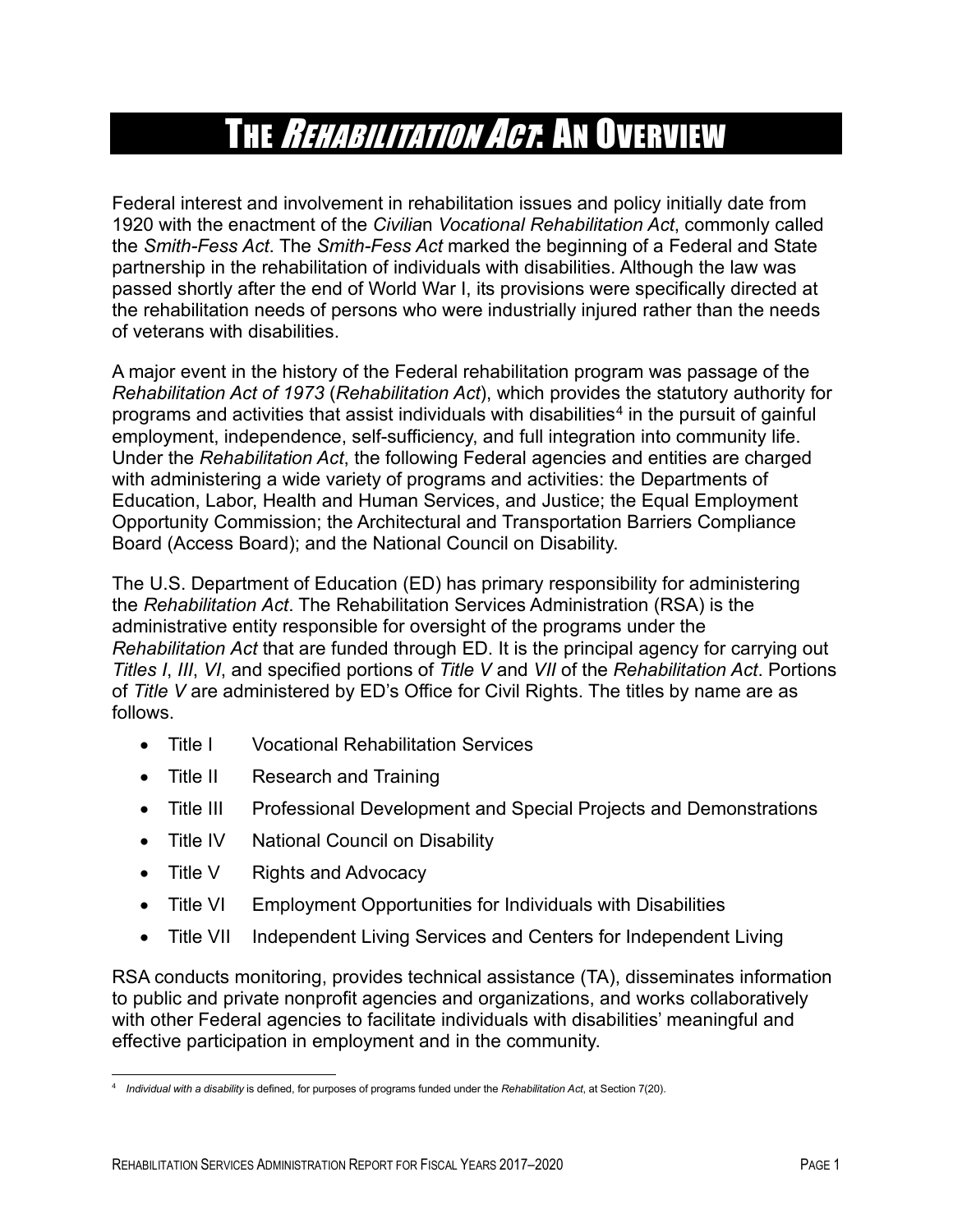The largest program RSA administers is the State VR program. This program funds State vocational rehabilitation (VR) agencies to provide employment-related services for individuals with disabilities so that they may prepare for and engage in competitive, integrated, and gainful employment that is consistent with their strengths, resources, priorities, concerns, abilities, capabilities, interests, and informed choice.

For more than 100 years, the VR program has supported individuals with physical disabilities to prepare for and enter the workforce. In 1943 the program expanded to serve individuals with psychiatric disabilities. Nationwide, the VR program serves more than one million individuals with disabilities each year. More than 91 percent of the people who use State VR services have significant physical or psychiatric disabilities that seriously limit one or more functional capacities (mobility, communication, self-care, self-direction, interpersonal skills, work tolerance, or work skills) (Section 7(21)(A)(i)). These individuals often require multiple services over an extended period. For them, VR services are indispensable for attaining employment and increased independence.

The *Rehabilitation Act* has been a driving force behind major changes that have affected the lives of millions of individuals with disabilities in this country. This report, covering FYs 2017 through 2020, describes all the major programs and activities authorized under the *Rehabilitation Act* and the success of the Federal government in carrying out the purposes and policies of the *Rehabilitation Act*.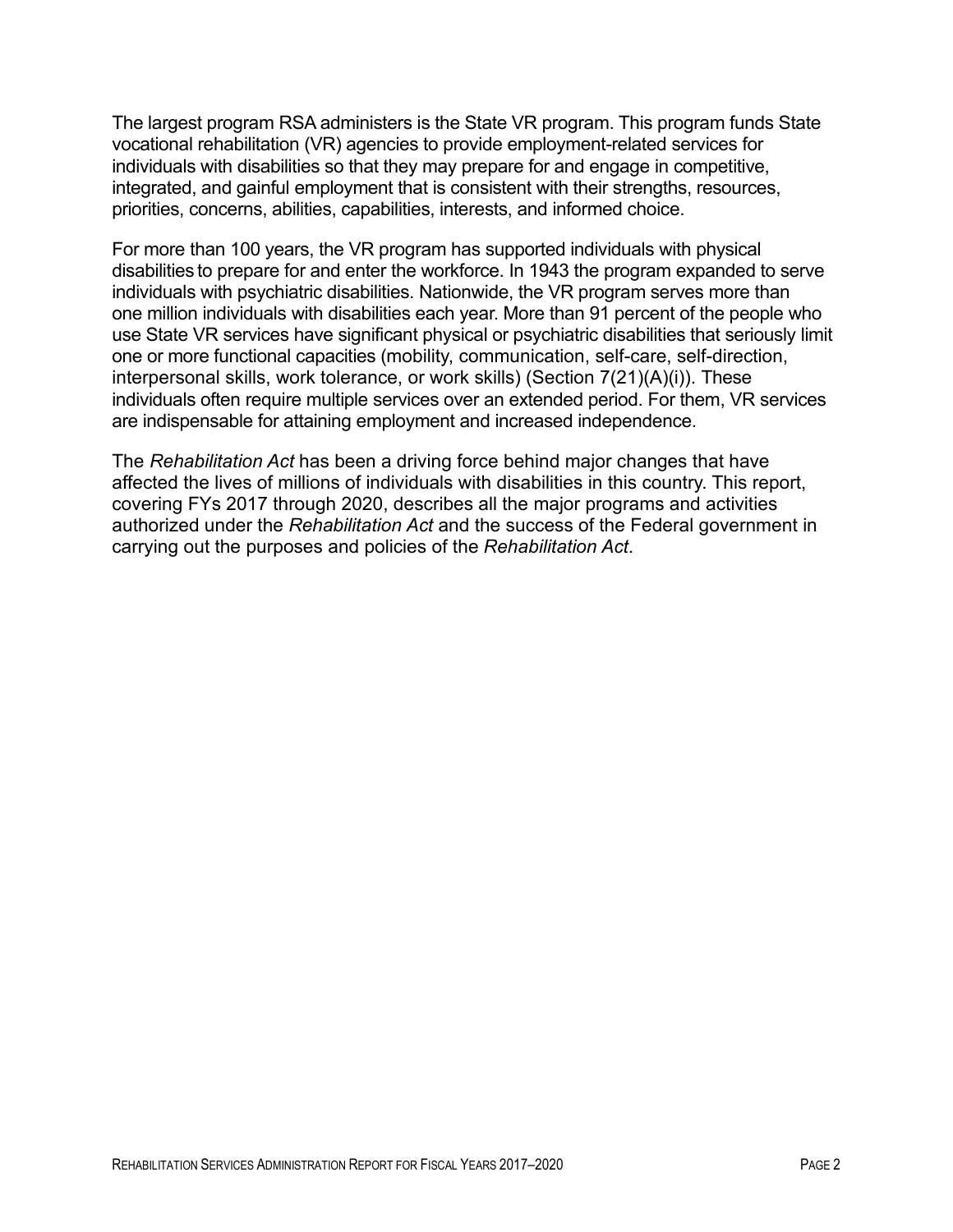### PROGRAMS UNDER THE *REHABILITATION ACT*

<span id="page-16-0"></span>Through partnerships with other Federal and non-Federal agencies, RSA reports on a wide variety of programs, initiatives, and activities that are authorized under the *Rehabilitation Act*. Many of these are funded or supported by RSA, while some are funded or supported by other agencies. For the purpose of this report, these programs, initiatives, and activities are organized into five major areas: Employment Programs; Independent Living Services and Centers for Independent Living; Technical Assistance, Training, and Support; Evaluation, Research, and Information Dissemination; and Advocacy and Enforcement. Within each area, this report describes the discrete program, initiative, or activity. The programs<sup>[5](#page-16-1)</sup> authorized under the *Rehabilitation Act*, organized by these areas, are:

#### **Employment Programs**

- State Vocational Rehabilitation Services program
- Supported Employment Services program
- Support for Business Enterprise Programs for blind vendors under the *Randolph-Sheppard Act*
- American Indian Vocational Rehabilitation Services program

#### **Independent Living Services and Centers for Independent Living**

- Independent Living Services program\*
- Centers for Independent Living program\*
- Independent Living Services for Older Individuals Who Are Blind program

#### **Technical Assistance, Training, and Support**

- Traditionally Underserved Populations
- Demonstration and Training programs
- Rehabilitation Training program

#### **Evaluation, Research, and Information Dissemination**

• The National Clearinghouse of Rehabilitation Training Materials

#### **Advocacy and Enforcement**

• Client Assistance Program

<span id="page-16-1"></span> $5$  Programs marked with an asterisk are those administered by Federal agencies other than ED and RSA but are described in this report. The nondiscrimination provision in programs receiving Federal financial assistance, located in *Title V* of the *Rehabilitation Act,* is enforced by ED and other Federal agencies (marked with two asteriks here).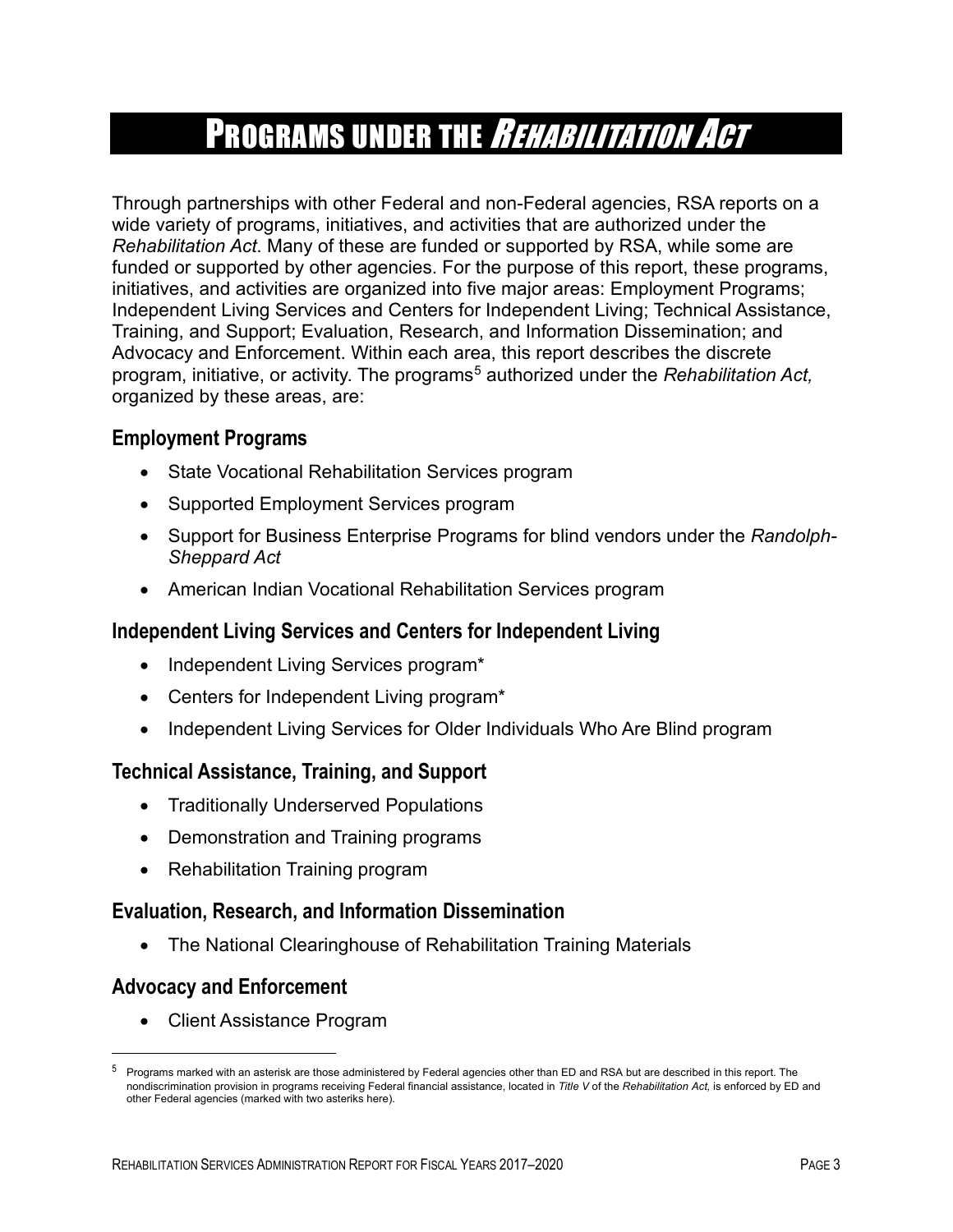- Protection and Advocacy of Individual Rights program
- Employment of People with Disabilities\*
- Architectural and Transportation Barriers Compliance Board (Access Board) \*
- Electronic and Information Technology\*
- Employment Under Federal Contracts\*
- Nondiscrimination in Programs that Receive Federal Financial Assistance\*\*
- National Council on Disability\*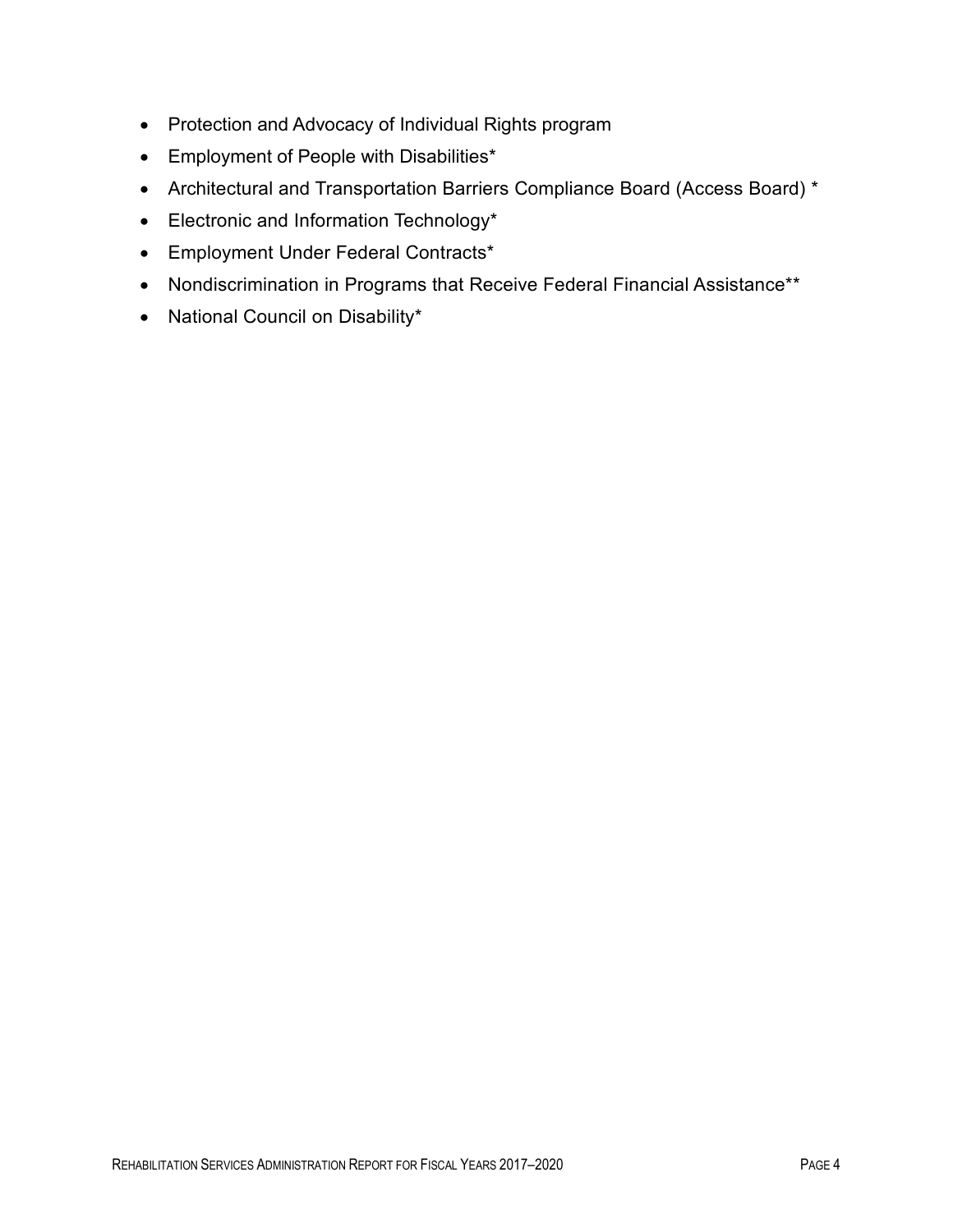### EMPLOYMENT PROGRAMS

<span id="page-18-0"></span>RSA administers four programs that assist individuals with disabilities to achieve employment outcomes. Two of these programs, the State VR program, and the Supported Employment Services program, are State formula grant programs. Through the American Indian Vocational Rehabilitation Services program, a discretionary grant program, RSA makes competitive awards for up to a five-year period. RSA also administers the *Randolph-Sheppard Act*, which requires Federal agencies to give a priority to blind vendors to operate vending facilities on Federal and other properties. Under the VR program, State VR agencies that serve individuals who are blind are authorized to use VR program funds for specified purposes to support blind vendors to operate these vending facilities.

### <span id="page-18-1"></span>**VOCATIONAL REHABILITATION SERVICES PROGRAM**

**Authorized under Sections 100–111 and 113 of the** *Rehabilitation Act* **Managed by the Rehabilitation Services Administration, U.S. Department of Education**

The VR program is authorized by *Title I* of the *Rehabilitation Act*, as amended by *Title IV* of *WIOA* (29 U.S.C. § 720 et seq.), to provide support to each State

- to assist in operating a statewide comprehensive, coordinated, effective, efficient, and accountable State program as an integral part of a statewide workforce development system; and
- to assess, plan, and provide VR services to individuals with disabilities so that those individuals may prepare for and engage in competitive integrated employment consistent with their unique strengths, priorities, concerns, abilities, capabilities, interests, and informed choice.

VR agencies may provide a wide variety of services to individuals with disabilities, including career counseling, work-based learning experiences (e.g., internships, apprenticeships, and short-term employment), financial support for vocational training and postsecondary education, rehabilitation technology and training, transition and pre-employment transition services, supported employment services, transportation, and other services and supports necessary for individuals with disabilities to achieve employment. The VR program is administered by 78 VR agencies<sup>[6](#page-18-2)</sup> at the State level, which includes the 50 States, the District of Columbia, the Commonwealth of Puerto Rico, American Samoa, Guam, the Commonwealth of the Northern Mariana Islands, and the U.S. Virgin Islands.

<span id="page-18-2"></span> $6$  Section 101(a)(2) of the *Rehabilitation Act* provides States with flexibility in the organizational structures they choose to administer and operate the VR program, which includes the ability to establish separate agencies that serve only individuals who are blind or visually impaired. Currently, there are 22 VR agencies serving only individuals who are blind or visually impaired, 22 VR agencies serving individuals with all other disabilities, and 34 VR agencies serving individuals with all types of disabilities, including blindness and visual impairments.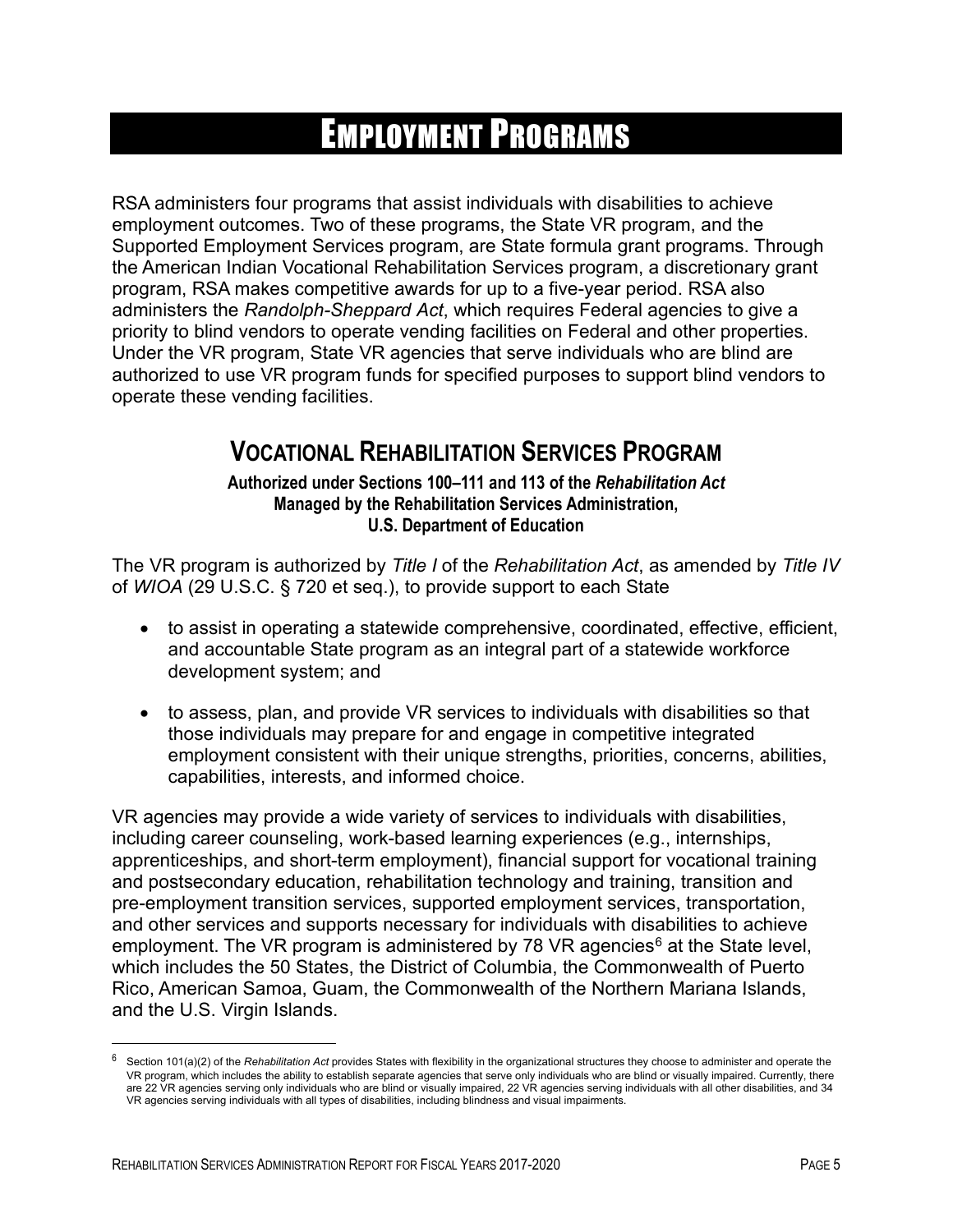The *Rehabilitation Act* provides flexibility to the States for positioning the VR program within the State government. The VR program can be located in one of two types of State agencies. The first is any State agency that is primarily concerned with VR or vocational and other rehabilitation for individuals with disabilities. The other is a designated State VR unit that is primarily concerned with VR or vocational and other rehabilitation for individuals with disabilities and is also responsible for the administration of the State agency's VR program under the State Plan. Structurally, VR agencies are located primarily in State governmental departments or agencies such as education, labor and workforce, social services, and disability-related agencies or independent commissions. For American Samoa, Section 101(a)(2)(A)(iii) of the *Rehabilitation Act* identifies the governor's office as the VR agency.

RSA distributes funds to the 78 VR agencies on a formula basis that considers each State's population and average per capita income. The Federal government covers 78.7 percent of the program's total costs through financial assistance to the States for program services and administration with a required State match of 21.3 percent of the State's total expenditures under the program.

Table 1 presents the total Federal VR program appropriations from FYs 2017 through 2020. The total amounts include any reductions due to sequestration, the automatic spending cuts that occur through the withdrawal of funding for certain government programs. The Federal participation in the VR program increased from \$3.2 billion in FY 2017 to \$3.4 billion in FY 2020.

<span id="page-19-0"></span>

| Table 1. State Vocational Rehabilitation Services Program Federal<br>appropriations: FYs 2017-2020 |                    |                                          |  |
|----------------------------------------------------------------------------------------------------|--------------------|------------------------------------------|--|
|                                                                                                    | <b>Fiscal year</b> | <b>Federal appropriation in billions</b> |  |
|                                                                                                    | FY 2017            | \$3.2                                    |  |
|                                                                                                    | FY 2018            | \$3.2                                    |  |
|                                                                                                    | FY 2019            | \$3.3                                    |  |
|                                                                                                    | FY 2020            | \$3.4                                    |  |

Source: U.S. Department of Education, Department of Education Budget Tables, FYs 2017 through 2020.

Table 2 presents the non-Federal share for the VR program. The total non-Federal expenditures from VR grantees decreased from \$915 million in FY 2017 to \$905 million in FY 2020.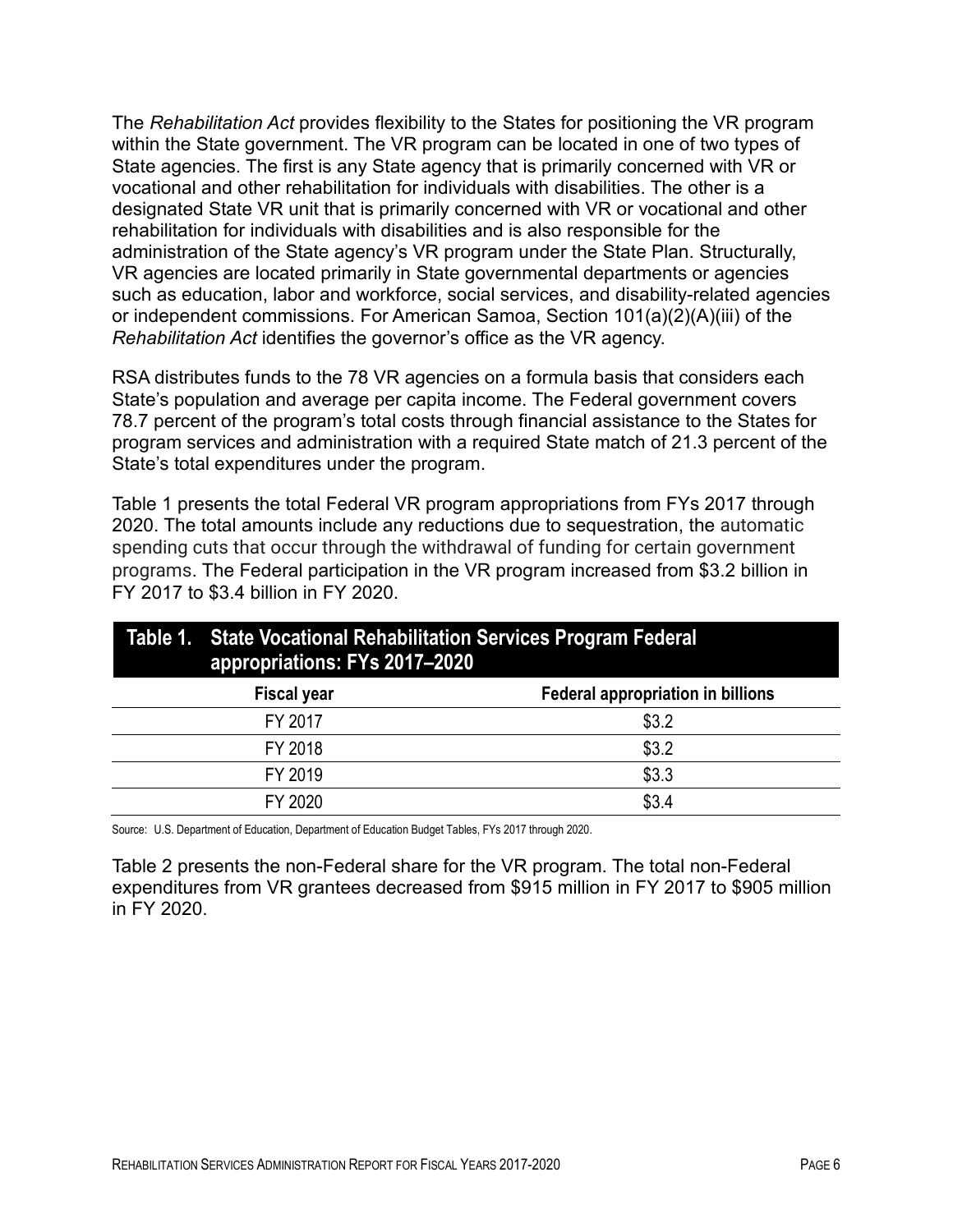<span id="page-20-1"></span>

| Table 2. State Vocational Rehabilitation Services program non-Federal share:<br>FYs 2017-2020 |                    |                                  |  |  |
|-----------------------------------------------------------------------------------------------|--------------------|----------------------------------|--|--|
|                                                                                               | <b>Fiscal year</b> | VR non-Federal share in millions |  |  |
|                                                                                               | FY 2017            | \$915                            |  |  |
|                                                                                               | FY 2018            | \$926                            |  |  |
|                                                                                               | FY 2019            | \$915                            |  |  |
|                                                                                               | FY 2020            | \$905                            |  |  |
|                                                                                               |                    |                                  |  |  |

Source: U.S. Department of Education, Office of Special Education and Rehabilitative Services, Rehabilitation Services Administration, Federal Financial Report (SF-425), FYs 2017 through 2020.

In addition to receiving Federal VR program appropriations, a VR agency may receive program income from other sources, such as reimbursements from the Social Security Administration for individuals served through the VR program who are Social Security Disability Insurance (SSDI) beneficiaries or Supplemental Security Income (SSI) recipients who achieve paid employment at a level of earnings high enough to be terminated from receiving their SSDI or SSI benefits.

### **VR PROGRAM PERFORMANCE**

<span id="page-20-0"></span>The VR program provides services to individuals with significant disabilities,<sup>[7](#page-20-2)</sup> including individuals with the most significant disabilities, $8$  assisting them to achieve and maximize competitive integrated employment outcomes. RSA, in its relationship with the States, has continued to emphasize the priorities of high-quality employment outcomes and increased services to individuals with significant disabilities, including individuals with the most significant disabilities. Helping State agencies to achieve continuous improvement in their performance in serving individuals with disabilities requires a robust system of monitoring, technical assistance, and collaboration to address identified needs of VR program grantees and the individuals with disabilities they serve.

Administering the VR program requires State agencies to manage a complex array of service delivery methods and funding mechanisms. By monitoring State programs, RSA can identify areas of need so it can support agencies' efforts to improve performance and comply with the *Rehabilitation Act* and its implementing regulations.

<span id="page-20-2"></span><sup>7</sup> *Individual with a significant disability* is defined in Section 7(21)(A), as "an individual with a disability—

<sup>(</sup>i) who has a severe physical or mental impairment which seriously limits one or more functional capacities (such as mobility, communication, self-care, selfdirection, interpersonal skills, work tolerance or work skills) in terms of an employment outcome;

<sup>(</sup>ii) whose vocational rehabilitation can be expected to require multiple vocational rehabilitation services over an extended period of time; and

<sup>(</sup>iii) who has one or more physical or mental disabilities resulting from amputation, arthritis, autism, blindness, burn injury, cancer, cerebral palsy, cystic fibrosis, deafness, head injury, heart disease, hemiplegia, hemophilia, respiratory or pulmonary dysfunction, intellectual disability, mental illness, multiple sclerosis, muscular dystrophy, musculo-skeletal disorders, neurological disorders (including stroke and epilepsy), paraplegia, quadriplegia and other spinal cord conditions, sickle cell anemia, specific learning disability, end-stage renal disease, or another disability or combination of disabilities determined on the basis of an assessment for determining eligibility and vocational rehabilitation needs to cause comparable substantial functional **limitation** 

<span id="page-20-3"></span><sup>8</sup> *Individual with a most significant disability,* as defined in Section 7(21)(E) of the *Rehabilitation Act*, with respect to an individual in a State, means an individual with a significant disability who meets criteria established by the State under Section 101(a)(5)(C) of the *Rehabilitation Act*. States must provide VR services to individuals with the most significant disabilities first when establishing an order of selection.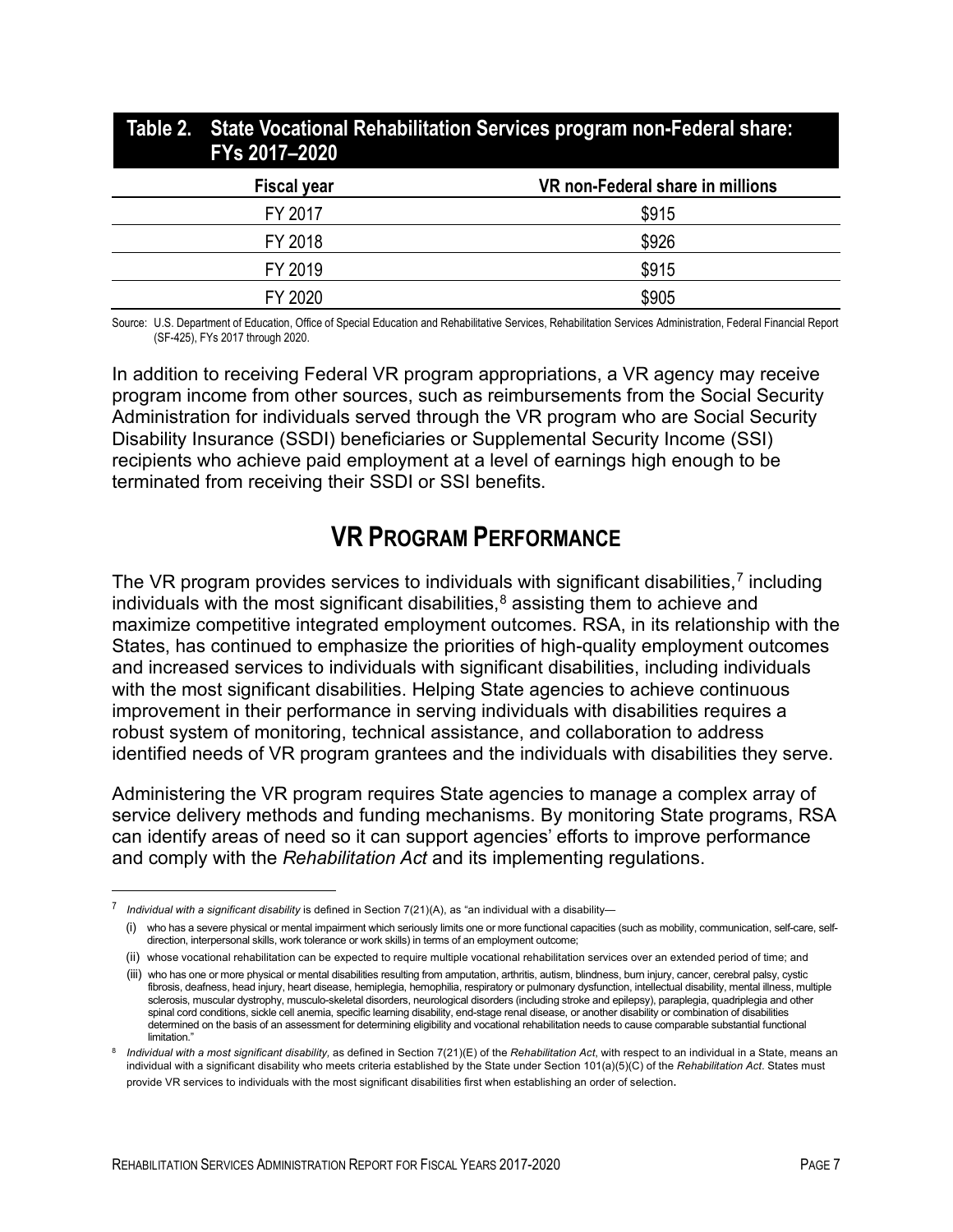Within RSA, the State Monitoring and Program Improvement Division (SMPID) is responsible for monitoring State VR agencies. SMPID personnel are assigned to State teams that work collaboratively with State agencies, consumers, service providers, and other interested parties to implement a continuous, performance-based monitoring process that identifies areas for program improvement, areas of noncompliance, and effective practices. Each State is assigned a SMPID State liaison who serves as the single RSA point of contact for that State.

In FYs 2017 through 2020, RSA conducted 47 on-site monitoring and TA visits and off-site reviews of combined, general, and blind VR agencies in the following States and territories: Alabama, Alaska, Arizona, Arkansas, California, Colorado, Delaware, District of Columbia, Florida, Georgia, Hawaii, Indiana, Kansas, Louisiana, Maine, Maryland, Massachusetts, Michigan, Minnesota, Montana, Nebraska, Nevada, New Hampshire, New Jersey, New Mexico, New York, North Carolina, North Dakota, Northern Marianas Island, Ohio, Pennsylvania, Puerto Rico, Rhode Island, South Carolina, Tennessee, Texas, Utah, and Wisconsin. RSA has published reports covering these monitoring visits and off-site reviews on its website at [https://rsa.ed.gov/about/programs/vocational-rehabilitation-state-grants/monitoring-of](https://rsa.ed.gov/about/programs/vocational-rehabilitation-state-grants/monitoring-of-vocational-rehabilitation-program)[vocational-rehabilitation-program.](https://rsa.ed.gov/about/programs/vocational-rehabilitation-state-grants/monitoring-of-vocational-rehabilitation-program)

In FY 2020, RSA collaborated with VR agencies to revise and improve its monitoring process by incorporating shared fundamental values in the monitoring approach. As such, RSA's monitoring: 1) values and supports the Federal/State partnership; 2) focuses on areas designed to meet the needs of State VR agencies and RSA; 3) addresses the characteristics and circumstances of individual VR agencies with respect to the areas reviewed and the conduct of the monitoring; 4) fosters transparent and thoughtful verbal and written communication; 5) promotes the use of and improves the validity and reliability of programmatic and fiscal data; 6) makes efficient and effective use of RSA and State VR agency personnel and time devoted to the process; 7) delivers accurate, targeted, purposeful, and timely technical assistance, balanced with the need to assure compliance with fiscal and programmatic requirements; 8) maximizes results for VR participants; 9) leads to continuous improvement in the VR program; and 10) supports alignment with the public workforce system. RSA will implement this revised monitoring approach beginning in FY 2021 and is committed to these values as it partners with State VR agencies in the conduct of monitoring to foster continuous improvement in outcomes for individuals with disabilities.

In addition to monitoring the VR program, RSA issues sub-regulatory guidance and technical assistance to State agencies routinely to address identified needs. For example, in FY 2020, RSA issued a series of Frequently Asked Questions (FAQs) documents to address issues that arose as a result of the COVID-19 pandemic. That year, RSA also responded to questions raised by State agencies and stakeholders related to the use of reserved funds for the provision of pre-employment transition services by publishing on February 27, 2020, in the *Federal Register*, a Notice of Interpretation clarifying policy regarding the use of Federal VR funds reserved for the provision of pre-employment transition services to pay for auxiliary aids and services needed by all students with disabilities to access or participate in required pre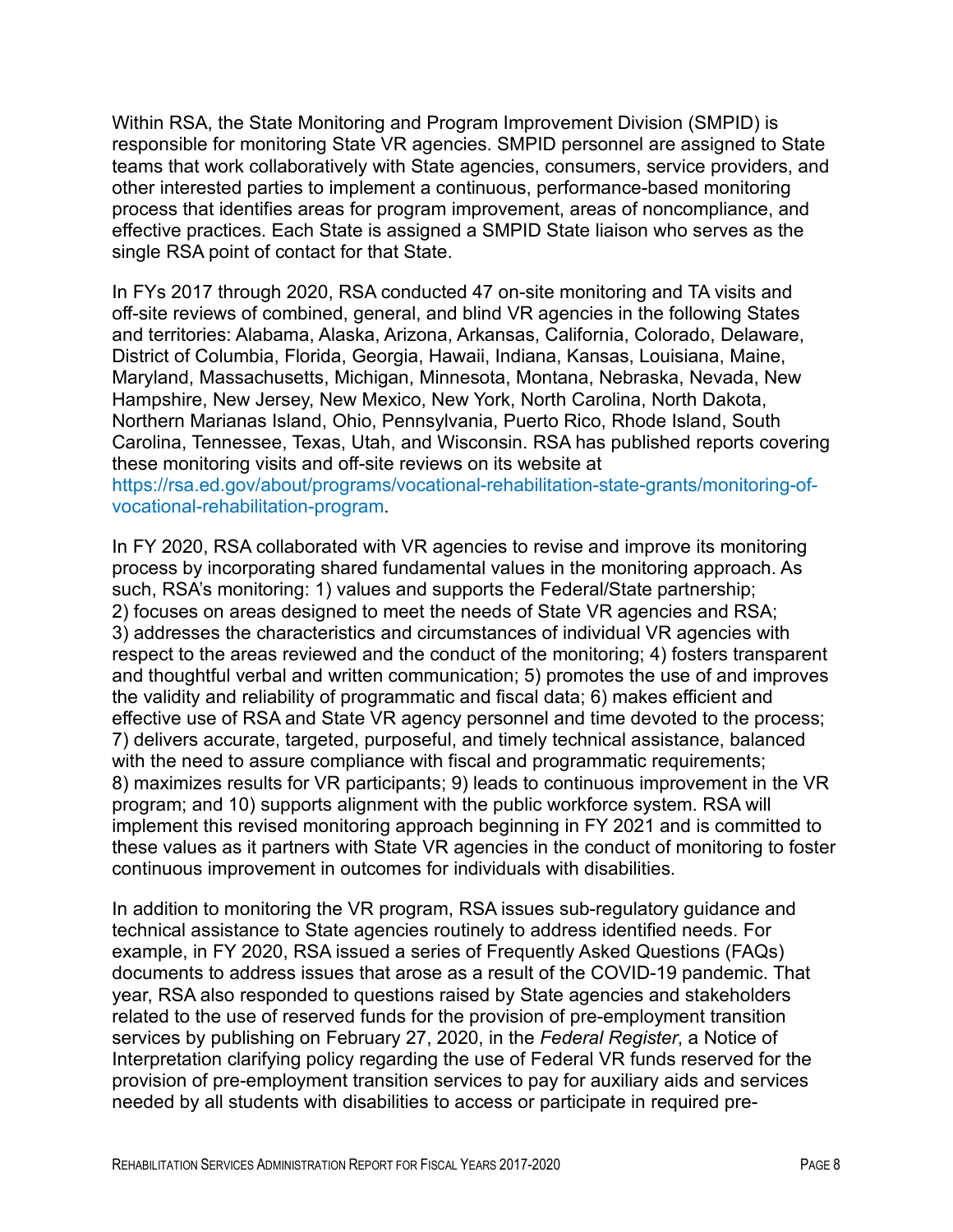employment transition services under Section 113(b) of the *Rehabilitation Act,*  regardless of whether they had applied and been determined eligible for the VR program and by announcing a change in policy with respect to additional VR services needed by eligible students with disabilities that may be paid for with Federal VR grant funds reserved for the provision of pre-employment transition services and the circumstances under which those funds may be used to pay for those additional VR services. To further support the transition of students with disabilities from school to post-school activities, RSA collaborated with the Office of Special Education Programs (OSEP) to publish guidance related to the importance of collaboration between special education and VR regarding secondary transition of students with disabilities, and transition of students and youth with disabilities to postsecondary education and employment.

RSA provides technical assistance to VR agencies designed to help them to manage the complex Federal requirements governing the fiscal administration of the VR program. In FY 2020, for example, RSA and OSEP in OSERS issued FAQs providing flexibility and reducing administrative burden when complying with prior approval requirements in the Uniform Administrative Requirements, Cost Principles, and Audit Requirements for Federal Awards.

Throughout the period covered by this report, RSA issued guidance and instructions related to reporting performance and administering the joint unified planning, performance accountability, and one-stop service delivery requirements in Title I of WIOA. In coordination with *WIOA* Federal partners, RSA jointly issued guidance regarding submission of the Unified or Combined State Plans and modifications, as well as guidance on the calculation, implementation, and reporting of the performance accountability measures. For a complete view of sub-regulatory guidance issued by RSA, visit [https://rsa.ed.gov/statute-legislation-and-policy/sub-regulatory](https://rsa.ed.gov/statute-legislation-and-policy/sub-regulatory-guidance)[guidance#other-documentation-section.](https://rsa.ed.gov/statute-legislation-and-policy/sub-regulatory-guidance)

RSA also coordinates and collaborates with other Federal agencies to leverage information and resources that assist State VR agencies and stakeholders. RSA routinely interacts with the Office of Career, Technical, and Adult Education (OCTAE) and the U.S. Department of Labor, Employment and Training Administration (ETA) in matters related to the implementation of jointly-administered requirements under *WIOA* and the workforce development system. Additionally, RSA confers regularly with the U.S. Department of Labor's Wage and Hour Division to develop technical assistance and address issues concerning the implementation of Section 511 of the Rehabilitation Act, which places limitations on the use of subminimum wage. RSA also participates on numerous interagency committees and work groups with partners in the U.S. Department of Health and Human Services, the Social Security Administration, the U.S. Department of Veteran Affairs, and others to ensure the transmittal of information to enhance the provision of VR services to individuals with disabilities. Representing the Department on the AbilityOne Commission, RSA participates in the regular functions of the AbilityOne Commission related to the administration of the AbilityOne program authorized under the J*avits-Wagner-O'Day Act*. Other cross-agency participation includes the Coordinating Council on Access and Mobility, the U.S. Access Board, the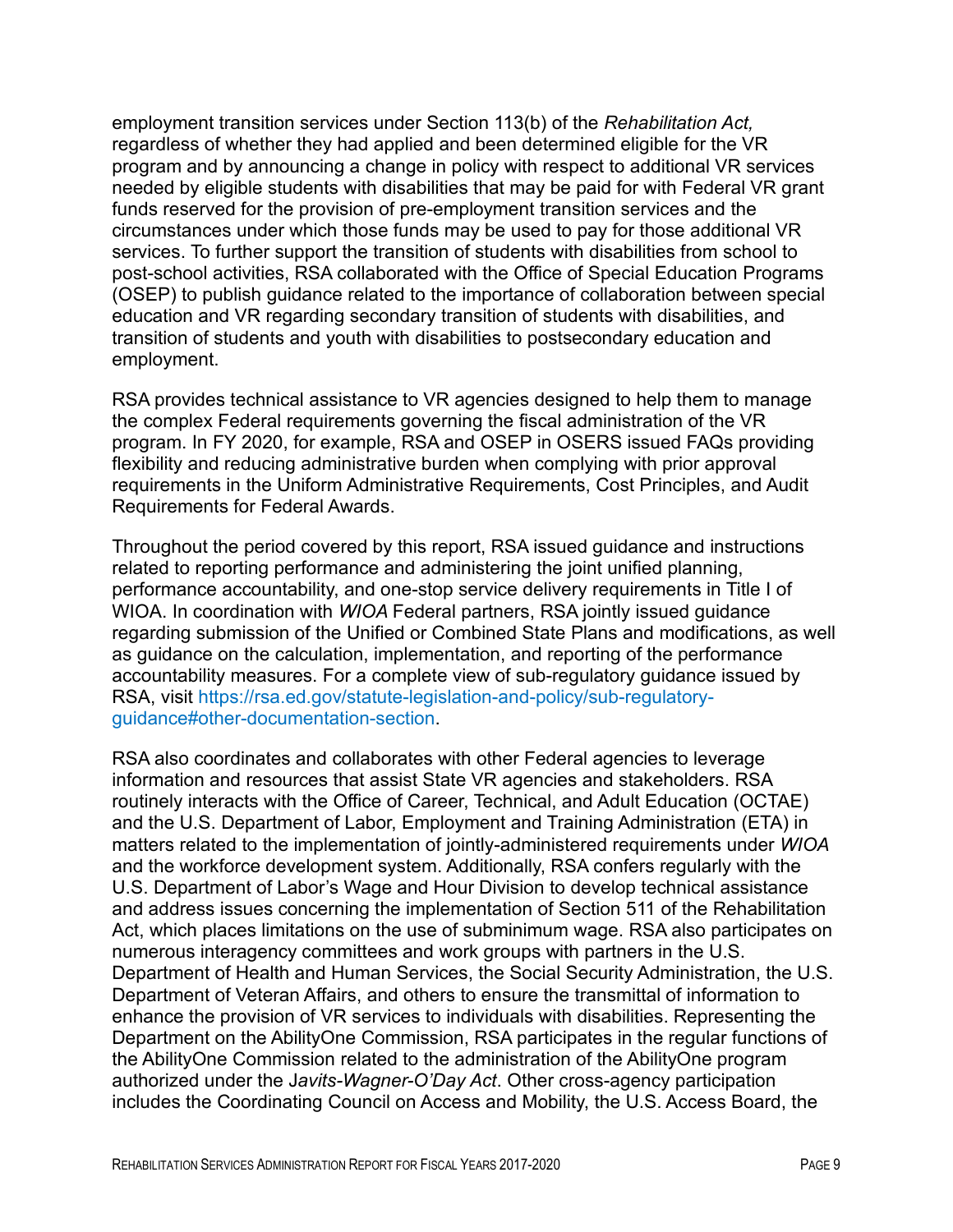Interagency Committee on Disability Research, among others with missions designed to improve employment and independence for individuals with disabilities and support the work of State VR agencies.

RSA shares performance data with the 78 VR agencies prior to and during off-site reviews, on-site monitoring visits, and technical assistance visits; during quarterly calls with each VR agency; through quarterly data dashboards and annual reports to Congress; and in response to individual requests from VR agencies, researchers, other Federal agencies, and stakeholders. The review of the data assists VR agencies to improve performance and identify strategies resulting in, as well as barriers to, program improvement. During monitoring visits, RSA also may use information obtained by reviewing service records to assess the effectiveness of a VR agency's internal controls in ensuring the accuracy and validity of data reported to RSA. As a result of its analysis of performance data and other information gathered during review activities, including discussions with key VR agency officials and staff, RSA may develop recommendations intended to assist the VR agency in its efforts to improve identified areas of performance.

RSA has a long history of ensuring accountability in the administration of the various programs under its jurisdiction, particularly the VR program. In FY 2020, the VR program celebrated its 100th anniversary. On June 2, 1920, President Woodrow Wilson signed into law the *Smith-Fess Act of 1920*, also known as the *Industrial Rehabilitation Act,* and referred to as *The National Civilian Vocational Rehabilitation Act*. Throughout its history, the VR program was expanded and enhanced to maximize opportunities for individuals with disabilities to achieve high-quality employment outcomes and selfsufficiency.

Since its inception in 1920, the VR program has collected robust outcome data on which to assess its performance, including its performance in assisting individuals to achieve employment outcomes. Over the years, RSA has used these basic performance data, or some variation, to evaluate the effectiveness of State VR agencies. With the passage of *WIOA*, RSA transitioned from established performance standards and indicators to revised standards and indicators to align with the performance accountability system requirements under *WIOA*. Although *WIOA* was signed into law on July 22, 2014, the performance accountability system requirements of Section 116 of *WIOA* did not take effect until July 1, 2016 (Section 506(b) of *WIOA*). Sections 101(a)(10) and 106 of the *Rehabilitation Act* make clear that the performance accountability system and its requirements, as set forth in Section 116 of *WIOA*, are applicable to the VR program.

The data *WIOA* requires, as compared to data required by the *Rehabilitation Act* as amended by *WIA*, are fundamentally different. For example, prior to *WIOA*, VR agencies collected and reported data only on those individuals who had exited the VR program; under *WIOA*'s requirements, State VR agencies now must collect and report data on all program participants while they are still actively engaged with the program plus data on those who have exited the program. As another example, prior to *WIOA*, State VR agencies collected and reported data annually on a Federal fiscal year basis (October 1 through September 30); under *WIOA*'s requirements, State VR agencies now must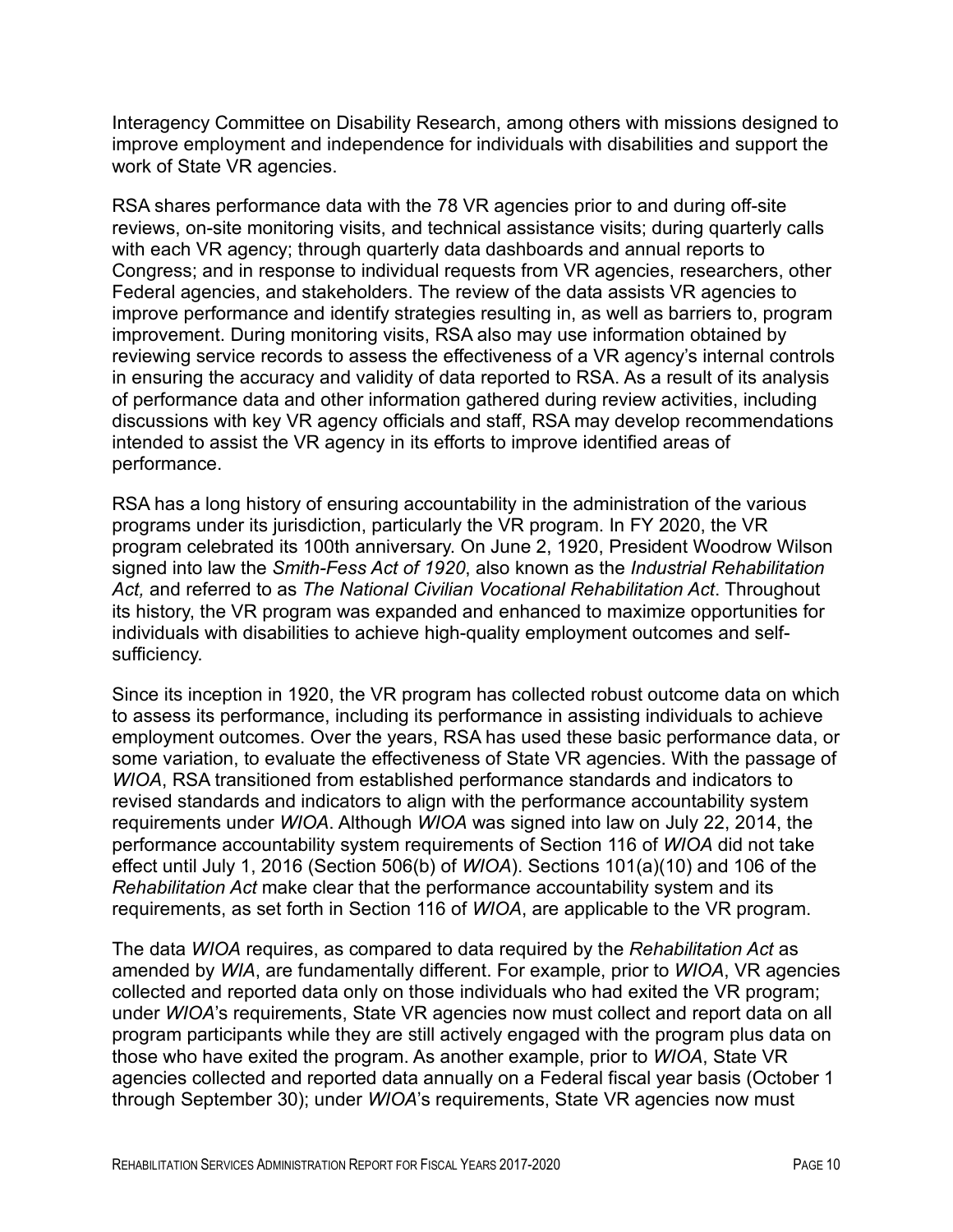report quarterly on a program year (PY) basis (July 1 through June 30). Given the scope and breadth of the data collection and reporting requirement changes from the *Rehabilitation Act*, as amended by *WIA*, to the *Rehabilitation Act*, as amended by *WIOA*, ED used the transition authority in Section 503(a) and (e) of *WIOA* to give State VR agencies sufficient time to reconfigure their data collection systems. To that end, ED did not implement the data collection requirements of *WIOA* until PY 2017, which began July 1, 2017. As a result, for purposes of this report, ED has three full program years of data post implementation of *WIOA*'s data collection and reporting requirements, i.e., PYs 2017, 2018, and 2019 (July 1, 2017, through June 30, 2020). RSA has published annual reports for PYs 2017, 2018, and 2019 at: [https://rsa.ed.gov/wioa](https://rsa.ed.gov/wioa-resources/wioa-annual-reports)[resources/wioa-annual-reports.](https://rsa.ed.gov/wioa-resources/wioa-annual-reports) This includes national-level summaries and reports for each State VR program for each program year.

By conducting an in-depth and integrated analysis of core VR and Supported Employment program data, RSA assesses the achievement of quality employment outcomes by individuals with disabilities who have received training and services in the VR program. The data used in the following analysis are largely those that VR agencies collected and reported through the Case Service Report (RSA-911) (OMB control no: 1820-0508). The data collected through the RSA-911 include those elements captured under common *WIOA* reporting requirements that are necessary for calculating primary indicators of performance established in *Title I* of *WIOA* for all core programs in the workforce development system, including the VR program. The data tables generally measure VR agencies' performance based on data for eligible individuals with open and closed service records.

### **VR PROGRAM DATA**

<span id="page-24-0"></span>VR program data are presented based on the FY (October 1 through September 30) or PY (July 1 through June 30), as appropriate. The *WIOA* performance accountability system is structured around the PY. As a result, these data (e.g., performance indicator results) are always presented based on the PY. Other information obtained through the RSA-911 may be presented based on the FY. Table 3 demonstrates a decline in the number of applicants for the VR program from 569,530 individuals in FY 2017 to 321,894 individuals in FY 2020. Similarly, the number of individuals with disabilities determined eligible annually declined from 536,483 individuals in FY 2017 to 298,969 individuals in FY 2020. Data for eligible individuals receiving services under an individualized plan for employment (IPE) include individuals who began receiving services under an IPE in a prior year. This number varied across the four-year period from 975,359 individuals in FY 2017 to 844,426 individuals in FY 2020. RSA did not have sufficient information at the time of this report to determine the extent to which national economic conditions, State conditions, and other external factors such as the COVID-19 pandemic shaped these performance trends. Changes in VR data reporting as well as programmatic changes, after enacting *WIOA,* likely affected the reported number of individuals served. For instance, unlike the data for FYs 2017 and 2018, which are derived from the RSA-113 and include applicants and eligible individuals in the current fiscal year as well as those carried over from a previous fiscal year, the data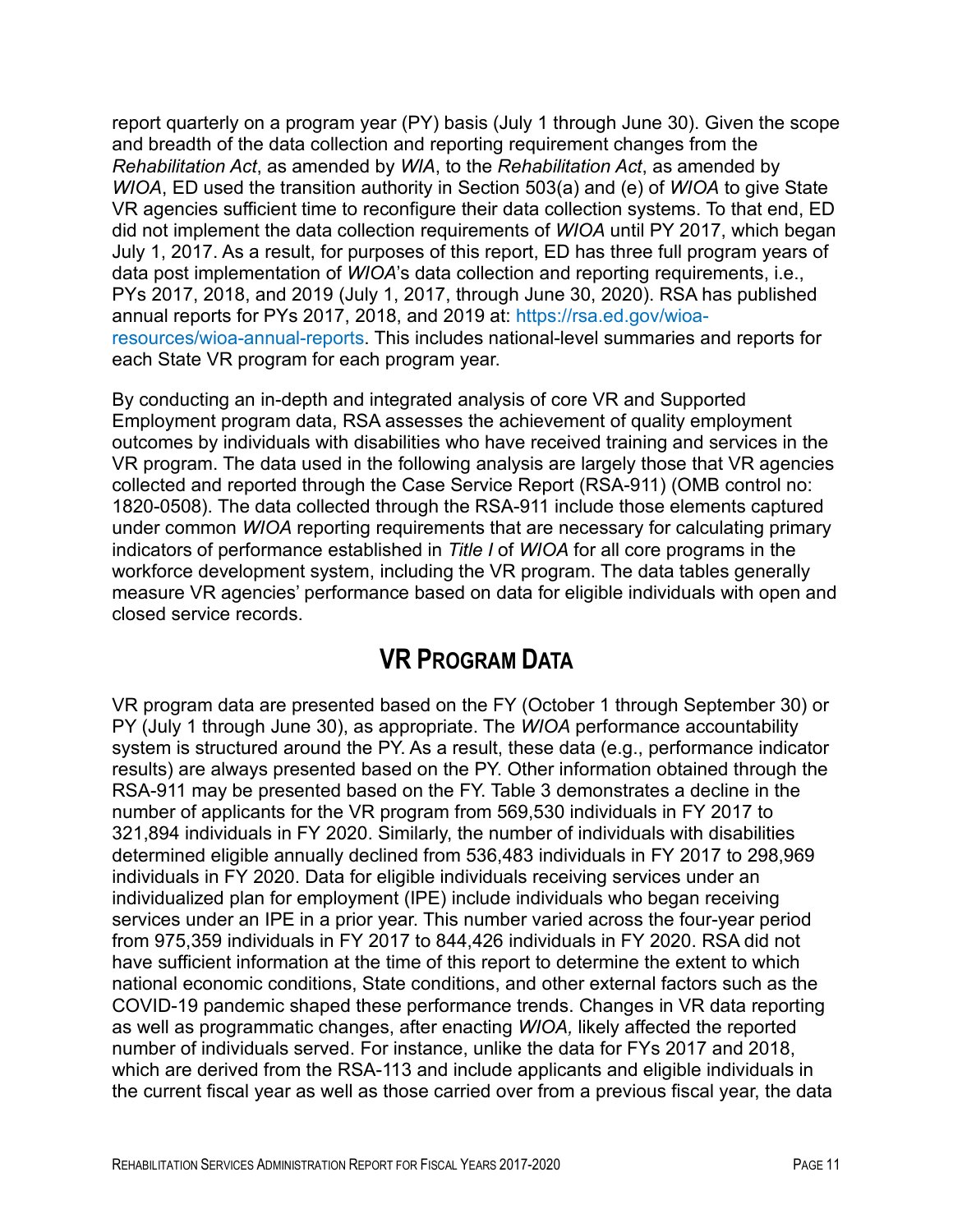for FYs 2019 and 2020, which are drawn from the RSA-911, are not cumulative and reflect only applicants and eligible individuals reported during FYs 2019 and 2020, respectively. This difference in reporting from FYs 2017 and 2018 to FYs 2019 and 2020 likely accounts, in part, for decreases, as shown in table 3, regarding the number of applicants in FY 2018 (528,386) to FY 2019 (446,919) and the number of eligible individuals in FY 2018 (484,674) to FY 2019 (399,587).

<span id="page-25-0"></span>

|                      | Table 3. Number of applicants, eligible individuals, and eligible individuals<br>receiving vocational rehabilitation services under individualized plans<br>for employment: FYs 2017-2020 |         |         |         |         |
|----------------------|-------------------------------------------------------------------------------------------------------------------------------------------------------------------------------------------|---------|---------|---------|---------|
|                      |                                                                                                                                                                                           | FY 2017 | FY 2018 | FY 2019 | FY 2020 |
| Applicants           |                                                                                                                                                                                           | 569,530 | 528,386 | 446,919 | 321,894 |
| Eligible individuals |                                                                                                                                                                                           | 536,483 | 484,674 | 399,587 | 298,969 |
|                      | Eligible individuals receiving                                                                                                                                                            |         |         |         |         |

Source: U.S. Department of Education, Office of Special Education and Rehabilitative Services, Rehabilitation Services Administration, Cumulative Caseload Report (RSA-113), FYs 2017 and 2018; U.S. Department of Education, Office of Special Education and Rehabilitative Services, Rehabilitation Services Administration, Case Service Report (RSA-911), FYs 2019 and 2020.

services under IPE 975,359 925,706 906,755 844,426

Changes in how VR agencies implemented orders of selection during FYs 2017 through 2020 also may contribute to the performance trends shown in table 3. In accordance with Section 101(a)(5) of the *Rehabilitation Act* and 34 C.F.R. § 361.36, VR agencies must implement an order of selection when they have insufficient resources to serve all eligible individuals in the State. Individuals with the most significant disabilities are given priority for services, and eligible individuals are assigned to a waiting list based on the priority category to which they are assigned. Before *WIOA* was enacted, the number of VR agencies implementing orders of selection varied slightly, ranging from 34 to 37 of all VR agencies. During this period, VR agencies reported in their State Plans and through monitoring and other TA activities that the implementation of orders of selection, including changes in closing priority categories, largely resulted from the lack of State matching funds, which limited the Federal funds available to them and limited staff resources needed to provide VR services. After *WIOA* was enacted, the number of agencies implementing orders of selection rose to 41 of the 7[89](#page-25-1) VR agencies in FY 2019, 31 of which had closed one or more categories. Of the 31 VR agencies with closed categories, eight VR agencies had all categories closed, which means that all new applicants determined eligible for VR services were placed on a waiting list in their respective priority categories.

While the lack of State matching funds may have played a role in implementing orders of selection after *WIOA* was enacted, some VR agencies also attributed their need to implement orders and close additional priority categories to the requirement to reserve at least 15 percent of their Federal allotments for providing pre-employment transition

<span id="page-25-1"></span>After the passage of W/OA, Kentucky and Texas reorganized the two separate VR agencies in their States, one of which served only individuals who are blind and visually impaired, into a single VR agency serving individuals with all types of disabilities. As a result, the total number of VR agencies decreased from 80 to 78.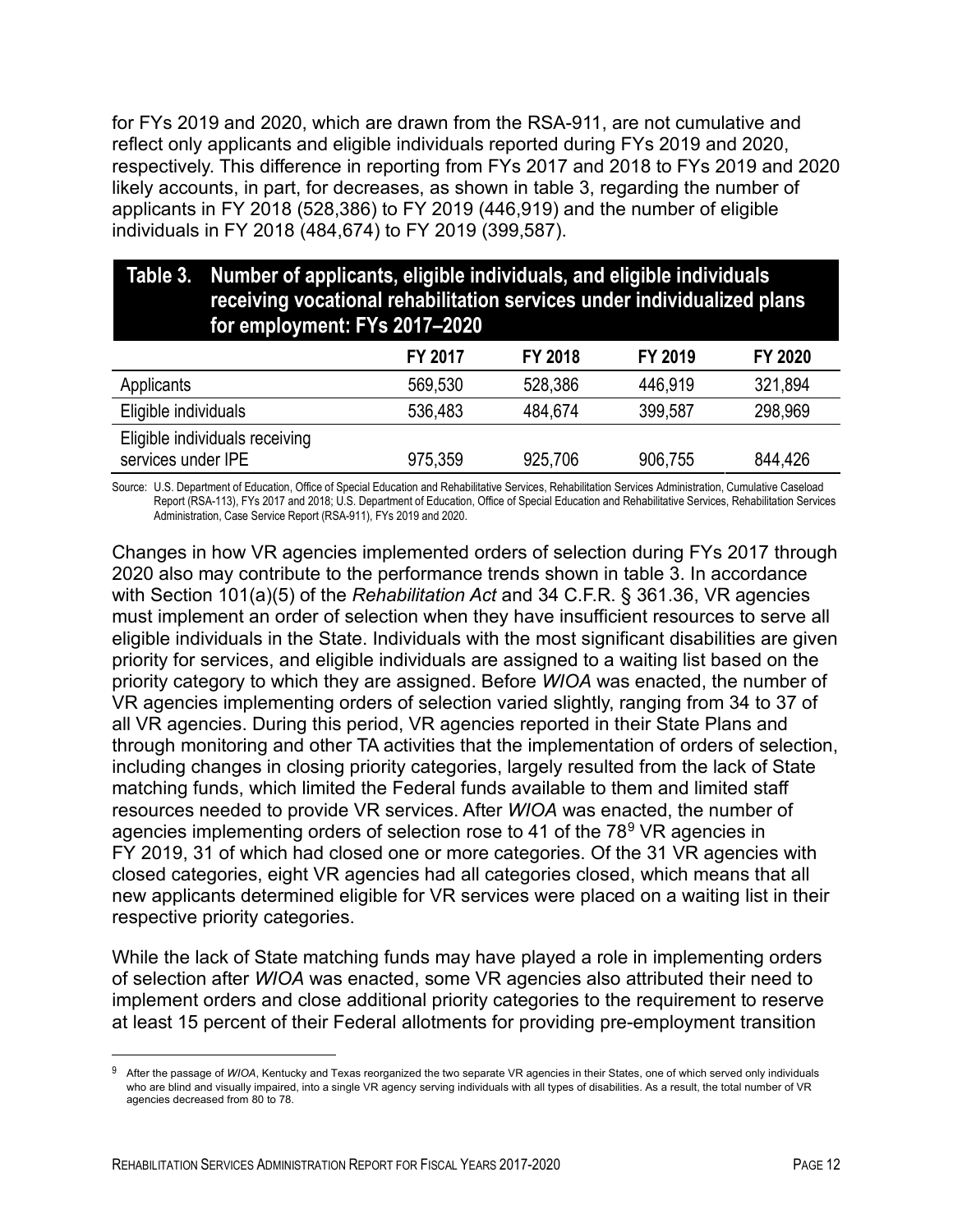services, pursuant to Sections 110(d)(1) and 113(a) of the *Rehabilitation Act*, thereby causing a lack of funds sufficient to provide all other VR services to eligible individuals with disabilities. Whatever the VR agencies' reasons for implementing orders of selection, individuals with disabilities may be reluctant to apply for VR services if they would be assigned to a closed priority category and not receive services, and some VR agencies have attributed the decline in applicants and, therefore, the number of individuals determined eligible, to the implementation of an order of selection.

The data shown in table 3 do not account for the increased number of students with disabilities who had not applied and been determined eligible for VR services (students with disabilities<sup>[10](#page-26-0)</sup> who were "potentially eligible" for VR services) and who received pre-employment transition services from VR agencies under Section 113(a) of the *Rehabilitation Act*, as amended by *Title IV* of *WIOA*. Potentially eligible students with disabilities are students who have not applied or been determined eligible for VR services (34 C.F.R. § 361.48(a)(1)). Based on data from the RSA-911, VR agencies provided pre-employment transition services to 85,245, 137,780, and 144,346 potentially eligible students in PYs 2017, 2018, and 2019 respectively, the three years for which these data are available. Additionally, in July 2016, VR agencies began providing the services required by Section 511 of the *Rehabilitation Act*, including counseling and information and referral services, to individuals with disabilities seeking or engaging in subminimum wage employment. Except for youth with disabilities, these individuals are not required to apply for the VR program and, therefore, are not captured in the data in table 3.

Although VR agencies are not required by the *Rehabilitation Act* to report to RSA the number of individuals they are serving, pursuant to Section 511 of the *Rehabilitation Act*, data obtained from the U.S. Department of Labor's Wage and Hour Division may be illustrative. As of January 1, 2020, 100,302 workers were paid subminimum wages by certificate holders under Section 14(c) of the *Fair Labor Standards Act*. [11](#page-26-1) VR agencies have reported through monitoring and other TA activities that, since FY 2016, these Section 14(c) certificate holders routinely refer all individuals covered by special wage certificates to VR agencies for counseling and information and referral services. However, many of these individuals did not apply for VR services and, therefore, it is likely that a large percentage of these individuals are not captured in the table 3 data for FYs 2017 through 2020. Since *WIOA* was implemented, potentially eligible students with disabilities who received pre-employment transition services and individuals with disabilities who received services pursuant to Section 511 represent a considerable number of individuals for whom VR agencies devoted financial and staff resources prior to these individuals applying, being determined eligible for, and receiving VR services under an IPE. Since there is a change in data collection, the current data does not account for all the individuals the VR agencies serve in the performance trends shown in table 3.

<span id="page-26-0"></span> $^{10}$  A student with a disability is an individual who is in an educational program, meets certain age requirements, and is eligible for and receiving special education and related services under the *Individuals with Disabilities Education Act (IDEA*,*)*, or is an individual with a disability for purposes of Section 504 of the *Rehabilitation Act* Section 7(37) *Rehabilitation Act* and 34 C.F.R. § 361.5(c)(51).

<span id="page-26-1"></span><sup>11</sup> <https://www.dol.gov/agencies/whd/workers-with-disabilities/section-14c/certificate-holders>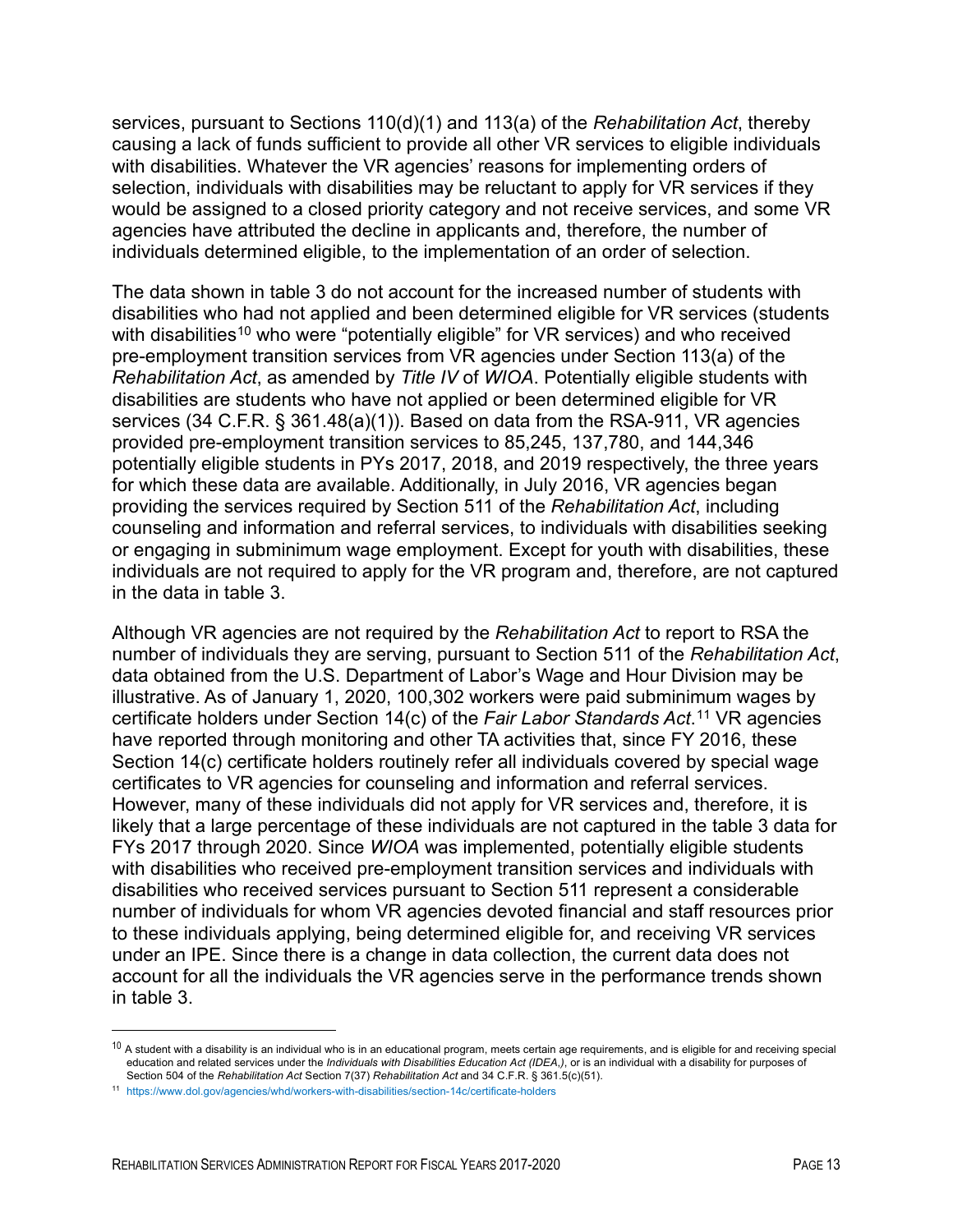The employment rate presented in table 4 is calculated by dividing the number of individuals with disabilities exiting with employment outcomes after receiving services by the total number of individuals who exited with and without employment after receiving services and multiplying this fraction by 100. Table 4 shows a decline in the employment rate for individuals who received VR services under an IPE and exited with employment. VR agencies, as they transitioned to reporting on both open and closed cases beginning in PY 2017, closed cases of individuals who were no longer actively engaged in the VR process due to clients relocating or the inability to contact them. As a result, VR agencies reported these individuals as exiting from the VR program without employment, which affected the employment rate. VR agencies also began serving an increased number of students and youth who required services for a longer time, including services such as postsecondary and vocational training. Consequently, VR agencies were assisting fewer adults who were ready to seek or achieve employment, thereby reporting fewer employment outcomes in any given year.

<span id="page-27-0"></span>

|                                                | Table 4. Employment outcomes at exit and employment rate: FYs 2017–2020 |                |         |         |  |
|------------------------------------------------|-------------------------------------------------------------------------|----------------|---------|---------|--|
|                                                | FY 2017                                                                 | <b>FY 2018</b> | FY 2019 | FY 2020 |  |
| Individuals exiting with employment outcome    | 175,458                                                                 | 153.293        | 142.523 | 116,524 |  |
| Individuals exiting without employment outcome | 179.003                                                                 | 171.205        | 170.521 | 149,297 |  |
| Employment rate                                | 49.5%                                                                   | 47.23%         | 45.5%   | 43.8%   |  |

Source:U.S. Department of Education, Office of Special Education and Rehabilitative Services, Rehabilitation Services Administration, Case Service Report (RSA-911), FYs 2017 through 2020.

In addition, as VR agencies have implemented orders of selection and closed priority categories, they have served a greater number of individuals with the most significant disabilities, including youth, as required under Section 101(a)(5) of the *Rehabilitation Act* and 34 C.F.R. § 361.36. Some VR agencies have informed RSA that by serving individuals, including youth, with the most significant disabilities, they are assisting fewer individuals with less significant disabilities, who they report achieve employment outcomes at a higher rate than those individuals with the most significant disabilities. Furthermore, VR agencies reported in their State Plans that they are experiencing a high degree of staff turnover and vacancies, particularly among VR counselors and other service delivery staff. Some of these VR agencies reported that VR counselors are serving increased numbers of individuals on their caseloads, including potentially eligible students with disabilities receiving pre-employment transition services. Consequently, VR counselors have less time to devote to serving each individual with the complex array of individualized services needed to keep these individuals engaged in the VR process and ultimately to achieve employment. Finally, the COVID-19 pandemic may have contributed negatively to the availability of employment opportunities for individuals with disabilities leading to fewer employment outcomes and an increased exit of participants whose services and training may have been substantially interrupted or modified because they were less amenable to virtual service provision and due to a lack of providers.

Table 5 shows the median hourly wage for individuals with an employment outcome increased steadily from FY 2017 to FY 2020, remaining above the Federal minimum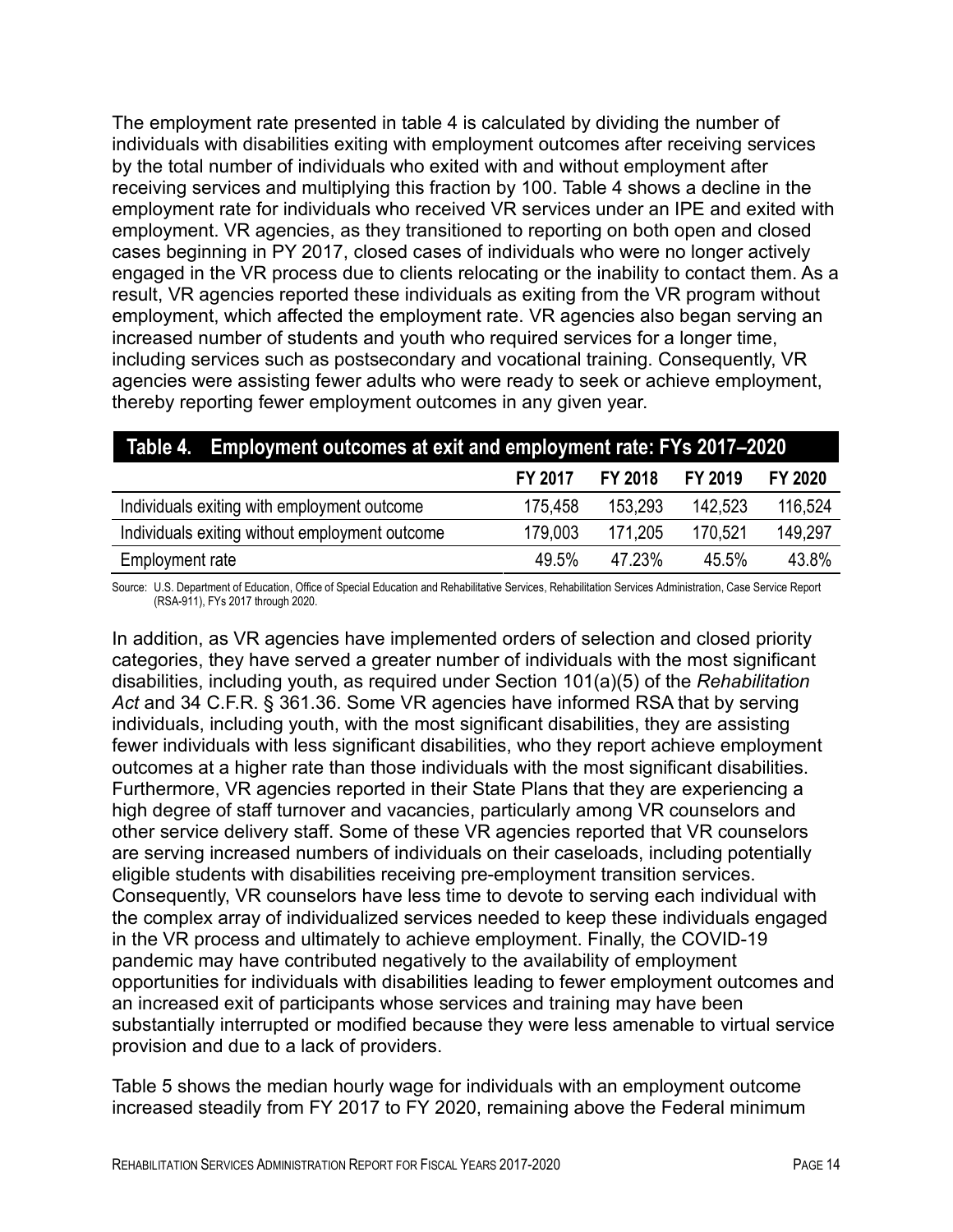wage. Increases may reflect those States and localities that recently increased their State minimum wage. The median hours worked per week remained stable at 30 hours per week. The trend may reflect that individuals with the most significant disabilities may be unable to or choose not to pursue full-time employment.

<span id="page-28-0"></span>

| Table 5. Median hourly wages and median hours worked per week of individuals<br>exiting with employment outcome at exit: FYs 2017-2019 |         |                |         |         |  |
|----------------------------------------------------------------------------------------------------------------------------------------|---------|----------------|---------|---------|--|
|                                                                                                                                        | FY 2017 | <b>FY 2018</b> | FY 2019 | FY 2020 |  |
| Median hourly wages                                                                                                                    | \$10.00 | \$11.00        | \$11.25 | \$12.00 |  |
| Median hours worked per week                                                                                                           | 30      | 30             | 30      | 30      |  |

Source: U.S. Department of Education, Office of Special Education and Rehabilitative Services, Rehabilitation Services Administration, Case Service Report (RSA-911), FYs 2017 through 2020.

#### *WIOA* **Performance Accountability Data and Primary Indicators of Performance (PYs 2017, 2018, and 2019)[12](#page-28-1)**

*WIOA* establishes primary indicators of performance and reporting requirements to assess the effectiveness of States and local areas in achieving positive outcomes for individuals served by the workforce development system's six core programs, $^{\rm 13}$  $^{\rm 13}$  $^{\rm 13}$ including the VR program. RSA captures data elements through the RSA-911 needed to assess the performance accountability measures and those related to barriers in employment listed in Section 116(b) of *WIOA*. The RSA-911 was issued through Policy Directive 16-04, dated June 14, 2017. VR agencies began using this significantly revised RSA -911 to collect and report these data, including many new data elements they did not report prior to enactment of *WIOA* (e.g., post-exit data), on a quarterly basis in PY 2017 (July 1, 2017, through June 30, 2018). *WIOA* requires ED make available to the Committee on Education and Labor of the U.S. House of Representatives and to the Committee on Health, Education, Labor, and Pensions of the U.S. Senate the performance reports for the VR program authorized under *Title I* of the *Rehabilitation Act*, as amended by *Title IV* of *WIOA*, and a summary of those reports. Following each program year, ED annually notified these Committees that the PY 2017, PY 2018, and PY 2019 reports and summaries were available on RSA's website.<sup>14</sup>

The data presented in tables 6, 7, 8, and 9 include data for the VR program nationally as reported by VR agencies on the *WIOA* Statewide Annual Performance Report (ETA-9169) (OMB control number 1205-0526) for PYs 2017, 2018, and 2019.

Table 6 presents data reported in the first three program years that VR agencies reported *WIOA* data to RSA. Across all data points, slight declines are evident from

<span id="page-28-1"></span><sup>12</sup> For purposes of this report, ED is describing three full program years of data post implementation of *WIOA*'s data collection and reporting requirements, i.e., PYs 2017, 2018, and 2019 (July 1, 2017, through June 30, 2020). This period covers the last quarter of FY 2017 (July 1 through September 30, 2017) through the first three quarters of FY 2020 (October 1, 2019 through June 30, 2020). RSA will describe data for PY 2020 (July 1, 2020 through June 30, 2021) in the Annual Report to Congress for FY 2021.

<span id="page-28-2"></span><sup>13</sup> The six core programs are the Adult, Dislocated Worker, and Youth programs, authorized under *WIOA, Title I* and administered by the U.S. Department of Labor; the *Adult Education and Family Literacy Act* program, authorized under *WIOA, Title II* and administered by ED; the Employment Service program authorized under the *Wagner-Peyser Act*, as amended by *WIOA, Title III* and administered by the U.S. Department of Labor; and the VR program authorized under *Title I* of the *Rehabilitation Act*, as amended by *WIOA, Title IV* and administered by ED.

<span id="page-28-3"></span><sup>14</sup> <https://rsa.ed.gov/wioa-resources/wioa-annual-reports>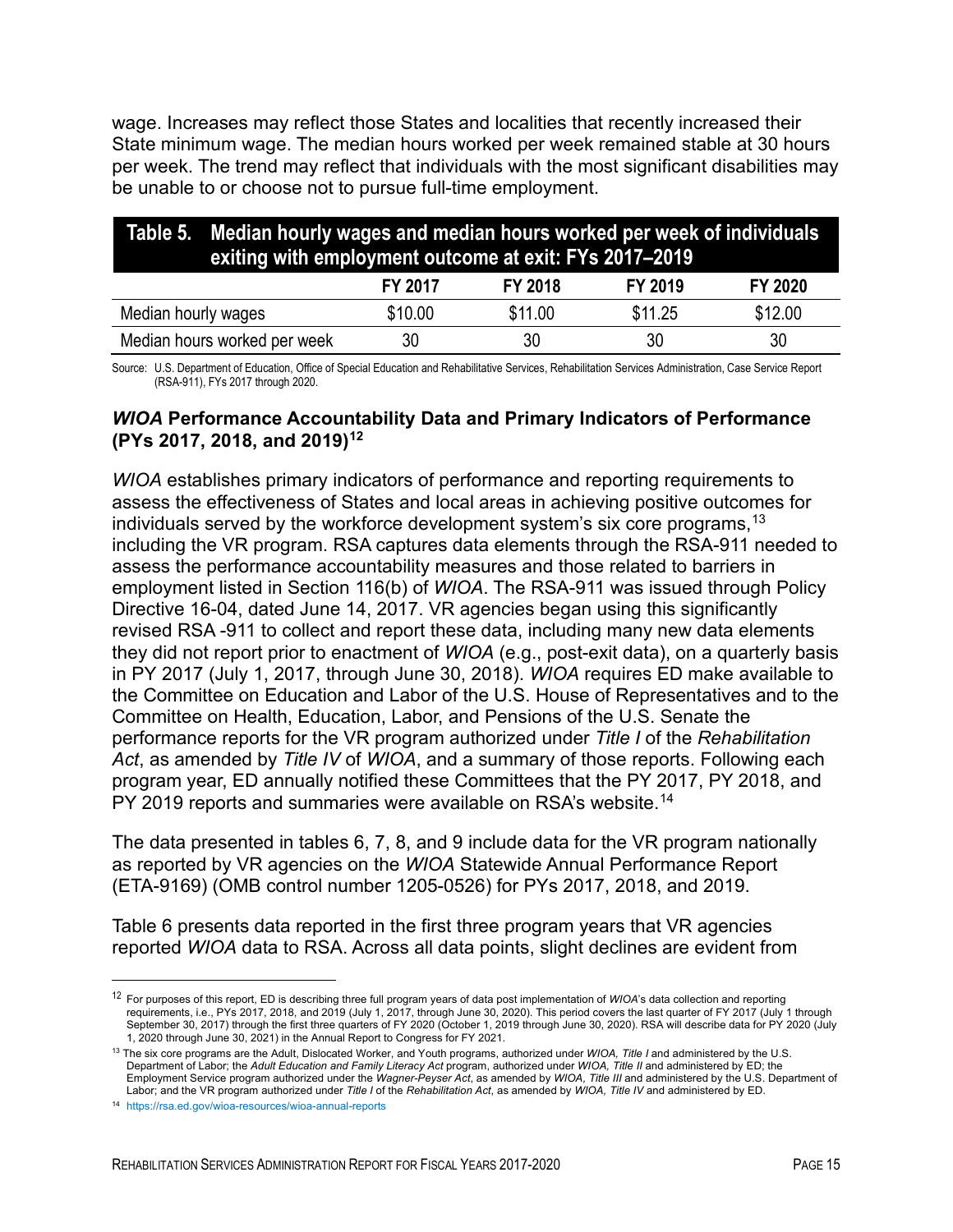PY 2017 to PY 2019, except for the number of VR program participants who received career services and training services,<sup>[15](#page-29-1)</sup> these groups increased slightly in PY 2018.

<span id="page-29-0"></span>

| Table 6. Vocational rehabilitation program participant data specific to Workforce<br><b>Innovation and Opportunity Act reporting: PYs 2017-2019</b> |                 |                 |                 |  |
|-----------------------------------------------------------------------------------------------------------------------------------------------------|-----------------|-----------------|-----------------|--|
| <b>Participant Information</b>                                                                                                                      | <b>PY 2017</b>  | <b>PY 2018</b>  | PY 2019         |  |
| Total participants served                                                                                                                           | 932,835         | 896,528         | 872,862         |  |
| Number of participants receiving<br>career services                                                                                                 | 732,077         | 744,777         | 698,773         |  |
| Funds expended on career services                                                                                                                   | \$1,137,680,343 | \$1,088,353,317 | \$1,003,773,358 |  |
| Cost per participant on career services                                                                                                             | \$1,554         | \$1,461         | \$1,436         |  |
| Number of participants receiving<br>training services                                                                                               | 287,453         | 295,175         | 264,663         |  |
| Funds expended on training services                                                                                                                 | \$696,517,362   | \$684,929,093   | \$499,331,301   |  |
| Cost per participant on training services                                                                                                           | \$2,423         | \$2,320         | \$1,888         |  |
| Total participants exited                                                                                                                           | 311,748         | 295,165         | 280,593         |  |
| Percent of participants enrolled in more<br>than one core program                                                                                   | 15.5%           | 11.1%           | 8.6%            |  |

Source: U.S. Department of Labor, Employment and Training Administration, *WIOA* Statewide Annual Performance Report (ETA-9169) PYs 2017 through 2019.

Table 7 shows VR program participant characteristics by sex, age, and ethnicity or race for PYs 2017 through 2019.<sup>[16](#page-29-2)</sup> In each year, more participants who indicated their sex identified as male than female. The age data demonstrate the increased emphasis, under *WIOA*, for the VR program to serve youth and students with disabilities. These data do not include the numbers of students and youth receiving services who have not applied to, been determined eligible for, and received VR services pursuant to an IPE under the VR program. The *Rehabilitation Act* and *WIOA* require VR agencies to collect and report data on program "participants" as that term is defined for purposes of the VR program, which does not include "potentially eligible" students with disabilities (34 C.F.R. § 361.150(a)(1)). Data available after *WIOA*[17](#page-29-3) was implemented demonstrate that in PYs 2017, 2018, and 2019, the percentage of youth with disabilities (participants under age 25) increased each year (48.9 percent in PY 2017, 50.5 percent in PY 2018, and 51.1 percent in PY 2019). When potentially eligible students with disabilities receiving pre-employment transition services are factored into those receiving services in PYs 2017, 2018, and 2019 (85,245, 137,780, and 144,346, respectively), the data indicate that youth and students with disabilities are being served in substantially greater numbers by the VR program than before *WIOA* was implemented. Commensurate with the increase in the percentages of youth with disabilities served from the periods before and after *WIOA* was implemented, the percentages of adults served during this same period decreased substantially. The reporting of ethnicity/race

<span id="page-29-1"></span><sup>15</sup> Section 134(c)(2) of *WIOA* describes career services and Section 134(c)(3) of *WIOA* describes training services.

<span id="page-29-2"></span><sup>&</sup>lt;sup>16</sup> The data in table 7, if summed, do not equal the data in table 6 due to how RSA aggregates the quarterly reports into an annual file.

<span id="page-29-3"></span><sup>17</sup> <https://rsa.ed.gov/sites/default/files/publications/state-of-vr-program-after-wioa.pdf>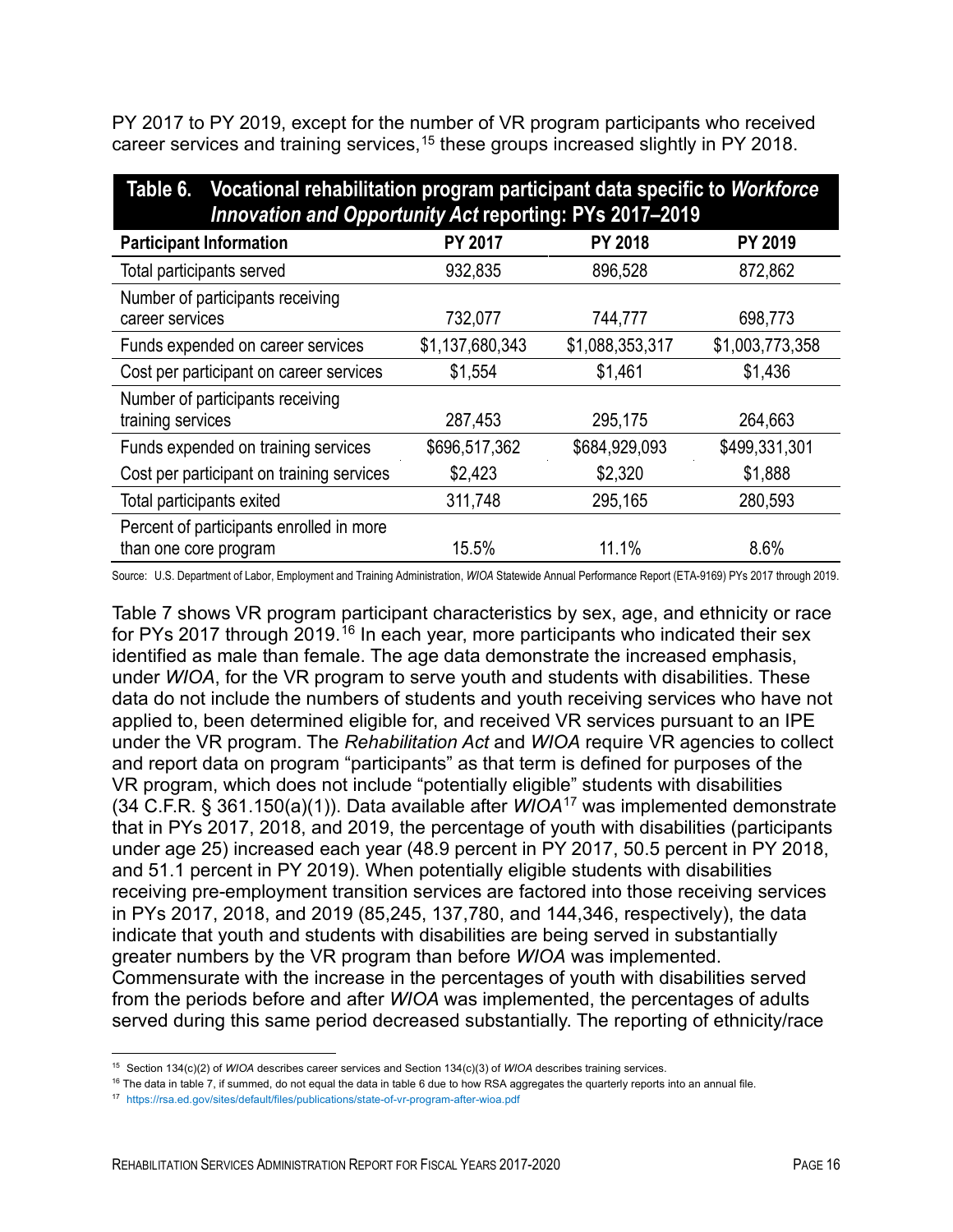| in the VR program is based on self-identification primarily and is only required for |
|--------------------------------------------------------------------------------------|
| students with disabilities in secondary education. Individuals may choose multiple   |
| categories.                                                                          |

<span id="page-30-0"></span>

| Table 7. Vocational rehabilitation program participant characteristics by sex,<br>age, and ethnicity or race: PYs 2017-2019 |                                             |                                      |                                      |  |
|-----------------------------------------------------------------------------------------------------------------------------|---------------------------------------------|--------------------------------------|--------------------------------------|--|
|                                                                                                                             | <b>PY 2017</b><br>number of<br>participants | PY 2018<br>number of<br>participants | PY 2019<br>number of<br>participants |  |
| Participant characteristic: sex                                                                                             |                                             |                                      |                                      |  |
| Female                                                                                                                      | 416,002                                     | 396,930                              | 385,597                              |  |
| Male                                                                                                                        | 516,060                                     | 498,129                              | 484,284                              |  |
| Participant characteristic: age                                                                                             |                                             |                                      |                                      |  |
| <16                                                                                                                         | 12,563                                      | 14,115                               | 15,698                               |  |
| $16 - 18$                                                                                                                   | 248,187                                     | 262,809                              | 257,971                              |  |
| $19 - 24$                                                                                                                   | 196,220                                     | 175,938                              | 171,211                              |  |
| $25 - 44$                                                                                                                   | 241,666                                     | 226,227                              | 221,208                              |  |
| $45 - 54$                                                                                                                   | 126,878                                     | 114,160                              | 105,234                              |  |
| $55 - 59$                                                                                                                   | 56,193                                      | 52,436                               | 49,885                               |  |
| $60+$                                                                                                                       | 51,700                                      | 50,953                               | 51,655                               |  |
| <b>Participant characteristic:</b><br>ethnicity/race                                                                        |                                             |                                      |                                      |  |
| American Indian/Alaska Native                                                                                               | 18,541                                      | 18,951                               | 18,167                               |  |
| Asian                                                                                                                       | 22,420                                      | 22,491                               | 22,336                               |  |
| <b>Black/African American</b>                                                                                               | 219,303                                     | 214,838                              | 210,593                              |  |
| Hispanic/Latino                                                                                                             | 161,303                                     | 157,445                              | 154,970                              |  |
| Native Hawaiian/Pacific Island                                                                                              | 6,284                                       | 5,843                                | 5,608                                |  |
| White                                                                                                                       | 681,296                                     | 646,484                              | 625,860                              |  |
| More than one race                                                                                                          | 175,620                                     | 170,981                              | 22,534                               |  |

Source: U.S. Department of Labor, Employment and Training Administration, *WIOA* Statewide Annual Performance Report (ETA-9169) PYs 2017 through 2019.

*WIOA* requires the core workforce development programs, including the VR program, to report prescribed data related to 11 barriers to employment. Table 8 illustrates individuals with disabilities receiving VR services experience multiple barriers to employment in addition to disability, and the data show that a high percentage of VR program participants have low incomes and experience long-term unemployment.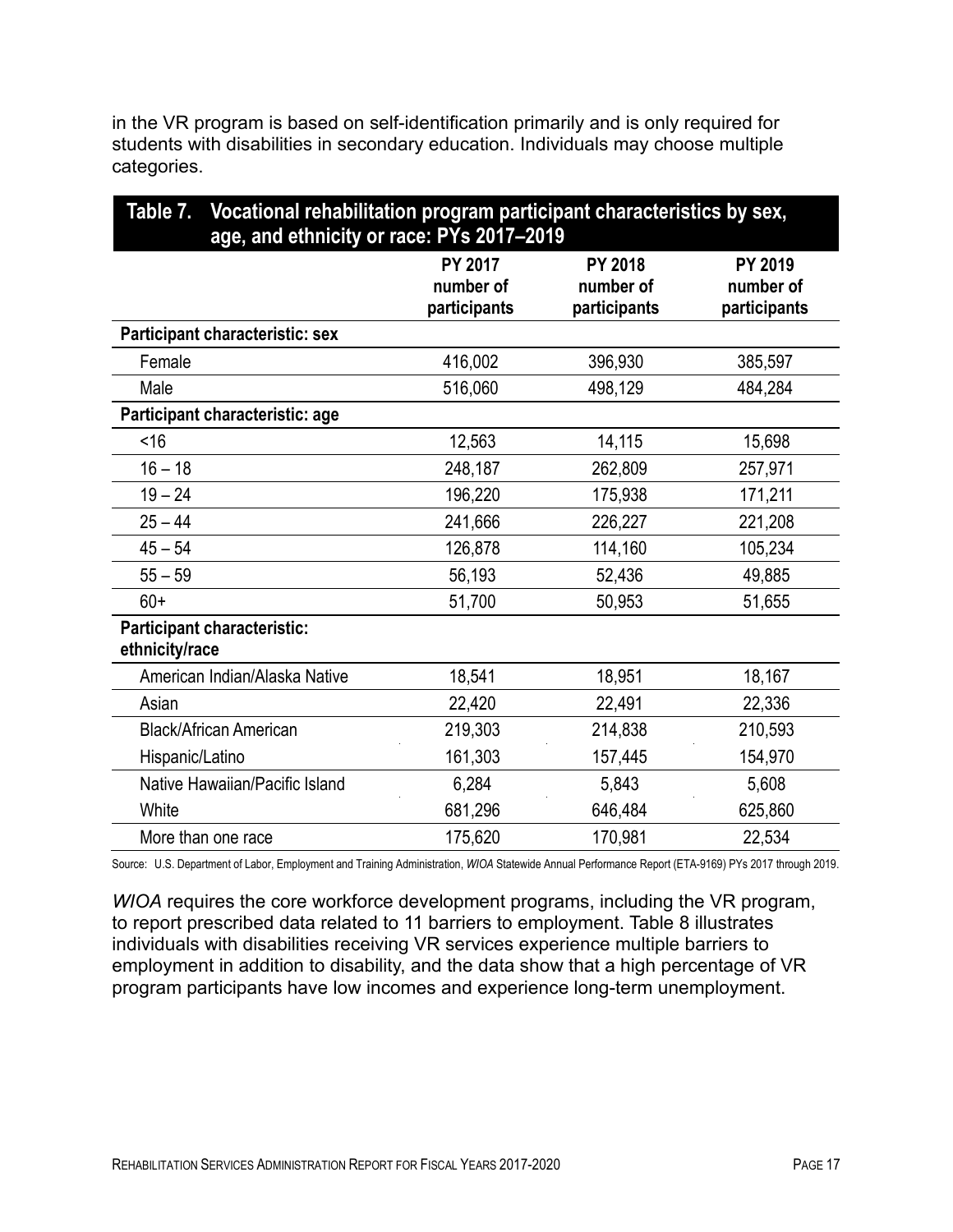| PISZUII–ZUIY                                                            |                                             |                                             |                                      |
|-------------------------------------------------------------------------|---------------------------------------------|---------------------------------------------|--------------------------------------|
| <b>Barriers to employment</b>                                           | <b>PY 2017</b><br>number of<br>participants | <b>PY 2018</b><br>number of<br>participants | PY 2019<br>number of<br>participants |
| Displaced homemakers                                                    | 36,852                                      | 13,033                                      | 11,708                               |
| English language learners, low levels of<br>literacy, cultural barriers | 299,520                                     | 280,525                                     | 270,519                              |
| Exhausting TANF <sup>a</sup> within 2 years                             | 13,412                                      | 11,596                                      | 10,456                               |
| Ex-offenders                                                            | 74,541                                      | 76,969                                      | 77,665                               |
| Homeless individuals/runaway youth                                      | 44,491                                      | 24,204                                      | 23,490                               |
| Long-term unemployed<br>(27 or more consecutive weeks)                  | 348,558                                     | 354,067                                     | 350,335                              |
| Low-income individuals                                                  | 454,702                                     | 449,786                                     | 437,091                              |
| Migrant and seasonal farmworkers                                        | 2,602                                       | 10,582                                      | 4,986                                |
| Individuals with disabilities (including youth)                         | 928,198                                     | 896,489                                     | 872,862                              |
| Single parents                                                          | 50,027                                      | 50,707                                      | 52,365                               |
| Youth in foster care or aged out of system                              | 21,190                                      | 19,109                                      | 20,773                               |

#### <span id="page-31-0"></span>**Table 8. Vocational rehabilitation program participant barriers to employment: PYs 2017–2019**

a Temporary Assistance for Needy Families

Source: U.S. Department of Labor, Employment and Training Administration, *WIOA* Statewide Annual Performance Report (ETA-9169) PYs 2017 through 2019.

*WIOA* establishes six primary indicators of performance:

- 1. Employment Rate Second Quarter After Exit: The percentage of participants who are in unsubsidized employment during the second quarter after exit from the program;
- 2. Employment Rate Fourth Quarter After Exit: The percentage of participants who are in unsubsidized employment during the fourth quarter after exit from the program;
- 3. Median Earnings Second Quarter After Exit: The median earnings of participants who are in unsubsidized employment during the second quarter after exit from the program;
- 4. Credential Attainment Rate: The percentage of those participants enrolled in an education or training program (excluding those in on-the-job training and customized training) who attain a recognized postsecondary credential or a secondary school diploma, or its recognized equivalent, during participation in or within one year after exit from the program. A participant who has attained a secondary school diploma or its recognized equivalent is included in the percentage of participants who have attained a secondary school diploma or its recognized equivalent only if the participant also is employed or is enrolled in an education or training program leading to a recognized postsecondary credential within one year after exit from the program;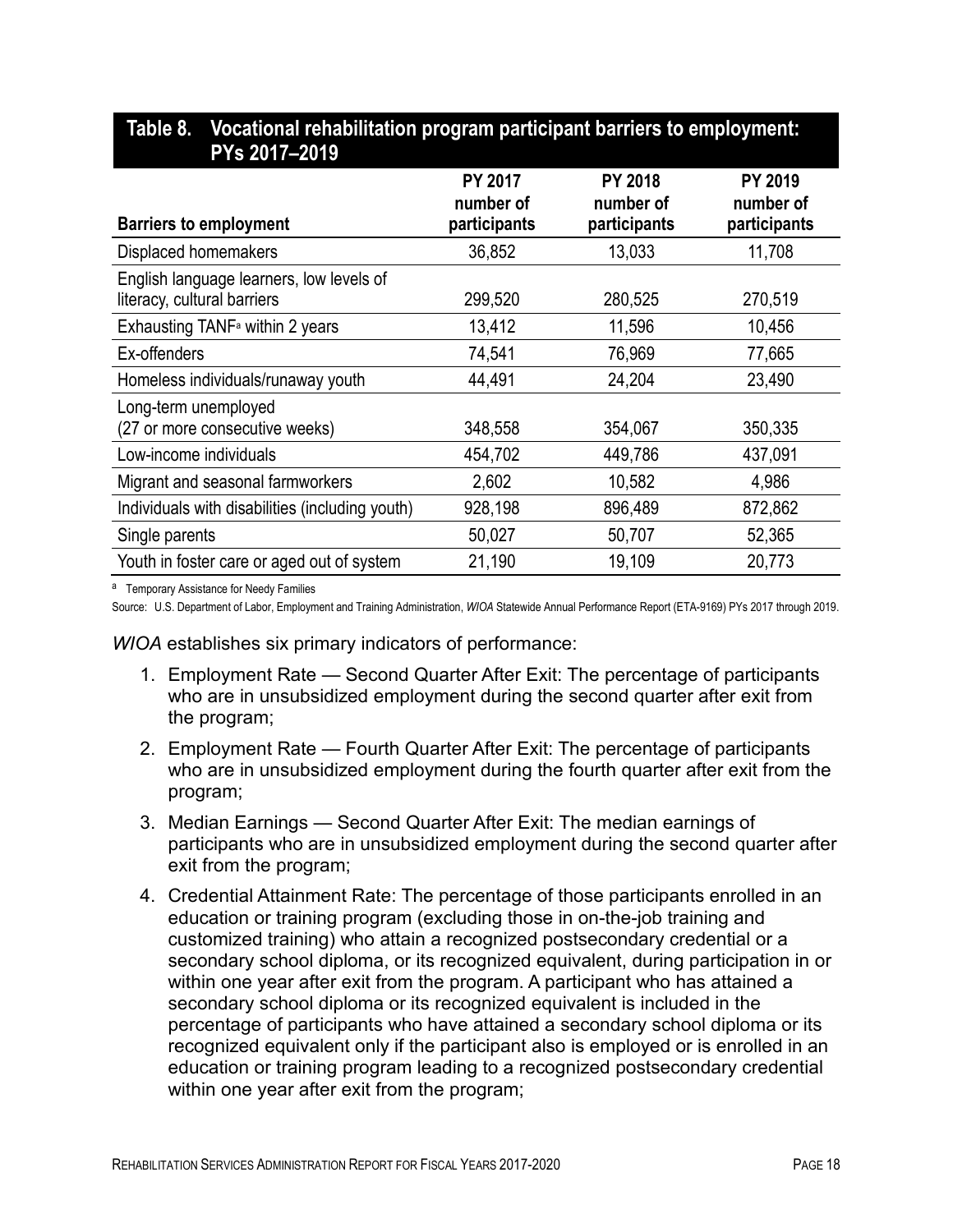- 5. Measurable Skill Gains Rate: The percentage of program participants who, during a program year, are in an education or training program that leads to a recognized postsecondary credential or employment and who are achieving measurable skill gains, defined as documented academic, technical, occupational, or other forms of progress, toward such a credential or employment; and
- 6. Effectiveness in Serving Employers: *WIOA* requires the Departments of Education and Labor to establish a primary indicator of performance for effectiveness in serving employers. The Departments are currently piloting three approaches designed to gauge three critical workforce needs of the business community<sup>[18](#page-32-0)</sup>.

In PY 2017, the first year of *WIOA* performance reporting for purposes of the VR program, VR agencies reported data for one primary indicator: Measurable Skill Gains Rate. In the second year of *WIOA* performance reporting, PY 2018, VR agencies reported data for this indicator of performance and for Employment Rate — Second Quarter after Exit and Median Earnings — Second Quarter after Exit for participants who exited from the VR program during PY 2017. In PY 2019, VR agencies reported data for these indicators for different cohorts of exiters and for Employment Rate — Fourth Quarter after Exit and Credential Attainment Rate for participants who exited the VR program from January 1, 2018, through December 31, 2018. VR agencies reported data for all six indicators beginning in PY 2019.

Table 9 shows an increase in the Measurable Skill Gains Rate from PY 2017 to PY 2019 (21.1 percent and 31.4 percent, respectively). It also describes the outcomes for the additional primary indicators in PYs 2018 and 2019. Data demonstrating VR program performance on the primary indicators for Employment Rate — Second Quarter after Exit and for Median Earnings show modest increases from PY 2018 through PY 2019.

<span id="page-32-0"></span><sup>&</sup>lt;sup>18</sup> The Effectiveness in Serving Employers primary indicator of performance is not included in table 9 because it was being piloted from PY 2017 to PY 2019. Because States could choose which pilot measures to implement, there is not one measure to report. Further, the piloted measures represent how all six *WIOA* core programs engaged with employers.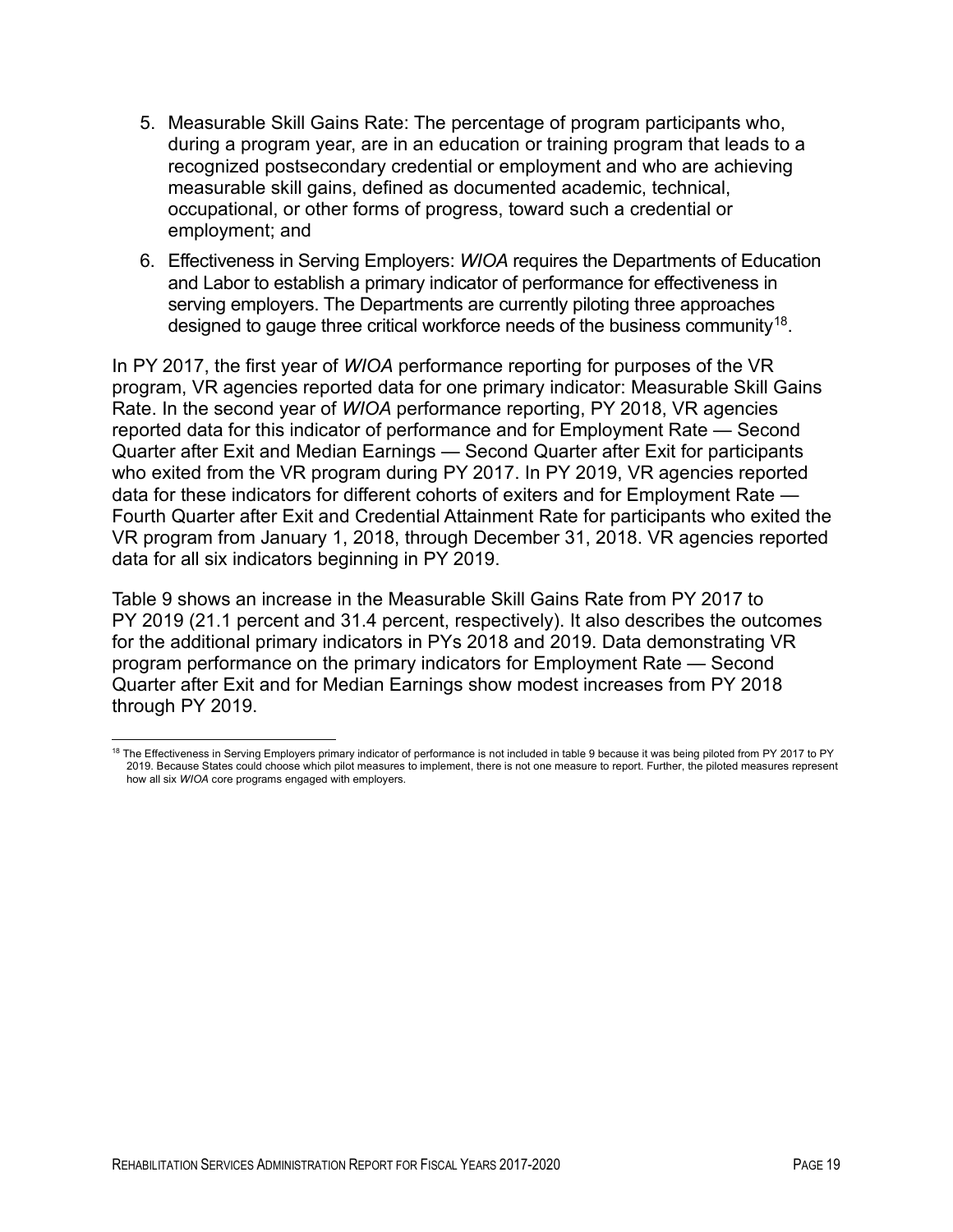<span id="page-33-0"></span>

| Table 9. Workforce Innovation and Opportunity Act performance accountability:<br>PYs 2017-2019 |                |                |                |
|------------------------------------------------------------------------------------------------|----------------|----------------|----------------|
| <b>WIOA primary indicators of performance</b><br>and number of participants employed           | <b>PY 2017</b> | <b>PY 2018</b> | <b>PY 2019</b> |
| Measurable Skill Gains Rate                                                                    | 21.1%          | 23.4%          | 31.4%          |
| Employment Rate - Second Quarter after Exit                                                    | N/A            | 50.4%          | 51.3%          |
| Number of participants employed in second quarter<br>after exit                                | N/A            | 147,768        | 144,938        |
| Median Earnings - Second Quarter after Exit                                                    | N/A            | \$3,875        | \$3,931        |
| Employment Rate - Fourth Quarter after Exit                                                    | N/A            | N/A            | 43.6%          |
| Number of participants employed in fourth quarter after exit                                   | N/A            | N/A            | 129,692        |
| <b>Credential Attainment Rate</b>                                                              | N/A            | N/A            | 11.2%          |

Source: U.S. Department of Labor, Employment and Training Administration, *WIOA* Statewide Annual Performance Report (ETA-9169) PYs 2017 through 2019.

#### **Provision of Pre-Employment Transition Services to Students with Disabilities (PYs 2017, 2018, and 2019)**

Students with disabilities may receive pre-employment transition services if they are eligible for VR services or if they are potentially eligible, i.e., those students with disabilities who have not applied for or been determined eligible for VR services.

Table 10 demonstrates that in PYs 2017, 2018, and 2019, the percentages of students with disabilities, including both those who were eligible and potentially eligible for VR services who received one or more pre-employment transition service were 34.2 percent, 38.9 percent, and 36.3 percent, respectively. Of those students with disabilities who received pre-employment transition services in PYs 2017, 2018, and 2019, the percentages of those who applied for VR services and received pre-employment transition services were 52.6 percent, 44.5 percent, and 41.7 percent, respectively. Students with disabilities who are potentially eligible or eligible for the VR program may receive pre-employment transition services over multiple years if they continue to meet all criteria in the definition of "student with a disability." An increasing number of students with disabilities are receiving pre-employment transition services and applying for VR services. Before PY 2017, VR agencies did not report comparable data for pre-employment transition services because providing these services to students with disabilities was not required until *WIOA*.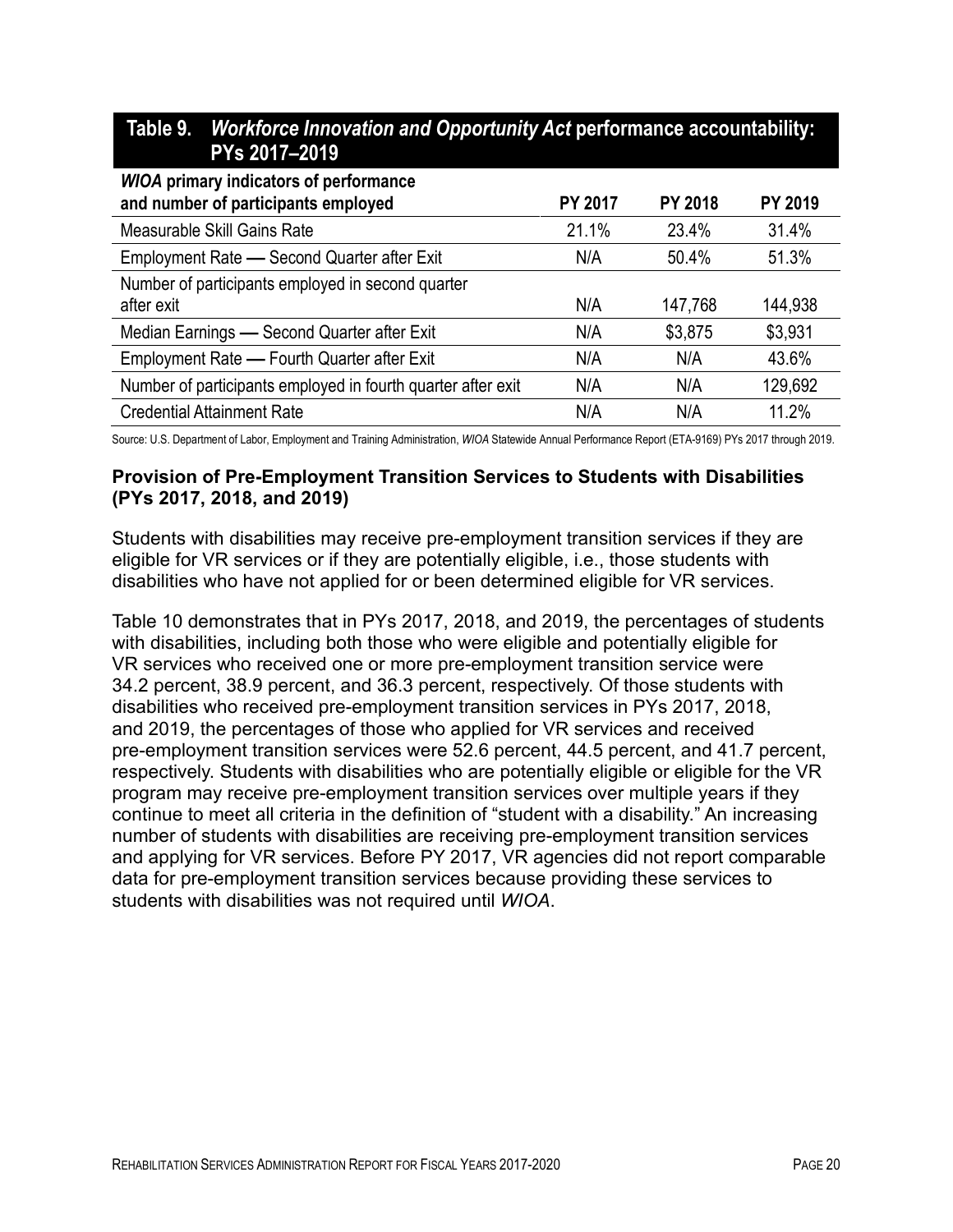| <b>Students with disabilities</b>                                                                                          | <b>PY 2017</b><br>number/<br>percent<br>of students | <b>PY 2018</b><br>number/<br>percent<br>of students | <b>PY 2019</b><br>number/<br>percent<br>of students |
|----------------------------------------------------------------------------------------------------------------------------|-----------------------------------------------------|-----------------------------------------------------|-----------------------------------------------------|
| Number of students with disabilities reported                                                                              | 525,958                                             | 638,601                                             | 682,237                                             |
| Number of students with disabilities who received a<br>pre-employment transition service                                   | 179,716                                             | 248,336                                             | 247,926                                             |
| Percent of students with disabilities reported who<br>received a pre-employment transition service                         | 34.2%                                               | 38.9%                                               | 36.3%                                               |
| Number of potentially eligible students with disabilities<br>who received a pre-employment transition service              | 85,245                                              | 137,780                                             | 144,346                                             |
| Number of students with disabilities, who applied for<br>VR services, and received a pre-employment transition<br>service  | 94,471                                              | 110,556                                             | 103,580                                             |
| Percent of students with disabilities, who applied for<br>VR services, and received a pre-employment transition<br>service | 52.6%                                               | 44.5%                                               | 41.7%                                               |

#### <span id="page-34-0"></span>**Table 10. Numbers and percentages of students with disabilities who received pre-employment transition services: PYs 2017–2019**

Source: U.S. Department of Education, Office of Special Education and Rehabilitative Services, Rehabilitation Services Administration, Case Service Report (RSA-911), PYs 2017 through 2019.

Students with disabilities may receive one or more of five required pre-employment transition services over one or multiple years and may receive the same service more than once.

- 1. Job exploration counseling may be provided in a classroom, community setting, or individually and may include information regarding in-demand industry sectors and occupations as well as non-traditional employment, labor market composition, administration of vocational interest inventories, and identification of career pathways of interest to the students.
- 2. Work-based learning experiences may be provided in a group setting or individually and may include coordinating a school-based program of job training and informational interviews to research employers, work-site tours to learn about necessary job skills, job shadowing, mentoring opportunities in the community, short-term paid or unpaid work experiences to explore the student's area of interest through paid and unpaid internships, apprenticeships, fellowships, or on-the-job training located in the community.
- 3. Counseling on opportunities for enrollment in comprehensive transition or postsecondary educational programs at institutions of higher education may include information on course offerings, career options, the types of academic and occupational training needed to succeed in the workplace, postsecondary opportunities associated with career fields or pathways, advising students and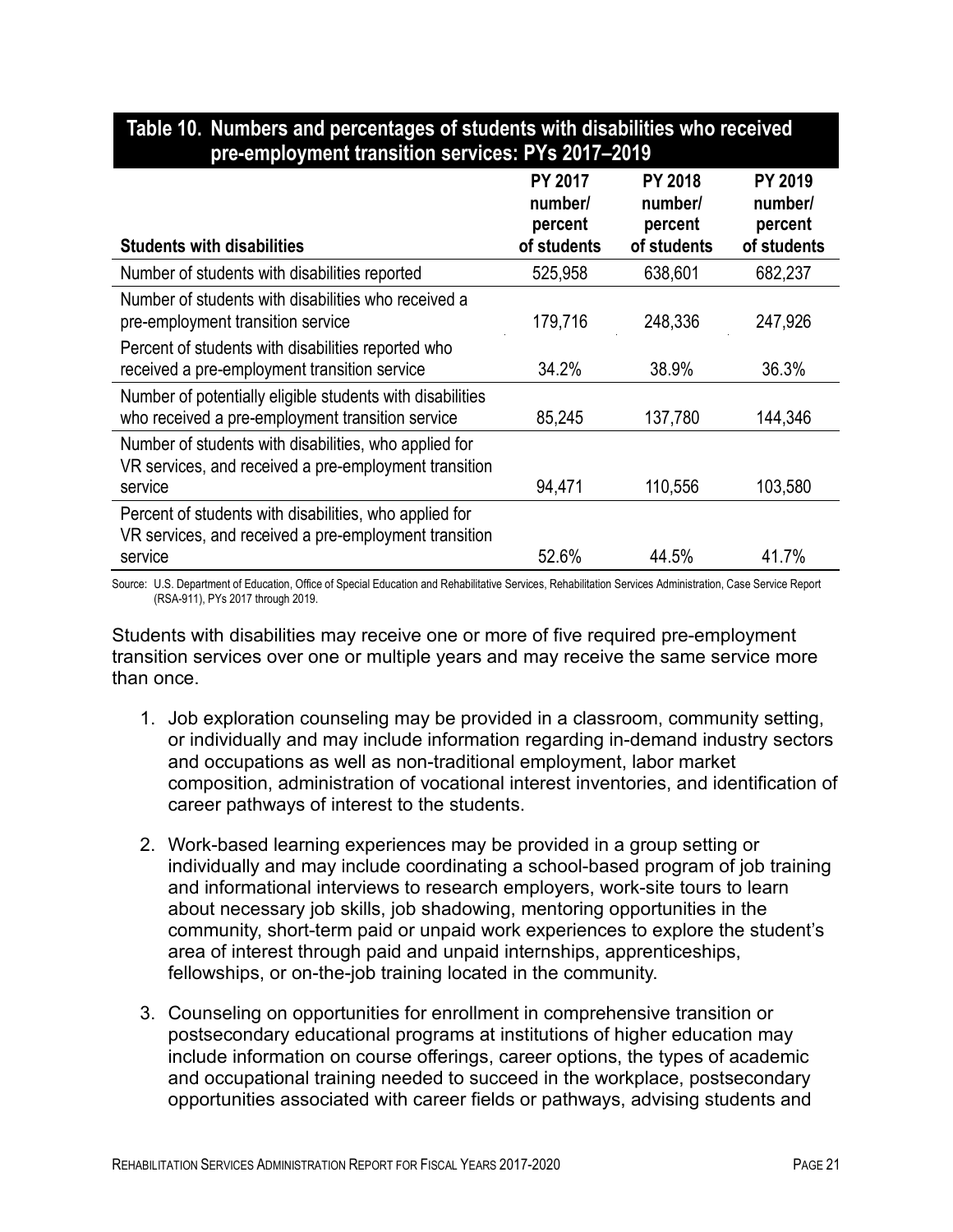parents or representatives on academic curricula, college application and admissions processes, and completing the Free Application for Federal Student Aid. Counseling may also include resources that may be used to support individual student success in education and training, which could include disability support services.

- 4. Workplace readiness training may include programming to develop social skills and independent living, such as communication and interpersonal skills, financial literacy, orientation and mobility skills, job-seeking skills, understanding employer expectations for punctuality and performance, as well as other "soft" skills necessary for employment. These services may include instruction, as well as opportunities to acquire and apply knowledge. These services may be provided in a generalized manner in a classroom setting or be tailored to an individual's needs in a training program provided in an educational or community setting.
- 5. Instruction in self-advocacy may include generalized classroom lessons in which students learn about their rights, responsibilities, and how to request accommodations or services and supports needed during the transition from secondary to postsecondary education and employment.

Further individual opportunities may be arranged for students to conduct informational interviews or to be mentored by educational staff such as principals, nurses, teachers, or office staff. Students may also be mentored by individuals employed by or volunteering for employers, boards, associations, or organizations in integrated community settings. Students may also participate in youth leadership activities offered in educational or community settings.

Table 11 shows the total number of pre-employment transition services provided to students with disabilities in each of the required activities for PYs 2017, 2018, and 2019, which nearly doubled from PY 2017 through PY 2019 (747,837 to 1,349,877).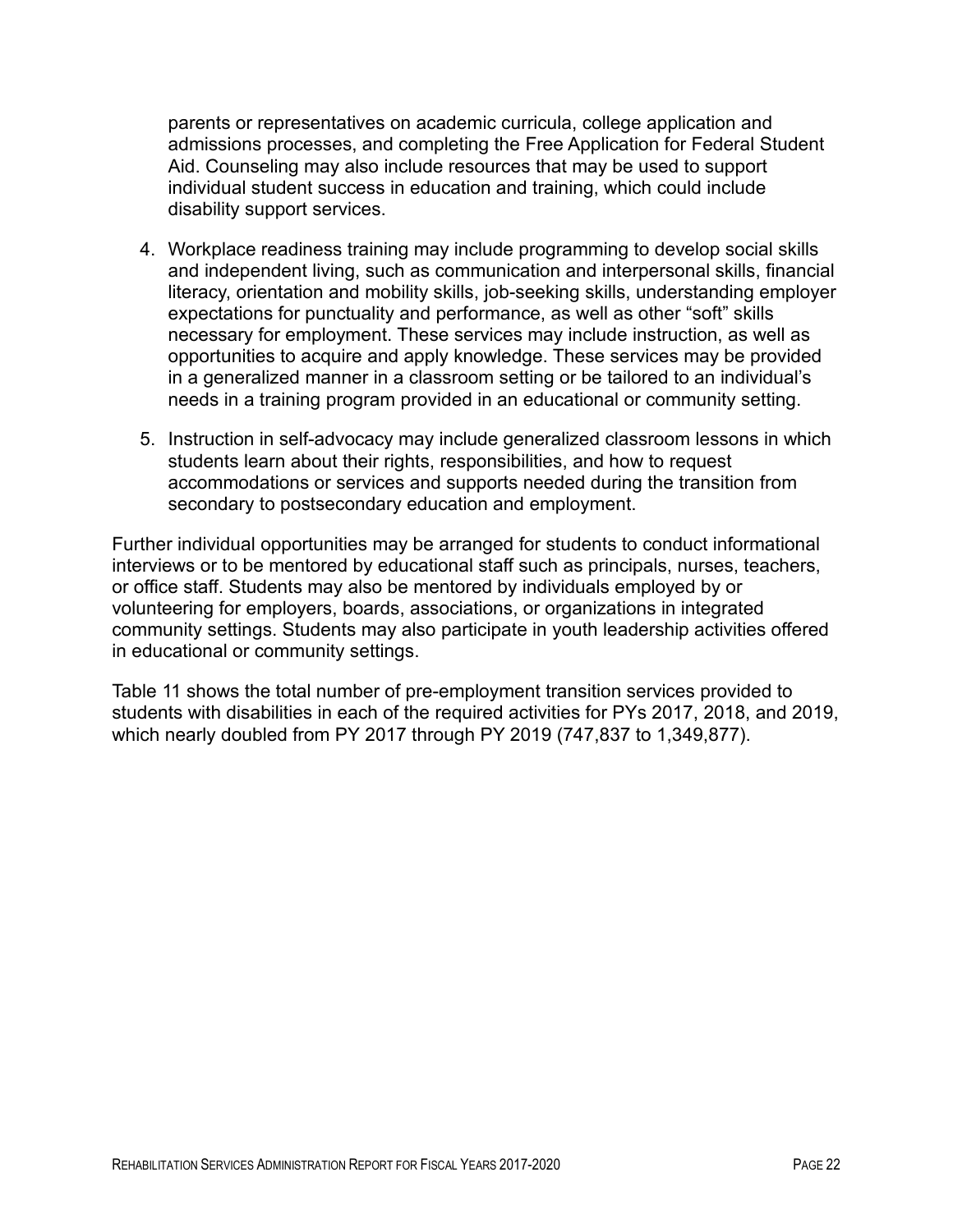|                                                                | <u>. ріс Ліш</u><br>disabilities: PYs 2017-2019 |                                                                                         |                                      |                                                                                         |                               |                                                                                         |  |  |
|----------------------------------------------------------------|-------------------------------------------------|-----------------------------------------------------------------------------------------|--------------------------------------|-----------------------------------------------------------------------------------------|-------------------------------|-----------------------------------------------------------------------------------------|--|--|
| Pre-<br>employment<br>transition<br>services                   | <b>PY 2017</b><br>number<br>provided            | PY 2017<br>percent of<br>total pre-<br>employment<br>transition<br>services<br>provided | <b>PY 2018</b><br>number<br>provided | PY 2018<br>percent of<br>total pre-<br>employment<br>transition<br>services<br>provided | PY 2019<br>number<br>provided | PY 2019<br>percent of<br>total pre-<br>employment<br>transition<br>services<br>provided |  |  |
| Total pre-<br>employment<br>transition<br>services<br>provided | 747,837                                         |                                                                                         | 1,227,841                            |                                                                                         | 1,356,415                     |                                                                                         |  |  |
| Job exploration<br>counseling                                  | 199,562                                         | 26.7%                                                                                   | 314,245                              | 25.6%                                                                                   | 338,084                       | 24.9%                                                                                   |  |  |
| Work-based<br>learning<br>experiences                          | 127,067                                         | 17.0%                                                                                   | 218,415                              | 17.8%                                                                                   | 234,735                       | 17.3%                                                                                   |  |  |
| Counseling on<br>enrollment<br>opportunities                   | 114,045                                         | 15.2%                                                                                   | 198,040                              | 16.1%                                                                                   | 225,408                       | 16.6%                                                                                   |  |  |
| Workplace<br>readiness<br>training                             | 193,874                                         | 25.9%                                                                                   | 292,807                              | 23.8%                                                                                   | 311,771                       | 22.9%                                                                                   |  |  |
| Instruction in<br>self-advocacy                                | 113,289                                         | 15.1%                                                                                   | 204,334                              | 16.6%                                                                                   | 246,417                       | 18.2%                                                                                   |  |  |

# **Table 11. Pre-employment transition services provided to students with**

Source: U.S. Department of Education, Office of Special Education and Rehabilitative Services, Rehabilitation Services Administration, Case Service Report (RSA-911), PYs 2017 through 2019.

VR agencies have reported several challenges resulting from the requirement to provide, or make available, pre-employment transition services to all students with disabilities in their States. During RSA monitoring and other TA activities, some VR agencies reported that they are experiencing difficulties meeting the VR needs of individuals with disabilities over the work lifespan because of the focus on serving students with disabilities. Funds previously available to meet the VR service needs of all eligible individuals have been reduced due to the required reserve of a minimum of 15 percent for providing pre-employment transition services. Therefore, although VR agencies may be providing more services to students with disabilities, those individuals with disabilities who are not students are affected by the reduction in resources available to them for their needed services. At the same time, some States have requested flexibilities in using pre-employment transition services as they struggled to expend the required reserve (which ED addressed in a Notice of Interpretation published in the *Federal Register* on February 28, 2020, 85 FR 11848), while other States have expended far more than the 15 percent to provide the required activities for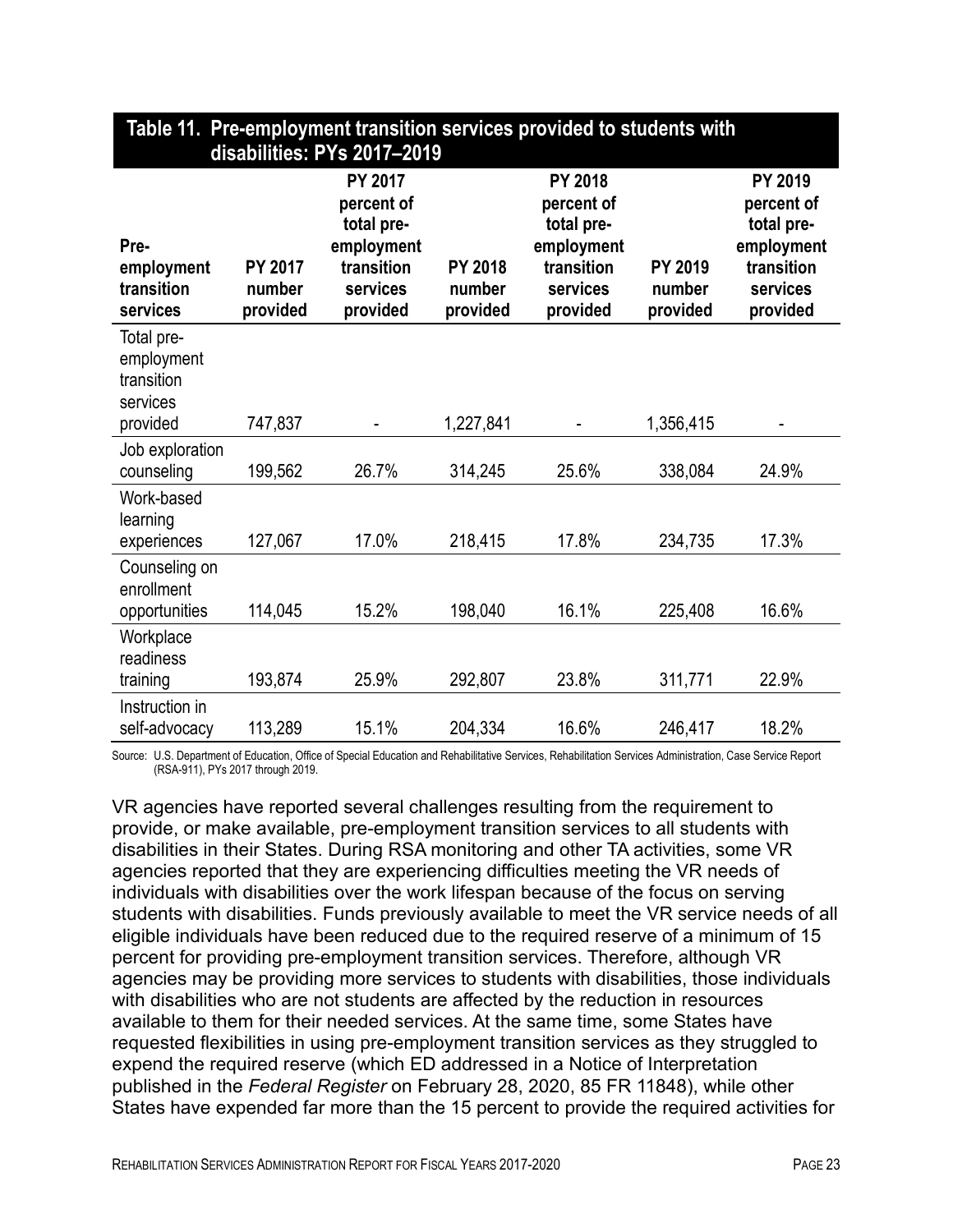the large numbers of students with disabilities in their States. Additionally, more than half of the State VR agencies reported that they have implemented orders of selection to manage the fiscal and staff resource demands of serving all students with disabilities in the State, including those students who have not applied and been determined eligible for the VR program, resulting in their inability to address the needs of all eligible individuals with disabilities. While there is general agreement that there is tremendous benefit in reaching students with disabilities early to help them initiate their pathway toward competitive integrated employment, VR agencies made significant operational, programmatic, and fiscal adjustments to accommodate this *WIOA* initiative.

## **SUPPORTED EMPLOYMENT SERVICES PROGRAM**

#### **Authorized under Sections 601–610 of the** *Rehabilitation Act* **Managed by the Rehabilitation Services Administration, U.S. Department of Education**

Through the Supported Employment Services program (SE program), RSA provides supplemental funds to State VR agencies, in conjunction with *Title I* VR State grant funds, to provide supported employment services to individuals with the most significant disabilities. Supported employment means competitive integrated employment, including customized employment, or employment in an integrated work setting in which individuals with the most significant disabilities, including youth with the most significant disabilities, are working on a short-term basis toward competitive integrated employment (Section 7(38) of the *Rehabilitation Act*). Supported employment is recognized as an effective strategy in assisting individuals who, because of the nature and severity of their disability, need ongoing support services to engage in and maintain competitive integrated employment. Such supports may include regular monitoring at the worksite from the time of job placement until transition to extended services.<sup>[19](#page-37-0)</sup>

Under the SE program, State VR agencies collaborate with appropriate public and private nonprofit organizations to provide supported employment services. State VR agencies are authorized to provide eligible individuals with the most significant disabilities supported employment services identified in an individual's IPE for a period following job placement not to exceed 24 months unless a longer period to achieve job stabilization is needed. The IPE describes the services and specific employment outcome that the eligible individual has chosen, consistent with the individual's unique strengths, resources, priorities, concerns, abilities, capabilities, career interests, and informed choice (Section 102(b)(4)(A) and (B) of the *Rehabilitation Act*). Once this period has ended, the State VR agency must arrange for other appropriate State agencies, private nonprofit organizations, or other sources to provide extended services for the duration of that employment, except that VR agencies may provide extended services to youth with the most significant disabilities for a period of up to four years or

<span id="page-37-0"></span><sup>19</sup> *Extended services* is defined in Section 7(13) of the *Rehabilitation Act* as "ongoing support services and other appropriate services, needed to support and maintain an individual with a most significant disability in supported employment, that— (A) are provided singly or in combination and are organized and made available in such a way as to assist an eligible individual in maintaining supported employment; (B) are based on a determination of the needs of an eligible individual, as specified in an individualized plan for employment; and (C) are provided by a State agency, a nonprofit private organization, employer, or any other appropriate resource, after an individual has made the transition from support provided by the designated State unit."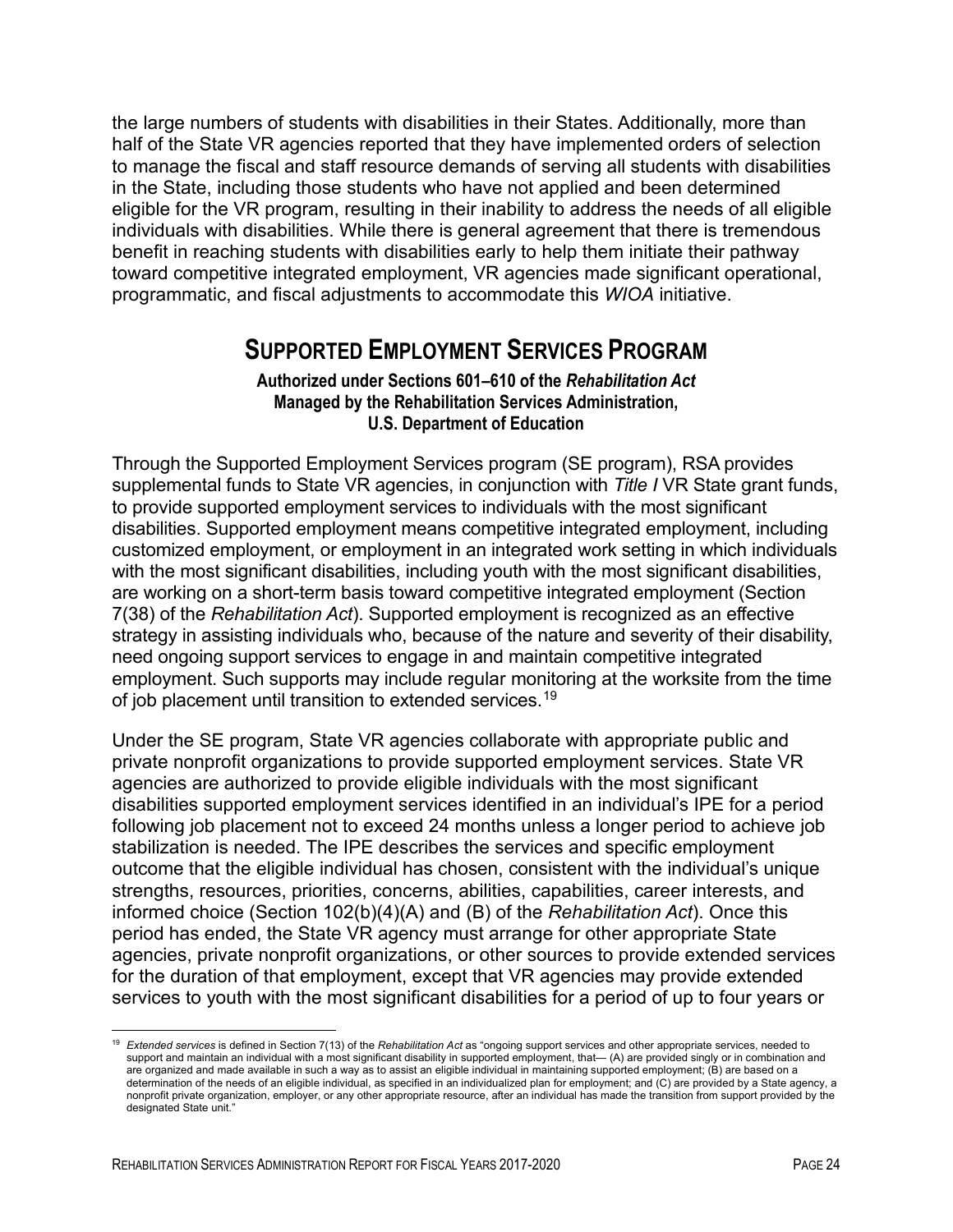until a youth turns 25, whichever occurs first, as authorized under Section 604(b)(2) of the *Rehabilitation Act*.

Table 12 shows the total Federal SE program appropriations from FYs 2017 through 2020, with a decrease from \$27 million in FY 2017 to \$22 million in FYs 2019 and 2020. The amounts represent the Federal appropriation less the funds set aside to support projects authorized under Section 21 of the *Rehabilitation Act*, not the full appropriation.

| Table 12. State Supported Employment Services Program Federal appropriations:<br>FYs 2017-2020 |                              |  |  |  |
|------------------------------------------------------------------------------------------------|------------------------------|--|--|--|
| Federal fiscal year                                                                            | <b>Federal appropriation</b> |  |  |  |
| FY 2017                                                                                        | \$27,272,520                 |  |  |  |
| FY 2018                                                                                        | \$22,322,520                 |  |  |  |
| FY 2019                                                                                        | \$22,322,520                 |  |  |  |
| FY 2020                                                                                        | \$22,322,520                 |  |  |  |

Source: U.S. Department of Education, Office of Special Education and Rehabilitative Services, Rehabilitation Services Administration (2017-2020), Section 603 of the *Rehabilitation Act of 1973*, as amended by the *Workforce Innovation and Opportunity Act*.

*WIOA*'s amendments to the SE program, which included requiring States to reserve at least 50 percent of their SE program allotment for providing supported employment services, including extended services, to youth with the most significant disabilities and requiring States to provide a non-Federal share of 10 percent of the portion of the allotment reserved for that purpose, made clear that youth with the most significant disabilities must be given every opportunity and support to receive supported employment services. However, some States have found it challenging to meet these requirements, which has resulted in a significant amount of SE program funds being relinquished by States in reallotment and unused SE funds being returned to the U.S. Department of the Treasury at the end of the grant award.

For FY 2019, supported employment grantees returned \$2,040,684 in unused funds at grant closeout. In FY 2020, 23 grantees did not provide any matching funds for their supported employment award and 15 grantees did not spend any of their FY 2020 supported employment funds required to be used for youth with most significant disabilities. This resulted in an unused balance of SE Federal funds at the end of the award period. Additionally, States relinquished \$1.2 million in supported employment funds during the FY 2020 reallotment period.

An individual's potential need for supported employment must be considered as part of the assessment to determine eligibility for the VR program. The requirements pertaining to individuals with an employment goal of supported employment are the same in both the *Title I* VR program and the *Title VI* SE program. A State VR agency may support an individual's supported employment services solely with VR program (*Title I*) grant funds, or it may fund the cost of supported employment services in whole or in part with SE program (*Title VI*) grant funds. *Title VI* supported employment funds may only be used to provide supported employment services and to supplement *Title I* funds.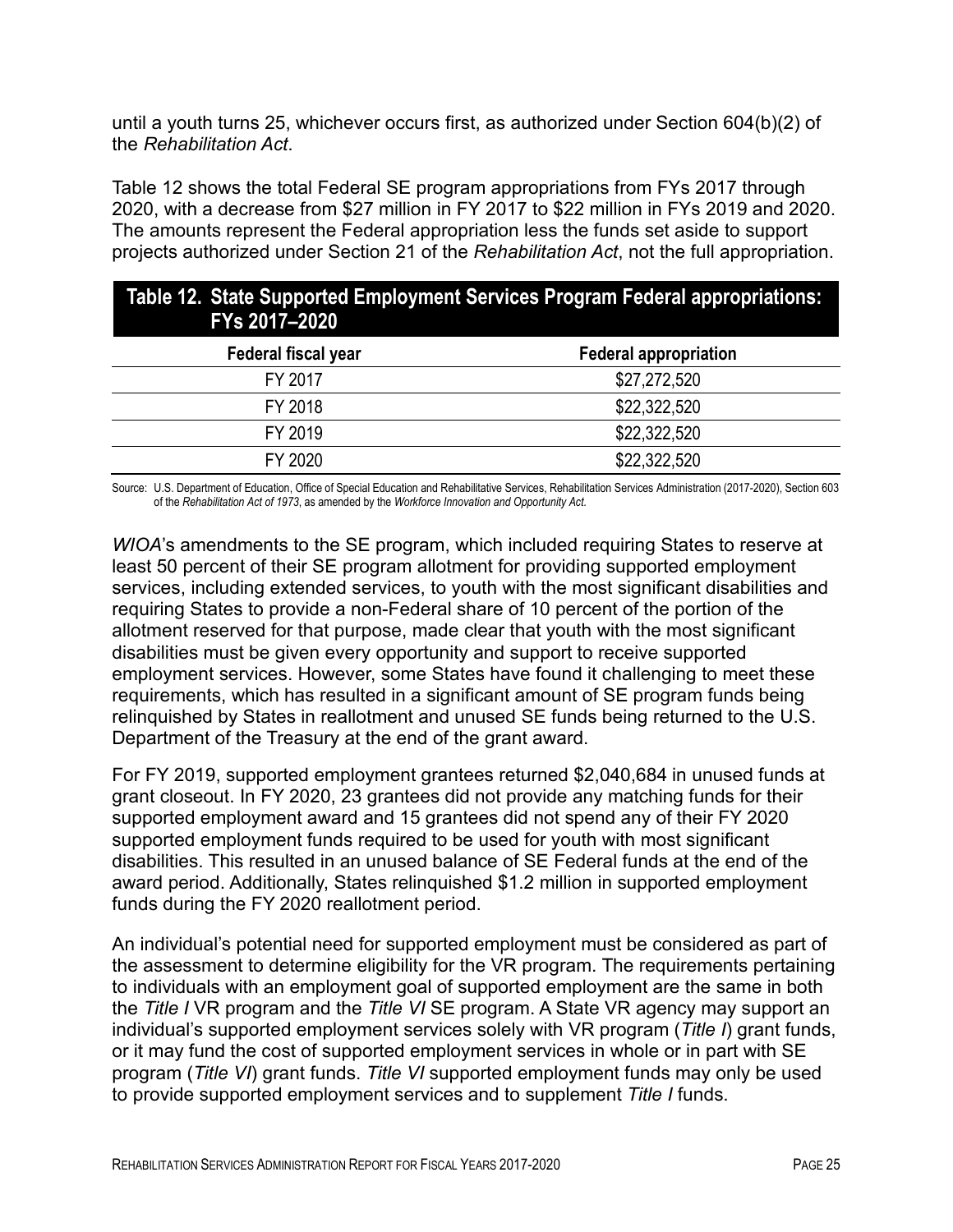## **SUPPORTED EMPLOYMENT PROGRAM PERFORMANCE**

Table 13 shows the number of participants with the most significant disabilities receiving supported employment services slightly increased from FY 2017 to FY 2018 but declined significantly from FY 2019 to FY 2020 (48,323 and 39,522, respectively). Similarly, the number of participants exiting with supported employment outcomes declined from FY 2019 to FY 2020 (10,483 and 8,921, respectively). The COVID-19 pandemic may have contributed negatively to the availability of employment opportunities for individuals with the most significant disabilities leading to fewer supported employment outcomes and an increased exit of participants whose services and training may have been substantially interrupted or modified due to a variety of factors, including limited availability of supported employment services providers or on-site job coaches, business closures or operational changes. Additionally, supported employment services typically are provided in person and may have been less amenable to virtual service provision.

### **Table 13. Number of participants with most significant disabilities receiving supported employment services and number of participants exiting with employment outcomes in supported employment: FYs 2017–2020**

|                                                | <b>FY 2017</b> <sup>a</sup> | FY 2018 | FY 2019 | FY 2020 |
|------------------------------------------------|-----------------------------|---------|---------|---------|
| Number of participants receiving supported     |                             |         |         |         |
| employment services                            | 42.487                      | 49.410  | 48.323  | 39,522  |
| Number of participants exiting with employment |                             |         |         |         |
| outcome in supported employment                | 10.004                      | 10.841  | 10,483  | 8,921   |

<sup>a</sup> During FY 2017, State VR agencies reported information only for participants who had exited the VR program; therefore, the number of participants receiving supported employment services during FY 2017 does not include information for participants whose cases were open.

Source: U.S. Department of Education, Office of Special Education and Rehabilitative Services, Rehabilitation Services Administration, Case Service Report (RSA-911), FYs 2017 through 2020.

From FY 2017 through FY 2020, participants with the most significant disabilities exiting with employment outcomes in supported employment experienced an increase in median hourly wage each year, from \$9.00 in FY 2017 to \$10.00 in FY 2020. The median hours worked per week remained steady at 20 hours across the four-year period. Due to the severity of their disabilities, individuals with the most significant disabilities have historically worked part-time. Table 14 shows the hourly wage gain by year.

### **Table 14. Median hourly wages and median hours worked per week of participants with most significant disabilities exiting with employment outcome in supported employment at exit: FYs 2017–2020**

| .                            |         |         |         |         |
|------------------------------|---------|---------|---------|---------|
|                              | FY 2017 | FY 2018 | FY 2019 | FY 2020 |
| Median hourly wages          | \$9.00  | \$9.50  | \$9.69  | \$10.00 |
| Median hours worked per week | 20      | 20      | 20      | 20      |

Source: U.S. Department of Education, Office of Special Education and Rehabilitative Services, Rehabilitation Services Administration, Case Service Report (RSA-911), FYs 2017 through 2020.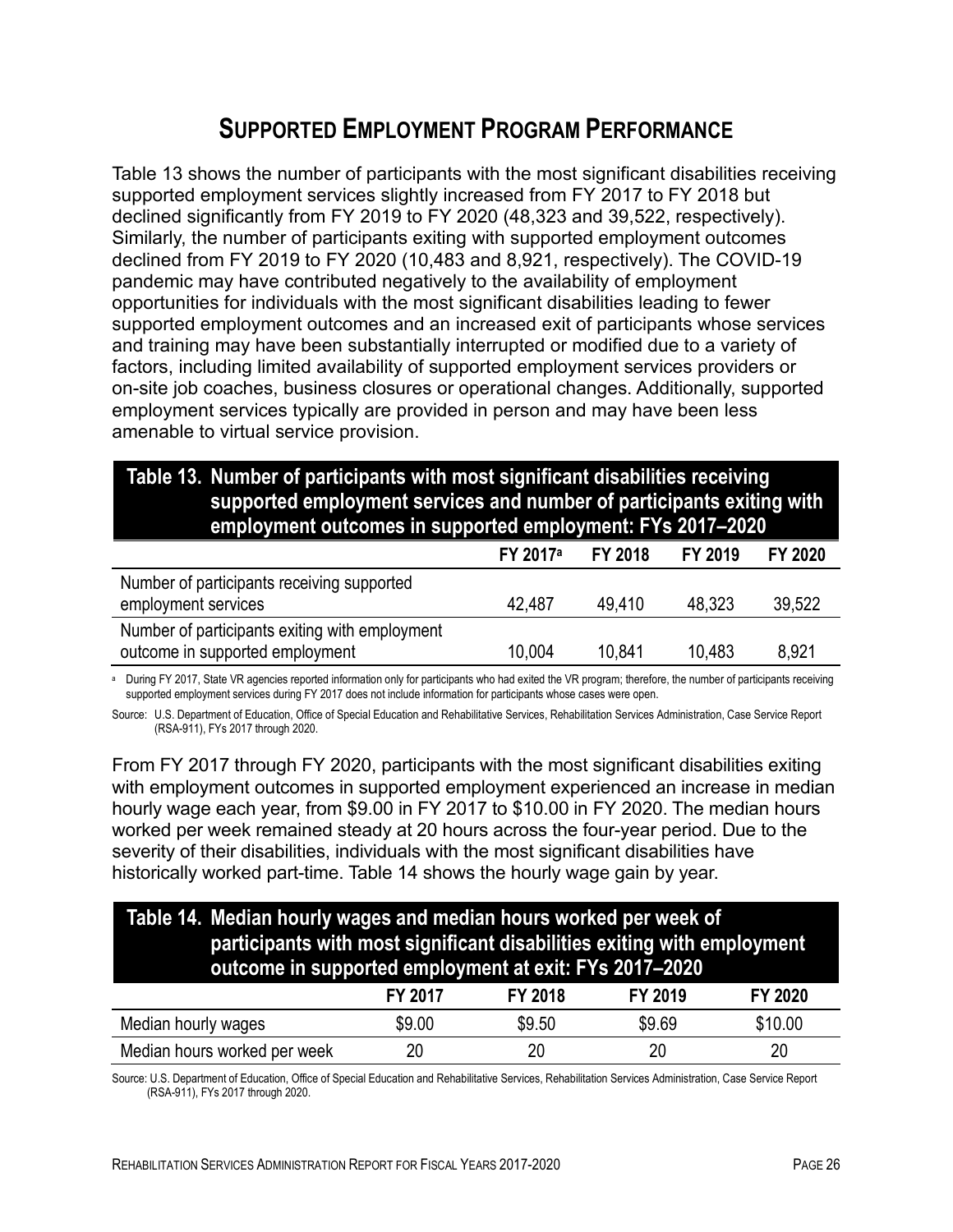Applying the *WIOA* performance indicators to the sub-population of participants with the most significant disabilities achieving supported employment outcomes, the percentage of participants in unsubsidized employment during the second quarter after exit from the program decreased from 56.6 percent in PY 2018 to 51.5 percent in PY 2019, as shown in table 15. In PY 2019 in the fourth quarter after exit (the first time data became available), the percentage of participants with the most significant disabilities in unsubsidized employment was 44.4 percent. Future data trends may assist in understanding patterns of sustained employment by participants with the most significant disabilities.

#### **Table 15. Employment rate of participants with most significant disabilities who received supported employment services in the second and fourth quarters of program years after exit: PYs 2017–2019 PY 2017 PY 2018 PY 2019** Employment rate of participants who received supported

| Employment rate of participants who received supported |     |       |       |
|--------------------------------------------------------|-----|-------|-------|
| employment services in the second quarter after exit   | N/A | 56.6% | 51.5% |
| Employment rate of participants who received supported |     |       |       |
| employment services in the fourth quarter after exit   | N/A | N/A   | 44.4% |

Source: U.S. Department of Education, Office of Special Education and Rehabilitative Services, Rehabilitation Services Administration, Case Service Report (RSA-911), PYs 2017 through 2019.

# **SUPPORT OF BUSINESS ENTERPRISE PROGRAMS OF BLIND VENDORS UNDER THE** *RANDOLPH--SHEPPARD ACT*

**As authorized under Section 103(b)(1) of the** *Rehabilitation Act* **Managed by the Rehabilitation Services Administration, U.S. Department of Education**

Section 103(b) of the *Rehabilitation Act* authorizes VR agencies to provide services for the benefit of groups of individuals with disabilities. These services may include management and supervision services, the acquisition of vending facilities or other equipment, initial stocks and supplies, and initial operating expenses to improve businesses operated by individuals with significant disabilities (Section 103(b)(1) of the *Rehabilitation Act*). Under this authority, VR agencies support the management and operation in the States of the vending facility program for individuals who are blind established pursuant to the *Randolph-Sheppard Act*.

The vending facility program, which includes the licensing and operation of vending facilities by blind vendors under the *Randolph-Sheppard Act,* is supported by a combination of VR program funds, State appropriations, unassigned Federal vending machine income, and State levied set-asides from vendors. The vending facility program provides individuals who are blind with remunerative employment and self-support by operating vending facilities on Federal and other property. The program recruits qualified individuals who are blind, trains them on managing and operating small business enterprises, and then licenses qualified blind vendors to operate the facilities.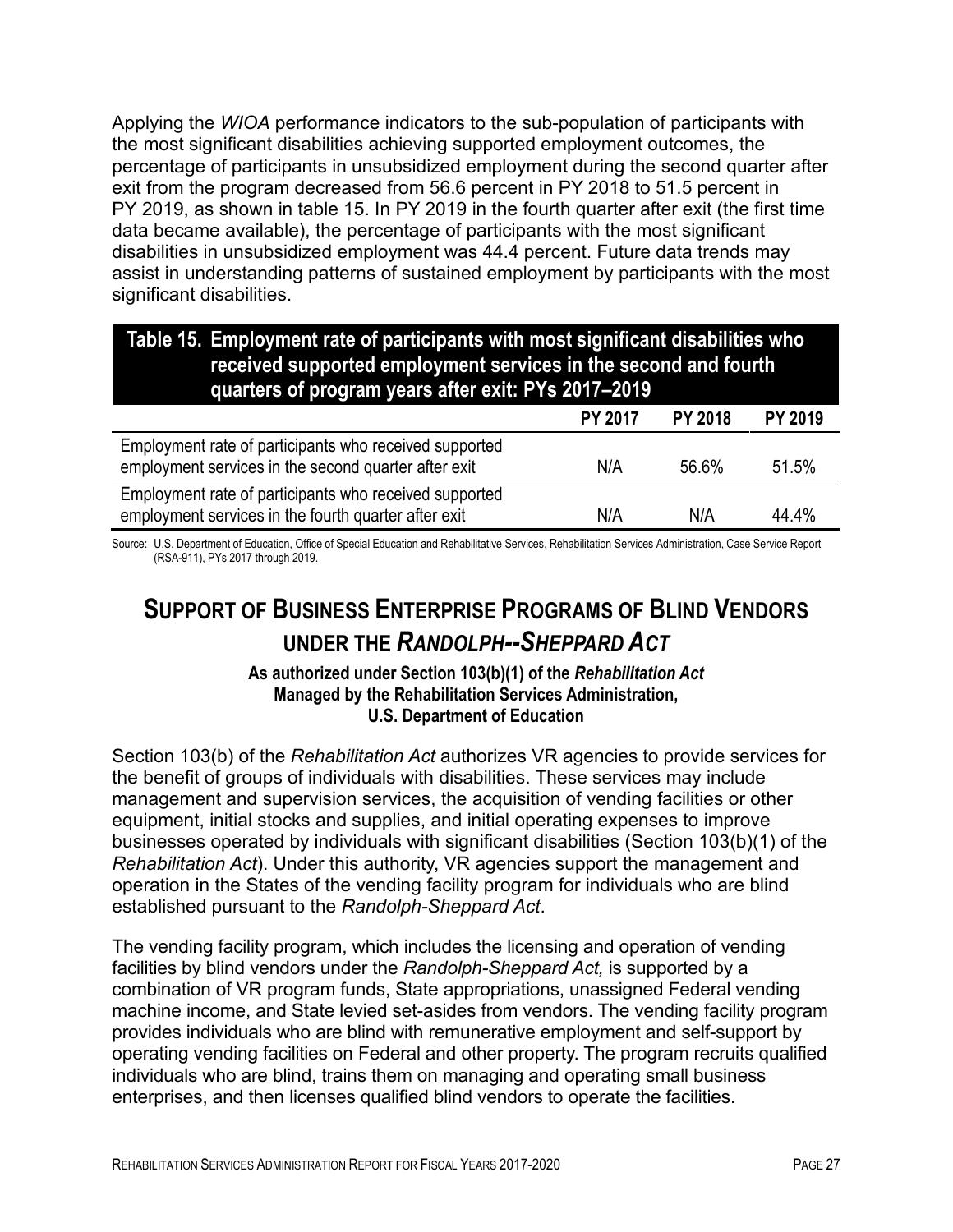At the outset, the program placed sundry stands in the lobbies of Federal office buildings and post offices, selling items such as newspapers, magazines, candies, and tobacco products. Through the years, the program has grown and broadened from Federal locations to include State, county, municipal, and private installations as well as interstate highway rest areas. In addition, vending facility operations expanded to include military mess halls, cafeterias, snack bars, cart services, miscellaneous shops, and vending machines.

VR agencies that provide services to individuals who are blind may also serve as State licensing agencies (SLA) under the *Randolph-Sheppard Act.* These SLAs may use Federal VR program funds to purchase, maintain, and replace equipment in vending facilities, provide management services, such as accounting, inspection, and quality control, and provide crucial in-service training and related services on a systematic basis to support and improve the vending facilities operated by individuals who are blind. Table 16 shows the amounts and percentages of Federal support for the Business Enterprise Programs (BEPs) under the *Randolph-Sheppard Act* for FYs 2017 through 2020. In FY 2017, VR agencies used \$50,294,869 in Federal VR funds to support these programs. In FYs 2018 and 2019, this amount decreased to \$43,642,921 and \$41,997,219, respectively. However, the amount increased to \$46,497,616 in FY 2020. These amounts represent 56.9 percent, 53.5 percent, 51.6 percent, and 56.0 percent, respectively, of all funds used to support the BEPs of blind vendors under the *Randolph-Sheppard Act* from FYs 2017 through 2020.

### **Table 16. Amount of Federal funds and percent of all funds used to support the Business Enterprise Programs of blind vendors under the** *Randolph-Sheppard Act***: FYs 2017–2020**

|                                                                                                             | <b>FY 2017</b> | FY 2018      | FY 2019      | FY 2020      |
|-------------------------------------------------------------------------------------------------------------|----------------|--------------|--------------|--------------|
| Federal VR funds used to support<br>the Business Enterprise<br>Programs under the Randolph-<br>Sheppard Act | \$50,294,869   | \$43,642,921 | \$41,997,219 | \$46,497,616 |
| Federal share of total Randolph-<br>Sheppard Act, Business<br><b>Enterprise Programs</b><br>expenditures    | 56.9%          | 53.5%        | 51.6%        | 56.0%        |

Source: U.S. Department of Education, Office of Special Education and Rehabilitative Services, Rehabilitation Services Administration. Vending Facility Program Report (RSA-15), FYs 2017 through 2020.

The blind vendors support their BEPs under the *Randolph-Sheppard Act* through setaside charges assessed by some States against the net proceeds of each vending facility. Like Federal VR program funds, set-aside charges may be used to purchase, maintain, and replace equipment in vending facilities and provide management services. In addition, set-aside charges may be used to provide for a fair minimum return to blind vendors and establish retirement, pension, health care, and paid vacation/sick leave for individuals participating in the program. Table 17 shows the amounts and percentages of vendors' set-aside funds in FYs 2017 through 2020 used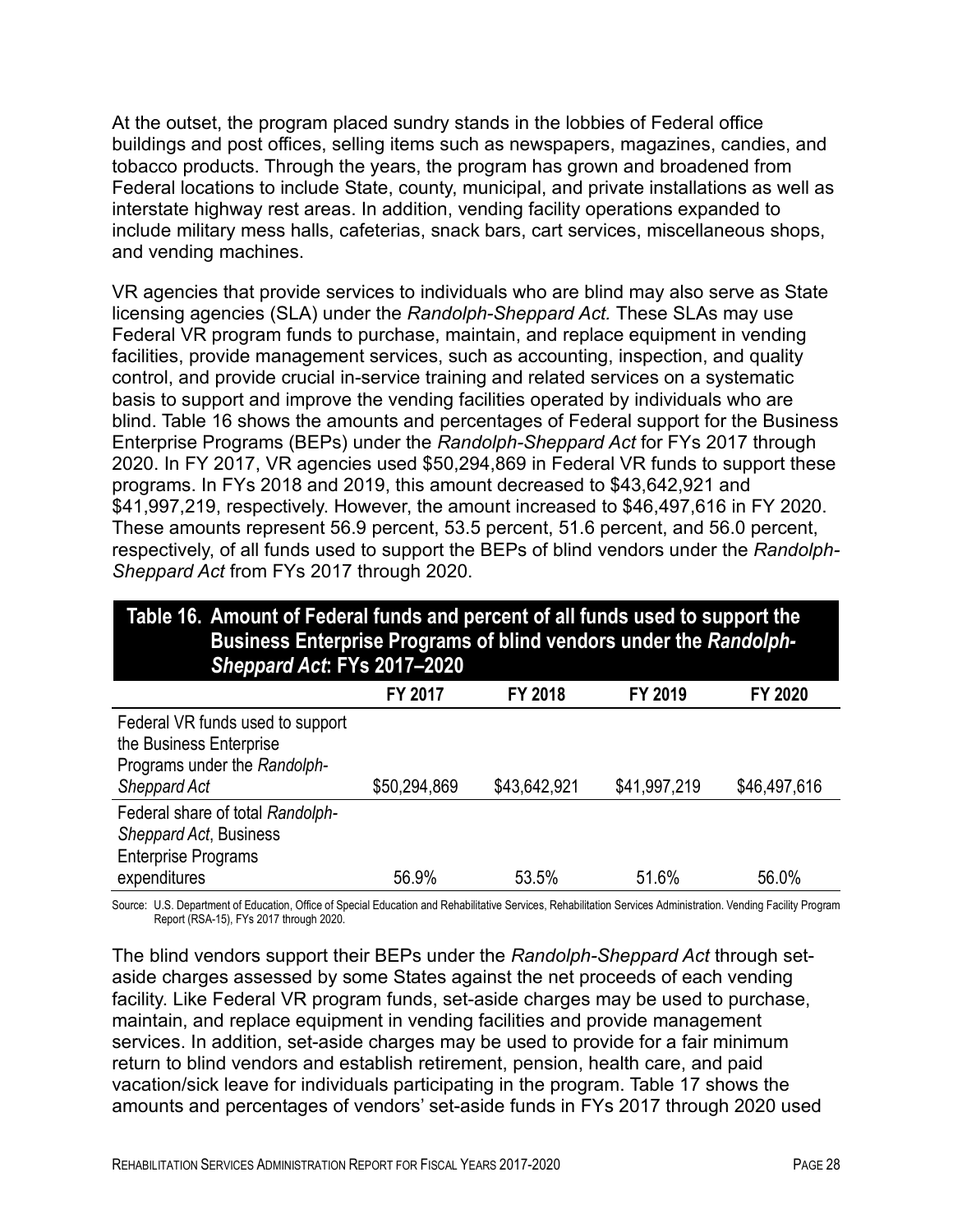to support the BEPs under the Randolph-Sheppard Act. While the amount decreased from FY 2017 to FY 2018, it increased from FY 2019 to FY 2020. The percentage of total Randolph-Sheppard Act BEP expenditures paid for by set-aside funds has increased from 15.2 percent in FY 2017 to 18.2 percent in FY 2020. It is important to note that these set-aside funds, if spent on allowable VR expenditures under Section 103(b)(1) of the *Rehabilitation Act*, also help States to meet their Federal match and maintenance of effort requirements.

### **Table 17. Amount of vendors' set-aside funds and percent of all funds used to support the Business Enterprise Programs of blind vendors under the**  *Randolph-Sheppard Act***: FYs 2017–2020**

|                                                                                                                     | FY 2017      | <b>FY 2018</b> | FY 2019      | FY 2020      |
|---------------------------------------------------------------------------------------------------------------------|--------------|----------------|--------------|--------------|
| Vendors' set-aside funds used to<br>support the Business Enterprise<br>Programs under the Randolph-<br>Sheppard Act | \$13,513,609 | \$13,192,775   | \$14,134,946 | \$15,075,779 |
| Set-aside share of total Randolph-<br>Sheppard Act, Business<br><b>Enterprise Programs expenditures</b>             | 15.2%        | 16.2%          | 17.4%        | 18.2%        |

Source: U.S. Department of Education, Office of Special Education and Rehabilitative Services, Rehabilitation Services Administration. Vending Facility Program Report (RSA-15), FYs 2017 through 2020.

RSA collects data that assesses the increase in average earnings of individuals in the program. Table 18 provides the comparison of FYs 2017 through 2020 data on income and earnings and the number of vendors and vending locations, and shows:

- The total gross income for the program was \$664.7 million in FY 2017 compared to \$564.9 million in FY 2020;
- The total earnings of all vendors were \$120.6 million in FY 2017 and \$95 million in FY 2020;
- The national average annual net earnings of vendors were \$66,240.65 in FY 2017 and \$55,958.12 in FY 2020;
- The number of vendors at the end of FY 2017 was 1,821 compared to 1,697 in FY 2020; and
- The total number of vending facilities at the end of FY 2017 was 2,090 compared to 2,183 in FY 2020.

Decreases in gross and net income and vendor earnings, from FY 2019 to FY 2020, is likely attributed to the negative effect of the COVID-19 pandemic on opportunities under the *Randolph-Sheppard Act* since many Federal and other government buildings were closed and many government workers continue to work remotely. While gross sales, vendor income, and average vendor earnings steadily increased between FYs 2017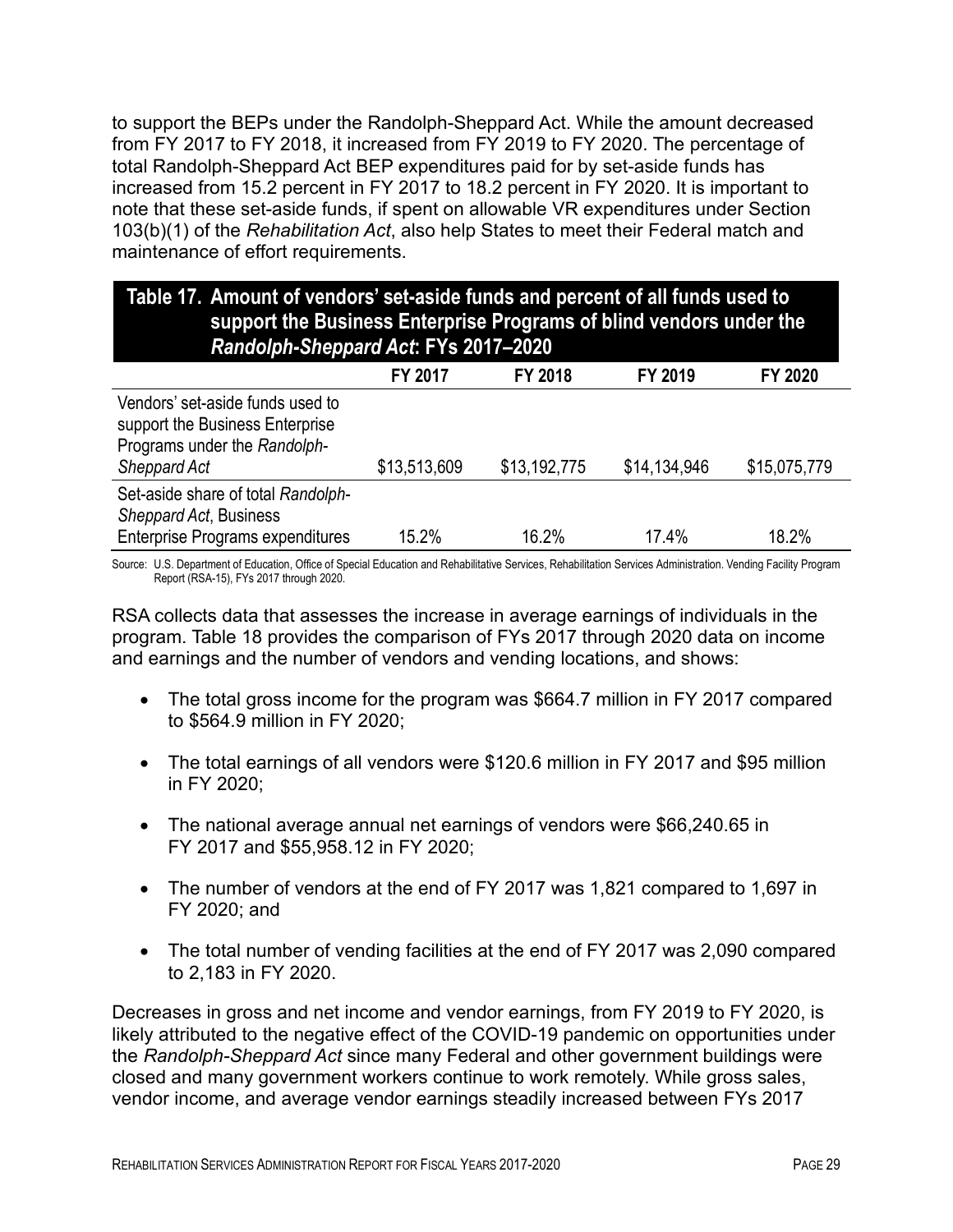through 2019, all these categories steeply declined during the pandemic. Based on meetings with SLAs, and Elected Committees of Blind Vendors, RSA expects that full recovery from the pandemic will not occur until calendar year 2022 at the earliest.

| Table 18. Vendor income and earnings, the number of vendors by type of<br>location, and the number of facilities by location for the Business<br>Enterprise Programs under the Randolph--Sheppard Act: FYs 2017-<br>2020 |               |               |               |                 |  |  |  |
|--------------------------------------------------------------------------------------------------------------------------------------------------------------------------------------------------------------------------|---------------|---------------|---------------|-----------------|--|--|--|
|                                                                                                                                                                                                                          | FY 2017       | FY 2018       | FY 2019       | FY 2020         |  |  |  |
| Income and earnings                                                                                                                                                                                                      |               |               |               |                 |  |  |  |
| Gross income                                                                                                                                                                                                             | \$664,746,154 | \$698,843,564 | \$717,007,108 | \$564,923,463.5 |  |  |  |
| Vendor earnings                                                                                                                                                                                                          | \$120,624,225 | \$127,370,311 | \$130,783,764 | \$94,960,934    |  |  |  |
| Average earnings                                                                                                                                                                                                         | \$66,240.65   | \$69,906.87   | \$74,098.45   | \$55,958.12     |  |  |  |
| <b>Number of vendors</b>                                                                                                                                                                                                 |               |               |               |                 |  |  |  |
| <b>Federal locations</b>                                                                                                                                                                                                 | 609           | 607           | 600           | 593             |  |  |  |
| <b>Non-Federal locations</b>                                                                                                                                                                                             | 1,212         | 1,215         | 1,165         | 1,104           |  |  |  |
| <b>Total vendors</b>                                                                                                                                                                                                     | 1,821         | 1,822         | 1,765         | 1,697           |  |  |  |
| <b>Number of vending facilities</b>                                                                                                                                                                                      |               |               |               |                 |  |  |  |
| <b>Federal locations</b>                                                                                                                                                                                                 | 749           | 772           | 762           | 767             |  |  |  |
| Non-Federal locations                                                                                                                                                                                                    | 1,341         | 1,437         | 1,401         | 1,416           |  |  |  |
| <b>Total facilities</b>                                                                                                                                                                                                  | 2,090         | 2,209         | 2,163         | 2,183           |  |  |  |

Source: U.S. Department of Education, Office of Special Education and Rehabilitative Services, Rehabilitation Services Administration. Vending Facility Program Report (RSA-15), FYs 2017 through 2020.

As required by the implementing *Randolph-Sheppard Act* regulations, 34 C.F.R. Part 395, SLAs authorized to administer the Randolph-Sheppard program must receive approval from the Secretary for any change in State rule, policy, or regulation affecting the operation of the BEP for blind vendors under the Randolph-Sheppard Act, to ensure that such changes comply with the *Randolph-Sheppard Act.* In FY 2020, RSA approved 10 submissions from States seeking to amend their State rules, regulations, or policies.

During the COVID-19 pandemic in FY 2020, RSA responded to approximately 30 inquiries, which included expediting approvals to changes in the SLAs' rules and regulations. For example, approvals included several one-time distributions of fair minimum return, retirement, or other set-aside payments to offset the losses that vendors experienced in different States.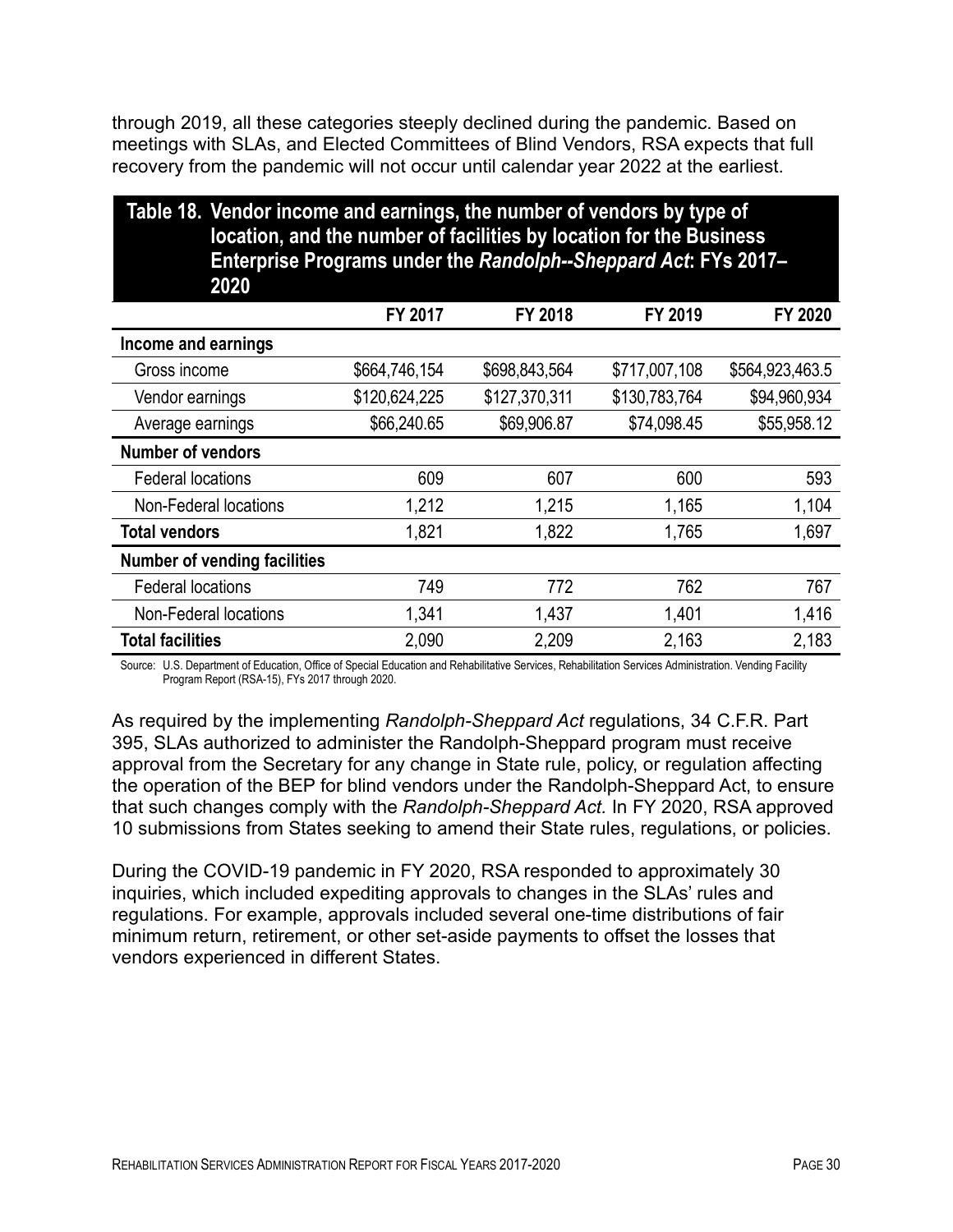## **AMERICAN INDIAN VOCATIONAL REHABILITATION SERVICES PROGRAM**

#### **Authorized under Section 121 of the** *Rehabilitation Act* **Managed by the Rehabilitation Services Administration, U.S. Department of Education**

Through the American Indian Vocational Rehabilitation Services (AIVRS) program, RSA provides grants to governing bodies of Indian Tribes located on Federal and State reservations (and consortia of such governing bodies) to establish and operate tribal vocational rehabilitation programs to deliver VR services to American Indians with disabilities who live on or near such reservations.

Awards are made through the competitive process for a period of up to five years to provide a broad range of VR services including, where appropriate, services traditionally used by Indian Tribes, designed to assist American Indians with disabilities to prepare for and engage in gainful employment. Applicants assure that the broad scope of rehabilitation services provided will be, to the maximum extent feasible, comparable to the rehabilitation services the State VR agencies provide. The AIVRS program is supported through a mandatory set-aside under Section 110(c) of the *Rehabilitation Act*, which requires not less than 1 percent and not more than 1.5 percent of the funds appropriated for the VR program be reserved for carrying out the AIVRS program. As funding for the VR program increases annually, the amount of the set-aside funding to support the AIVRS program increases.

The number of grants decreased slightly in FY 2019 because four of the applicants, whose previously funded awards ended in FY 2019, did not receive new awards under the FY 2019 competition as the scores on their applications were below the fundable range. A competition was planned in FY 2020, but due to the COVID-19 pandemic and the adverse effects it had on the Tribes' ability to submit applications, the Department granted an extension to the FY 2016 awards for a sixth year.

Section 121(b)(4) of the *Rehabilitation Act* requires that projects previously funded under the program be given preference in competing for a new grant award. Previously funded projects that recompete for new grants often request higher levels of funding because they have increased their capacity to effectively serve more individuals with disabilities. As a result, the funding levels increased in FYs 2019 and 2020 as compared to FYs 2017 and 2018. Table 19 presents the number of grants and the total award amounts for FYs 2017 through 2020. The funding levels do not include the set-aside allocated for the American Indian Vocational Rehabilitation Training and Technical Assistance Center.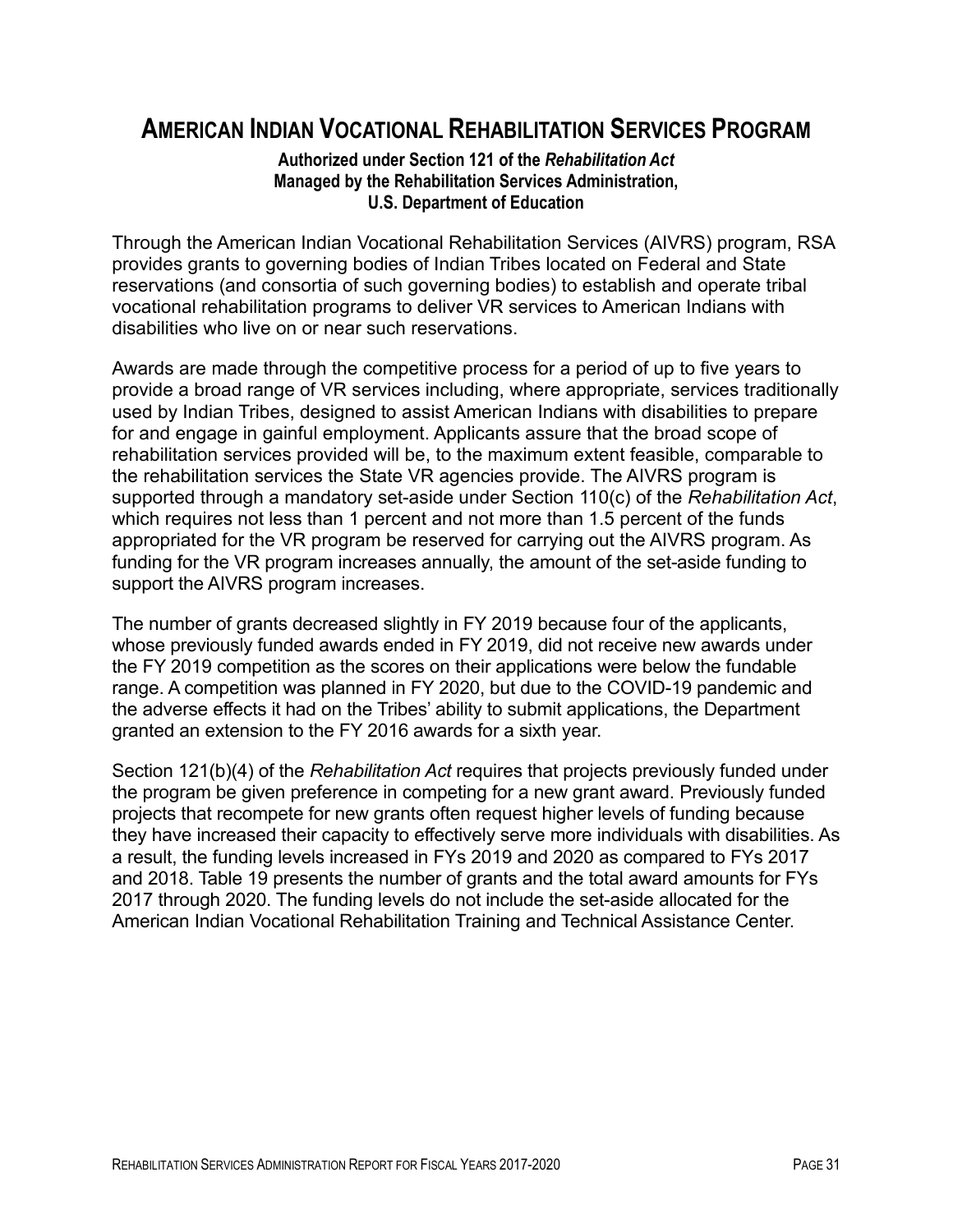#### **Table 19. Number of grants and total amount awarded to support American Indian Vocational Rehabilitation Services Tribal projects: FYs 2017–2020**

| <b>Fiscal year</b> | <b>Total grants</b> | <b>Total award amounts</b> |  |
|--------------------|---------------------|----------------------------|--|
| 2017               | 88                  | \$39,742,648               |  |
| 2018               | 88                  | \$39,465,410               |  |
| 2019               | 86                  | \$42,226,000               |  |
| 2020               | 86                  | \$44,345,000               |  |

Source: U.S. Department of Education, Office of Special Education and Rehabilitative Services, Rehabilitation Services Administration, Annual Performance Report for the American Indian Vocational Rehabilitation Services Program, FYs 2017 through 2020.

The *Government Performance and Results Act* (*GPRA*) requires the development of program goals and measures for all federally supported programs. For the AIVRS' program goals, the grantees report data on the number of eligible individuals served, the number of individuals who exited the program after receiving services, and the number of individuals who achieved an employment outcome. Table 20 provides the program outcome data from the AIVRS annual program performance database for FYs 2017 through 2020.

Based on data in table 20, in FY 2017, 2,363 (68.2 percent) of the 3,465 American Indians with disabilities who received services and exited the program achieved an employment outcome. In FY 2018, these numbers and percentage decreased when 2,128 (67.6 percent) of the 3,148 American Indians with disabilities who received services and exited the program achieved an employment outcome. In FY 2019, this trend continued when 2,067 (58.4 percent) of the 3,539 American Indians with disabilities who received services and exited the program achieved an employment outcome. The FY 2019 data do not include data from two grantees who were unable to submit their data in a timely manner given they did not have access to the necessary resources needed to complete their reports due to the release of staff upon notification that they did not receive a grant in the FY 2019 competition. Both Tribes received a one-year no-cost extension in FY 2020. That year, the numbers continued to decrease when only 1,557 (57 percent) of the 2,733 American Indians with disabilities who received services and exited the program achieved an employment outcome.

The number served calculation in table 20 includes the number of individuals who received services under an IPE during the fiscal year or a prior fiscal year and individuals who were carried forward from a previous grant cycle.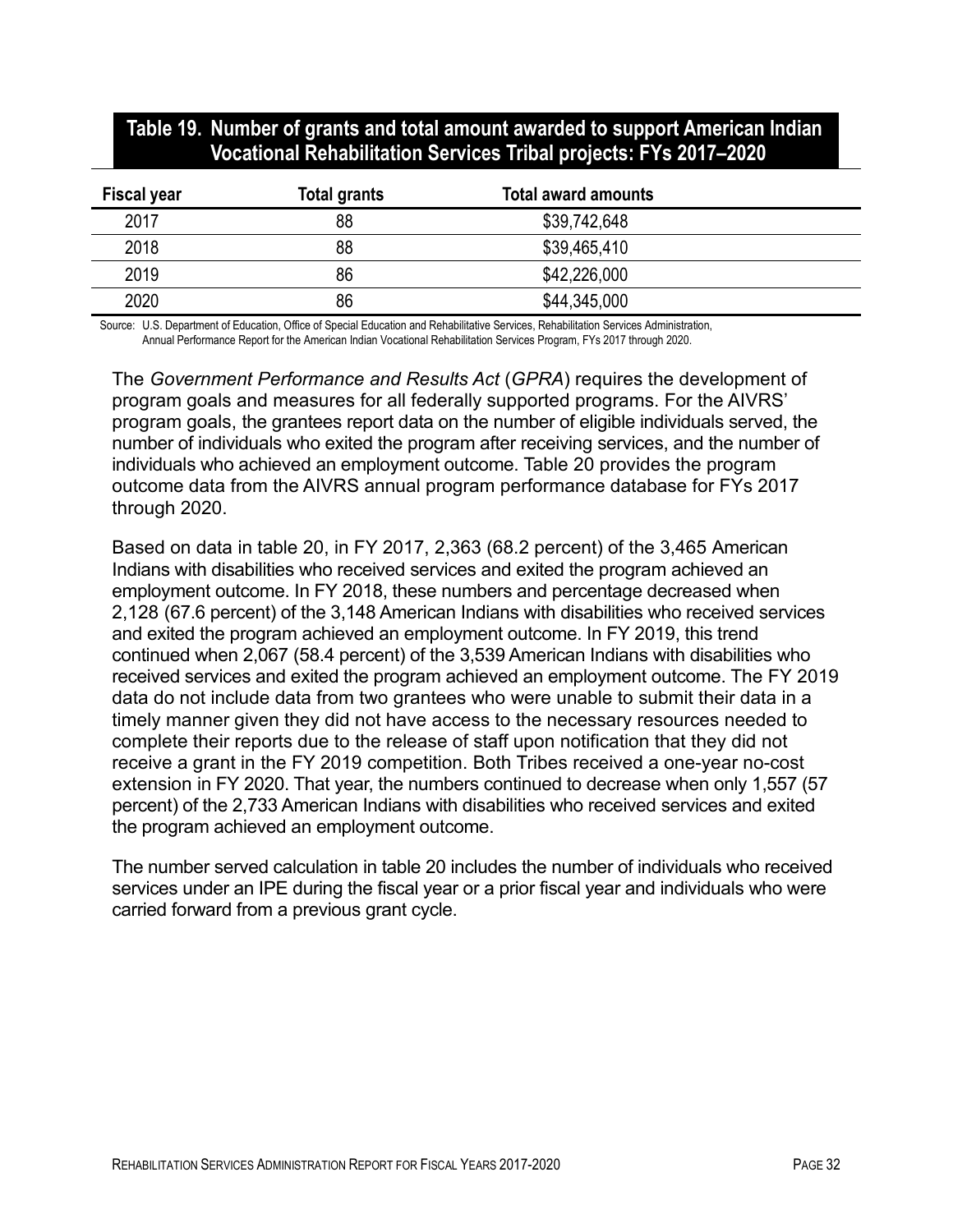| Table 20. Number of individuals with disabilities served, exiting program after |
|---------------------------------------------------------------------------------|
| receiving services, and achieving employment through the American               |
| Indian Vocational Rehabilitation Services program: FYs 2017–2020                |

| <b>Fiscal year</b> | Number served <sup>a</sup> | <b>Total number exiting after</b><br>receiving services | Number achieving<br>employment |
|--------------------|----------------------------|---------------------------------------------------------|--------------------------------|
|                    |                            |                                                         |                                |
| 2017               | 7,790                      | 3,465                                                   | 2,363                          |
| 2018               | 7,944                      | 3,148                                                   | 2,128                          |
| 2019               | 7,547                      | 3,539                                                   | 2,067                          |
| 2020               | 6,295                      | 2,733                                                   | 1,557                          |

<span id="page-46-0"></span>The number served calculation includes the number of individuals who received services under an IPE during the fiscal year, in a prior fiscal year, and/or who were carried forward under a previous grant cycle.

Source: U.S. Department of Education, Office of Special Education and Rehabilitative Services, Rehabilitation Services Administration, Annual Performance Report for the American Indian Vocational Rehabilitation Services Program, FYs 2017 through 2020.

ED established two efficiency measures for the AIVRS program to examine the cost per employment outcome and cost per participant. Table 21 presents the comparison of FYs 2017 through 2020 data with the established target performance levels.

The cost per employment outcome measure examines the percentage of projects whose average annual cost per employment outcome is no more than \$35,000. Under this measure, the cost per employment outcome is calculated by dividing a project's total Federal grant by the number of employment outcomes reported. The target performance level for this efficiency measure is 76 percent. In FY 2017, the efficiency measure for cost per employment outcomes was 77 percent and increased to 84.1 percent in FY 2018. In FY 2019, the efficiency measure dropped to 59.3 percent, but rebounded slightly in FY 2020, to 60 percent. In FY 2019, the economy and labor markets on American Indian reservations began a significant decline that reduced viable employment opportunities for American Indians with disabilities.

The cost per participant measure examines the percentage of projects whose average annual cost per participant is no more than \$10,000. Under this measure, the average cost per participant is calculated by dividing the project's total Federal grant by the number of participants served under an IPE. The target performance level for this measure is 80 percent. In FY 2017, the efficiency measure for cost per participant was 74 percent and dropped slightly in FY 2018, to 72.7 percent. In FY 2019, the efficiency measure decreased to 66.3 percent, and fell further to 64 percent in FY 2020.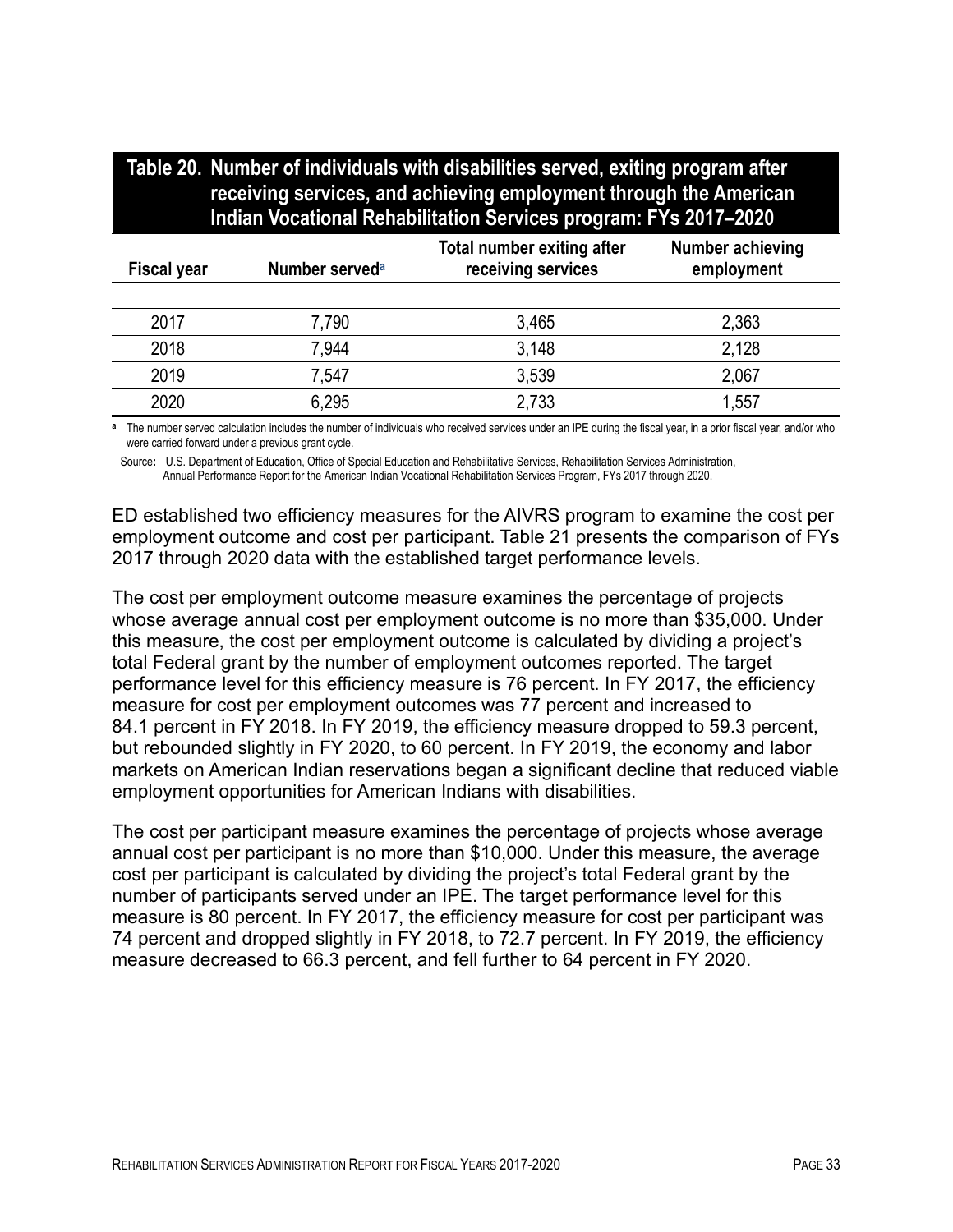| <b>TANIVE IT TO DUMMY OF OUR PUT UMPTO JIMOTH OUTOOMS AND PUT PUT MORALITY</b><br>FYs 2017-2020 |        |         |         |         |         |  |
|-------------------------------------------------------------------------------------------------|--------|---------|---------|---------|---------|--|
|                                                                                                 | Target | FY 2017 | FY 2018 | FY 2019 | FY 2020 |  |
| Percent for the<br>cost per<br>employment<br>outcome<br>measure                                 | 76%    | 77%     | 84.1%   | 59.3%   | 60%     |  |
| Percent cost per<br>participant<br>measure                                                      | 80%    | 74%     | 72.7%   | 66.3%   | 64%     |  |

# **Table 21. Percentages of cost per employment outcome and per participant:**

Source: U.S. Department of Education, Office of Special Education and Rehabilitative Services, Rehabilitation Services Administration, Annual Performance Report for the American Indian Vocational Rehabilitation Services Program, FYs 2017 through 2020.

Due to the FY 2019 decline in the economy and labor markets on American Indian reservations and the COVID-19 pandemic that began in FY 2020, RSA anticipates that AIVRS program performance data will continue to show a downward trend in FYs 2021 and 2022. RSA continues to monitor AIVRS projects and provide extensive technical assistance to support program effectiveness.

Section 121(c) of the *Rehabilitation Act* requires the RSA Commissioner to reserve not less than 1.8 percent and not more than 2 percent of the funds set aside from the State VR program for the AIVRS program (funded under Section 121(a) of the *Rehabilitation Act*) to provide training and TA to governing bodies of Indian Tribes that have received an AIVRS grant. This grant was awarded to Northern Arizona University in FY 2015 to fund the American Indian Vocational Rehabilitation Training and Technical Assistance Center (AIVRTTAC). While the activities of the first year of this grant, FY 2016, have been previously reported, this report includes information that reflects the full five-year grant period through FY 2020.

AIVRTTAC provided universal TA that included using the YouTube channel to archive webinars, Talking Circles, and informational videos. Dissemination efforts occurred through AIVRS programs listservs and telephone contact with AIVRS program directors and in partnership with the Consortia of Administrators for Native American Rehabilitation (CANAR). In FYs 2019 and 2020, the AIVRTTAC archived 44 live or virtual training events on the following topic areas:

- COVID-19 response;
- data, reporting, and evaluation;
- program management;
- policies and procedures;
- transition;
- case management;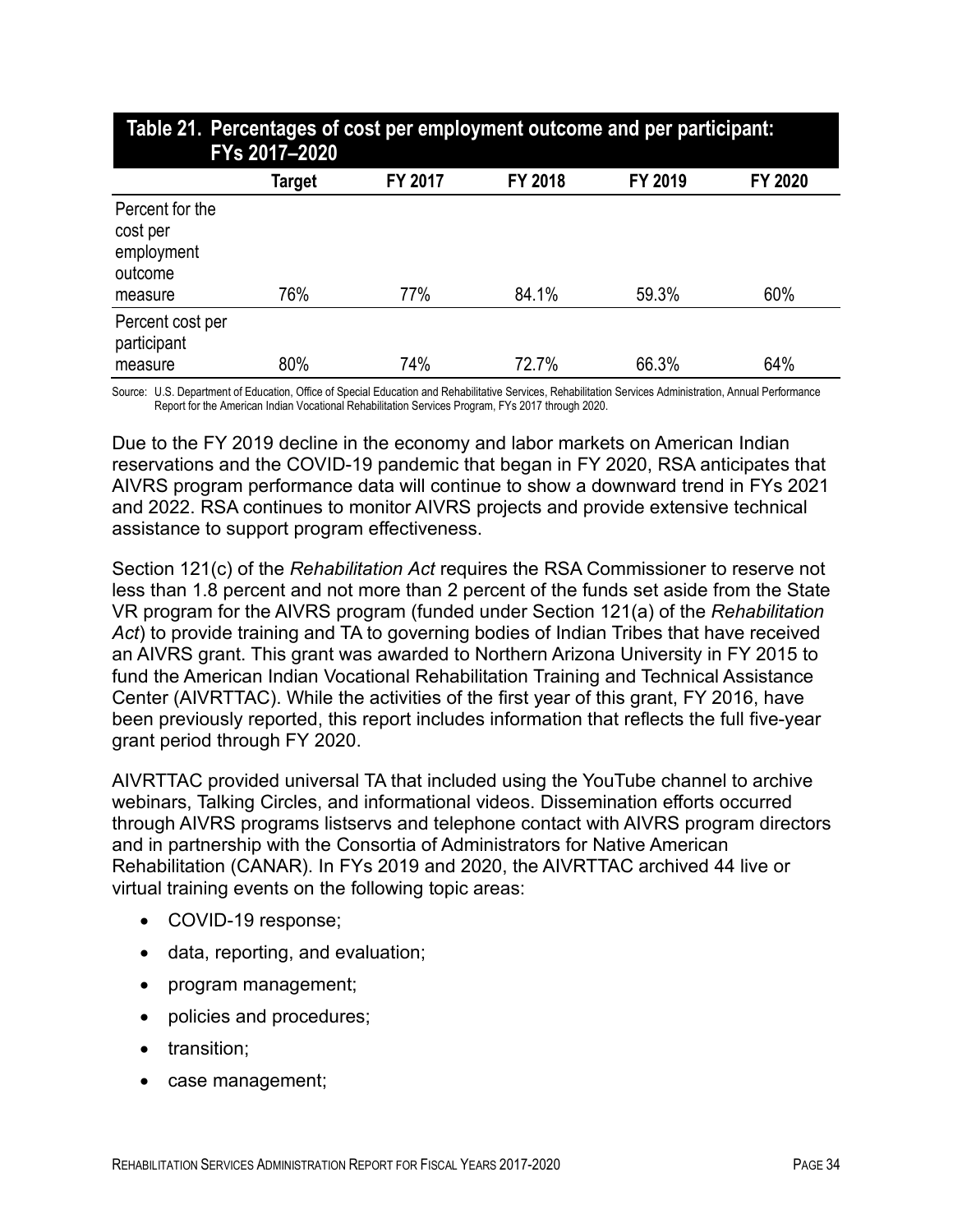- culturally responsive services;
- mental health issues and vocational rehabilitation; and
- employment services.

AIVRTTAC completed targeted TA activities that reached staff members with 79 of the 86 AIVRS programs and staff members with several State VR agencies. Targeted TA included 42 events through webinars and in-person conference events, including training at the 2020 Oklahoma Tribal Vocational Rehabilitation virtual conference, the twice yearly CANAR conferences, and the Northern Arizona University Institute for Human Development annual conferences. On average, participants attended three or four targeted TA events, with some participants attending up to 24 targeted TA events.

AIVRTTAC provided intensive TA with a heavy focus on foundational aspects of VR to specific AIVRS programs implementing the VR process. This included 1) managing case files, 2) updating policies and procedures, 3) establishing or reestablishing a collaborative working relationship with the State VR agency, and 4) ensuring that the program personnel/staff have appropriate skills and training to complete their jobs and provide effective case management services. The AIVRTTAC added TA in a new category of employer partnerships/job development to some intensive TA agreements (ITA) in FYs 2019 and 2020 at the request of Tribal AIVRS program directors.

Over the five-year grant period, the AIVRTTAC provided intensive TA to 21 AIVRS programs. While seven AIVRS programs continue to implement their ITAs, 13 AIVRS programs have completed all activities in the ITA. One ITA was terminated due to a Tribal administration change. Depending on the goals of the specific ITA, activities resulted in increased numbers of consumers achieving successful case closures with a transition into competitive integrated employment; increased identification of new personnel development opportunities for AIVRS staff; strengthened and improved policies, procedures, and case file management; and the development of the memoranda of understanding specific to the relationship between an AIVRS program and State VR agencies.

AIVRTTAC personnel also developed 14 products/tools that are published on the National Clearinghouse of Rehabilitation Training Materials (NCRTM) website. Of particular note are a toolkit for new AIVRS directors and a seven-part series of webinars and toolkits on the VR process. The AIVRTTAC received a one-year extension of the grant through FY 2021 because RSA was concerned that it would not be able to receive quality applications while institutions of higher education and other potential applicants were in lockdown at the height of the COVID-19 pandemic, and AIVRTTAC was well positioned to continue to provide training and TA during the pandemic. As a result, development of new webinars and toolkits continued through FYs 2020 and 2021. Webinar and toolkit topics included a four-part series on mental health, a seven-part series on the VR process, and products focusing on business engagement and services to employers.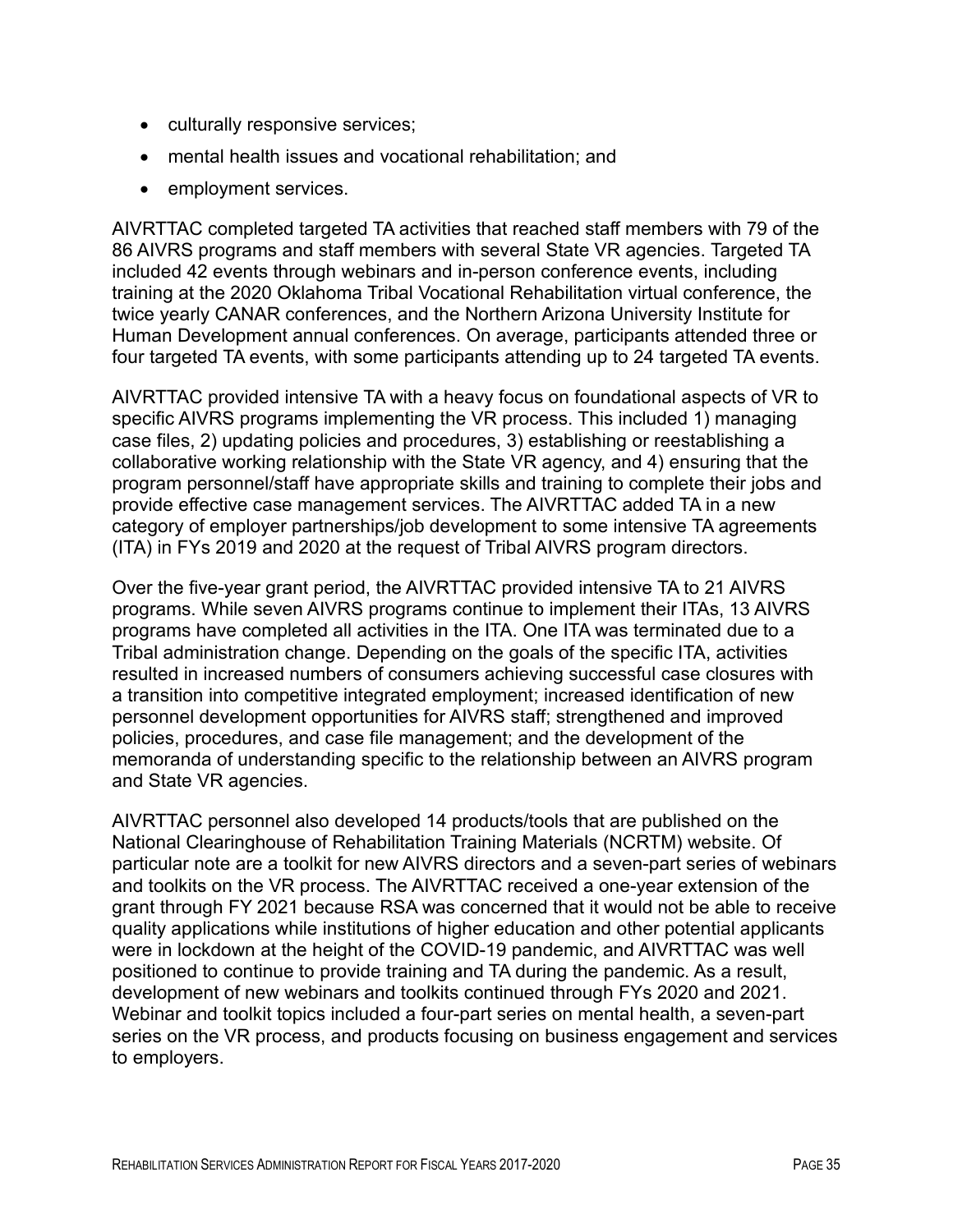# INDEPENDENT LIVING PROGRAM

## **INDEPENDENT LIVING SERVICES FOR OLDER INDIVIDUALS WHO ARE BLIND PROGRAM**

**Authorized under** *Title VII, Chapter 2***, of the** *Rehabilitation Act* **Managed by the Rehabilitation Services Administration, U.S. Department of Education**

Through the Independent Living Services for Older Individuals Who Are Blind (IL-OIB) program, grantees deliver training and independent living (IL) services to individuals who are 55 years of age or older and whose significant visual impairment makes competitive integrated employment difficult to attain but for whom IL goals are feasible. These services promote adjustment to vision loss and assist older individuals who are blind with managing activities of daily living and increasing their functional independence by providing adaptive aids and services, orientation and mobility training, training in communication skills and braille instruction, information and referral services, peer counseling, and individual advocacy instruction. Through such services, the IL-OIB program preserves or increases independence and extends the quality of life for older Americans with visual impairments while offering alternatives to costly long-term institutionalization and care.

The *Rehabilitation Act* provides that, in any Federal fiscal year in which appropriations to this program exceed \$13 million, grants will be made on a formula basis rather than on a discretionary basis. Annual appropriations have exceeded \$13 million since FY 2000. Therefore, formula grants have been made to all State VR agencies serving individuals who are blind since FY 2000. States participating in this program must match every \$9 of Federal funds with \$1 in non-Federal cash or in-kind resources in the year for which the Federal funds are appropriated. This funding promotes the sustainability of the State-operated programs nationwide and builds the capacity of States to address the vastly growing numbers of older individuals who are blind or visually impaired.

In FY 2017, the total IL-OIB grant awards made to States was \$32,013,489, and by FY 2020, this funding had increased to \$32,384,124. In addition to receiving Federal funding, the IL-OIB program received non-Federal support. In FY 2017, the total non-Federal sources of funding and in-kind support for the 56 IL-OIB grantees was \$16,661,168, and by FY 2020, this funding had increased to \$17,420,194. In FY 2017, expenditures under the IL-OIB program from all funding sources, including Federal IL-OIB funds, other Federal funds,<sup>[20](#page-49-0)</sup> non-Federal funds (cash and in-kind resources) totaled \$57,651,564, which is approximately a 9 percent decrease from the total amount expended in FY 2016. By FY 2020, total funding had increased slightly to \$58,632,912, a 4 percent increase from FY 2019. Table 22 demonstrates the funding changes,

<span id="page-49-0"></span><sup>20</sup> Pursuant to Section 108 of the *Rehabilitation Act*, VR agencies are permitted to transfer the funds they receive from the Social Security Administration to the IL-OIB program for its use at their discretion.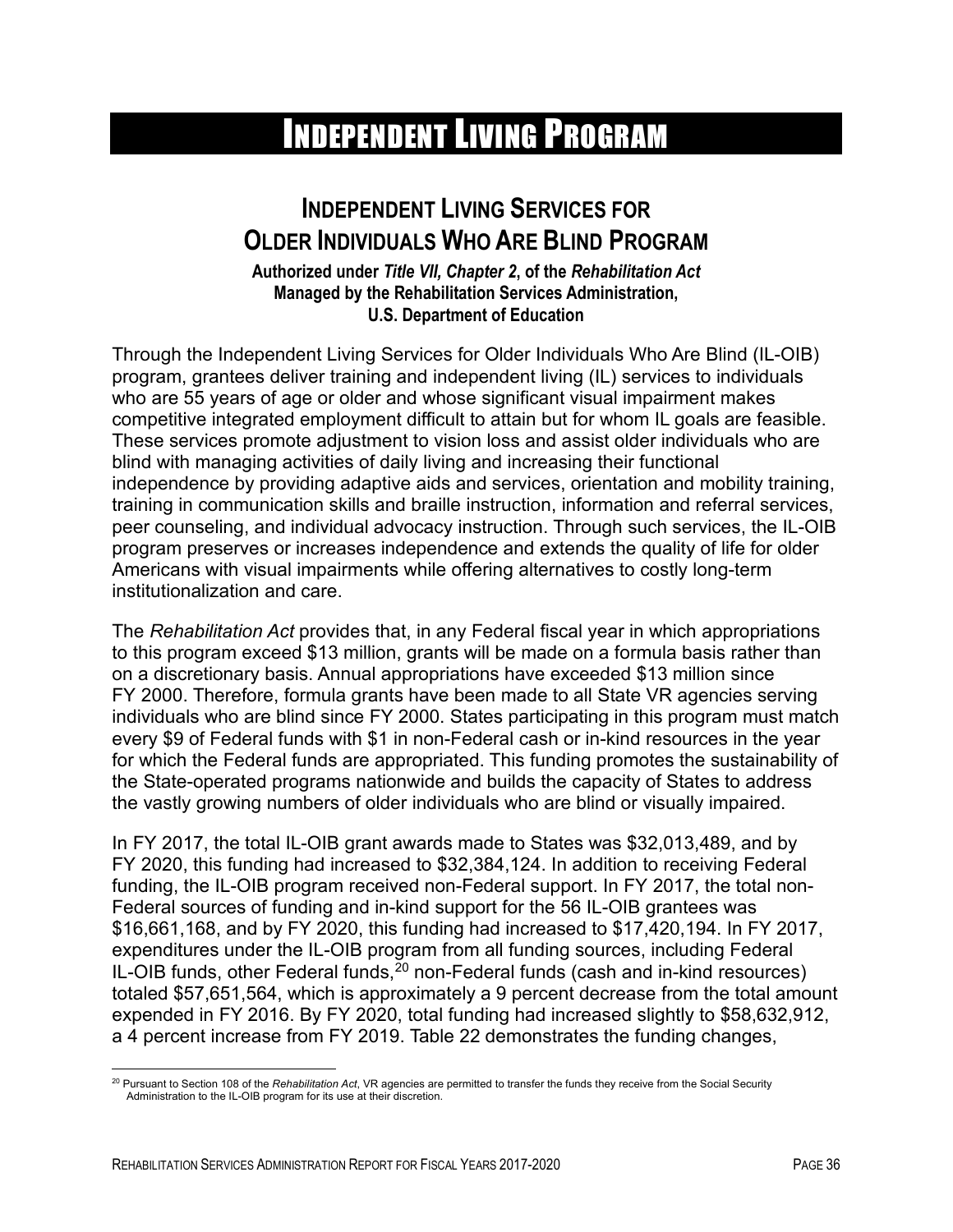funding percentage differences, and the number of individuals served in FYs 2017 through 2020.

In FY 2017, 55,721 individuals age 55 or older who were blind or visually impaired benefited from the IL services provided through the IL-OIB program, a decrease of 5 percent from FY 2016 (58,555). The total number of individuals served further decreased in FYs 2018 and 2019. Because of COVID-19 pandemic restrictions in FY 2020, the IL-OIB program saw a marked decrease in the number of individuals with blindness or visual impairment served, down to 47,764 individuals, a decrease of 12 percent from FY 2019, as shown in table 22.

| Table 22. Independent Living Services for Older Individuals who are Blind<br>program funding, expenditures, and individuals served: FYs 2017-2020 |                                     |                |            |             |
|---------------------------------------------------------------------------------------------------------------------------------------------------|-------------------------------------|----------------|------------|-------------|
| <b>IL-OIB Program</b>                                                                                                                             | FY 2017                             | <b>FY 2018</b> | FY 2019    | FY 2020     |
| Total IL-OIB awards to States                                                                                                                     | 32,013,489                          | 32,361,874     | 31,654,982 | 32,344,124  |
| Total non-Federal funds including in-kind                                                                                                         | 16,661,168                          | 15,958,113     | 15,467,175 | 17,420,194  |
| Total expenditures including in-kind                                                                                                              | 57,651,564                          | 58,273,540     | 56,193,504 | 58,632,912  |
| Percentage difference from<br>previous year expenditures                                                                                          | 9% decrease 3% increase 4% decrease |                |            | 4% increase |
| Total individuals served in reporting year                                                                                                        | 55,721                              | 54,790         | 54,167     | 47,764      |

Source: U.S. Department of Education, Office of Special Education and Rehabilitative Services, Rehabilitation Services Administration, Annual Performance Report (RSA 7-OB) for the Independent Living Services for Older Individuals Who Are Blind Program, FYs 2017 through 2020.

Section 751A(a) of the *Rehabilitation Act* requires the RSA Commissioner to reserve not less than 1.8 percent and not more than 2 percent of the funds set aside from the funds appropriated to carry out IL-OIB activities to provide training and TA to State agencies or to other providers of IL services for older individuals who are blind that are funded under the IL-OIB program. Mississippi State University received these training and TA funds through a competitive process for a five-year award in FY 2015 and again in FY 2020 for the Older Individuals Who Are Blind Technical Assistance Center (OIB-TAC). The OIB-TAC provided intensive training and TA, which included on-site visits, to 16 IL-OIB grantees in the areas of community outreach; best practice in the provision and delivery of services; program performance, including data reporting and analysis; and financial and management practices, including practices to ensure compliance with grant administration requirements. The OIB-TAC provided targeted and universal training and TA to IL-OIB grantees through online training modules and participation in national conferences. IL-OIB grantees identify TA needs in the annual submission of the RSA 7-OB report by each program.

The following examples of IL-OIB grantee activity and performance in FY 2020 include descriptions of successes and challenges.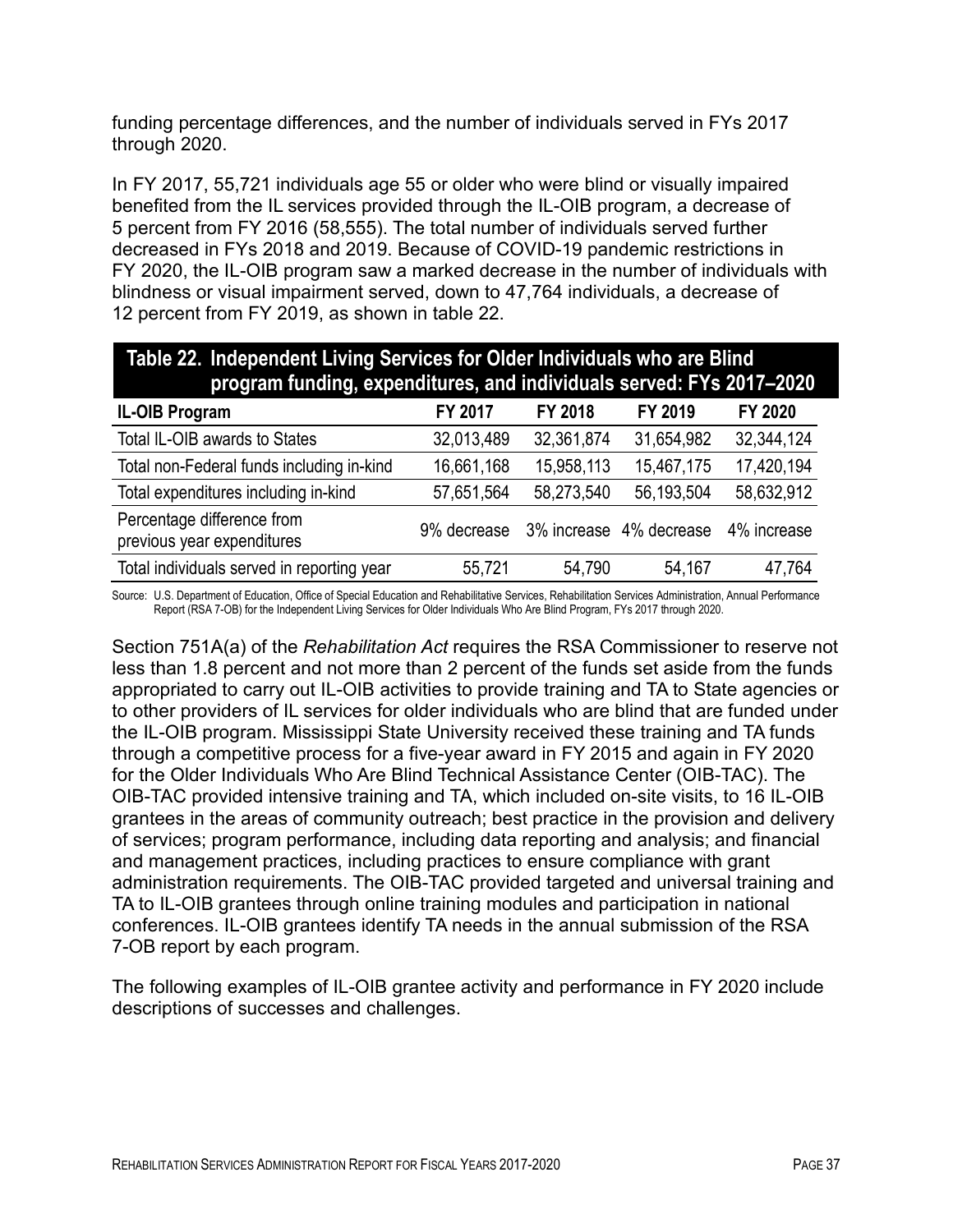#### **Kentucky Office of Vocational Rehabilitation (OVR)**

In FY 2020, OVR closed 195 comprehensive IL-OIB cases. Comprehensive is defined as having goals in a minimum of two skill training areas such as communications, daily living, or low vision/magnification. In the 195 comprehensive cases closed, 181 individuals met their goals, representing 93 percent of the total. OVR closed 46 IL-OIB cases defined as noncomprehensive, meaning the goal was in one single area. In all 46 noncomprehensive cases, individuals met their goals.

COVID-19 pandemic restrictions, such as no in-person services, resulted in about half as many closures as in the previous year. To complete satisfaction surveys, OVR placed random calls to 70 of the 195 individuals whose comprehensive case was closed in FY 2020. Of these, 68 people participated in the survey, representing 35 percent of the total comprehensive cases closed.

Survey results demonstrate that 80 percent of the respondents were satisfied with services in the areas of daily living, communications, and mobility, and indicated the training made it easier to complete those tasks. In addition, 100 percent of the respondents stated they had received at least one assistive technology device with instruction to use it and added comments about the helpfulness of the items.

OVR reported that TA provided by the OIB-TAC continued to be valuable in adapting the program to a remote service delivery/case management model and assuring that an equitable quality level of services is available across regions of the State. However, one of the biggest challenges for the program was recruiting qualified staff and maintaining experienced employees within the parameters of the State personnel system and salary restrictions. OVR stated that TA for creating an environment of attracting and maintaining specialized staff would be useful.

#### **Oregon Commission for the Blind (OCB)**

OCB staff serve 100 percent of individuals in Oregon who are referred and who have requested services. OCB uses internal measures to ensure prompt service to new referrals. In FY 2020, the agency averaged 13.9 days (counting weekends) from the date of referral to execution of the application for services.

In FY 2020, OCB surveyed all 661 individuals served that year. OCB received 172 surveys, representing a 27.6 percent completion rate with the following results.

- 98.8 percent felt their rehabilitation instructors were well prepared and knowledgeable
- 99.4 percent were satisfied/very satisfied in program staff treating them professionally and with respect
- 97 percent felt their services were provided in a timely manner
- 97 percent were satisfied with the quality of their services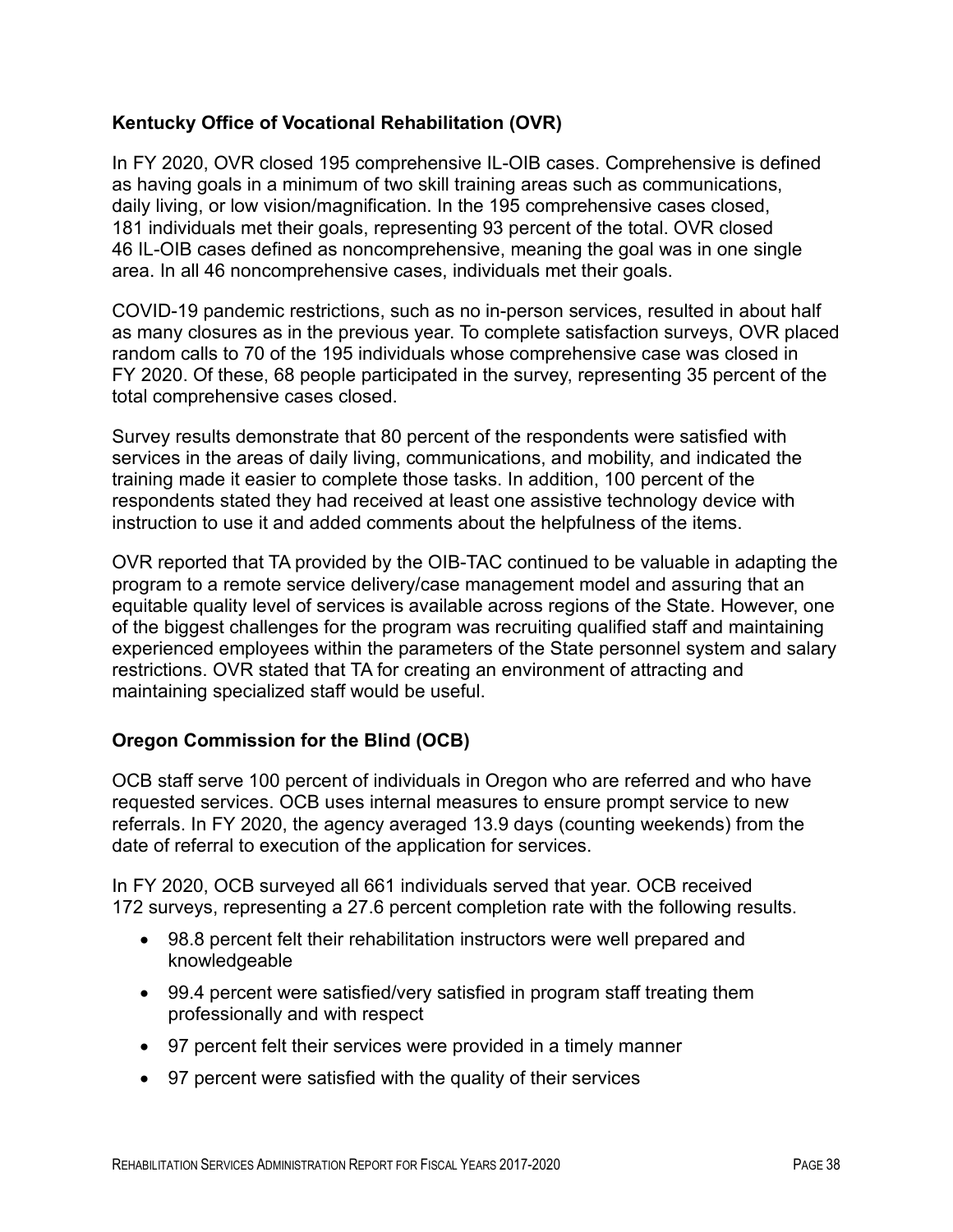- 85 percent felt more independent after their training
- 83 percent reported that services contributed to them living more independently and doing things themselves
- 99.4 percent would recommend OCB's services to others

#### **New Jersey Commission for the Blind and Visually Impaired (CBVI)**

In recent years, CBVI experienced an increase in the number of individuals 55 and older who are blind, vision impaired, and deaf-blind who were seeking services, and it expanded its programs in the areas of support services, assistive technology training, deaf-blind services, and senior retreats.

In FY 2020, CBVI completed an external evaluation of its IL-OIB services. CBVI contracted with the National Research and Training Center (NRTC) on Blindness and Low Vision at Mississippi State University to complete an external evaluation of their older blind services. CBVI provided the NRTC a list of consumers whose services were concluded during FY 2020. All consumers were mailed surveys. Because of the COVID-19 pandemic restrictions, the introductory questions about receiving services (i.e., services were provided in a timely manner, staff were attentive to their needs, and overall satisfaction with services) were asked separately for in-person and remote instruction.

Analyses of 99 completed surveys indicated the following results.

- 91 percent (in-person) and 44 percent (remote) of respondents agreed or strongly agreed that services were provided in a timely manner
- 92 percent (in-person) and 42 percent (remote) agreed or strongly agreed that staff were attentive to their needs
- 98 percent agreed or strongly agreed that staff were familiar with aids and techniques used by individuals with vision impairments
- 93 percent (in-person) and 42 percent (remote) reported overall satisfaction with services
- 95 percent rated the importance of CBVI's services to help consumers remain independent in their home as somewhat important or very important

Respondents were asked to rate their agreement about positive outcomes for each service area and for overall services.

- Daily living activities: of the 70 consumers who reported receiving instruction on activities around their home, 99 percent agreed or strongly agreed that they were better able to complete daily living tasks because of this service.
- Orientation and mobility: of the 40 consumers who reported they received this service, 98 percent agreed or strongly agreed that they were more confident moving around their community.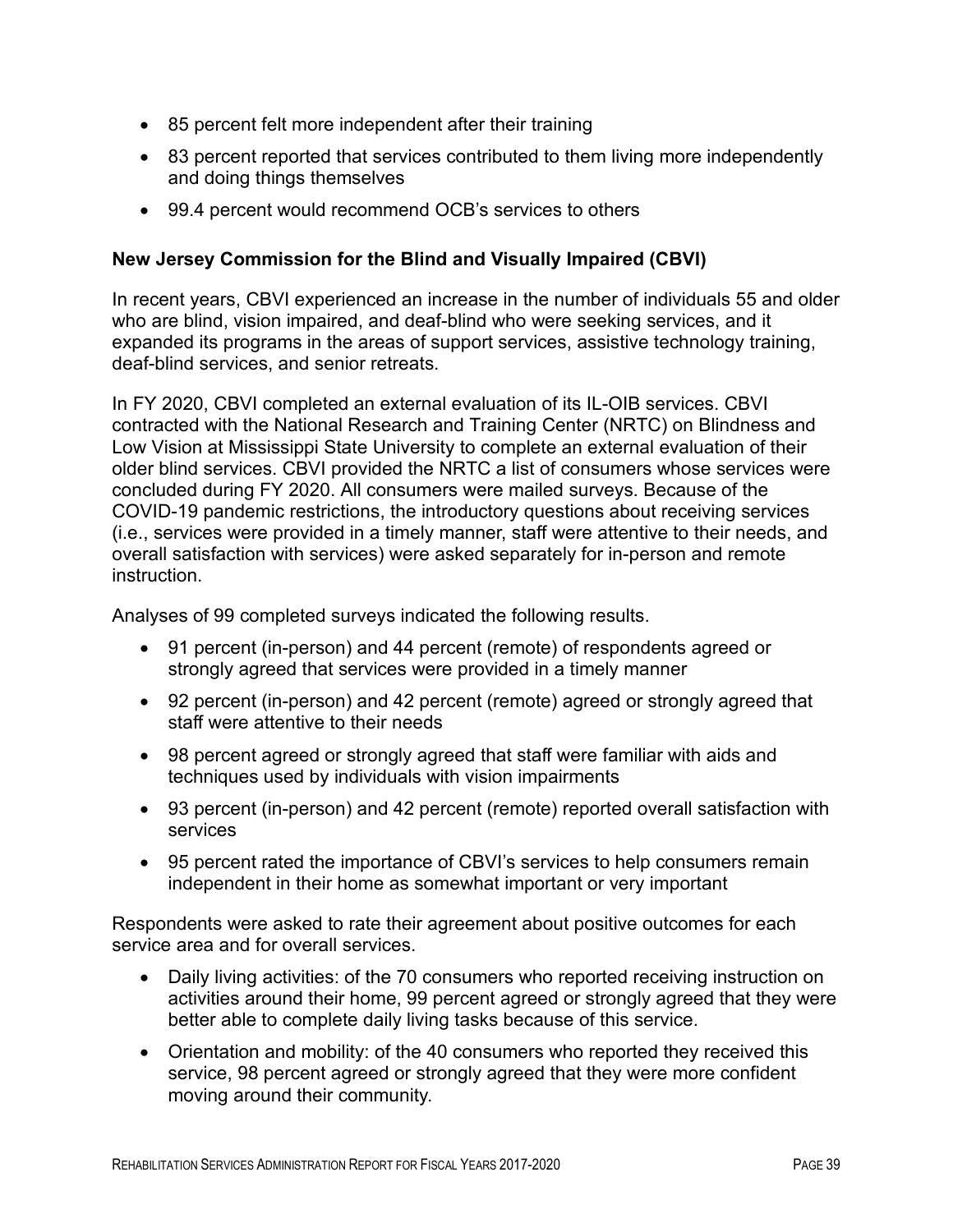- Eye health: of the 27 consumers who said they received services from an eye health nurse, 96 percent agreed or strongly agreed that they felt more confident about managing their health.
- Assistive technology: of the 35 consumers who said they received instruction to use cell phones or computers, 83 percent agreed or strongly agreed that they were able to complete tasks using technology.
- Low vision exam: of the 66 consumers who reported they had a low vision exam, 89 percent agreed or strongly agreed that they were better informed about their vision loss and how to use their low vision.

In addition, in response to whether they felt more confident performing activities they had given up because of their vision loss, 84 percent of the 70 consumers who responded, agreed, or strongly agreed; however, 16 consumers reported they had not given up any activities. Overall, 82 percent of respondents agreed or strongly agreed they were more independent because of the services received.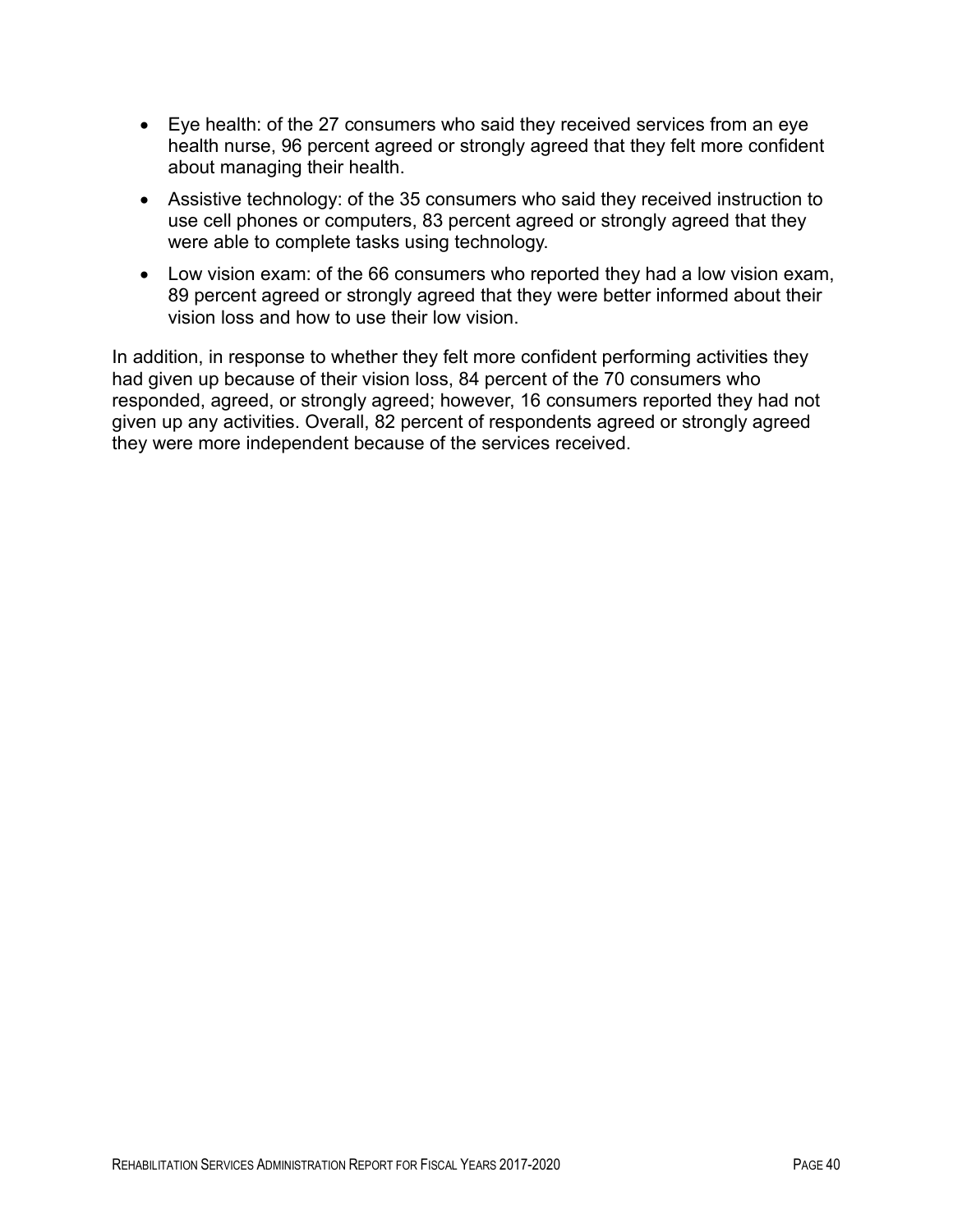# TECHNICAL ASSISTANCE, TRAINING, AND SUPPORT

RSA uses its discretionary grant investments to support the central work of the VR program and to address the new and emerging needs of individuals with disabilities. These grants may, for example, provide TA for more efficient management of service provision, open opportunities for traditionally underserved populations, initiate partnerships with the business community, and help promote independence and self-confidence among individuals with disabilities that foster competitive integrated employment. They include training efforts designed to increase qualifications of new personnel and expand the knowledge and skills of current professionals through recurrent training, continuing education, and professional development.

## **TRADITIONALLY UNDERSERVED POPULATIONS**

**Authorized under Section 21 of the** *Rehabilitation Act* **Managed by the Rehabilitation Services Administration, U.S. Department of Education**

The *Rehabilitation Act* requires that at least 1 percent of funds appropriated each year for programs under *Titles II, III, VI*, and *VII* be reserved to carry out activities under Section 21. The annual available funding (\$910,490) has remained consistent over FY 2017 to FY 2020 but could vary in future years depending on the appropriations for the referenced titles in future years. These funds are to be used to make awards to minority entities and American Indian Tribes either to carry out activities under the *Rehabilitation Act* or to conduct research, training, technical assistance, or a related activity to improve services provided under the *Rehabilitation Act*, especially services provided to individuals from minority backgrounds or the funds can be used to make awards to States or public or private nonprofit agencies to support capacity-building projects designed to provide outreach and TA to minority entities and American Indian Tribes to promote their participation in activities under the *Rehabilitation Act*.

The *Rehabilitation Act* defines *minority entities* as "historically black colleges and universities, Hispanic-serving institutions of higher education, American Indian Tribal colleges or universities, and other institutions of higher learning whose minority student enrollment is at least 50 percent." Capacity-building projects are designed to expand the service-providing capabilities of these entities and American Indian Tribes and increase their participation in activities funded under the *Rehabilitation Act*. Training and TA activities funded under the *Rehabilitation Act* may include training on RSA's mission, RSA-funded programs, disability legislation, and other pertinent subjects to increase awareness of RSA and its programs.

In FY 2015, RSA funded a project to the Northwest Indian College (NWIC), in partnership with Western Washington University, to create a Vocational Rehabilitation Training Institute (Institute). The Institute provided culturally relevant courses that help current and future AIVRS personnel gain foundational knowledge, skills, and practice in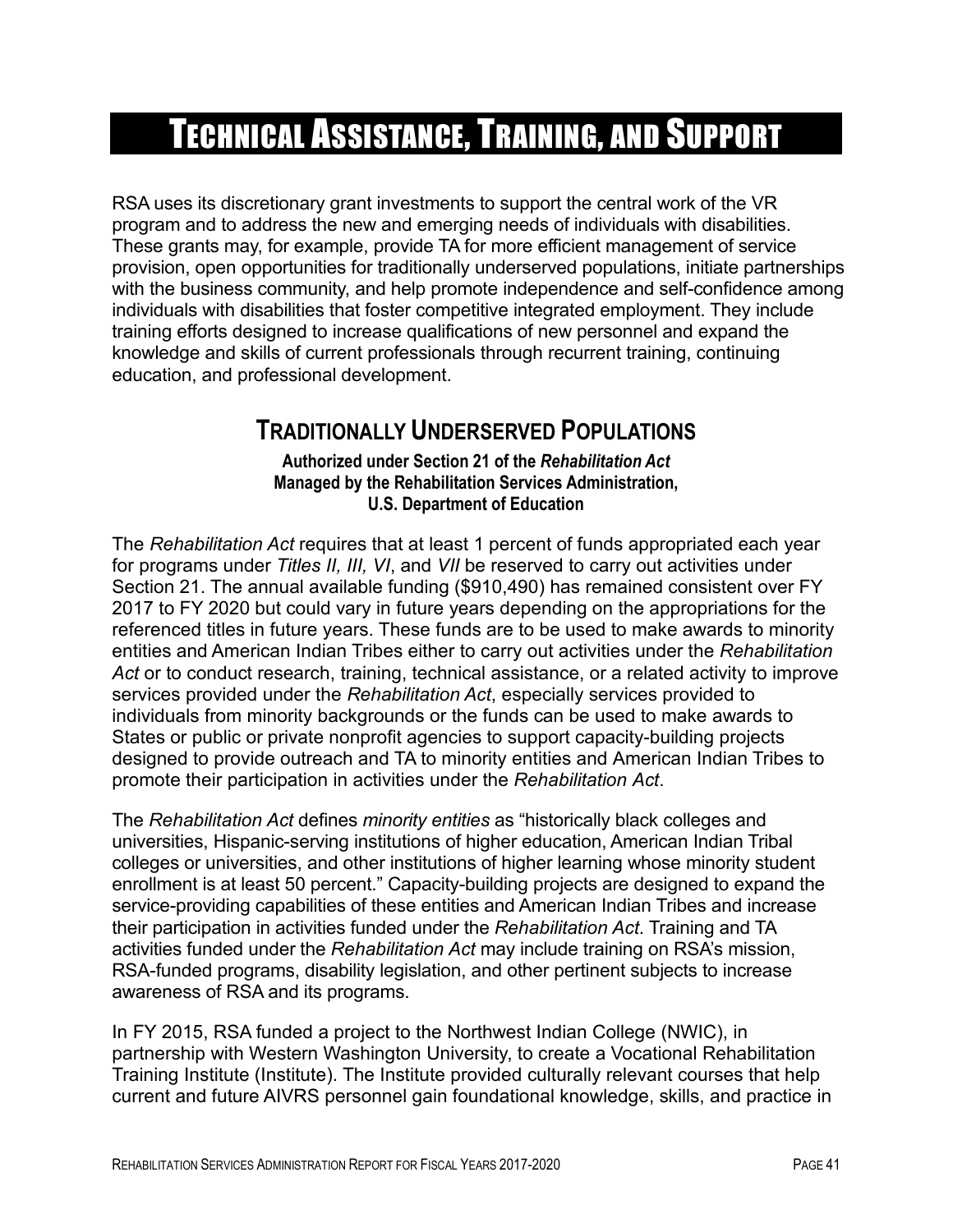Tribal VR to improve and expand services to American Indians with disabilities in Tribal communities. The Institute conducted outreach and recruitment to all 88 AIVRS projects and developed and delivered seven training modules for AIVRS project personnel and individuals interested in the AIVRS program.

By the end of FY 2020, 211 individual participants completed one module with 145 individual participants completing two or more modules and 55 participants earning an award of completion by successfully completing all seven modules. Participants completed capstone projects in areas such as developing program policies and procedures, intake forms, traditional spiritual activities assessments, file organization checklists, VR program information documents for urban and non-urban populations, a resource directory, and cultural sensitivity training materials for non-Tribal partners. The Institute also provided follow-up TA to current and former participants through one-onone contact by phone or email, online TA forum, and topical presentations delivered by guest speakers.

During the project, the Institute developed five new courses: Addictions and Tribal VR Services, Medical Aspects of Disability in Tribal VR, Mental Health Disabilities and Tribal VR, Advanced Counseling Techniques, and Ethics in Tribal VR Services; it also completed Section 508 captioning of videos for 12 Institute courses. The Institute compiled all online course content into a hard copy and a PDF accessible handbook that was widely disseminated and available on the Institute's website and on RSA's National Clearinghouse of Rehabilitation Training Material. This material is highly beneficial to AIVRS programs as a resource and to those academic programs in institutions of higher education and Tribal colleges and universities that want to focus more on Tribal VR within the current structure of their degree programs (both undergraduate and graduate). The handbook supports those programs in implementing course material the Institute developed.

In FY 2017, NWIC received a supplement from RSA in the amount of \$69,120 to address an ongoing need for training to support effective financial management of AIVRS projects. The Institute developed a financial management toolkit and an accompanying 10-week long course that became part of its course offerings in the fourth year of the project.

In FY 2020, due to the impact of the COVID-19 pandemic and the immediate needs of the AIVRS projects ED extended the Institute for an additional year, up until September 30, 2021, to continue to provide the AIVRS projects direct training and TA related to operating in the COVID-19 environment when such assistance was most needed.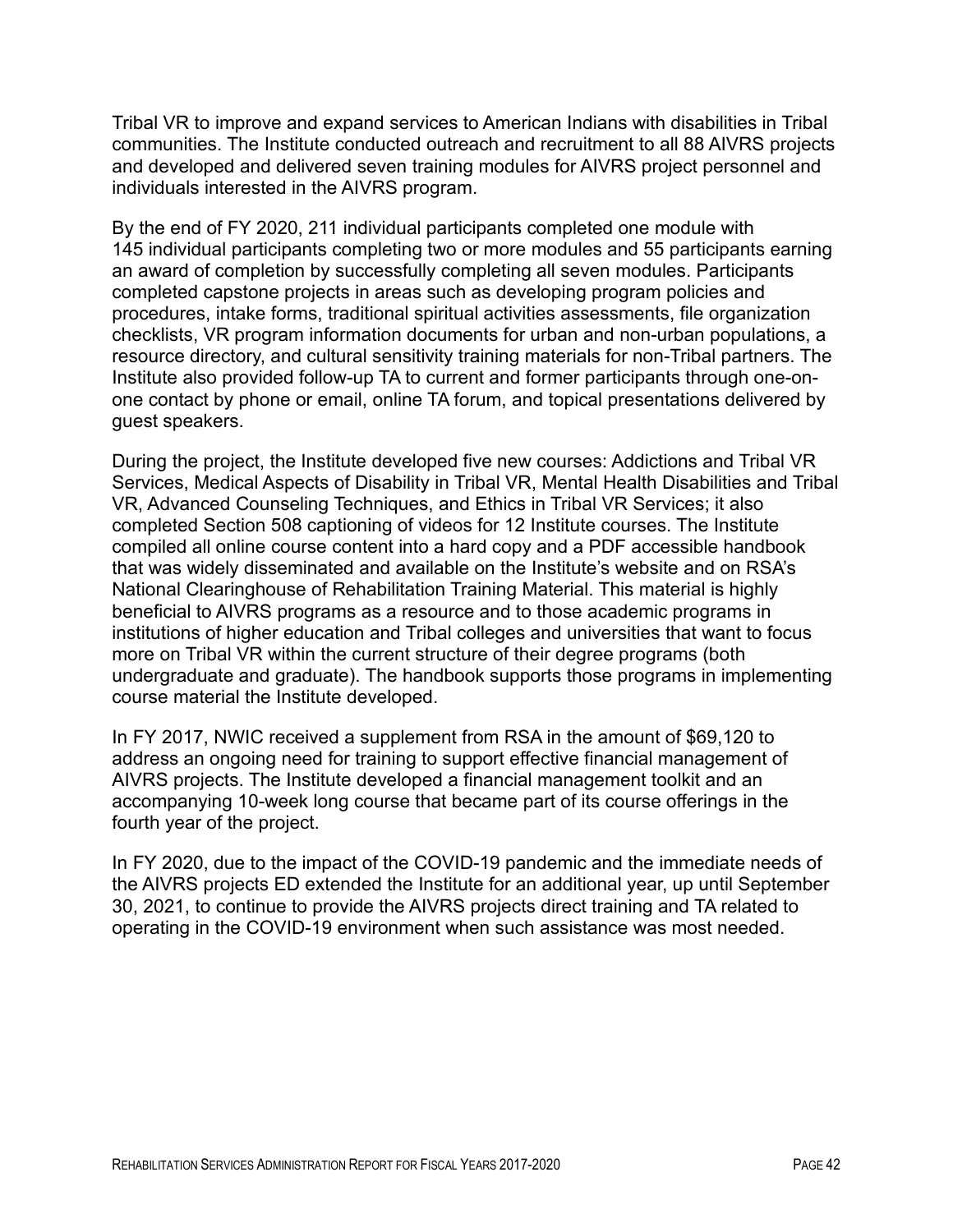## **DEMONSTRATION AND TRAINING PROGRAMS**

**Authorized under Section 303 of the** *Rehabilitation Act*  **Managed by the Rehabilitation Services Administration, U.S. Department of Education**

The Demonstration and Training programs provide competitive grants to—and authorize RSA to enter into contracts with—entities to expand and improve the provision of rehabilitation and other services authorized under the *Rehabilitation Act*. The purposes of these grants and contracts are to further the purposes and policies of the *Rehabilitation Act* and to support activities that increase the provision, extent, availability, scope, and quality of rehabilitation services under the *Rehabilitation Act*, including related research and evaluation activities. In FYs 2017 through 2020, the appropriation for this program was \$5.8 million per year.

Section 303(b) of the *Rehabilitation Act* authorizes projects to demonstrate and implement methods of service delivery for individuals with disabilities and includes activities such as TA, service demonstrations, systems change, special studies and evaluation, and the dissemination and use of project findings. It also includes small scale, short duration evaluation and data analysis projects, program improvement activities, and evaluation activities. Entities eligible for grants under Section 303(b) include State VR agencies, community rehabilitation programs, Indian Tribes and Tribal organizations, and other public and nonprofit agencies or organizations. Competitions may be limited to one or more type of entity. The program supports projects for up to five years. During that period, projects are intended to demonstrate the application of innovative procedures that could lead to an increase in the number of successful employment outcomes for individuals with disabilities.

Section 303(b) projects develop strategies that enhance the delivery of rehabilitation services by community-based programs and State VR agencies to meet the needs of underserved populations or underserved areas. Projects have been successful in creating intensive outreach and rehabilitation support systems, including benefits counseling, career development, and job placement assistance.

Special demonstration projects vary in their objectives. The objective for a number of the projects funded in the past has been to provide comprehensive services for individuals with disabilities that lead to successful employment outcomes. However, some projects funded under this authority do not relate directly to employment of individuals with disabilities. For example, some projects focus on training parents of youth with disabilities and others focus on braille training. While these projects will ultimately affect employment and entry into the VR program, such outcomes may occur only indirectly or many years after the project ends. For this reason, the program's outcome measure is as follows:

Projects will be judged to have successfully implemented strategies that contribute to the expansion of services for the employment of individuals with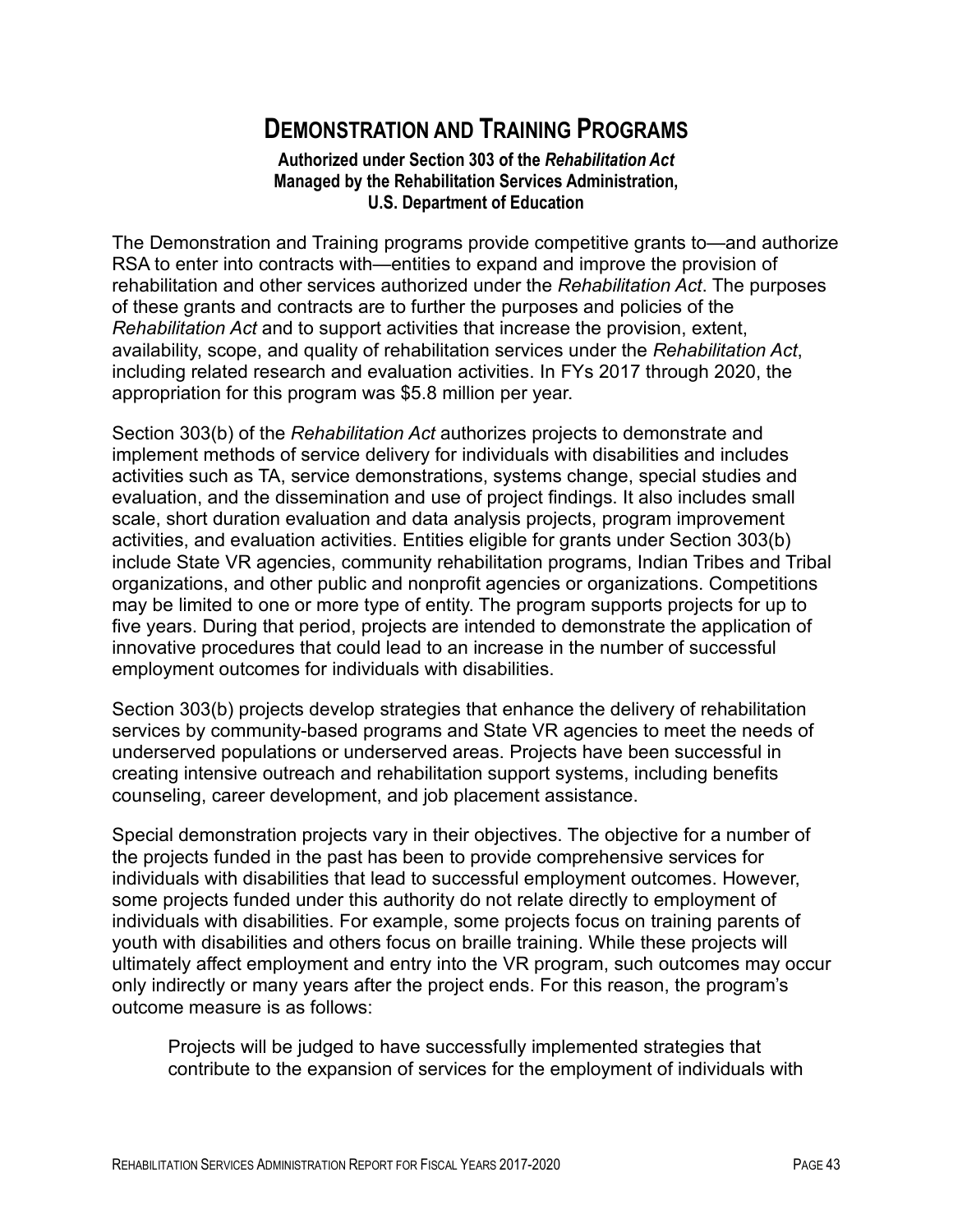disabilities according to the percentage of projects that met their goals and objectives as established in their original applications.

Using this measure allows each project to be included in any evaluation of the Demonstration and Training Programs.

Special Demonstration projects supported in FY 2017 included the following:

#### **Social Security Disability Insurance (SSDI) Demonstration**

RSA provided a second no-cost extension to one grantee under this program, the Institute on Community Inclusion at the University of Massachusetts-Boston, to complete services to participants in the Substantial Gainful Activity (SGA) project in Kentucky and Minnesota through FY 2017, the fiscal year in which the project ended.

The purpose of this project was to identify, develop, and implement a model demonstration project to improve outcomes for individuals receiving SSDI who are served by State VR agencies. The project consisted of three phases including: 1) identifying high-performing State VR agencies and their "candidate factors and practices," leading to in-depth case studies of the high-performing State VR agencies and their agencies' factors and practices; 2) creating a demonstration laboratory for evaluating an intervention model with a core component of providing substantive training and TA and in which selected State VR agencies serve as "incubators" for the intervention model; and 3) disseminating and replicating, to include the development of training materials, curricula, procedures, and on-demand TA initiatives. The Institute on Community Inclusion continued to work with Mathematica Policy Research on developing the research methodology for studying the project's proposed model.

The project's major activities in FY 2017 were to:

- continue to support implementation teams in participating States;
- assist States to make needed policy, procedure, and process changes (such as early identification of SSDI customers, presumptive eligibility policies, and ability to convene job placement personnel before the development of the IPE);
- identify and make needed vendor contracting changes;
- identify and implement data collection needs that take advantage of the VR agency's case management system;
- customize the model to fit within the State VR agency's activities;
- identify and provide personnel training and TA as needed; and
- continue to support the intervention model.

Both Kentucky and Minnesota made significant changes and invested heavily in creating the intervention model. Minnesota hired staff dedicated to implementing the project. Both States initially had minimal financial education and work incentives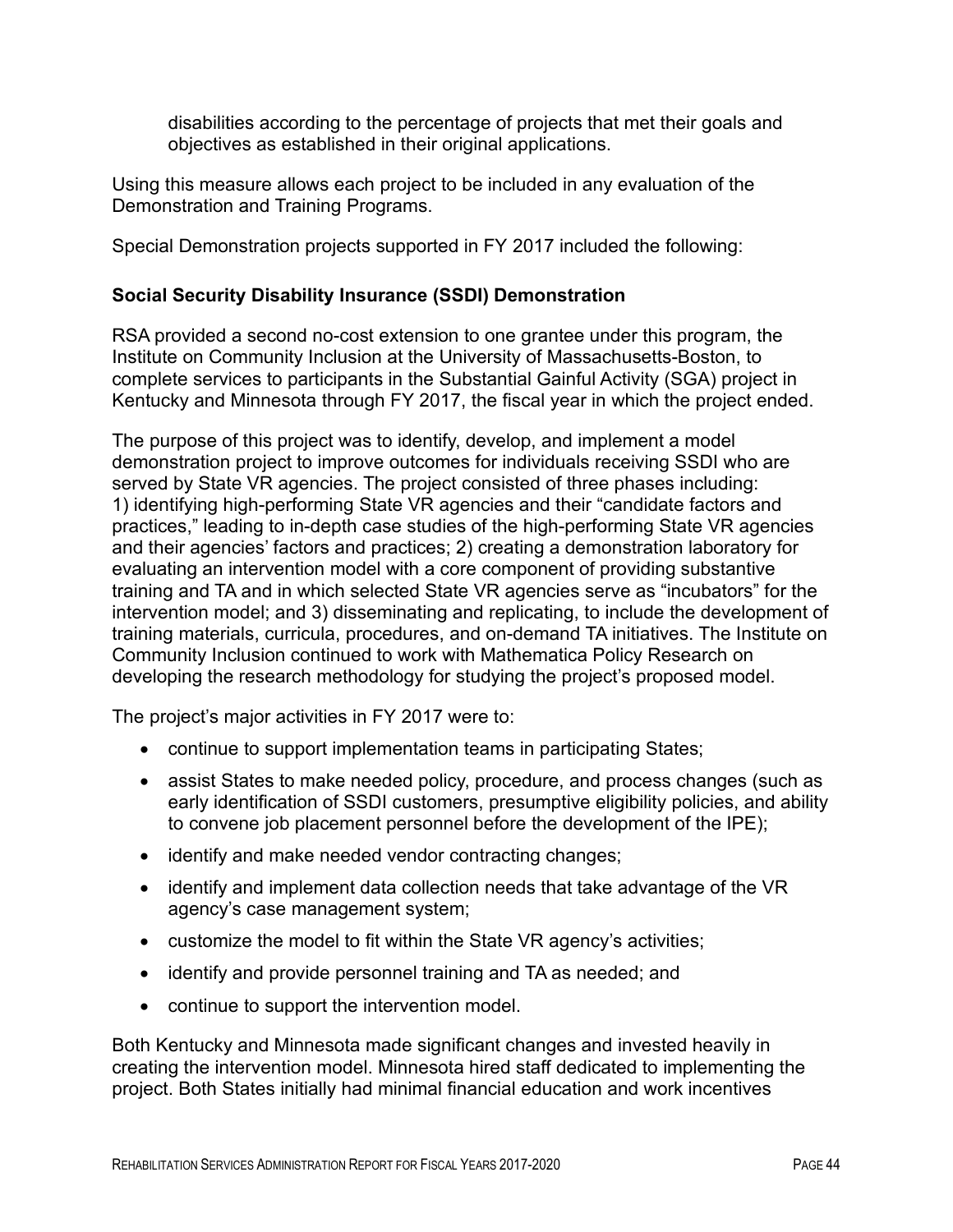counseling capacities but developed substantial sustainable resources to provide these services.

The Kentucky Office of Vocational Rehabilitation began implementation on April 1, 2015, and completed recruiting the required sample size of 500 SGA project participants across the eight sites. Evaluation results indicate that the percentage of SGA project participants in the treatment group that achieved an employment outcome with earnings above SGA was about 8 percent, compared to about 3 percent for the control group. The agency was able to fund expanding the intervention model statewide using increased reimbursement payments from the Social Security Administration for placing individuals receiving SSDI into employment with earnings above the SGA level.

Minnesota VR officially launched the SGA project on August 3, 2015, with the enrollment of SSDI-only applicants in the eight sites. Minnesota VR reached the required sample size of 500 SGA project participants in FY 2016. Evaluation data for Minnesota has shown increases in employment and in employment with earnings above SGA. Employment outcomes increased from 22 percent of participants achieving an employment outcome after regular services to 27.7 percent of participants achieving an employment outcome after receiving enhanced services under the model. The percentage of individuals who achieved earnings above SGA increased from 4.2 percent for those receiving regular services to 5.5 percent for those receiving enhanced services under the model. However, these increases were not statistically significant.

Minnesota VR also negotiated with other State agencies to continue the project model statewide beginning in FY 2018, after the end of the grant project. The partners in funding and maintaining the model included Minnesota VR and the Minnesota State welfare and human services agencies. As a result, the State's network of independent living centers will provide ongoing benefits counseling to Minnesota VR participants.

Both the Kentucky and Minnesota VR agencies saw value in the system changes made during the project and were able to sustain the changes made in providing services to individuals on SSDI after the end of the project.

#### **Career Pathways for Individuals with Disabilities (CPID)**

From FY 2015 through FY 2019, RSA awarded nearly \$3.5 million annually to the Georgia, Kentucky, Nebraska, and Virginia State VR agencies to develop and demonstrate the use of career pathways to support VR-eligible individuals with disabilities to obtain quality employment in high demand occupations and industries. In September 2020, RSA approved no-cost extensions for the Georgia, Nebraska, and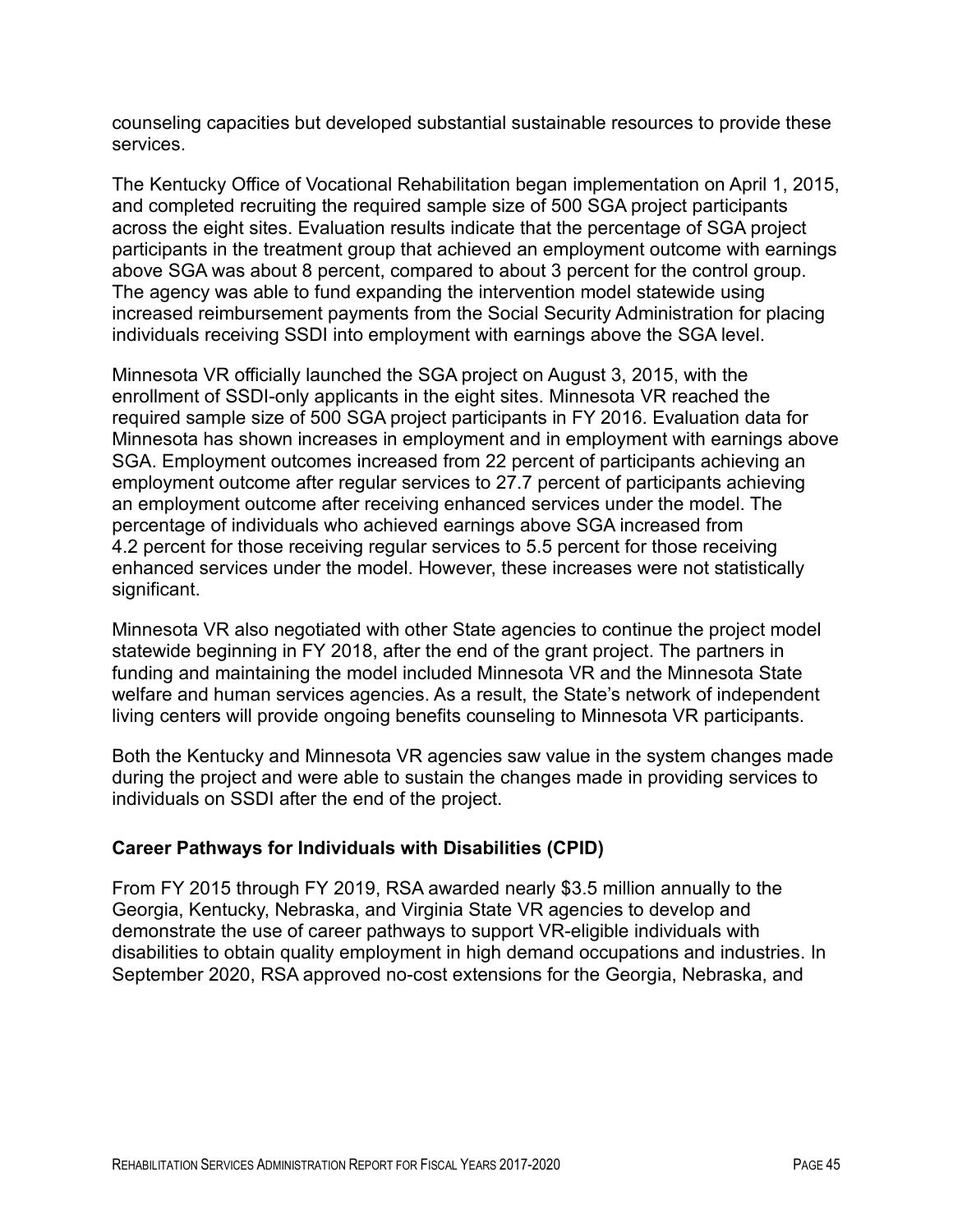Virginia agencies to provide scheduled services to individuals and to complete planned agency-wide replication and dissemination activities in FY 2021.

Through CPID, participating VR agencies have helped hundreds of individuals with disabilities, including youth and individuals with significant disabilities, to achieve competitive integrated employment in promising careers through the sequential, industry-recognized post-secondary credentials and marketable skills obtained through CPID-funded education, training, and supports.

CPID grantees implemented the following strategies and initiatives:

- Partnerships with employers, business associations, community rehabilitation programs, State and local education agencies, career and technical educational institutions, and other workforce development partners;
- hands-on career exploration and work-based learning academies in diverse fields, from STEM to health professions to advanced manufacturing;
- secondary school career-readiness curricula and supports;
- pre-apprenticeship, apprenticeship, customized employment, and workforce upskilling opportunities involving labor unions and large national employers; and
- integration of career pathways principles and practices into participating VR agencies' broad efforts to serve transition-age students, youth, and adults.

The following are among the aggregate performance outcomes the four CPID grantees achieved between October 1, 2017, and September 30, 2020, after the initial project set-up year:

- CPID participants accessed 109 career pathways in diverse occupational clusters such as advanced manufacturing, healthcare, information technology, construction and architecture, and transportation, distribution, and logistics;
- a total of 5,250 CPID participants, including more than 2,000 students with disabilities, received career exploration and counseling, education, training, job development, job placement, and other services and supports;
- 840 CPID participants achieved competitive integrated employment after attaining the requisite postsecondary credentials;
- CPID participants' average weekly earnings increased from \$543 in FY 2017 to \$683 in FY 2020, and their median weekly earnings increased from \$448 to \$560 during the same period; and
- the proportion of CPID employment outcomes that included employer-provided health insurance increased from 43 percent in FY 2017 to 57 percent in FY 2020.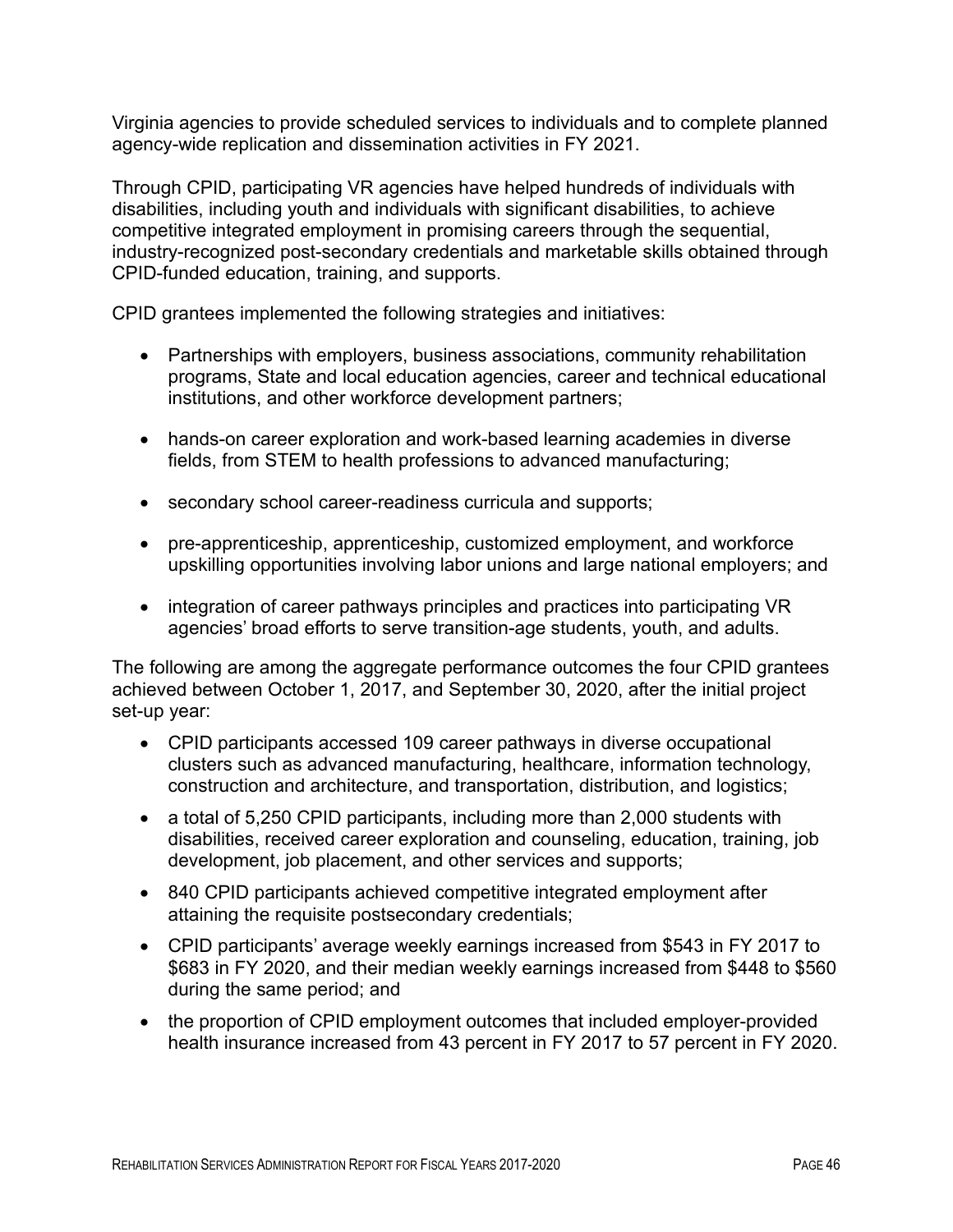Sections 303(c) and (d) of the *Rehabilitation Act* authorize projects designed specifically to make information and training available to parents of individuals with disabilities and to provide braille training.

#### **Parent Training and Information (PTI) Projects**

OSERS supports two parent training programs. First, the OSEP funded program, authorized under the *Individuals with Disabilities Education Act (IDEA)*, supports families through the provision of training and resources to participate effectively in their children's education and development. Second, PTI projects funded by RSA and authorized under the *Rehabilitation Act*, provide training and information to enable individuals with disabilities and the parents, family members, guardians, advocates, or other authorized representatives of the individuals to participate more effectively with professionals in meeting the vocational, independent living, and rehabilitation needs of individuals with disabilities. These regional projects are designed to meet the unique training and information needs of those individuals who live in the area to be served, particularly those who are members of populations that have been unserved or underserved by programs under the *Rehabilitation Act*. The national PTI center assists in establishing, developing, and coordinating the TA provided by the regional PTI projects funded under Section 303(c) of the *Rehabilitation Act*. All these RSA-funded grantees must collaborate with the *IDEA* PTI grantees funded by OSEP.

In FYs 2017, 2018, and 2019, RSA funded the third, fourth, and fifth years of seven regional PTI projects, totaling \$914,835 per year. The national PTI center was funded at \$250,000 per year in FYs 2017, 2018, and 2019 for its third, fourth, and fifth years of operation. In FY 2019, RSA published a notice of final waiver and extension to extend the seven regional PTI projects and the national PTI center for a sixth year to bring them onto the same competition cycle as the regional PTI centers that OSEP funds so the RSA- and OSEP-funded PTI centers could more closely align and coordinate their activities. The extension allowed RSA to provide an additional year of funding so as not to have a gap in critical services. That year, the seven regional PTI projects received a total of \$914,835, and the national PTI center received \$250,000.

In FY 2020, RSA funded eight regional PTI projects totaling \$2,400,000 per year for five years and a national PTI center at \$300,000 per year for five years. These new projects are designed to meet the information and training needs of individuals with disabilities and their families so individuals with disabilities can achieve their employment and independent living goals. Unlike the previous model, these projects were funded to ensure PTI center services would be available in each state, with two PTI projects in each of the OSEP-funded Regional Parent Technical Assistance Center regions to allow for closer coordination and collaboration.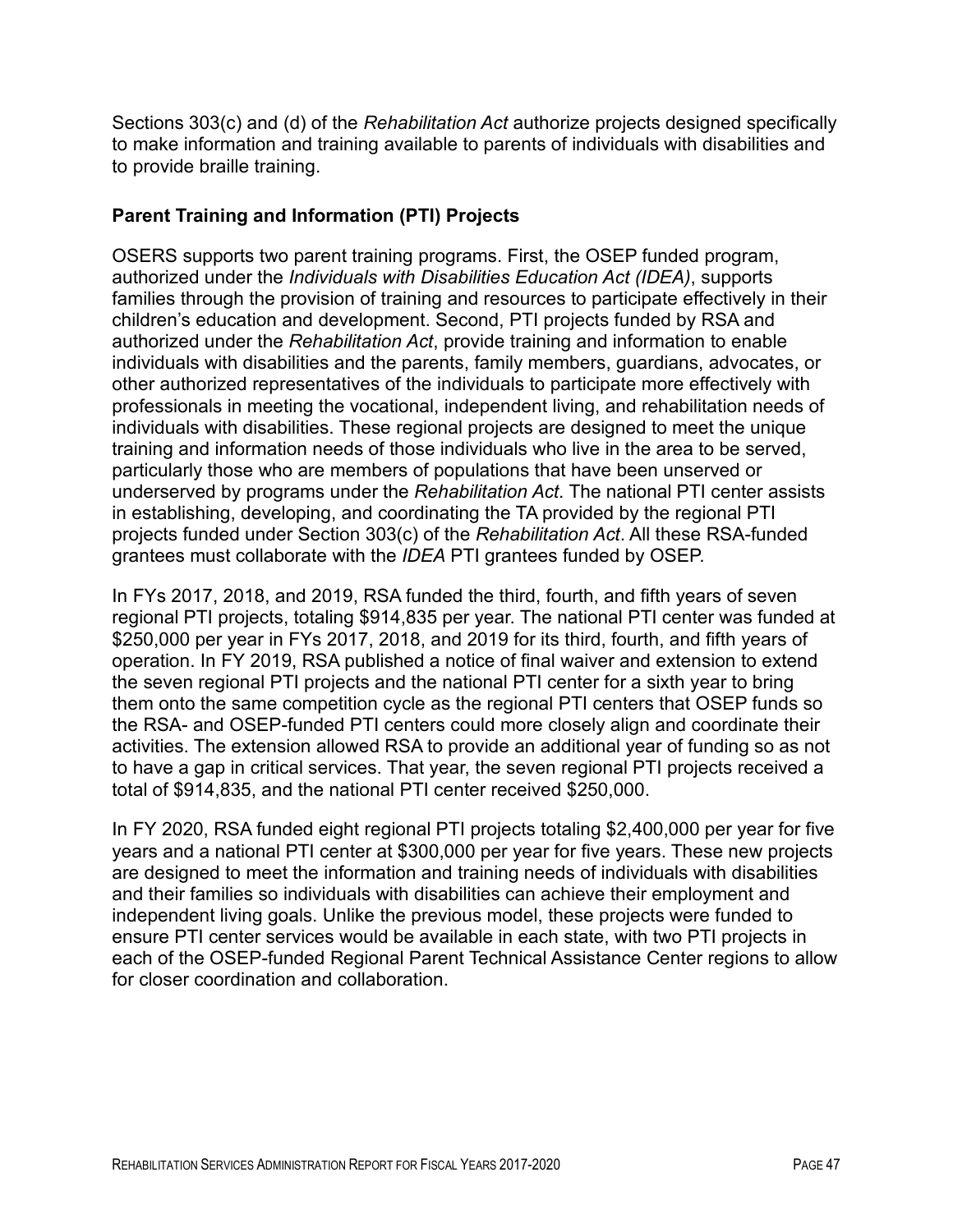#### **Braille Training**

RSA supports training in the use of braille for personnel providing VR services or educational services to youth and adults who are blind, thereby building the capacity of service providers who work with those individuals.

In FYs 2017 and 2018, RSA funded three Braille Training grantees for their fourth and fifth years totaling \$328,585 per year. In FY 2019, the Braille Training grants were re-competed and three new awards were funded for a total amount of \$341,920. In FY 2020, the continuation awards for the second year of these grants were awarded for a total amount of \$341,920.

#### **National Technical Assistance Center on Transition (NTACT)**

From FYs 2016 through 2020, RSA funded one five-year TA center, the National Technical Assistance Center on Transition. In a joint funding effort with OSEP, RSA provides \$400,000 annually in supplements to support cooperative agreements to improve transition to postsecondary education and employment for students with disabilities. The NTACT assisted State educational agencies (SEAs), local educational agencies (LEAs), State VR agencies, and other VR service providers to implement evidence-based and promising practices and strategies to ensure that students with disabilities, including those with significant disabilities, graduate from high school with the knowledge, skills, and supports needed for success in postsecondary education and employment. In addition, this funding supports State VR recipients with intensive TA; State VR agencies, VR counselors, and other VR professionals in targeted and universal TA efforts, such as webinars and products specific to State VR agencies; and collaborative intensive, targeted, and universal TA with other RSA-funded TA centers.

The NTACT provided intensive TA to 12 States and territories. Of these, NTACT worked with 10 States to develop formal agreements between VR agencies and SEAs. The NTACT measured student-level outcomes as well as the effect of the TA on capacity, collaboration, and sustainable practices. Within these 10 States, the required inclusion of VR in this grant cycle resulted in in-depth collaboration and partnership among SEAs, LEAs, and VR agencies in Alaska, North Dakota, Delaware, Idaho, Maryland, Nevada, and Oregon. In addition to the base award of \$400,000 per year, RSA provided a total of \$325,683 in supplemental funding in FY 2017 for the remaining years to support the NTACT's provision of targeted TA with a particular focus on outcomes for students with complex disabilities and on States with a large percentage of rural communities.

The NTACT also provided targeted and universal TA. For example, the NTACT hosted joint webinars with the Workforce Innovation Technical Assistance Center (WINTAC) and partnered with WINTAC in providing targeted TA to support States' efforts to implement customized employment initiatives. Similarly, the NTACT, WINTAC, and the Vocational Rehabilitation Technical Assistance Center- Youth with Disabilities (VRTAC-Y) worked together with States interested in implementing peer mentoring programs. The NTACT also provided collaborative professional development for career and technical educators and special educators regarding VR services, worked with sites to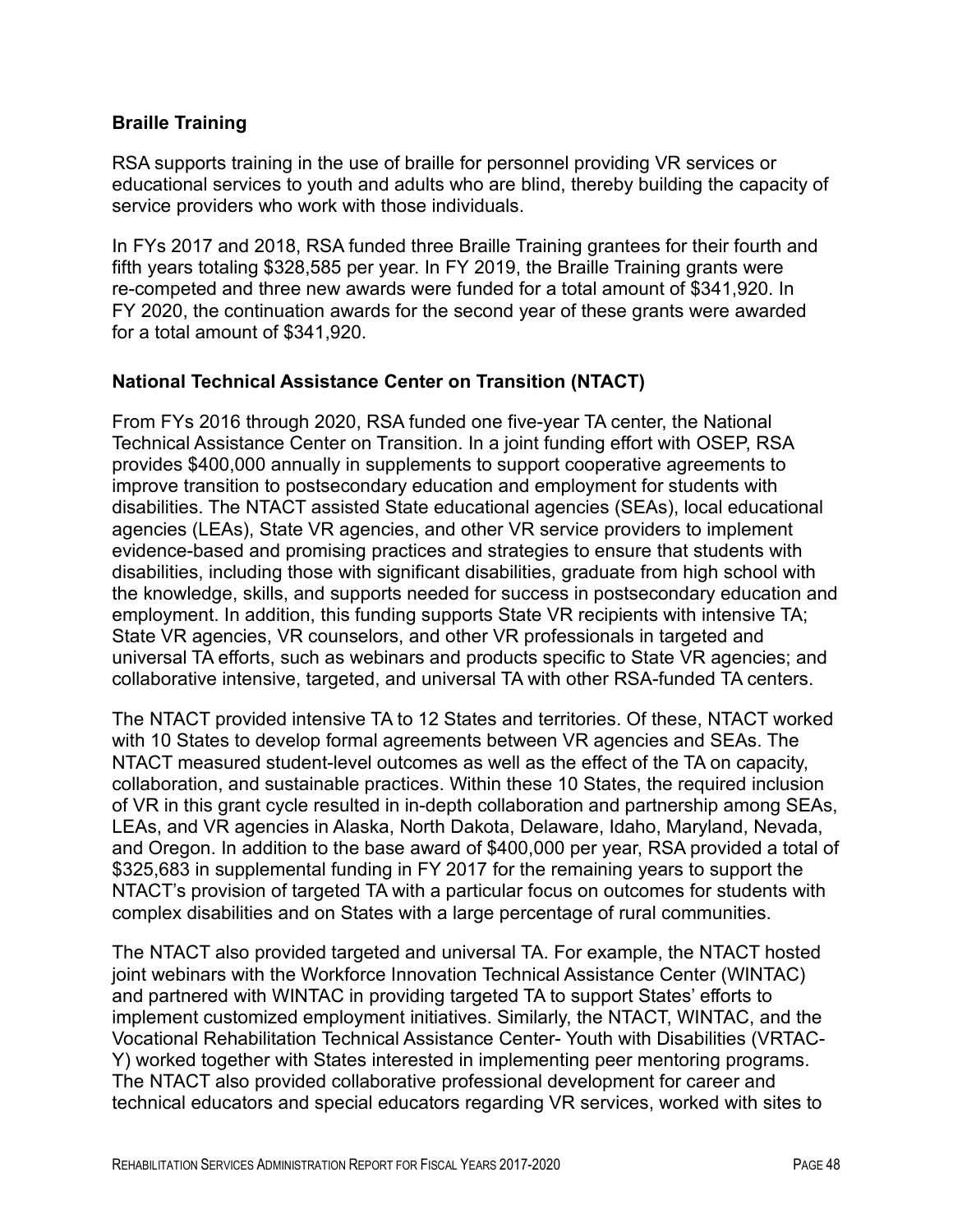develop data sharing plans and to streamline service delivery and seamless transitions across agencies, and drafted and planned initial implementation of a workforce readiness curriculum.

On September 10, 2019, OSERS published in the *Federal Register* a notice of final waiver and extension for the NTACT to receive funding for an additional budget period, to end by September 30, 2020. The intent of the extension was, in part, to enable RSA and OSEP to align, coordinate, and improve the efficiency and cost-effectiveness of direct training and TA services focused on transition-age children and youth with disabilities and their families. This extension also avoided a lapse in the critically needed resources that the NTACT provided. To support a nine-month extension— January 1 through September 30, 2020—beyond the end of the five-year performance period, RSA provided \$378,000 to the NTACT in its final year of funding. During the extension period, the NTACT provided TA to States focused on increased collaboration between career and technical education, VR, and special education; support for States implementing transition institutes; implementation of data-driven decision making efforts; support of State efforts to improve performance as measured by State Performance Plan/Annual Performance Report Indicators under *IDEA* Part B efforts to expand collaborative service delivery to improve outcomes for all students; and efforts in collaboration with other federally funded centers.

In FY 2020, RSA and OSEP jointly funded a new five-year NTACT in the amount of \$4,099,950 annually: \$2,099,986 from OSEP's Technical Assistance and Dissemination funds and \$1,999,964 from RSA's Demonstration and Training Program funding. Beginning its activities in FY 2021, the NTACT is assisting States, based on their unique needs, to improve educational and vocational rehabilitation outcomes for students and youth with disabilities. To ensure that there is communication between each level of the special education and VR system and that there are systems in place to support the use of effective transition practices from school to college and careers, the NTACT is working with appropriate levels of the education and VR system (e.g., SEAs, LEAs, State VR agencies, VR service providers, career and technical education and vocational education, charter schools, private industry, employers, U.S. Department of Health and Human Services personnel, U.S. Department of Labor personnel, dropout prevention specialists, transition-related professionals, postsecondary education professionals, regional TA providers, and parents and families).

## **REHABILITATION TRAINING PROGRAM**

**Authorized under Section 302 of the** *Rehabilitation Act* **Managed by the Rehabilitation Services Administration, U.S. Department of Education**

The purpose of the Rehabilitation Training program is to ensure that skilled personnel are available to serve the rehabilitation needs of individuals with disabilities assisted through VR, supported employment, and IL programs. To that end, the program supports training and related activities designed to increase the number of qualified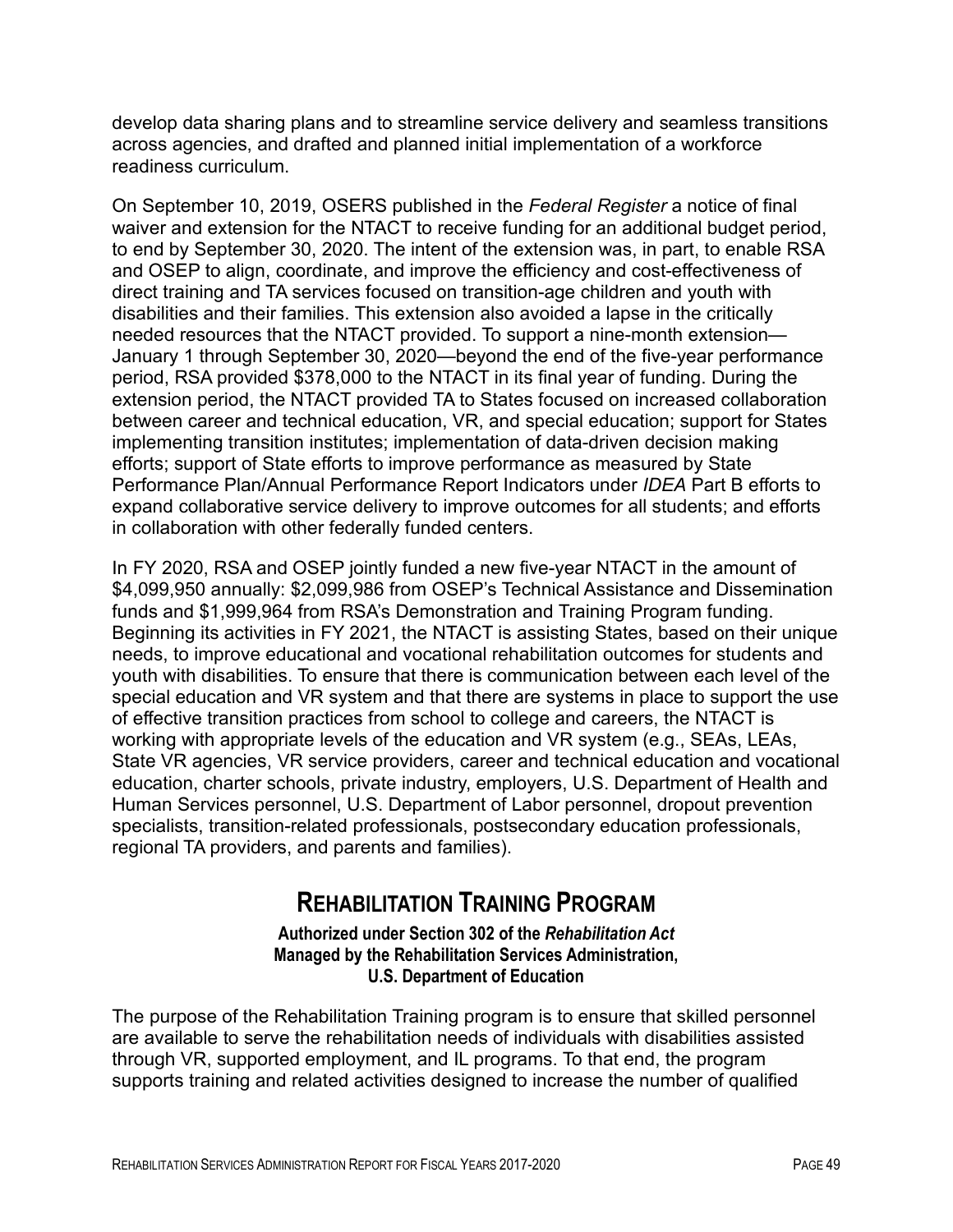personnel trained in providing rehabilitation services. In FYs 2017, 2018, 2019, and 2020, the appropriation for this program was \$29,388,000 per year.

Grants and contracts under this program authority are awarded to States and to public and private nonprofit agencies and organizations, including institutions of higher education, to pay part of the cost of conducting training programs. Awards can be made in any of 30 long-term training fields, in addition to awards made for continuing education, rehabilitation short-term training, innovative rehabilitation training, training interpreters for individuals who are deaf or hard-of-hearing and individuals who are deaf-blind, and TA centers. These training programs vary in terms of content, methodology, and audience.

In FYs 2017 and 2018, RSA supported continuation awards for all grants funded under the Rehabilitation Training program. In FY 2019, RSA held competitions for new awards under the Rehabilitation Long-Term Training (RLTT) program and the Innovative Rehabilitation Training program. In FY 2020, RSA held competitions for new awards under the RLTT program and the Innovative Rehabilitation Training program. In addition, RSA competed two Vocational Rehabilitation Technical Assistance Centers.

#### **Rehabilitation Long-Term Training**

The RLTT program supports academic training grants that are awarded to colleges and universities with undergraduate and graduate programs in the field of vocational rehabilitation. Grantees must direct at least 65 percent of their total project costs to trainee scholarships. Section 302(b)(5) of the *Rehabilitation Act* requires trainees who receive assistance either to 1) work two years for every year of assistance in public or private nonprofit rehabilitation or related agencies, including professional corporations or professional practice groups that have service arrangements with a State agency, or 2) pay back the assistance they received. Grant recipients under the RLTT program are required to build closer relationships between training institutions and State VR agencies, promote careers in VR, identify potential employers who would meet the trainee's payback requirements, and ensure that data on the employment of trainees are accurate.

#### **Training of Interpreters for Individuals Who Are Deaf or Hard of Hearing and Individuals Who Are DeafBlind**

The purpose of the Training of Interpreters for Individuals Who Are Deaf or Hard of Hearing and Individuals Who Are DeafBlind program is to establish interpreter training programs or to provide financial assistance for ongoing interpreter training programs to train a sufficient number of qualified interpreters throughout the country. The grants are designed to train interpreters to effectively interpret and transliterate using spoken, visual, and tactile modes of communication, ensure the maintenance of the interpreting skills of qualified interpreters, and provide opportunities for interpreters to improve their skills and meet both the highest standards approved by certifying associations and the communication needs of individuals who are deaf or hard of hearing and individuals who are DeafBlind.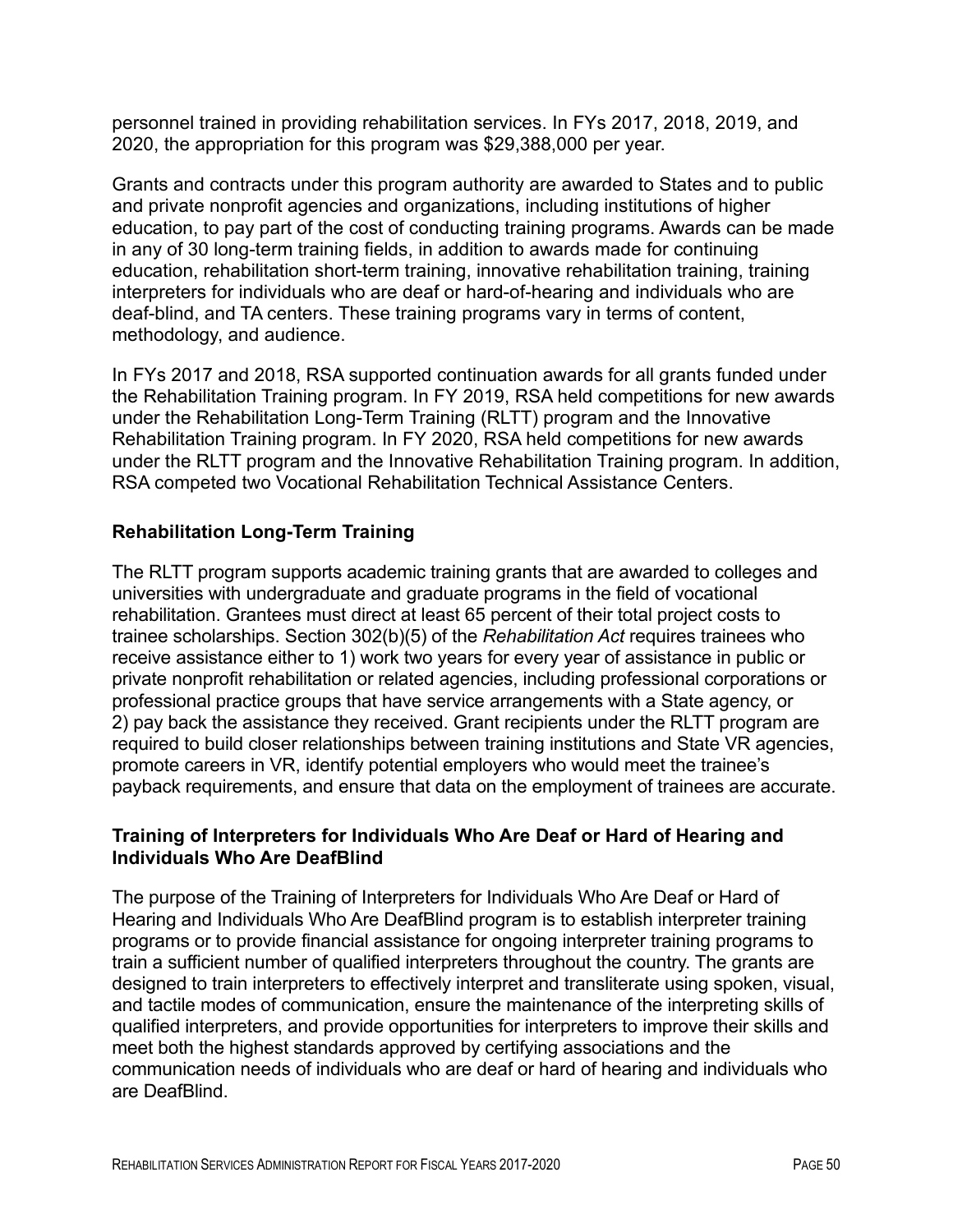In FY 2016, RSA funded two five-year programs under this authority. First, the Experiential Learning Model Demonstration Center for Novice Interpreters and Baccalaureate Degree American Sign Language (ASL) – English Interpretation Program under ALN 84.160C supports one grant designed to increase the number and quality of nationally certified ASL-English interpreters. The grant funds an experiential learning model demonstration center to prepare novice interpreters to work in VR settings. Second, the Training of Interpreters in Specialty Areas under ALN 84.160D funds four grants to provide training for ASL-English interpreter training specialty areas to working interpreters (i.e., interpreters with a baccalaureate degree in ASL-English who possess a minimum of three years of relevant experience as an interpreter or the equivalent). The following presents activities of these grant programs during their first four years of operation from FYs 2017 through 2020.

• ALN 84.160C Experiential Learning Model Demonstration Center

St. Catherine University in St. Paul, Minnesota, developed an experiential learning model demonstration center for novice interpreters that could be implemented through baccalaureate degree American Sign Language (ASL)- English interpretation programs or through partner organizations. The center's goal is to prepare novice interpreters to work in VR settings.

St. Catherine University developed a literature review on experiential learning in education in general, as well as specifically in interpreting. Over 100 references are cited, creating an excellent resource list. The center completed an individualized development plan for educators and novice interpreters, a framework for mentors and novice interpreters, and a guidebook for agencies supervising novice interpreters during their practicum experience. The project is developed in a modular format so that programs or agencies can replicate the curriculum and its activities in whole or in part for either pre-service or in-service learning.

A self-directed track was added to the program to expand access to novice interpreters so that they have the necessary resources to successfully obtain the National Interpreting Certificate. Additionally, St. Catherine University created a seven-module preparatory training course to better inform novice interpreters about the information and resources available to prepare for the National Interpreting Certificate exam, including recent changes and updates to the exam that became effective in FY 2021.

St. Catherine University is on track to enroll 100 participants by the end of the program. The project is on target to meet its goal of 50 percent of the total number of participants passing the National Interpreting Certificate exam. As of FY 2020, 47 percent of participants passed the exam, and the project is awaiting results for five additional tests, which were delayed due to COVID-19 related testing site schedule changes. Finally, the project is on track to reduce the length of time between graduation to certification from 18 to 24 months to 9 to 12 months. RSA anticipates the COVID-19 pandemic will affect scheduling tests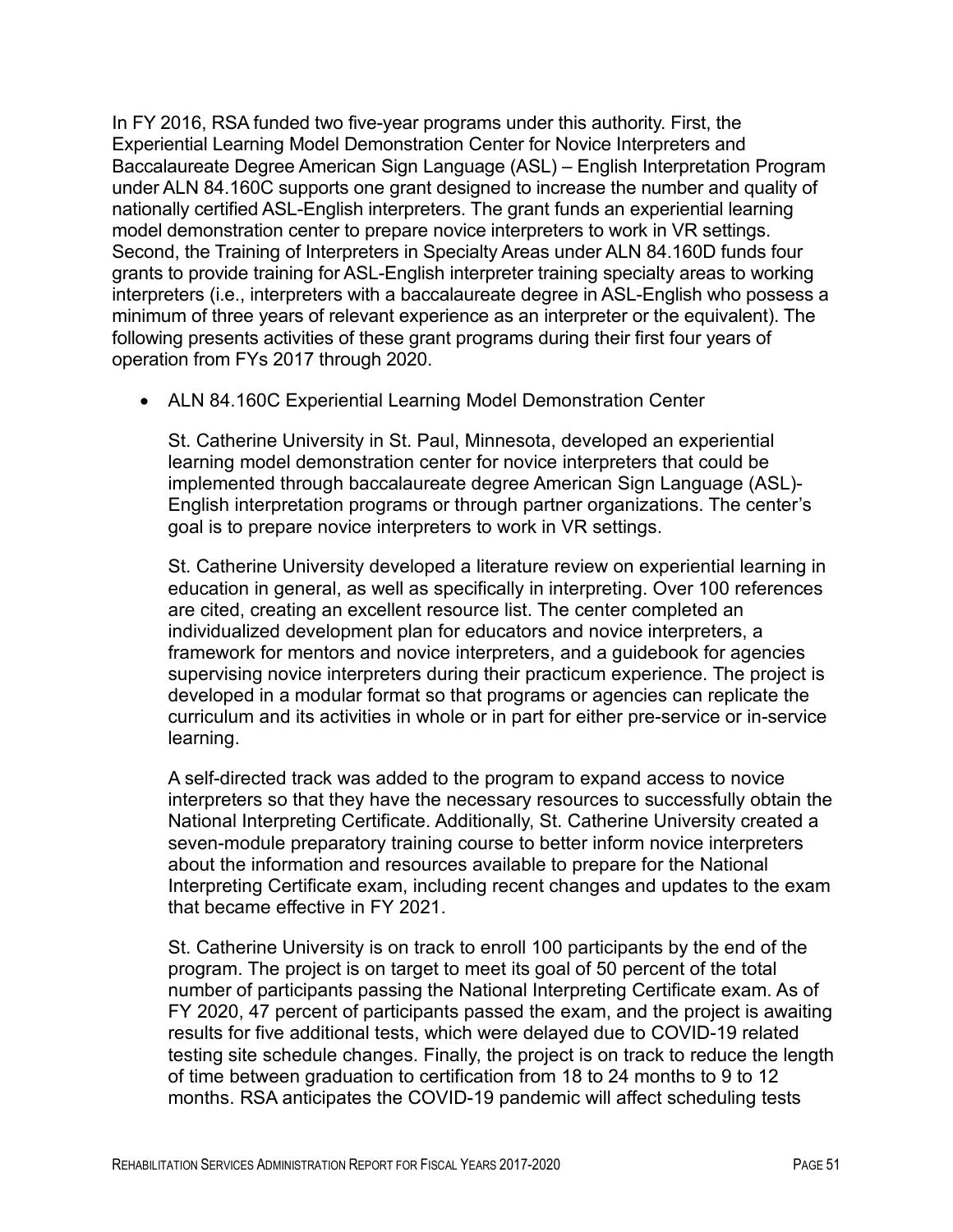during the remainder of the grant, which could potentially impact the goal of reducing the length of the time from graduation to certification.

• ALN 84.160D Training of Interpreters in Specialty Areas

Four grantees are developing curricula to support interpreter training in specialty areas focusing on cultivating legal interpreters from minority backgrounds, behavioral and mental health settings, dysfluent language competencies, and interpreting for individuals who are DeafBlind. Project goals are to increase the number of working interpreters who are trained to work with individuals who are deaf who require specialized interpreting and to increase the number of interpreters trained in specialty areas who obtain or advance in employment in the areas for which they were prepared. To achieve these goals, grantees develop and deliver training of sufficient scope, intensity, and duration for working interpreters to achieve increased skill, knowledge, and competence in specialty areas. Grantees are developing new training programs or stand-alone modules that could also be incorporated into an existing baccalaureate degree ASL-English program. RSA anticipates the COVID-19 pandemic could potentially impact the goal of increasing the number of working interpreters in specialty areas.

Through FY 2020, the grantees made the following progress with the projects.

- o University of Northern Colorado, Denver, Colorado (Specialty Area: Cultivating legal interpreters from minority backgrounds) completed 18 online training modules to prepare legal interpreters and legal interpreter supervisors and mentors. The project made progress toward its goal to train 100 working interpreters in the specialty area of Legal Interpreter Training. The project also developed a skills-focused remote supervision series that will result in a total of 20 contact hours.
- o St. Catherine University, St. Paul, Minnesota (Specialty Area: Training interpreting specialists to work in behavioral health settings) completed six self-directed interactive mini courses that provide introductory online learning activities on behavioral health topics. St. Catherine University also completed four online training modules that provide more in-depth learning for certified working interpreters.
- o Northeastern University, Boston, Massachusetts (Specialty Area: Interpreting for consumers with dysfluent language competencies) completed an annotated bibliography consisting of 31 articles, books, presentations, and video resources about language dysfluency, and these resources informed the content of specialized trainings. The project is on track to meet its goal to enroll 72 working interpreters (average 18 annually) in the program of study. The project has far exceeded enrollment and completion targets in the online self-paced training. To date, 2,002 participants have enrolled and, of those, 645 successfully completed online training. The project also developed 12 interpreting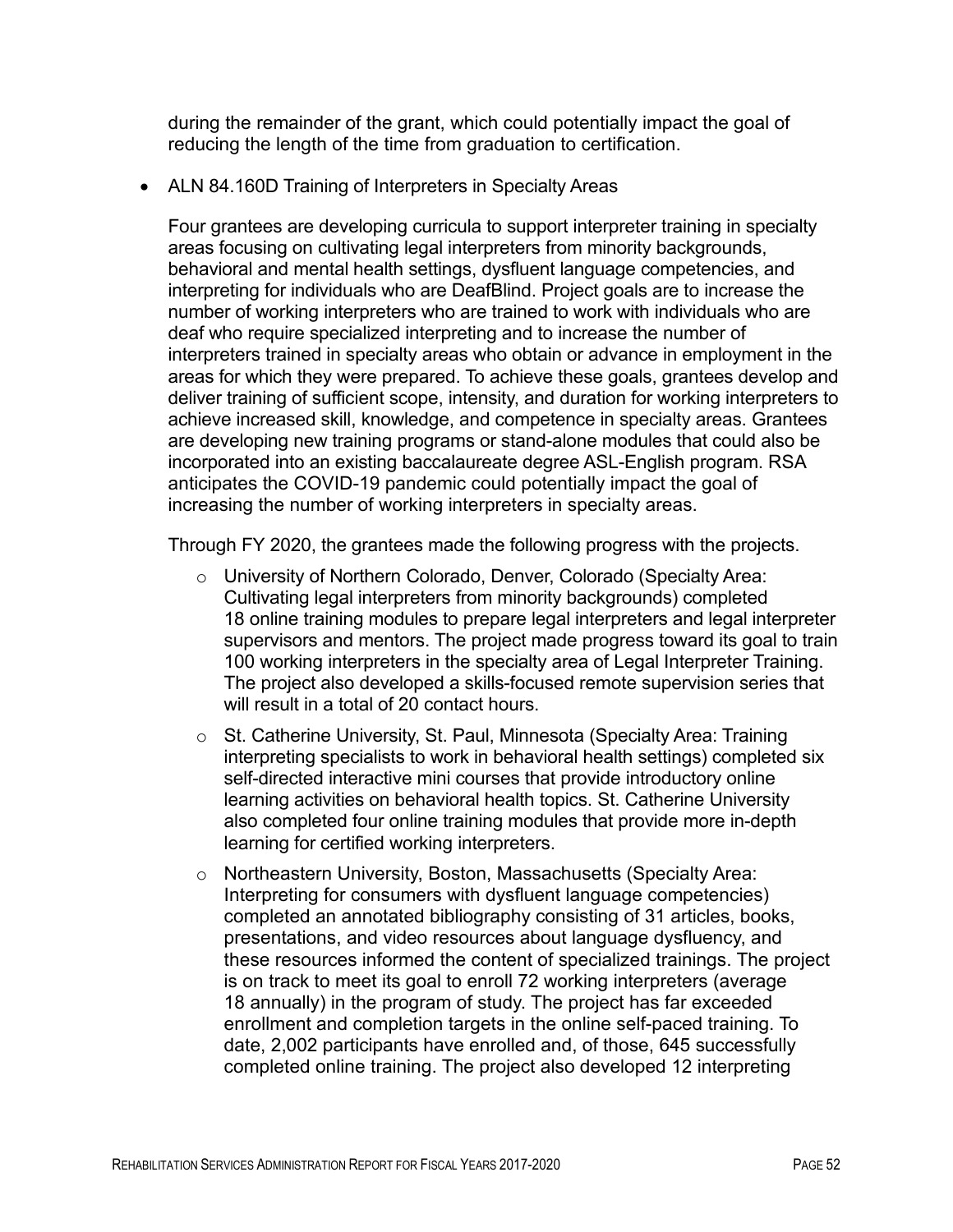scenarios and various decision points where the interpreter must decide how to proceed.

o Western Oregon University, Monmouth, Oregon (Specialty Area: Enhance communication access for persons who are DeafBlind by increasing the number of interpreters able to effectively interpret using tactile and other strategies) completed a comprehensive needs assessment report, which included baseline data, results from a needs assessment survey, focus groups, interviews, and vetting competencies and key findings. In the absence of face-to-face training because of the COVID-19 pandemic, the project developed a comprehensive online community of practice to engage DeafBlind mentors with interpreters and focus on the theoretical frames of DeafBlind interpreting. Western Oregon University created 75 videos with linguistic content, which added to the project's work and catalog for interpreters.

#### **Innovative Rehabilitation Training**

The Innovative Rehabilitation Training program is designed to develop 1) new types of training programs for rehabilitation personnel and to demonstrate the effectiveness of these new types of training programs for rehabilitation personnel in providing rehabilitation services to individuals with disabilities; 2) new and improved methods of training rehabilitation personnel so that there may be a more effective delivery of rehabilitation services to individuals with disabilities by designated State rehabilitation agencies and designated State rehabilitation units or other public or nonprofit rehabilitation service agencies or organizations; and 3) new innovative training programs for VR professionals and paraprofessionals to have a 21st-century understanding of the evolving labor force and the needs of individuals with disabilities so they can more effectively provide VR services to individuals with disabilities.

In FY 2019, RSA funded seven five-year grants under the Innovative Rehabilitation Training program in these areas: VR counseling (one award), VR services to individuals with Autism Spectrum Disorders (one award), VR services to individuals with intellectual disabilities (two awards), career assessment for VR service recipients (one award), employer engagement in the VR process (one award), and pre-employment transition services (one award). In FY 2020, the first year of grant activities, projects focused on developing and piloting training modules. Many projects assembled curriculum advisory teams, technical panels, and conducted surveys to gather input to inform the curriculum design.

In FY 2020, ED awarded one five-year grant related to assisting and supporting individuals with disabilities pursuing self-employment, business ownership, and telecommuting, and another in the area of forensic rehabilitation and vocational evaluation.

These grants will begin program activities in FY 2021 and are designed to foster flexible and affordable paths to obtaining knowledge and skills and to meet the unique needs of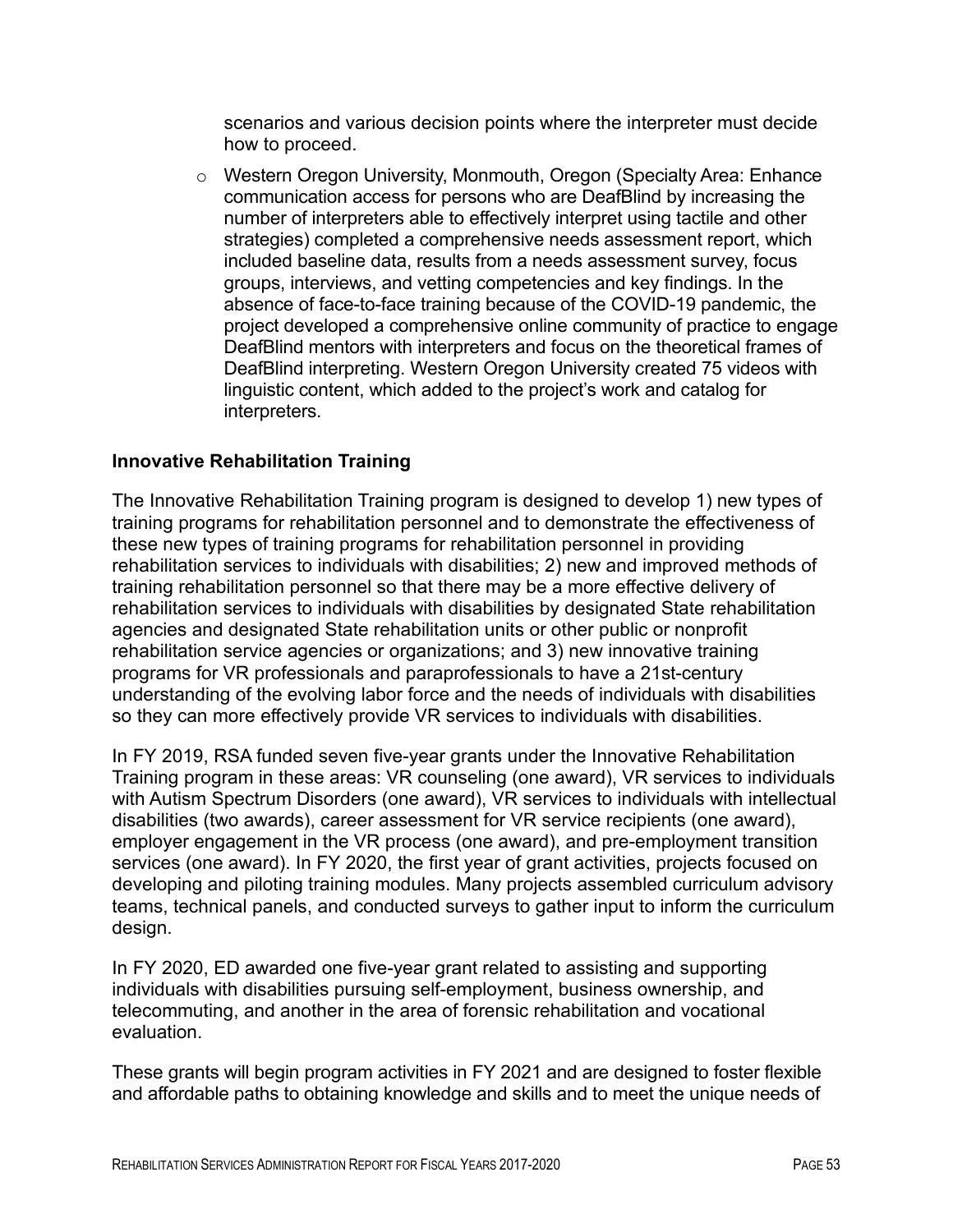individuals with disabilities. Specifically, grantees are required to develop current and, to the extent possible, evidence-based training modules for inclusion in rehabilitation counseling education programs and to use as stand-alone modules to develop or implement pathways to recognized postsecondary credentials and provide work-based learning experiences such as apprenticeships, internships, and practica. Further, under this program, grantees may help VR professionals and paraprofessionals learn how to meet the unique needs of individuals with disabilities; create or expand opportunities for students and youth receiving transition services; assist individuals with disabilities to obtain recognized postsecondary credentials, including postsecondary credentials in science, technology, engineering, mathematics, or computer science, as they pursue careers; and expand partnerships with appropriate entities, such as State VR agencies, SEAs, LEAs, schools, businesses, not-for-profit professional organizations, and organizations of, or representing, individuals with disabilities. This program also promotes economic opportunity for individuals with disabilities.

#### **Technical Assistance**

• National Disability Rights Network (NDRN)

From FYs 2017 through 2020, RSA provided \$200,000 annually to NDRN under the Short-Term Training Program to increase the capacity of Client Assistance Program (CAP) staff to inform, assist, and advocate on behalf of VR clients and applicants nationwide, in accordance with Section 112 of the *Rehabilitation Act*, as amended by *Title IV* of *WIOA*.

NDRN provides training and TA on the following broad subject areas through the following modes and platforms.

- o Management training on skills needed for strategic and operational planning and direction of CAP services;
- o advocacy training on skills and knowledge CAP staff need to assist individuals with disabilities to gain access to and to use the services and benefits available under the *Rehabilitation Act* with particular emphasis on new statutory and regulatory requirements;
- o systemic advocacy training on skills and knowledge CAP staff need to address programmatic issues of concern;
- o training and TA on CAP best practices; and
- $\circ$  training on skills and knowledge CAP staff need to perform additional responsibilities required by *WIOA*.

NDRN has consistently met or exceeded all performance measures related to quality, relevance, usefulness, and reach. In FY 2020, for example, 164 CAP professionals participated in at least one of its webinars, conferences, specialized trainings, individual consultations, or web-accessed specialized materials. Between 97 and 100 percent of the CAP professionals responding to different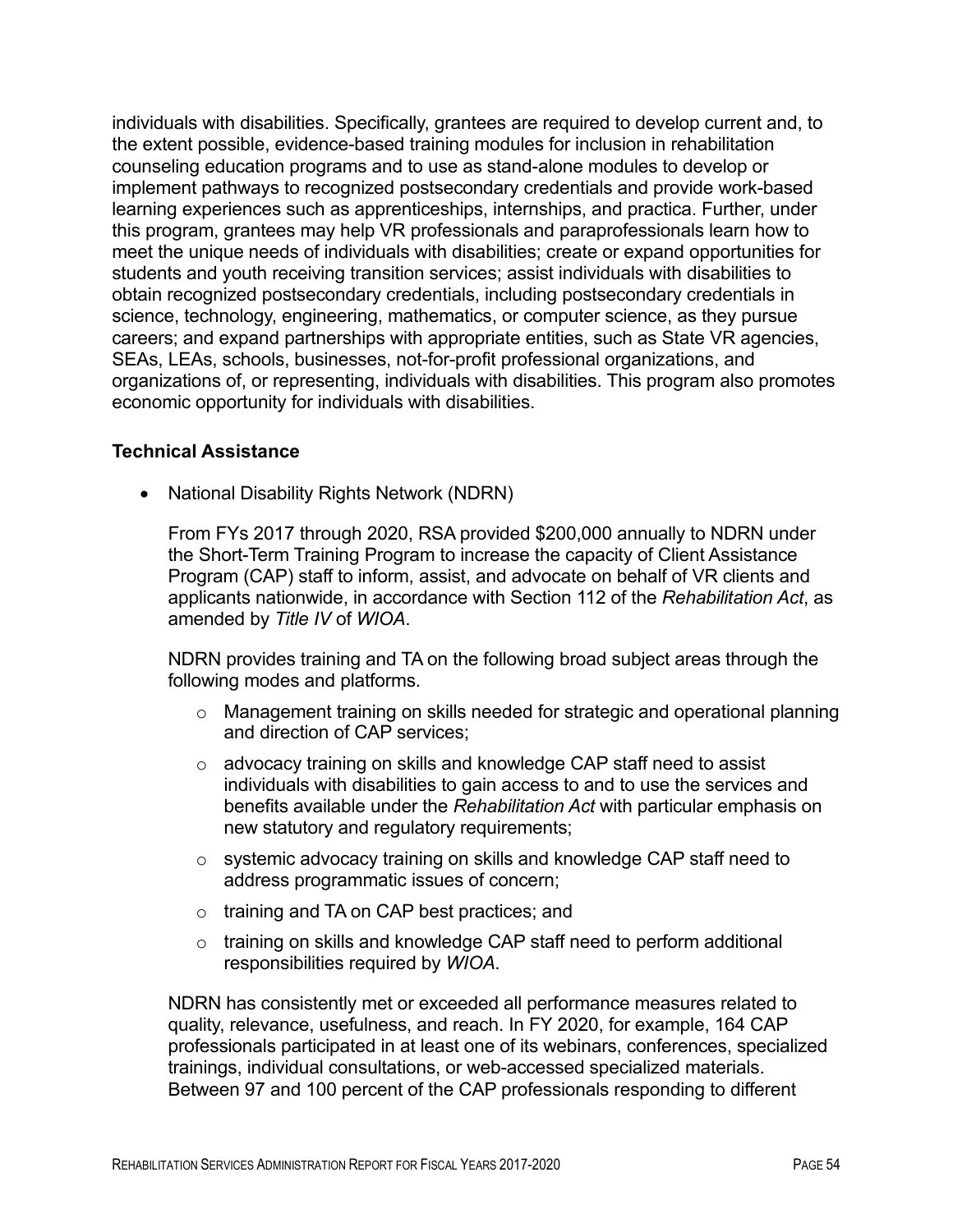post-evaluation surveys indicated that the trainings increased the knowledge, skills, or abilities needed to perform their CAP responsibilities. Between 85 and 95 percent of the respondents reported satisfaction with the quality, relevance, and usefulness of the CAP trainings and TA. Similar results were reported in FYs 2017 through 2019.

• Job-Driven Vocational Rehabilitation Technical Assistance Center (JDVRTAC)

In FY 2014, a presidential memorandum directed Federal agencies to take action to address job-driven training for the nation's workers.<sup>[21](#page-68-0)</sup> The JDVRTAC was funded in FY 2014 as a three-year cooperative agreement between RSA and the Institute for Community Inclusion within the School for Global Inclusion and Social Development at the University of Massachusetts-Boston. The purpose of the JDVRTAC was to identify, define, implement, and evaluate these four jobdriven activities identified in the January 2014 Presidential Memorandum on Job-Driven Training for Workers: Business Engagement; Labor Market Information; Employer Supports; and Customized Training. The JDVRTAC was funded as a national center to provide TA to State VR agencies and related rehabilitation professionals and service providers throughout the United States and its territories.

By the end of FY 2017, the third and final year of the cooperative agreement, the JDVRTAC had met or exceeded the minimum number of required activities established in the cooperative agreement. The JDVRTAC had established an extensive tool kit for each topic area, produced 37 webinars, conducted five topical forums, and facilitated eight communities of practice. These resources supported the JDVRTAC in providing intensive TA to 19 State VR agencies. In addition, 18 State VR agencies made changes to their business engagement and employer support practices that were designed to improve State VR agency relationships with employers, support employers to provide services to employees with disabilities, and create employment and internship opportunities for students and adults with disabilities; 14 State VR agencies used labor market information to improve vocational planning and services for VR program participants and to better understand employers' needs; and two State VR agencies worked with employers to develop customized training programs tailored to meet the knowledge and skills needs specific to one or more employers.

Rather than let the cooperative agreement end in FY 2017 and the JDVRTAC's innovative work stop, RSA approved a no-cost extension for FY 2018 to allow for transferring the activities of the JDVRTAC to the Workforce Innovation Technical Assistance Center (WINTAC) and to complete activities included in the ITAs. As a result, the WINTAC continued to provide training and TA to State VR agencies in the critical areas of business engagement and employer supports and use of labor market information.

<span id="page-68-0"></span><sup>21</sup> <https://obamawhitehouse.archives.gov/the-press-office/2014/01/30/presidential-memorandum-job-driven-training-workers>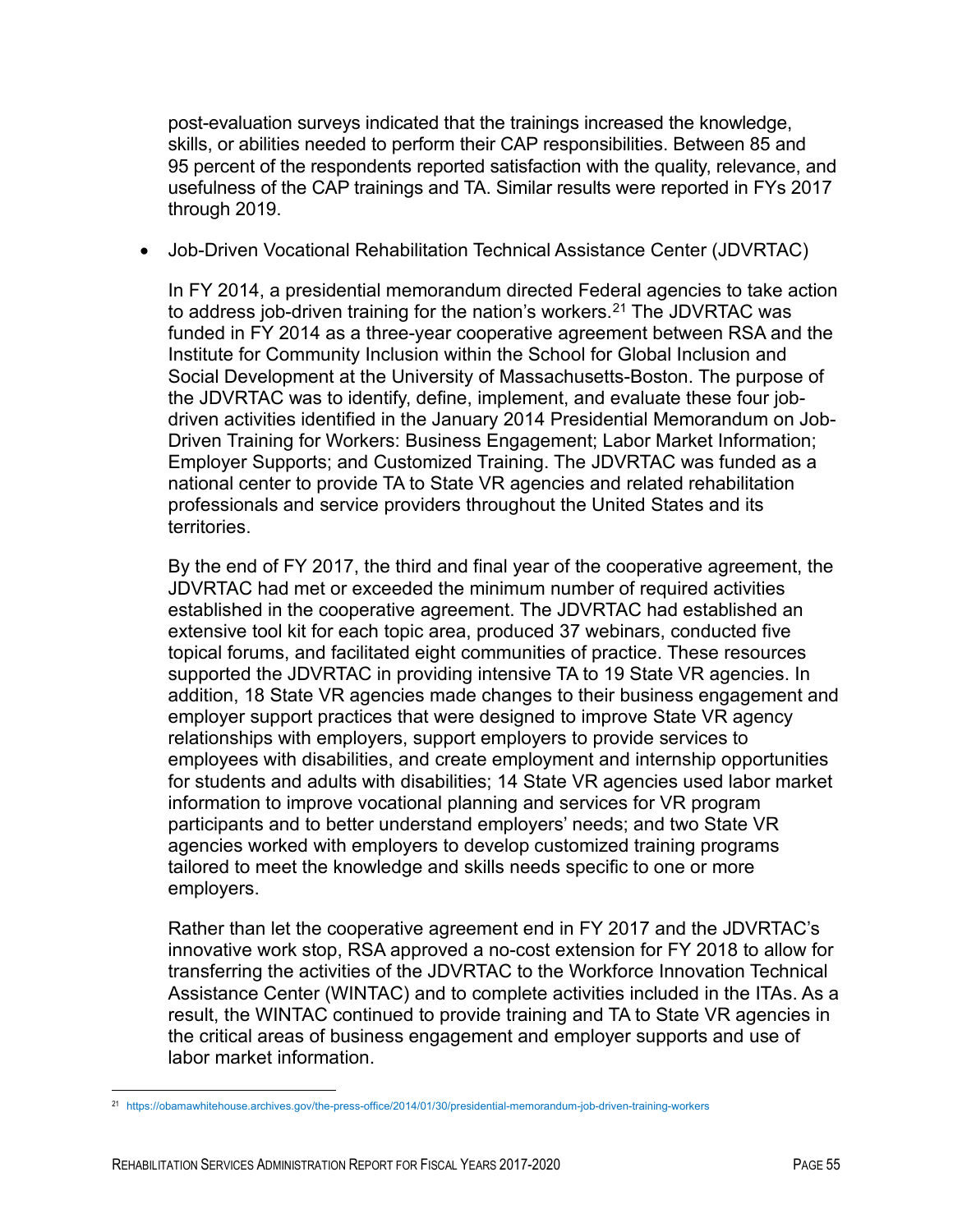• Workforce Innovation Technical Assistance Center (WINTAC)

The WINTAC was initially funded in FY 2015 to provide training and universal, targeted, and intensive TA to State VR agencies and related agencies, rehabilitation professionals, and service providers in topic areas related to changes made by *WIOA*. The topic areas included

- $\circ$  providing pre-employment transition services to students with disabilities and supported employment services to youth with disabilities;
- o implementing the requirements in Section 511 of the *Rehabilitation Act*;
- $\circ$  providing resources and strategies to help individuals with disabilities achieve competitive integrated employment, including customized employment and supported employment;
- $\circ$  integrating the State VR program into the workforce development system;
- $\circ$  transitioning to the new common performance accountability system under Section 116 of *WIOA*, including collecting and reporting common data elements;
- o business engagement;
- o labor market information/The Career Index Plus; and
- o apprenticeships.

In addition, the project carried out pilot implementation projects in three areas: peer mentoring, use of an artificial intelligence digital assistant program called the Semi-Autonomous Rehabilitation Assistant, and the labor market information tool called "The Career Index Plus" that was integrated into the Labor Market Information topic area.

For this five-year project, FYs 2016 through 2020, the WINTAC website was visited 282,239 times by 161,977 unique visitors under universal TA. The most frequently visited webpages of universal TA provided information about pre-employment transition and accessing archived training. Targeted TA for this project included live training, webinars, communities of practice, and direct services aimed at State VR agencies and their partners. Over the grant's five years, the WINTAC

- $\circ$  supported eight communities of practice, generally oriented around each of the eight topic areas, with total participation reaching 6,868 unique individuals;
- $\circ$  conducted 64 live or virtual training sessions reaching 28,556 individuals; and
- o provided direct TA services to 11,909 individuals.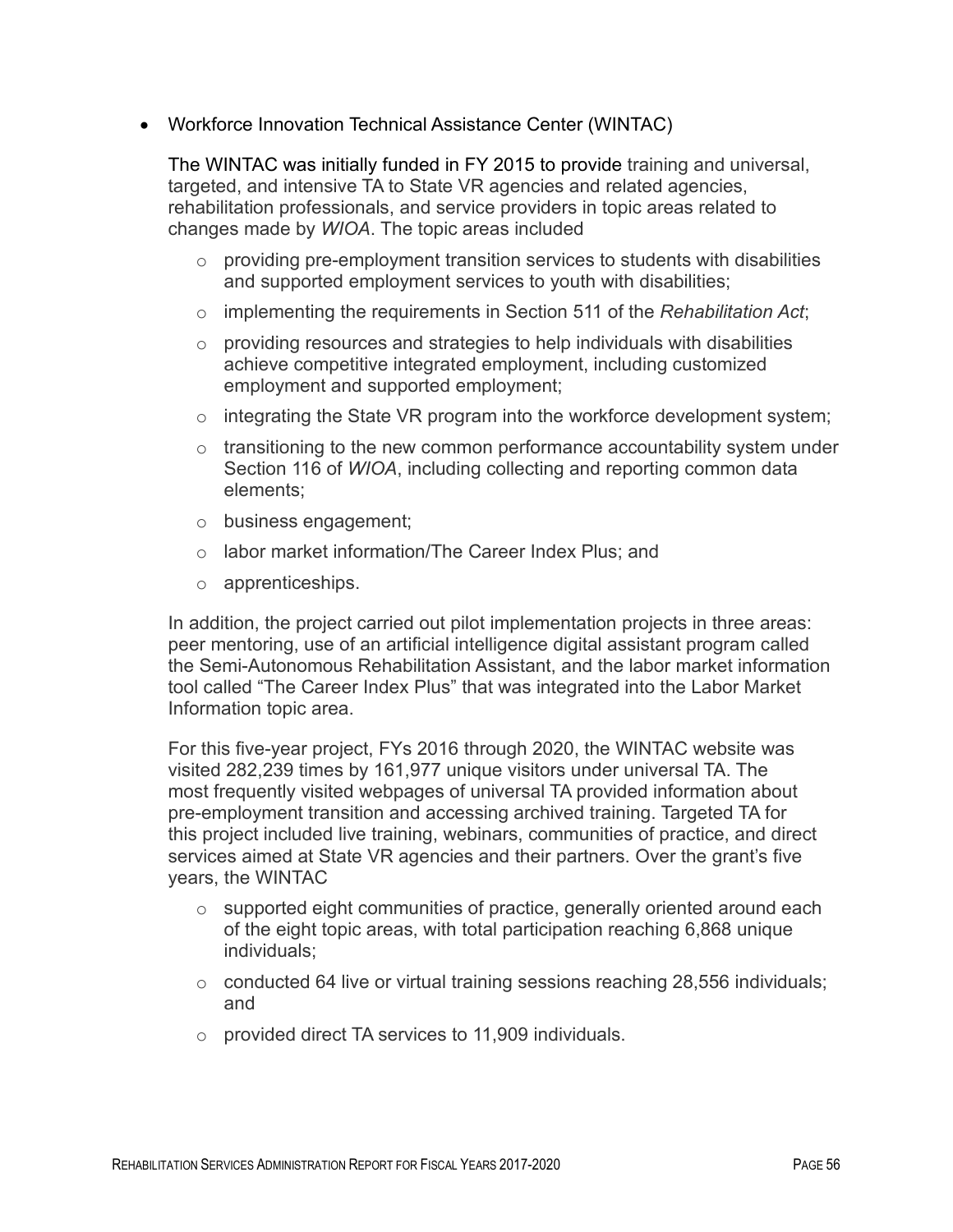Pre-employment transition services was the topic area of most emphasis. For example, 27 training activities were conducted on pre-employment transition related topics.

Intensive TA in this context refers to TA provided to support a State VR agency implementing changes in methods of operation or delivery of services with the assistance of the WINTAC, as outlined in an ITA the State VR agency and the WINTAC signed. The ITA identifies the changes to be addressed, the activities needed to implement the changes, who is responsible for conducting and funding the activities, and the measurable results to be achieved. The WINTAC was required to develop ITAs with 23 State VR agencies over the life of the grant. The final total for the project was 50 ITAs including 53 State VR agencies. The topic areas most included in ITAs were pre-employment transition services (37), common performance measures (33), competitive integrated employment (21), integration into the workforce system (20), and Customized Employment pilots (19).

To coordinate the activities of its TA centers to reduce burden on the State VR agencies and to reduce duplicating activities and competing for State VR agency attention and resources, RSA encouraged collaboration among TA centers by supporting the ITAs that included more than one TA center when appropriate. The WINTAC participated in 26 ITAs that included at least one other TA center or partner.

An independent evaluator, focusing on the ITAs, found that 81 percent of the ITA activities were completed, another 10 percent were more than 75 percent completed, and 77 percent of all planned outputs were completed. While system change outcomes often require longer periods to manifest themselves in data collection, 62 percent of all outcomes were achieved by the end of the grant period, with 75 percent well on their way to completion. Many of the WINTAC ITA activities included sustainability plans (for example, development of customized employment service delivery systems). The evaluator stated, "We cannot summarize the overall impact on individuals with disabilities in terms of employment outcomes yet, but the impact on increased service delivery is apparent. For example, the Alaska VR agency was able to increase preemployment services to youth with disabilities by 384 percent in three and onehalf years."

• Technical Assistance Center for Vocational Rehabilitation Agency Program Evaluation and Quality Assurance (PEQA-TAC)

In FY 2015, RSA funded the PEQA-TAC at the University of Wisconsin-Stout to support a cooperative agreement for a training and TA center that assisted State VR agencies to improve performance management by building their capacity to carry out high quality program evaluations and quality assurance practices for program improvement. The PEQA-TAC assisted State VR agencies in building capacity by educating VR staff who wished to become program evaluators through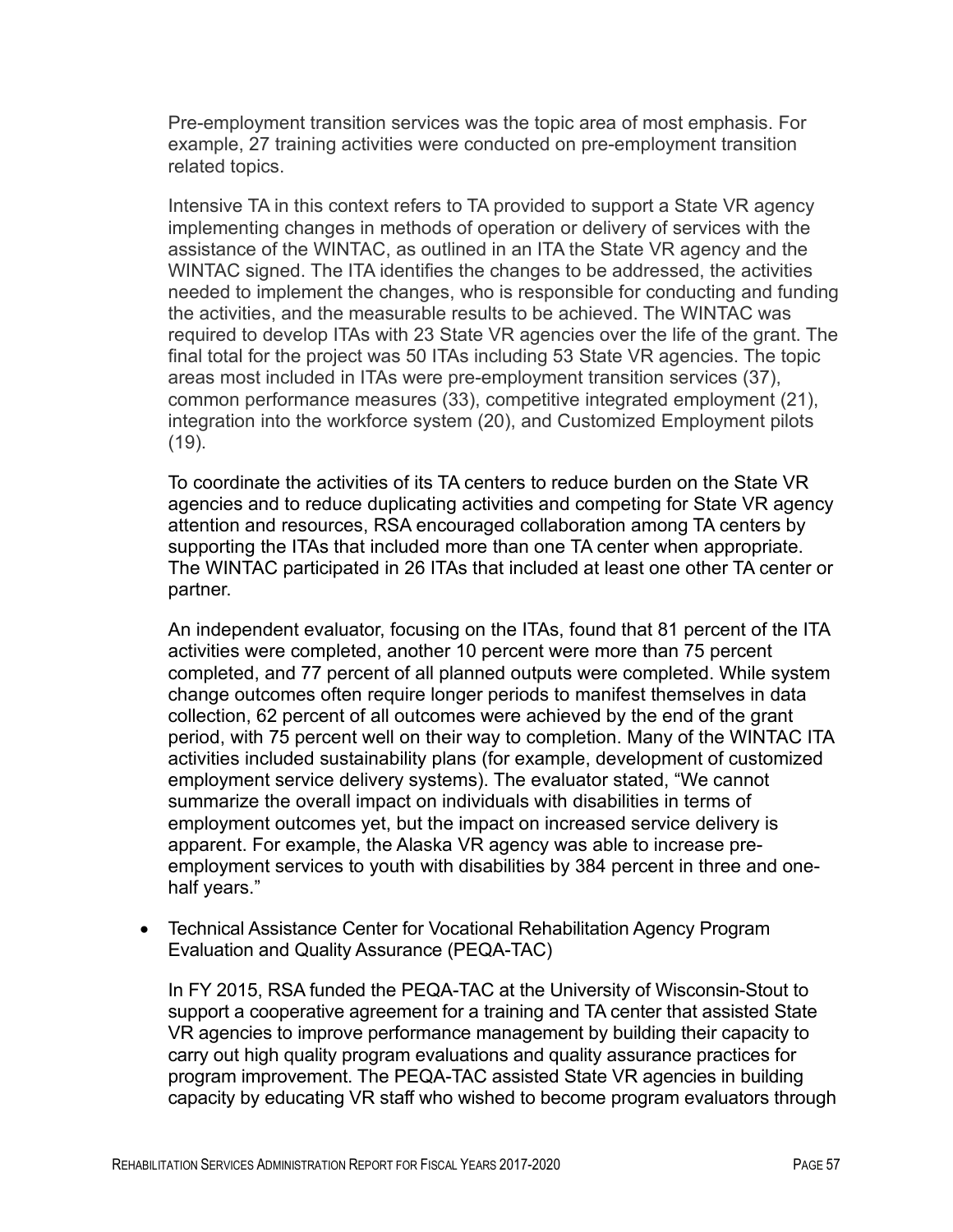a basic certificate program and by educating current program evaluators who needed advanced studies in special topical areas. In FY 2015, RSA funded this five-year grant at \$500,000 annually. To effectively meet the projected needs of State VR agencies to have trained qualified program evaluators on staff, an annual supplemental award of \$75,000 for years two through five, totaling \$300,000, supported the Certificate in Program Evaluation training program. In FY 2020, RSA provided the PEQA-TAC a one-time no-cost extension to continue carrying out the project activities in FY 2021.

During the project performance period, 76 VR professionals from 38 State VR agencies participated in seven cohorts of the Certificate in Program Evaluation training program, and 26 of the participants successfully completed both the online training and capstone project components of the PEQA Program. Thirty participants presented their capstone projects to national VR audiences at national conferences or webinars. Seventeen PEQA capstone articles have been published in the PEQA Special Issue (Vol 10, Issue 2) of the Rehabilitation Counselors and Educators Journal (RCEJ), [https://doi.org/10.52017/001c.29550.](https://doi.org/10.52017/001c.29550)The articles are available fully online in an open-access format and are indexed through Google Scholar with the intent of making them available to a broad audience (i.e., no permission is needed to access or share the information). In addition, there are four (4) additional PEQA capstone manuscripts 'in press' and five (5) more in development. These nine additional articles will be added to the online special issue.

The PEQA-TAC played a substantial role in supporting and organizing the national Summit Conference on Performance Management Excellence in FYs 2017 through 2020, which provided training opportunities for more than 100 VR professionals, including VR program evaluators, each year. The 2020 summit conference was held online using a virtual format due to the COVID-19 pandemic. A total of 988 individuals, representing all 50 States as well as Guam, Puerto Rico, and the U.S. Virgin Islands, participated in the event. Recorded presentations from the 2019 Summit Conference, 2020 Summit Conference, Participant Capstone Presentations, and Special Topical Trainings are all captioned and available in the PEQA TAC YouTube channel, [https://www.peqatac.org/.](https://www.peqatac.org/)

• Vocational Rehabilitation Technical Assistance Center for Targeted Communities (VRTAC-TC)

In FY 2015, RSA provided \$2.5 million annually to the VRTAC-TC under a fiveyear cooperative agreement with Southern University and Agricultural & Mechanical College at Baton Rouge. The objective of the VRTAC-TC, known as Project E3, was to increase the VR participation rates and competitive integrated employment outcomes of historically underserved groups of individuals with disabilities. The grantee provided intensive training and TA in selected economically disadvantaged communities in 12 States: California, Illinois, Kentucky, Louisiana, Montana, New Mexico, New Hampshire, New Jersey, North Carolina, Oregon, South Carolina, and Virginia.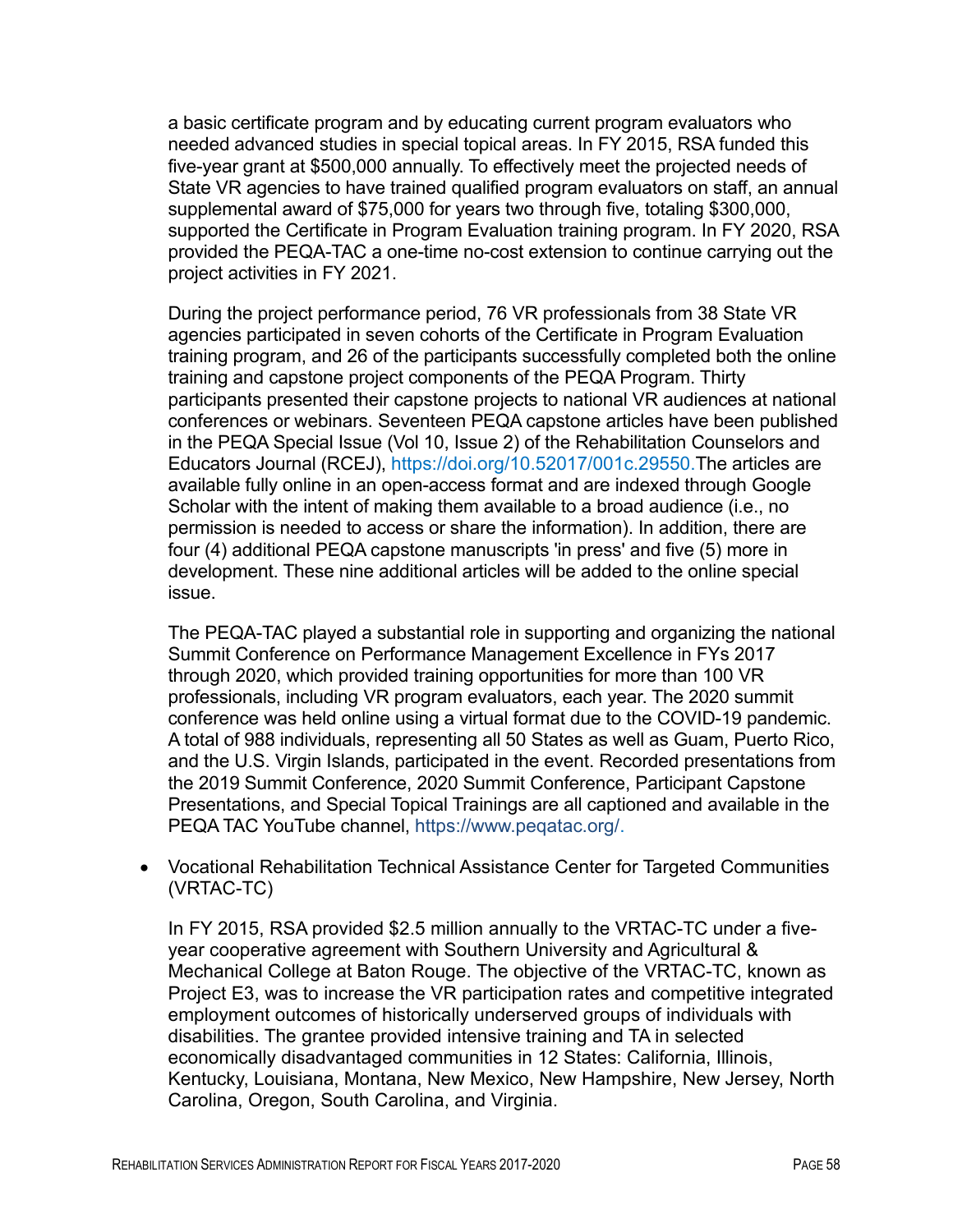The VRTAC-TC provided intensive training and TA onsite through long-term relationships with local VR agency personnel, community-based organizations, and other key community stakeholders. The training and TA were delivered in four phases.

- o Community outreach and orientation to increase VR referrals and applications to include public announcements tailored to reach the priority populations in targeted communities, targeted outreach to local community-based organizations and advocacy groups serving the priority populations, and meetings promoting knowledge about and participation in VR services.
- o Community gatherings to identify local needs and resources to overcome barriers to VR participation and employment in each targeted community to include local advisory councils, focus groups, and community-based participatory research convenings.
- $\circ$  Capacity-building for VR agency and community-based organization staff to improve VR service delivery to priority populations in targeted communities, expand employment opportunities for priority populations in targeted communities, and develop comprehensive community supports for VR participants, including integrated research teams and other strategies.
- o Sustainability and systems change to integrate promising strategies and practices from Project E3 into the policies and practice of the VR agencies and the community-based organizations beyond the life of the grant through, for example, agency-wide trainings and web-based repositories of information.

Recent focus groups with Project E3 training and TA recipients suggest the following qualitative impacts of the activities described above.

- o Increased engagement/improved relationships between local VR and community-based organizations;
- o increased community-based organization awareness and recognition of the importance of VR;
- o increased quantity and improved quality of referrals to VR;
- o improved engagement and retention of individuals referred through Project E3 activities; and
- $\circ$  continued opportunities for sustained partnerships between VR agencies and community-based organizations.

Quantitative data reveal the following outcomes with respect to the *GPRA* measures established for the project.

o Aggregate applications, eligibility, IPEs, services under an IPE, employment outcomes, and employment rates for priority population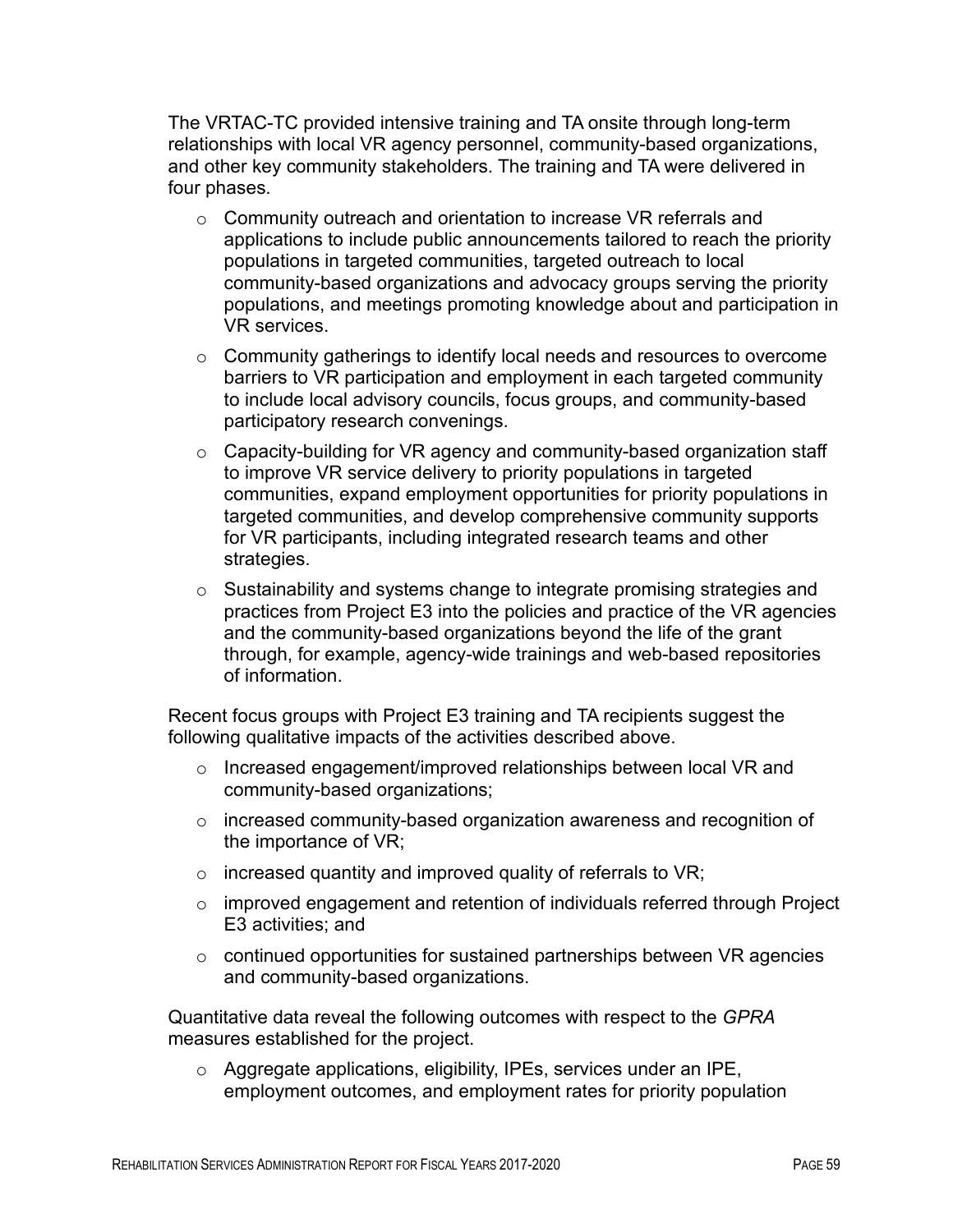groups in the targeted communities were proportionally relative to the priority population groups in the rest of their respective States. Improvements were particularly noteworthy regarding IPE development and competitive integrated employment attainment after an IPE, in which individuals from priority groups in targeted communities achieved 11 and 9 percentage-point improvements, respectively, relative to their counterparts in the rest of their States.

- o Although these indicators declined by FY 2019—likely due to the orders of selection adopted by VR agencies in most of the participating States and the disproportionate impact of the COVID-19 pandemic on the priority populations in the targeted communities—the declines were consistent with the statewide declines.
- $\circ$  As a result of the project's community capacity-building activities, 368 community-based organizations and stakeholder groups participated in VRTAC-TC advisory committees and other initiatives to strengthen comprehensive support systems in the targeted communities; 121 community-based organizations provided direct support services to VR clients, primarily through 65 formal partnership agreements.

In September 2020, RSA approved a no-cost extension totaling \$800,000 to provide scheduled services to individuals and to complete planned agency-wide replication and dissemination activities in FY 2021.

• Vocational Rehabilitation Technical Assistance Center-Youth with Disabilities (VRTAC-Y)

In FY 2015, RSA funded a cooperative agreement to establish the VRTAC-Y at the Institute for Educational Leadership. This center provided TA to State VR agencies to improve services to and outcomes of

- o students with disabilities, as defined in Section 7(37) of the *Rehabilitation Act*, who are in school and who are not receiving services under *IDEA*; and
- o youth with disabilities, as defined in Section 7(42) of the *Rehabilitation Act*, who are no longer in school and who are not employed, often referred to as dropouts.

The VRTAC-Y assisted State VR agencies to improve postsecondary education and employment outcomes for these two groups. The VRTAC-Y received approximately \$1.5 million each year in FYs 2017 through 2019. In FYs 2017, 2018, and 2019, the VRTAC-Y provided training to VR counselors and partners in core competencies for effectively serving youth in several areas, including Alaska, Arizona, Iowa, Michigan, Nevada, New York, North Carolina, Oklahoma, Missouri, Vermont, and Virginia. This grant received a no -cost extension from October 1, 2020, through December 30, 2020, and all activities were completed.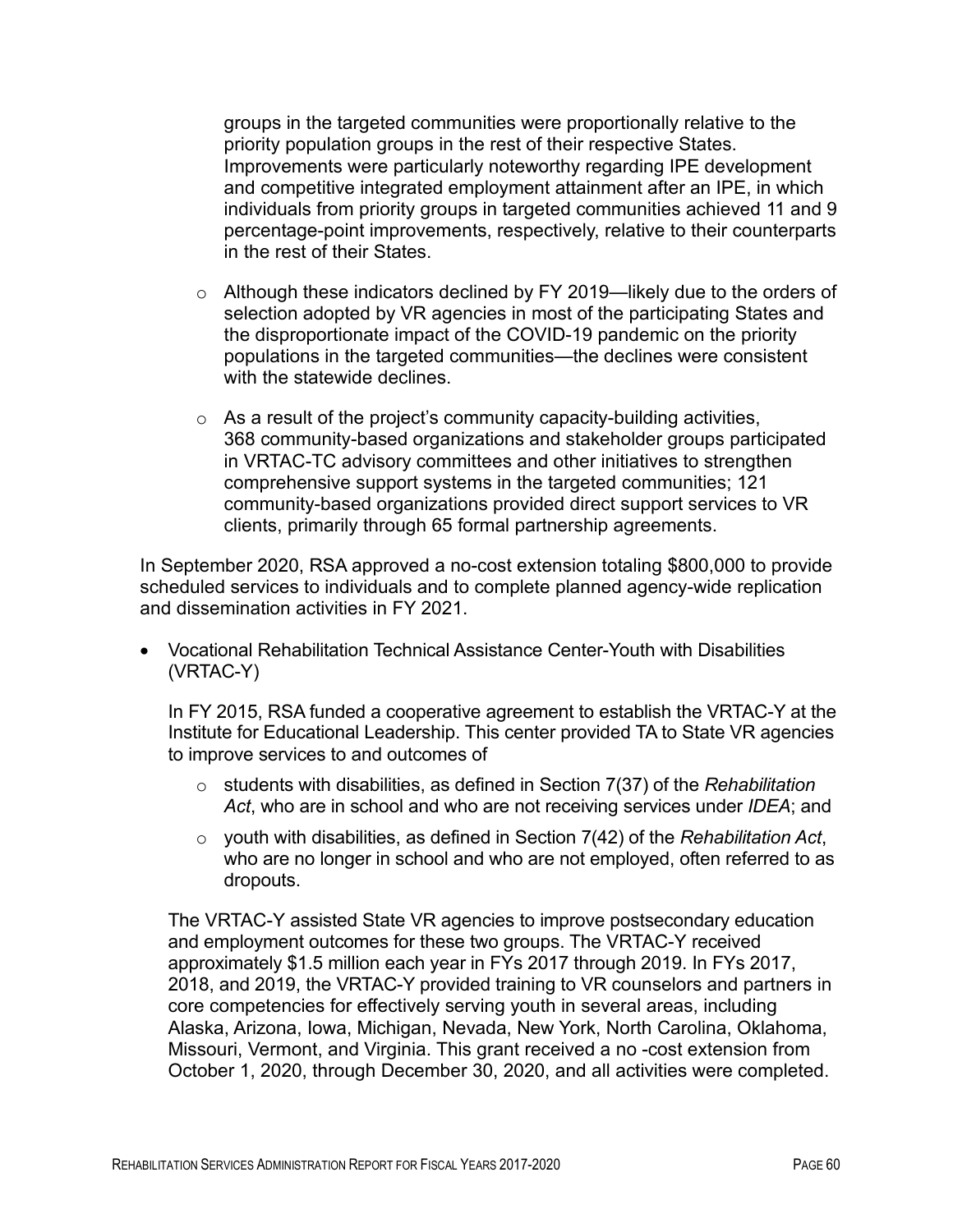• National Clearinghouse for Rehabilitation Training Materials (NCRTM)

In FYs 2017 through 2020, RSA also used training funds to support the NCRTM, which is described in the "Evaluation, Research, and Information Dissemination" section of this report.

#### **REHABILITATION TRAINING PROGRAM PERFORMANCE DATA**

Beginning in FY 2018, RSA changed the methodology for calculating the measures to increase the accuracy of the reporting and changed some of the descriptions. Therefore, FY 2017 data is presented separately and is not included in table 23.

For FY 2017, the following data represent the Rehabilitation Training program's performance.

- The percentage of master's-level counseling graduates who received assistance under the Rehabilitation Long-Term Training program and who reported fulfilling their payback requirements through qualifying employment was 71 percent, a decrease from the 73 percent who reported achieving qualifying employment in FY 2016.
- The percentage of master's-level counseling graduates who received assistance under the Rehabilitation Long-Term Training program and who reported fulfilling their payback requirement through employment in State VR agencies was 29 percent, a slight decrease from the 30 percent who reported being employed in State VR agencies in FY 2016.
- 3,769 RSA-supported scholars graduated, an increase from the 3,524 scholars who graduated in FY 2016.
- 1,514 current scholars were supported by RSA scholarships, an increase from 1,445 in FY 2016.

The percentage of master's-level counseling scholars who graduated in FY 2015 and received assistance under the Rehabilitation Long-Term Training program was 88 percent for those who reported fulfilling their payback requirements through qualifying employment by FY 2018; it increased to 94 percent for those who graduated in FY 2016 and reported fulfilling payback requirements through qualifying employment by FY 2019; and it decreased back to 88 percent for those who graduated in FY 2017 and reported fulfilling payback requirements through qualifying employment by FY 2020.

The percentage of master's-level counseling scholars who graduated in FY 2016 and received assistance under the Rehabilitation Long-Term Training program was 36 percent for those who reported fulfilling their payback requirement through employment in State VR agencies by FY 2018. This percentage slightly decreased to 35 percent for those who reported fulfilling their payback requirement through employment in State VR agencies by FY 2019 and increased to 39 percent for those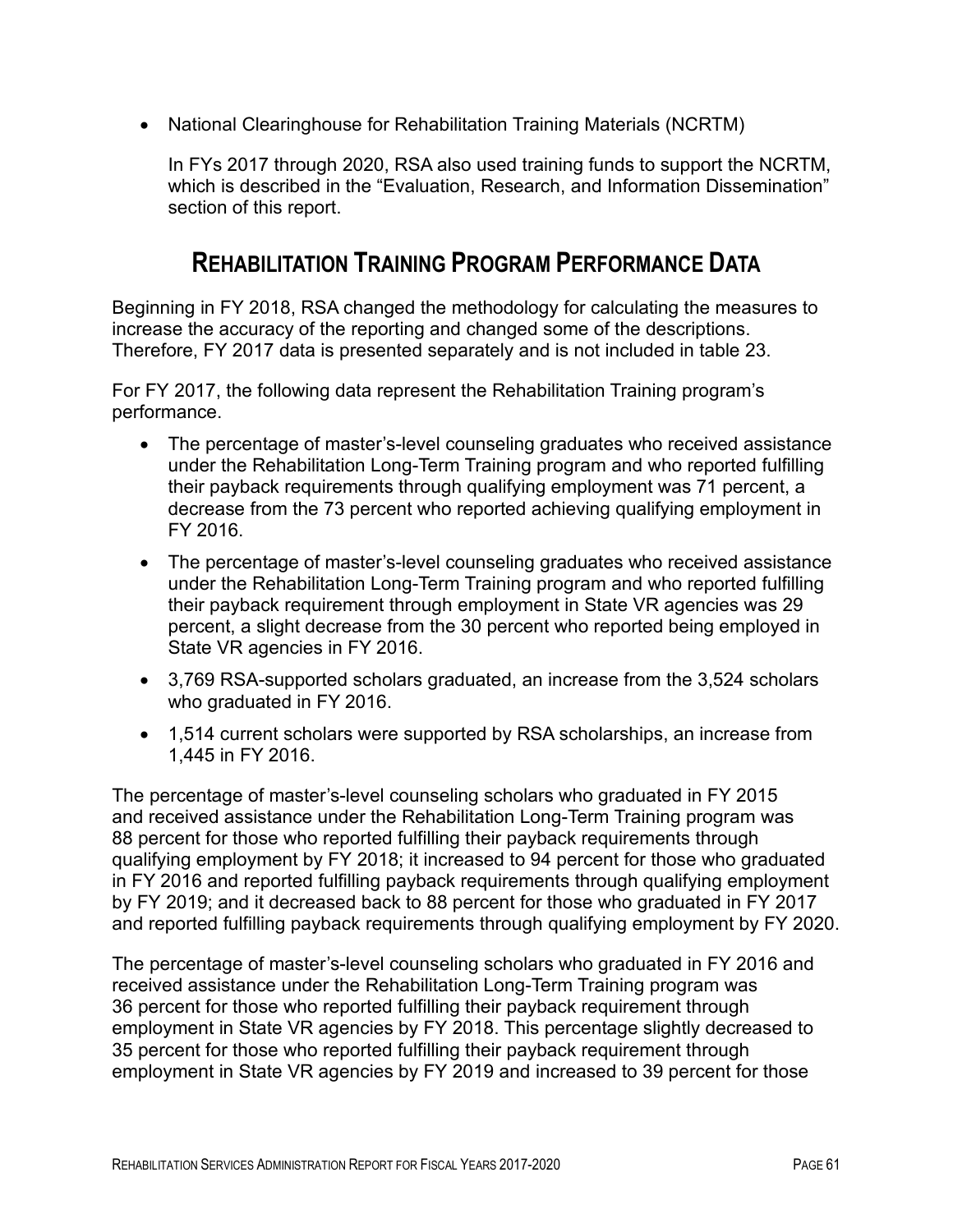who reported fulfilling their payback requirement through employment in State VR agencies by FY 2020.

The number of RSA-supported scholars that graduated decreased from 664 in FY 2018 to 615 in FY 2019 and further decreased to 479 in FY 2020. The number of current scholars supported by RSA scholarships also decreased from 2,040 in FY 2018 to 2,010 in FY 2019 and further decreased to 1,887 in FY 2020. The decrease in the number of RSA scholars in FY 2019 and the further decrease in FY 2020 are a direct result of the reduced number of grant awards, and the resulting number of scholars supported, in each year. RSA funded 101 Rehabilitation Long-Term Training awards in FY 2018, 90 in FY 2019, and 84 in FY 2020.

#### **Table 23. Percentage of scholars that fulfilled payback requirements through qualifying employment or by employment in State agencies and number of graduates and current scholars: FYs 2018–2020**

| <b>Measure</b>                                                                                                                                                                                                                                                               | <b>FY 2018</b> | FY 2019 | FY 2020 |
|------------------------------------------------------------------------------------------------------------------------------------------------------------------------------------------------------------------------------------------------------------------------------|----------------|---------|---------|
| Percentage of master's-level counseling scholars<br>who graduated three-years prior, who received<br>assistance under the RLTT program and who<br>reported fulfilling their payback requirements through<br>qualifying employment by the fiscal year                         | 88             | 94      | 88      |
| Percentage of master's-level counseling scholars<br>who graduated three-years prior, who received<br>assistance under the RLTT program and who<br>reported fulfilling their payback requirements through<br>qualifying employment in State VR agencies by the<br>fiscal year | 36             | 35      | 39      |
| Number of RSA-supported scholars that graduated                                                                                                                                                                                                                              | 664            | 615     | 479     |
| Number of current scholars supported by RSA<br>scholarships                                                                                                                                                                                                                  | 2,040          | 2,010   | 1,887   |

Source: U.S. Department of Education, Payback Information Management System, FYs 2018-2020.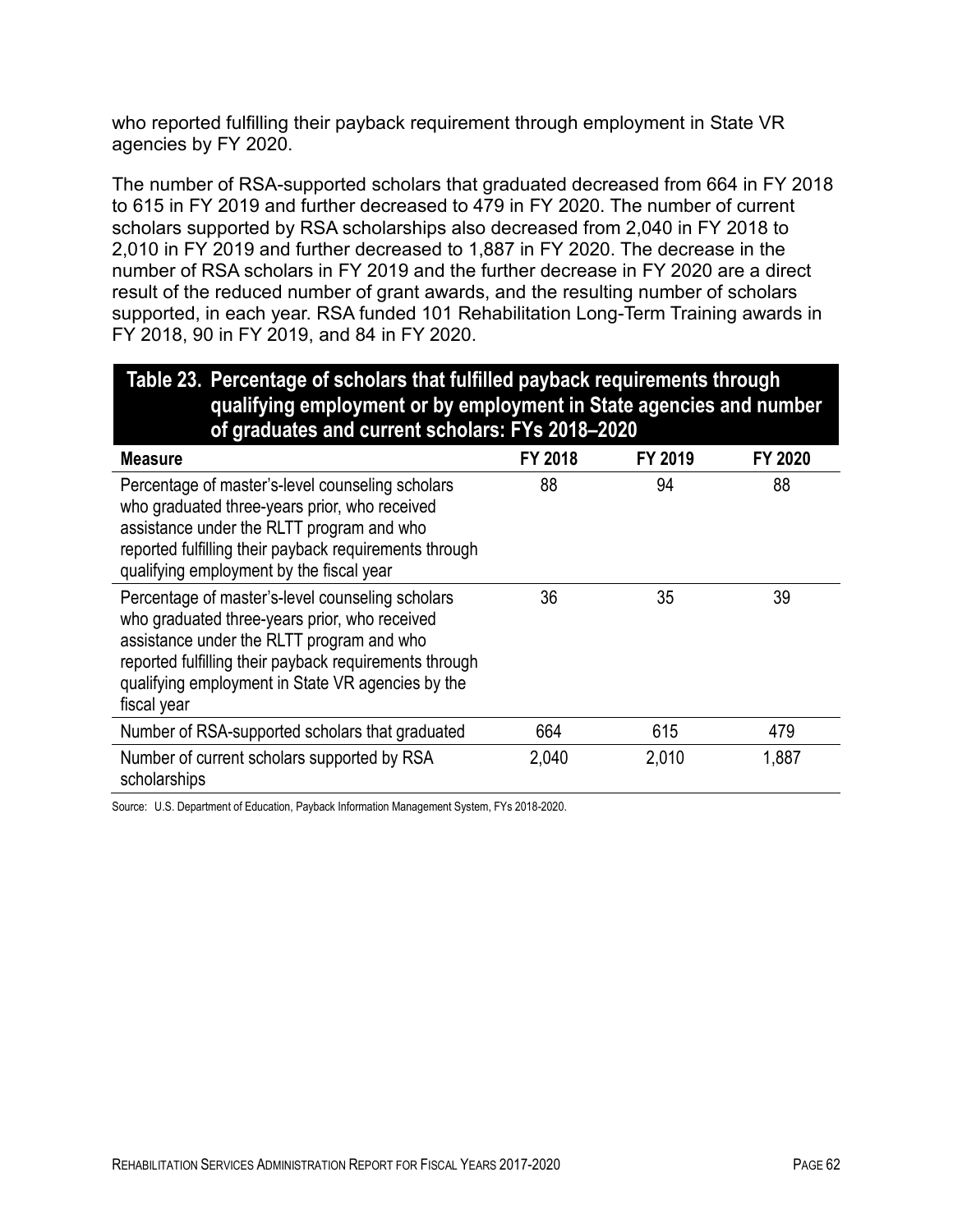# EVALUATION, RESEARCH, AND INFORMATION DISSEMINATION

To improve the delivery of services to individuals with disabilities, the *Rehabilitation Act* requires the distribution of practical and scientific information regarding state-of-the-art practices, scientific breakthroughs, and new knowledge regarding disabilities. To address those requirements, RSA funds and promotes a variety of research and demonstration projects, training programs, and a range of information dissemination projects designed to generate and make available critical data and information to appropriate audiences.

### **THE NATIONAL CLEARINGHOUSE OF REHABILITATION TRAINING MATERIALS**

**Authorized under Section 15 of the** *Rehabilitation Act* **Managed by the Rehabilitation Services Administration, U.S. Department of Education**

RSA's National Clearinghouse of Rehabilitation Training Materials (NCRTM) hosts and facilitates sharing training and educational materials for the VR community. These activities support RSA's leadership role in supporting the development of skilled VR personnel. Primary NCRTM users include RSA staff, VR administrators, RSA stakeholders, Federal partners, discretionary grantees, educators, non-Federal partners, businesses, VR counselors and paraprofessionals, interpreter educators, certified interpreters, and others.

The NCRTM was awarded in FY 2016 for a five-year period to New Editions Consulting, Inc. (New Editions). New Editions

- Improved, updated, and maintained information for new and prospective applicants;
- Improved, updated, and maintained information on the NCRTM for new and prospective applicants.
- Ensured that all grant products submitted to the clearinghouse, as well as preapplication PowerPoint presentations and meeting transcripts exceeded 508 accessibility standards and were posted on time or early to support deadlines;
- Disseminated discretionary grant products<sup>[22](#page-76-0)</sup> through monthly newsletters and the VR Workforce Studio podcast featuring individuals with disabilities and stories of competitive integrated employment, businesses that hire individuals with disabilities, and the work of VR professionals.

<span id="page-76-0"></span><sup>22</sup> Discretionary grant products include training curriculum, toolkits, instructor-led materials, guides, technical assistance resources, and other materials relevant to individuals with disabilities, parents, families, rehabilitation educators, and VR professionals.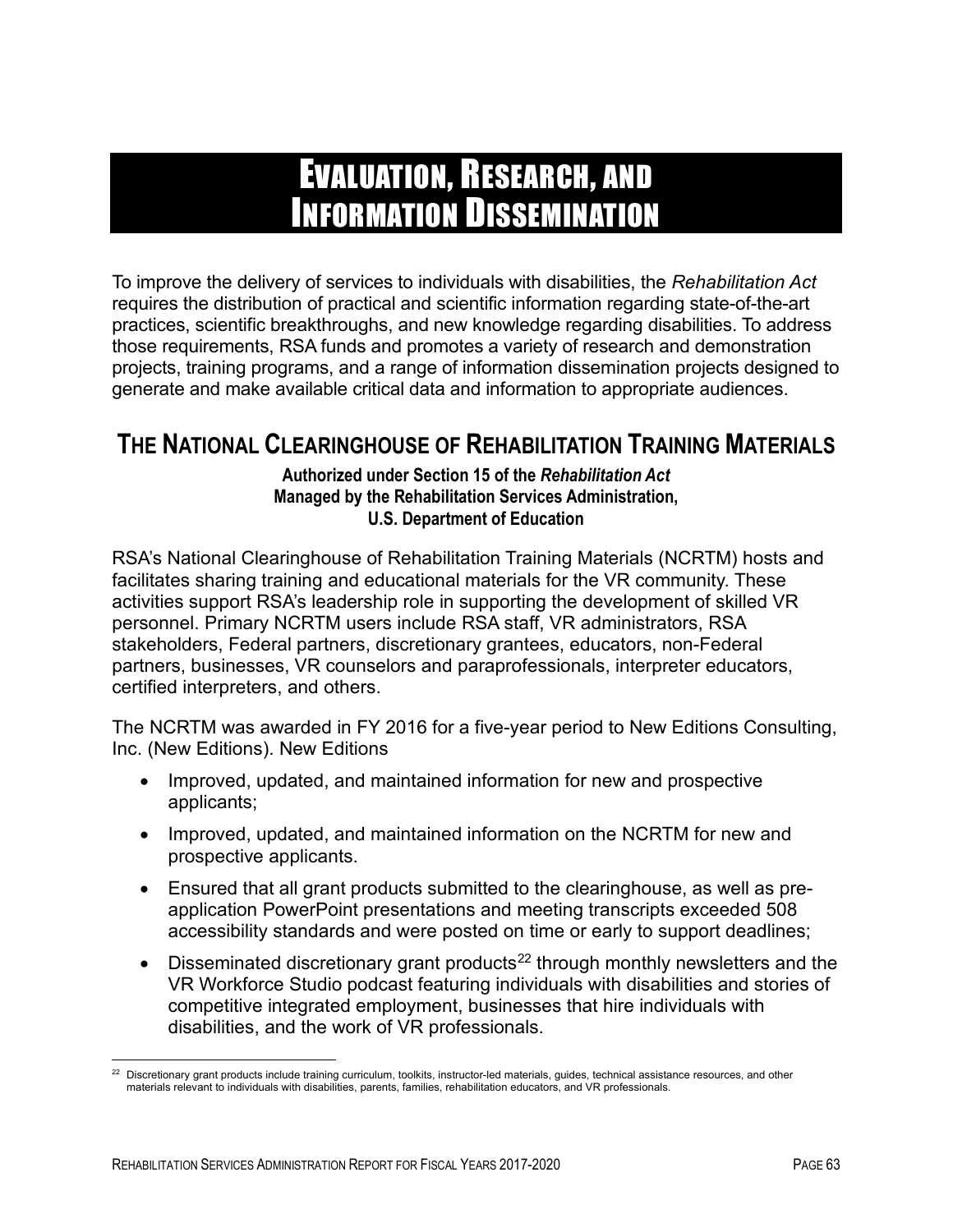- Produced a virtual series of webinars featuring technical assistance centers and other demonstration projects, the results of their projects, lessons learned, and ideas for the future that was viewed approximately 1,760 times.
- Created a virtual event in partnership with the VR Workforce Studio and the Wilson Workforce and Rehabilitation Center, a Division of the Virginia Department for Aging and Rehabilitative Services, for VR's 100th Anniversary, celebrating a century of success. The event showcased "Success Stories" of how the VR program helped change the lives of students and adults with disabilities and has been viewed approximately 7,000 times.

Since the first quarter of FY 2016, 925 records have been added to the library. A total of 181 new records were added to the NCRTM library in FY 2020. The NCRTM exceeded all performance metric targets and significantly outperformed in YouTube views (128 percent over target), web page views (14 percent over target), records (10 percent over target), and newsletter subscribers (470 percent over target).

New Editions was also proactive in safeguarding the NCRTM from potential cybersecurity threats and met all Federal and ED cyber security and risk management directives, including installing necessary applications and required testing to ensure compliance with all new cybersecurity measures.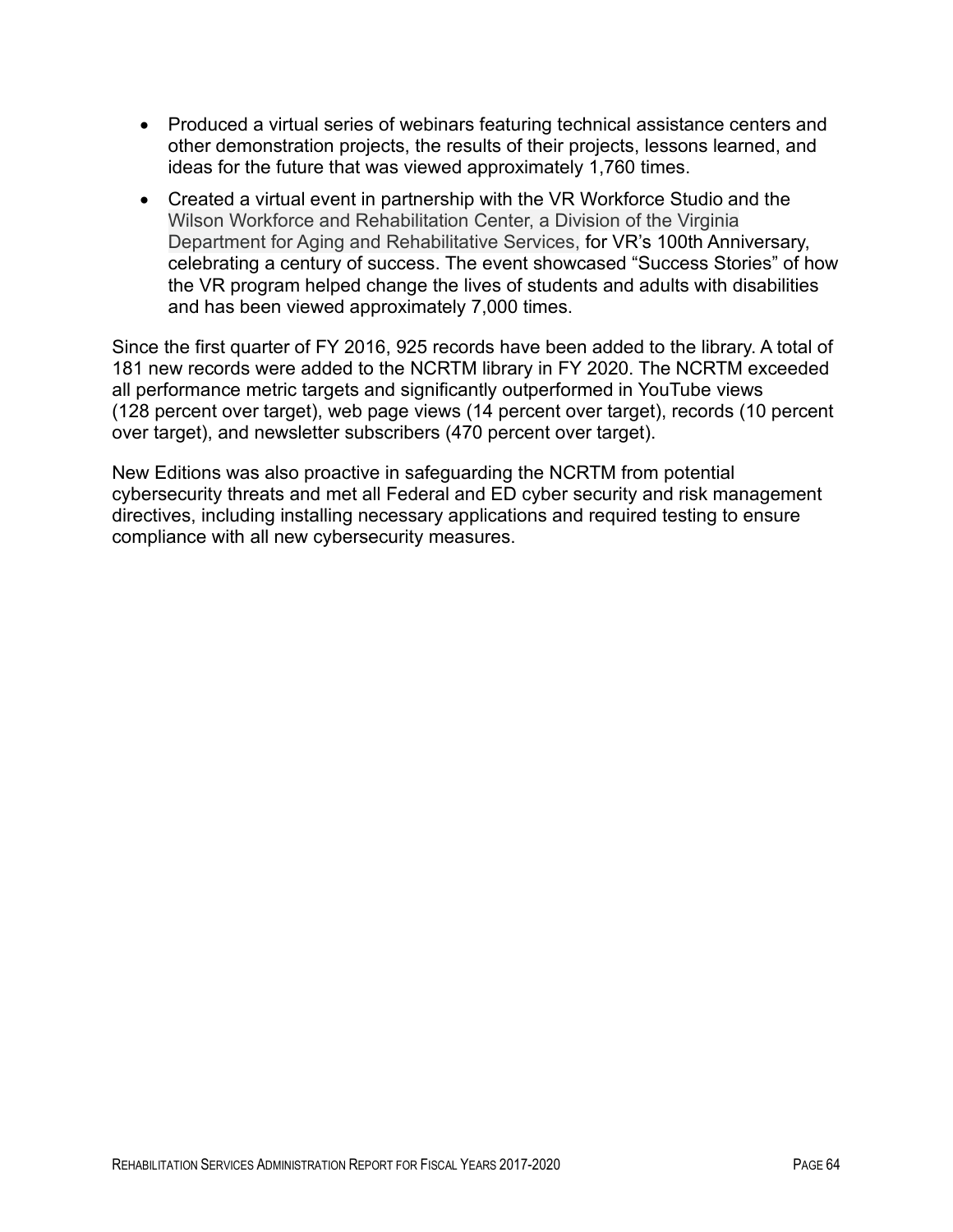# ADVOCACY AND ENFORCEMENT

Through the programs and activities described in this report, Congress and the Federal government are doing much to improve opportunities for employment and community integration for persons with disabilities. However, full independence cannot be achieved if individuals are not able to protect their rights under the law. Recognizing this need, Congress has created a number of programs to assist and advocate on behalf of individuals with disabilities. RSA administers several of these programs, which include the Client Assistance Program (CAP) and the Protection and Advocacy of Individual Rights (PAIR) program. Each of these programs directs its advocacy efforts to a particular group of individuals with disabilities or to a specific issue.

### **CLIENT ASSISTANCE PROGRAM**

**Authorized under Section 112 of the** *Rehabilitation Act* **Managed by the Rehabilitation Services Administration, U.S. Department of Education**

The Client Assistance Program (CAP) informs and advises its clients and client applicants of all available benefits under the *Rehabilitation Act*. Upon request of those individuals, the CAP assists and advocates for them in their relationships with projects, programs, and services provided under the *Rehabilitation Act*. This includes providing assistance and advocacy in pursuing legal, administrative, and other appropriate remedies to ensure the protection of the rights of such individuals and facilitating access to the services funded under the *Rehabilitation Ac*t through individual and systemic advocacy. In addition, the CAP is authorized to provide information on clients' rights under the *Americans with Disabilities Act*. Primarily, CAPs assist individuals in their relationships with the VR program.

Each State governor designates a public or private agency to operate a CAP. This designated agency must be independent of any agency that provides services under the *Rehabilitation Act*, except in those cases where the *Rehabilitation Act* "grandfathered" CAPs already housed within State agencies providing services. If one of these State agencies providing services under the *Rehabilitation Act* restructures, the *Rehabilitation Act* requires the governor to redesignate the CAP to an agency that does not provide services under the *Rehabilitation Act*. Currently, only a few "internal" CAPs (e.g., those housed within a State VR agency or other agency providing services under the *Rehabilitation Act*) remain.

Table 24 shows data for 57 CAPs in the 50 States, the American Indian consortium, the District of Columbia, and the five U.S. territories. FYs 2017 through 2020 data on the CAPs were collected using the RSA-227 instrument. Over this four--year period, the number of information and referral services varied considerably from 34,488 in FY 2017, peaking at 40,917 in FY 2018, and decreasing to 18,681 in FY 2020. The difference in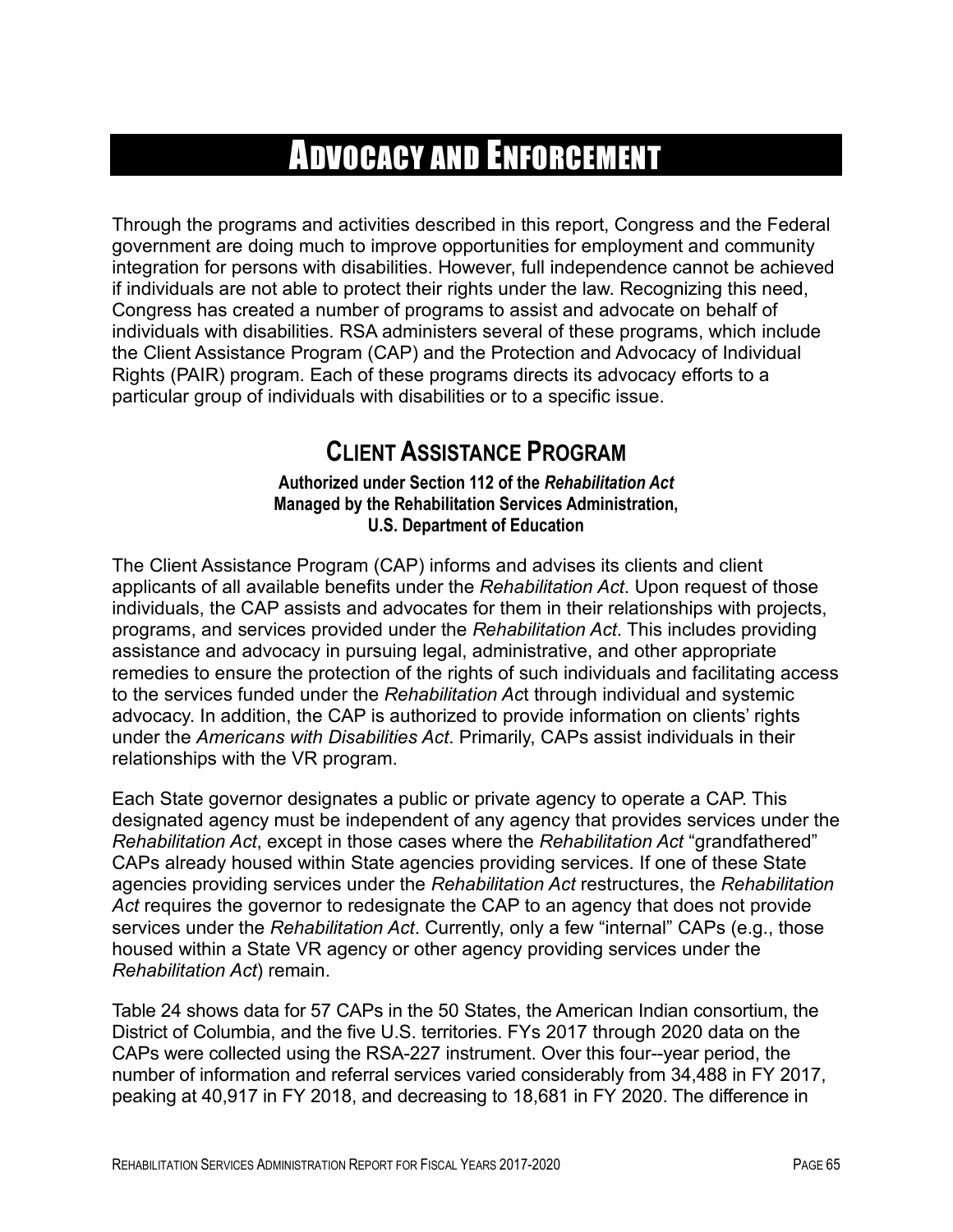data is likely due to factors in each State such as changes in State law or because of the COVID-19 pandemic. The percentage of extensive services provided involving applicants for or recipients of services from the VR program remained relatively steady from FYs 2017 through 2020 (varying from 92 percent to 96 percent). The average number of closed cases in FYs 2017 through 2020 was 3,244 per year. The percentage of closed cases resolved by explaining controlling policies ranged from 39 percent in FY 2017 to 42 percent in FY 2020. On average, 15 percent of closed cases were resolved by reestablishing communication between the individuals and other parties. The number of cases resolved in the individual's favor remained above 70 percent for FYs 2017 through 2020.

| Program services and closed cases: FYs 2017-2020                                                                       |        |        |        |        |  |  |  |
|------------------------------------------------------------------------------------------------------------------------|--------|--------|--------|--------|--|--|--|
| <b>Output measures</b>                                                                                                 | 2017   | 2018   | 2019   | 2020   |  |  |  |
| Number of information and referral requests                                                                            | 34,488 | 40,917 | 28,709 | 18,681 |  |  |  |
| Number of extensive services provided to<br>individuals                                                                | 4,608  | 4,308  | 4,359  | 3,533  |  |  |  |
| Percentage of extensive services provided<br>involving applicants for or recipients of<br>services from the VR program | 96%    | 94%    | 92%    | 94%    |  |  |  |
| Percentage of all case issues related to the<br>VR process or delivery of VR services                                  | 95%    | 94%    | 90%    | 86%    |  |  |  |
| Total number of cases closed by CAP<br>grantees                                                                        | 3,576  | 3,267  | 3,293  | 2,840  |  |  |  |
| Percentage of closed cases resolved by<br>explaining controlling policies                                              | 39%    | 40%    | 40%    | 42%    |  |  |  |
| Percentage of closed cases resolved by<br>developing or implementing an IPE                                            | 21%    | 22%    | 20%    | 19%    |  |  |  |
| Percentage of closed cases resolved by<br>reestablishing communication between the<br>individuals and other parties    | 14%    | 14%    | 17%    | 15%    |  |  |  |
| Percentage of closed cases resolved in the<br>individual's favor                                                       | 72%    | 73%    | 75%    | 79%    |  |  |  |

# **Table 24. Output measures by number and percentage for Client Assistance**

Source: U.S. Department of Education, Office of Special Education and Rehabilitative Services, Rehabilitation Services Administration, Annual Client Assistance Program Report (RSA-227), FYs 2017-2020.

Examples of CAP activities in FYs 2017 through 2020 include the following:

• In Missouri, the CAP assisted a 46-year-old individual diagnosed with brittle bone disease and a hearing impairment in obtaining services from the VR agency. The individual sought additional job training and certification that would allow him to be employed. The individual had been an electrician when he became disabled due to bone fusions. VR had previously assisted the individual to obtain associate's and bachelor's degrees in Information Technology Project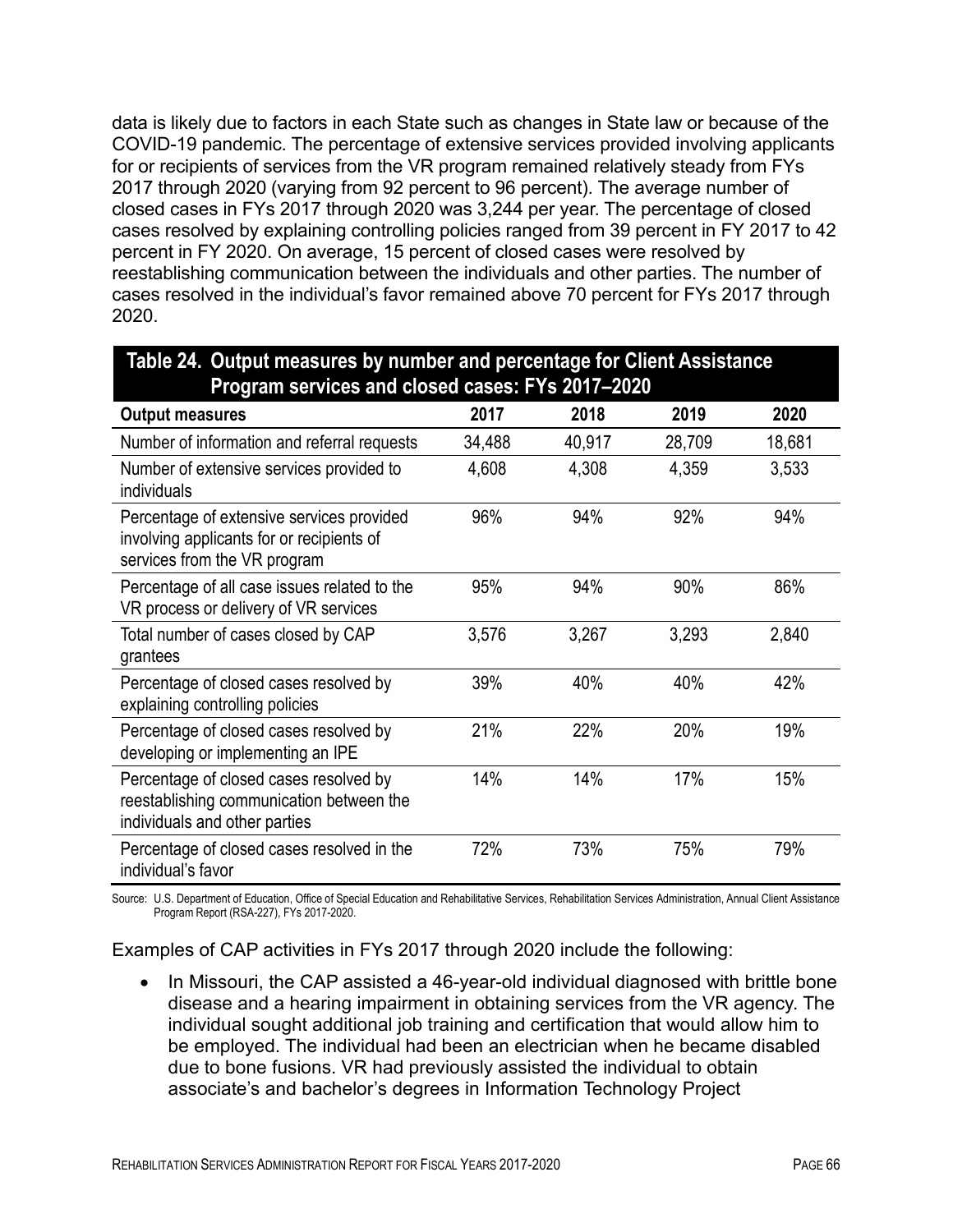Management. However, the individual was unable to find employment in the field of his choice and determined that additional training and certification was needed for this field. The CAP advocate attended the individual's IPE development meeting with the VR agency; the IPE then described the individual's goal for employment as an information technology project manager. The VR agency agreed to assist the individual in obtaining the proper certifications for A+, Networking, and Security with a one-to-one instructor from a local college and to assist in job placement.

- In New Jersey, the CAP intervened on behalf of a 61-year-old individual diagnosed with mild cognitive and visual impairment resulting from brain surgery. The individual, formerly a teacher with 25 years of teaching experience, contacted the CAP when the VR agency determined it could not assist him. A CAP advocate attended the individual's meeting with the VR agency and advocated for providing appropriate VR services. The individual agreed to attend a 25-day program the VR agency recommended to evaluate his ability to work competitively. However, citing poorly defined provider program goals unrelated to his vocational goal, the individual expressed dissatisfaction with the assessment report's recommendation that he remain in the program an additional 60 days. Based on the individual's concerns, the CAP advocated for alternative services. An agreement was reached for the individual to attend a short-term cognitive rehabilitation program to address residual memory and organizational deficits. The individual completed the program and shortly afterwards secured part-time employment as a tutor in the school district where he was previously employed.
- In Illinois, an individual had participated in a high school transition program supported by the VR agency and was ready to transition to adult VR services. However, the VR counselor discouraged the individual, and the legal guardian, from pursuing VR services due to the individual's significant disabilities. CAP investigated the complaint and conferenced with the VR counselor to discuss the guardian's concerns, understand what occurred in the initial meeting, and explore the types of VR services that could benefit the individual. As a result, the VR counselor met with the legal guardian and individual and determined that the individual would be a good fit for customized employment. The individual was found eligible for VR services and an IPE was developed. The individual was referred to a community rehabilitation program for services and began working toward an employment goal.

#### **PROTECTION AND ADVOCACY OF INDIVIDUAL RIGHTS PROGRAM**

#### **Authorized under Section 509 of the** *Rehabilitation Act*  **Managed by the Rehabilitation Services Administration, U.S. Department of Education**

The Protection and Advocacy of Individual Rights (PAIR) program is a mandatory component of the protection and advocacy (P&A) system, established in each of the 50 States, District of Columbia, Puerto Rico, and U.S. territories, as well as in the P&A system that serves the American Indian consortium pursuant to Part C of the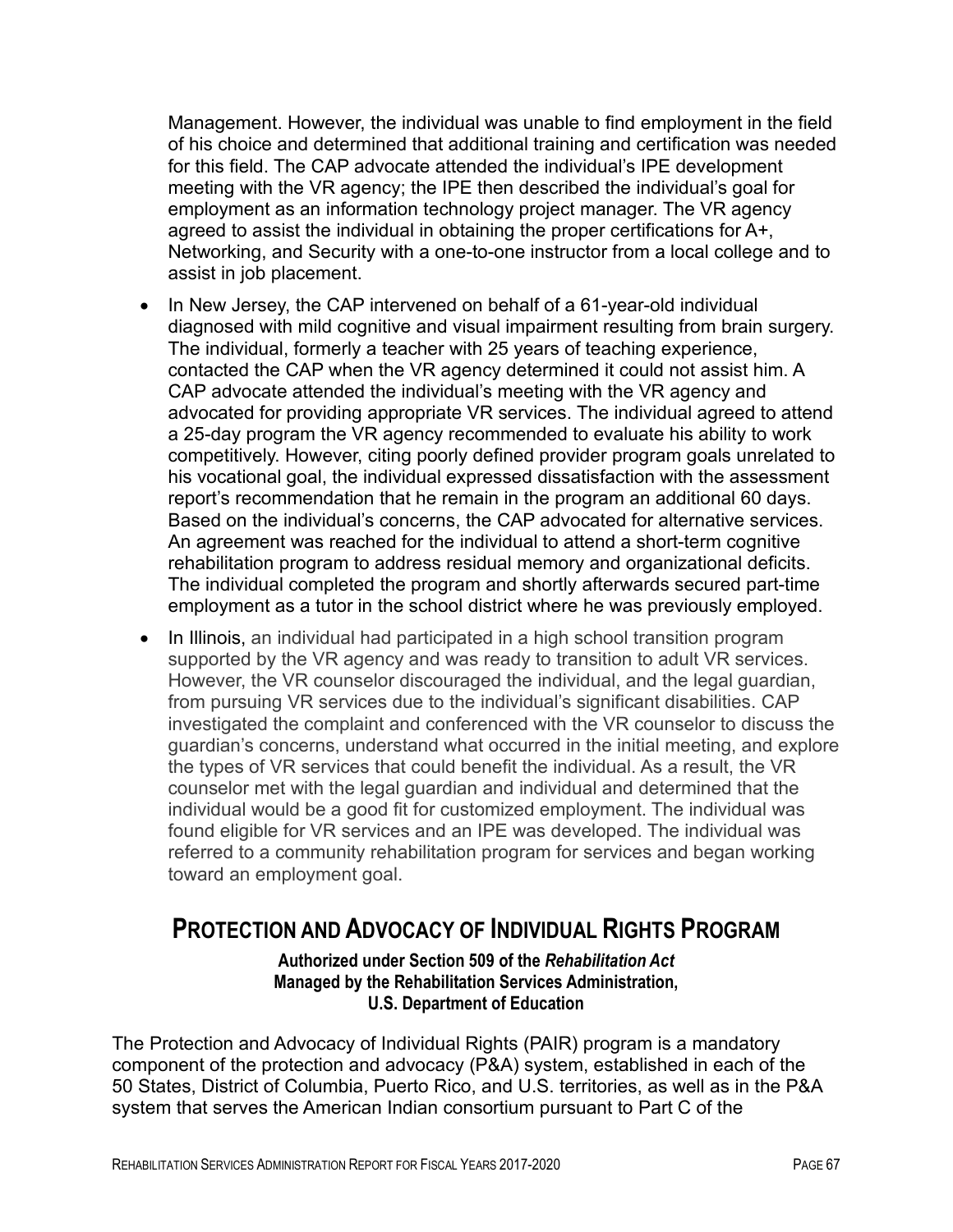*Developmental Disabilities Assistance and Bill of Rights Act of 2000* (*DD Act*). The 57 PAIR programs provide information, advocacy, and legal representation to individuals with disabilities who are not eligible for other P&A programs serving persons with developmental disabilities and mental illness or whose issues do not pertain to programs funded under the *Rehabilitation Act*. Of all the various P&A programs, the PAIR program has the broadest mandate and potentially represents the greatest number of individuals. By providing information and conducting advocacy, PAIR programs help to ensure the protection of the rights of persons with disabilities under Federal and State law in a wide variety of areas, including employment, access to public accommodations, education, housing, and transportation. PAIR programs investigate, negotiate, or mediate solutions to problems expressed by individuals with disabilities. Grantees provide information and TA to requesting individuals and organizations. PAIR programs also provide legal counsel and litigation services.

Prior to making allotments to individual grantees, a portion of the total appropriation (\$17 million in each of FYs 2017 through 2020) must be set aside for each of the following two activities: 1) During any fiscal year in which the appropriation is equal to or exceeds \$5.5 million, the Secretary of ED must first set aside not less than 1.8 percent and not more than 2.2 percent of the amount appropriated for training and TA to eligible systems established under this program; and 2) in any fiscal year in which the total appropriation exceeds \$10.5 million, the Secretary must award \$50,000 to the eligible system established under the *DD Act* to serve the American Indian consortium. The Secretary then distributes the remainder of the appropriation to the eligible systems within the States on a population basis after satisfying minimum allocations of \$100,000 for States except for the territories of Guam, American Samoa, the United States Virgin Islands, and the Commonwealth of the Northern Marianas Islands, which receive \$50,000 each. RSA also adjusts awards for inflation and to protect minimum award allotments.

Each year, PAIR programs must develop a statement of objectives and priorities, with public comment, including a rationale for selecting the objectives and priorities and a plan for achieving them. These objectives and priorities define the issues that PAIR will address during the year, whether through individual or systemic advocacy. Because PAIR programs cannot address all issues facing individuals with disabilities solely through individual advocacy, they seek to change public and private policies and practices that present barriers to the rights of individuals with disabilities, using negotiation and class action litigation.

Table 25 shows PAIR program data for FYs 2017 through 2020.

During the period covered by this report, the number of individuals represented by PAIR programs ranged from a high of 10,256 individuals in FY 2017 to a low of 9,428 individuals in FY 2020. From FY 2017 through FY 2020, the number of requests for information or referral to which PAIR programs responded also declined from 36,303 to 24,665.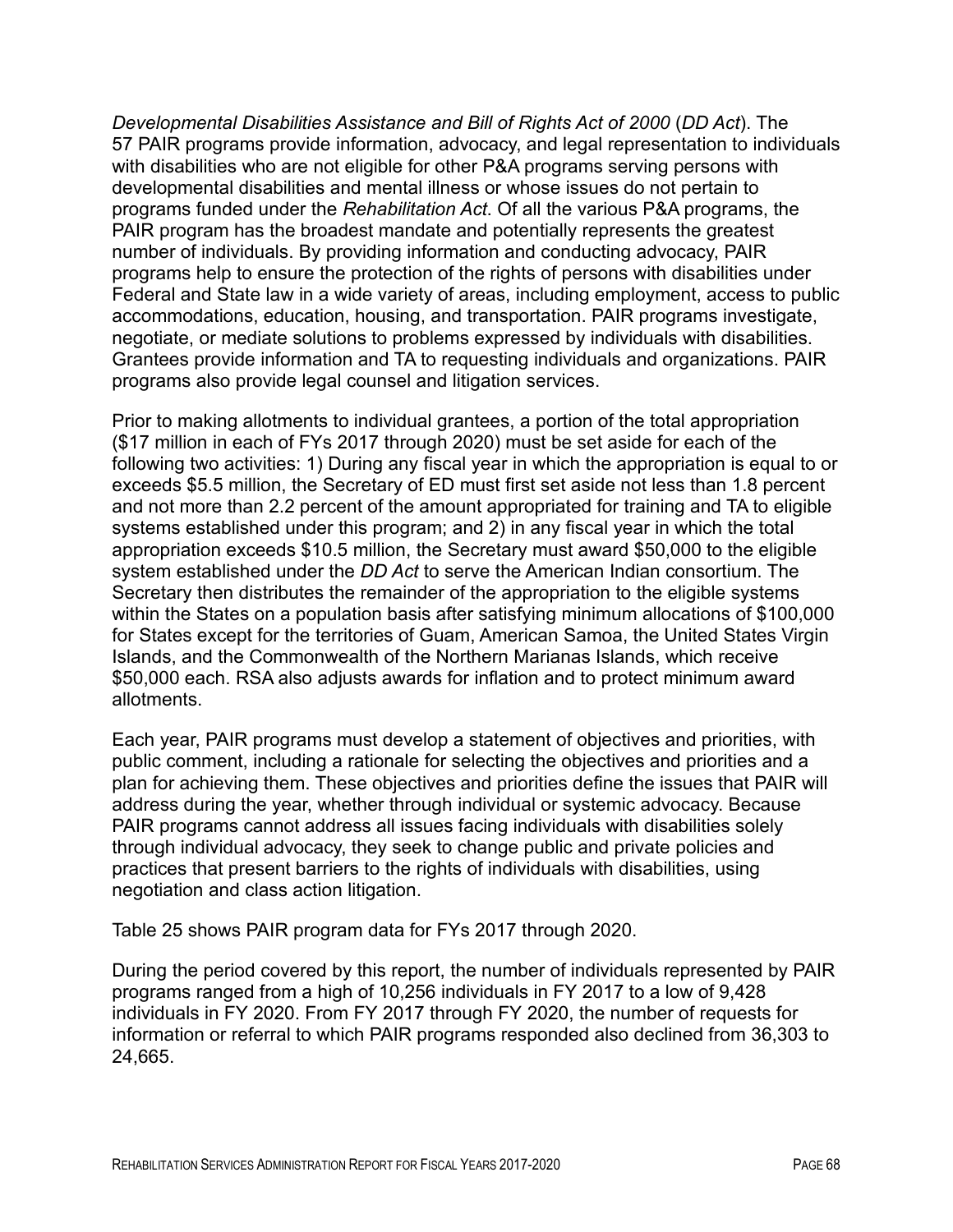Of the cases the PAIR programs handled in FY 2017, the greatest percentage of specified issues involved education (19 percent), health care (17 percent), and employment (13 percent). This trend varied only slightly in FY 2018. Of the cases PAIR programs handled that year, the greatest percentage of specified issues involved education (19 percent), health care (16 percent), and employment (13 percent). In FY 2019, housing (15 percent) replaced employment among the three issue areas most frequently involved in PAIR cases. In FY 2020, these issue areas again varied somewhat when housing (17 percent), employment (16 percent), and education (15 percent) represented those most frequently involved in PAIR cases.

From FY 2017 through FY 2020, the number and percentage of PAIR programs that reported that their activities resulted in changes in policies and practices benefiting individuals with disabilities ranged from a high of 54 of the 57 PAIR programs (95 percent) in FY 2019 to a low of 42 (74 percent) in FY 2020.

#### **Table 25. Number of individuals represented and requesting information or referral, percentages of the three greatest numbers of specified issues, and the percentage of agencies reporting systemic change for the Protection and Advocacy of Individual Rights program: FYs 2017–2020**

|                                                                                                                                                                              | 2017a  | 2018   | 2019   | 2020          |
|------------------------------------------------------------------------------------------------------------------------------------------------------------------------------|--------|--------|--------|---------------|
| Number of individuals represented                                                                                                                                            | 10,256 | 9,483  | 9,700  | 9,428         |
| Number of requests for information or referral                                                                                                                               | 36,303 | 32,674 | 30,893 | 24,665        |
| Percentage of issues involving education                                                                                                                                     | 19%    | 19%    | 18%    | 15%           |
| Percentage of issues involving health care                                                                                                                                   | 17%    | 16%    | 14%    | $-\mathsf{I}$ |
| Percentage of issues involving employment                                                                                                                                    | 13%    | 13%    |        | 16%           |
| Percentage of issues involving housing                                                                                                                                       |        |        | 15%    | 17%           |
| Percentage of PAIR programs that reported<br>their systemic advocacy activities resulted in<br>changes in policies and practices benefiting<br>individuals with disabilities | 89%    | 76%    | 95%    | 74%           |

a The table captures the three issues with the greatest activity each year. The blanks represent issue areas that were not among the top three in a particular year.

Source: U.S. Department of Education, OSERS, RSA, Annual Performance Report for the PAIR Program, FYs 2017 through 2020.

During the period covered by this report, examples of PAIR activities include the following:

• In FY 2018, the Minnesota Disability Law Center (MDLC) represented a man who was deaf. When the client received a summons from the court system to serve on a grand jury, he returned the questionnaire and informed the court he was deaf. He also informed the court he would need an ASL interpreter. The court responded by excusing the client from grand jury service even though he had not asked to be excused. The MDLC assisted the client by helping him file a Federal court lawsuit against the court system. MDLC then negotiated a settlement that changed the procedures of the court system for selecting grand jurors. The Minnesota Judicial Branch revised the juror questionnaire it uses to screen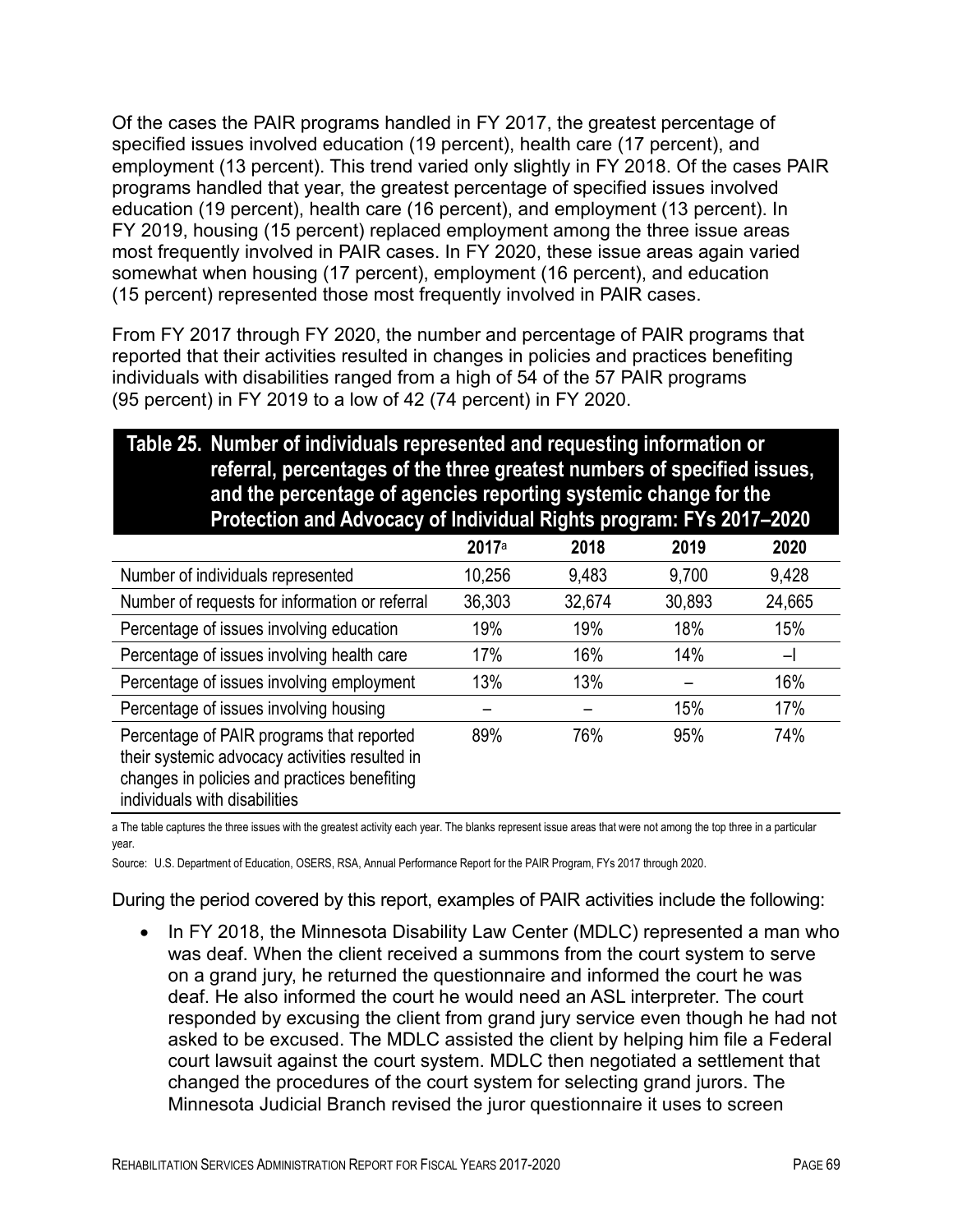persons who receive a summons for grand jury service, and it agreed to train judges and court administration staff about the correct procedures for reviewing juror questionnaires and selecting people for the pool of possible grand jurors. MDLC also negotiated a monetary settlement with the State that included payment to the client as compensation for the emotional harm he experienced because he was excluded from grand jury service. The settlement also included payment to the MDLC to settle claims for statutory attorney's fees.

- In FY 2019, Disability Rights Pennsylvania (DRP) advocated on a variety of accessibility issues in Philadelphia that impacted individuals with mobility disabilities. The agency engaged in discussions concerning several accessibility issues at a newly constructed "Rail Park," including the use of gravel that made the surface uneven and difficult for people in wheelchairs to use. Although the Center City District, an entity responsible for the Rail Park, indicated that it would make changes, those changes were inadequate. DRP staff, along with a disability advocate and a representative of a local neighborhood organization, met with staff of the Philadelphia Streets Department and the city's director of *ADA* compliance to discuss the city's policies and practices concerning repairing and replacing curb cuts. DRP identified noncompliant curb ramps and sidewalk barriers, which the city fixed. Finally, DRP met with the city's newly appointed *ADA* Coordinator to discuss issues of concern, including curb ramps, sidewalk access, and accessible voting machines.
- In FY 2020, Disability Law Colorado (DLC) received multiple reports of Supplemental Nutrition Assistance Program (SNAP) recipients with disabilities who were unable to get groceries delivered during the COVID-19 pandemic. Adults with disabilities are three times more likely than adults without disabilities to have heart disease, diabetes, cancer, or a stroke, placing them at greater risk once they contract COVID-19. They may also experience mobility issues, making it more difficult for them to physically distance themselves from others. Through some research and discussions with the state, DLC learned that Colorado was not approved for grocery delivery under the SNAP. DLC and its partners then successfully advocated for the admission of Colorado to participate in the SNAP Online Purchasing Pilot, which permits the use of SNAP benefits on grocery delivery.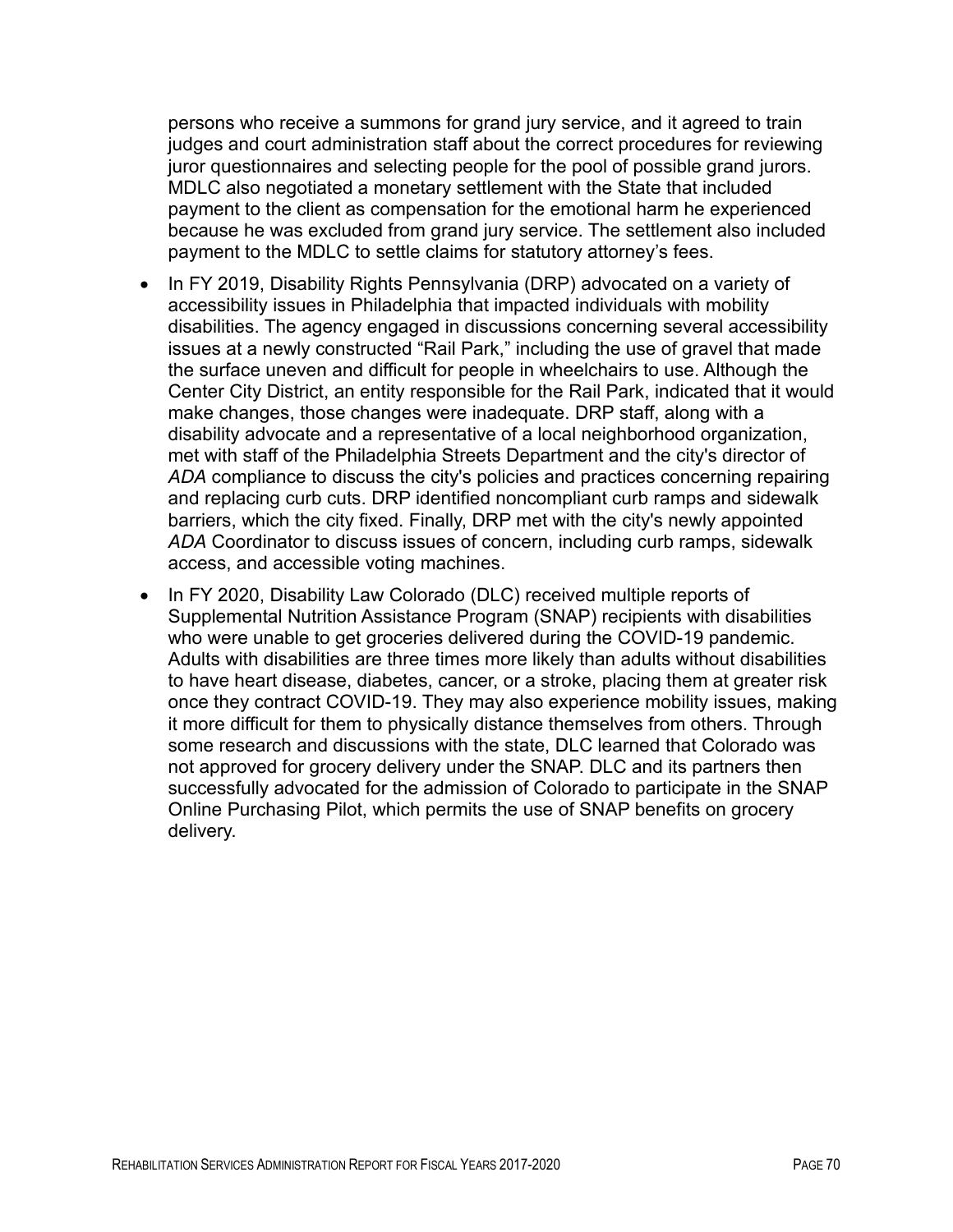## PROGRAMS UNDER THE *REHABILITATION ACT* NOT ADMINISTERED BY THE REHABILITATION **SERVICES ADMINISTRATION**

Requirements under the *Rehabilitation Act* call for the continuous review of policies and practices related to the nondiscrimination and affirmative employment of individuals with disabilities and their access to facilities and information. To carry out the responsibilities stemming from those requirements, the *Rehabilitation Act* authorizes a number of advocacy and advisory programs for the purpose of conducting periodic reviews of existing employment policies and practices. In addition, these programs are charged with developing and recommending policies and procedures that facilitate the employment of individuals who have received rehabilitation services to ensure compliance with standards prescribed by law.

Some of the advocacy programs also develop advisory information and provide appropriate training and TA, as well as make recommendations to the President, Congress, and the Secretary of ED.

Federal agencies are given enforcement authority to ensure that government agencies and private entities that receive Federal assistance comply with Federal laws governing the employment of individuals with disabilities. These agencies review complaints, conduct investigations, hold public hearings, conduct outreach to the education community, and provide TA. Enforcement may involve various remedies, including potential withholding of Federal funds.

### **EMPLOYMENT OF PEOPLE WITH DISABILITIES**

**Authorized under Section 501 of the** *Rehabilitation Act* **Managed by the Equal Employment Opportunity Commission**

Section 501 of the *Rehabilitation Act* authorizes the Equal Employment Opportunity Commission (EEOC) to enforce the nondiscrimination and affirmative employment provisions of laws and regulations concerning the employment of individuals with disabilities. As part of its oversight responsibilities, the EEOC conducts on-site reviews of Federal agency affirmative action employment programs. Based on these reviews, the EEOC submits findings and recommendations for Federal agency implementation. The EEOC then monitors the implementation of these findings and recommendations by performing follow-up on-site reviews. For more information, visit [https://www.eeoc.gov/overview.](https://www.eeoc.gov/overview)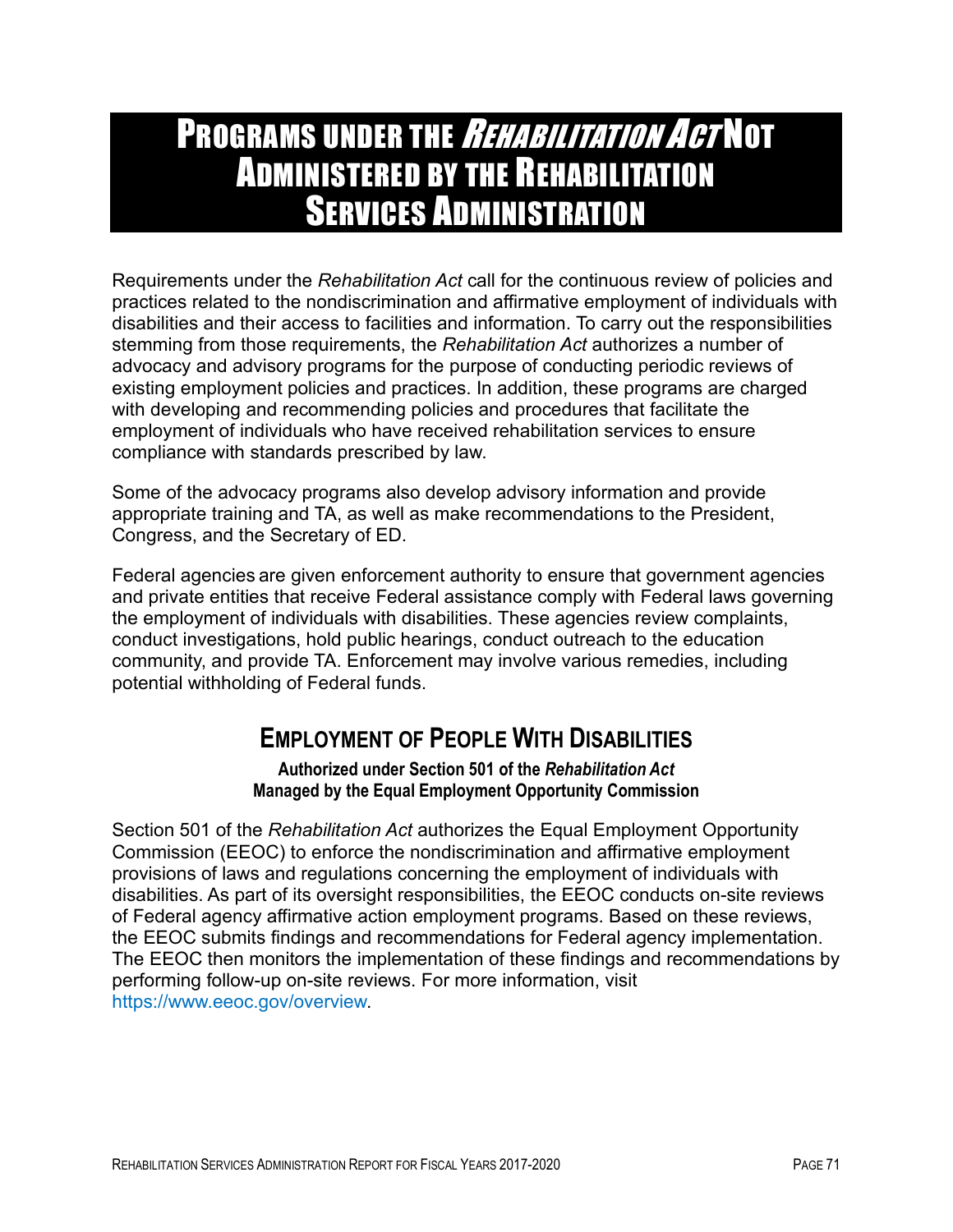### **ARCHITECTURAL AND TRANSPORTATION BARRIERS COMPLIANCE BOARD**

**(Access Board)**

#### **Authorized under Section 502 and Section 508 of the** *Rehabilitation Act*

Section 502 of the *Rehabilitation Act* created the Architectural and Transportation Barriers Compliance Board, also known as the Access Board. Section 502 lays out the Access Board's duties under the *Architectural Barriers Act* (*ABA*), which include ensuring compliance with standards issued under the *ABA*, developing, and maintaining guidelines for complying with the *ABA*, and promoting access throughout all segments of society. The Access Board also has the primary responsibility for developing and maintaining accessibility guidelines and providing TA under the *ADA* with respect to overcoming architectural, transportation, and communication barriers. The Access Board is responsible for developing and periodically updating guidelines under the *Telecommunications Act of 1996* that ensure access to various telecommunication products.

The Access Board is structured to function as a coordinating body among Federal agencies and to directly represent the public, particularly people with disabilities. Half of its members are representatives from Federal agencies, including ED. The other half are members of the public appointed by the President, a majority of whom must have a disability. The Access Board's key responsibilities include developing and maintaining accessibility requirements for the built environment, transit vehicles, telecommunications equipment, and electronic and information technology; providing TA and training on these guidelines and standards; and enforcing accessibility standards for federally funded facilities.

The 1998 amendments to the *Rehabilitation Act* expanded the Access Board's role and gave it responsibility for developing access standards for electronic and information technology under Section 508 of the *Rehabilitation Act*. The Access Board provides training and TA on all its guidelines and standards.

With its publications, hotline, and training sessions, the Access Board provides a range of services to private and public organizations. In addition, it enforces accessibility provisions of the *ABA, ADA*, and the *Telecommunications Act* by investigating complaints. The Access Board conducts its investigations through the responsible Federal agencies and strives for amicable resolution of complaints. For more information, visit [https://www.access-board.gov.](https://www.access-board.gov/)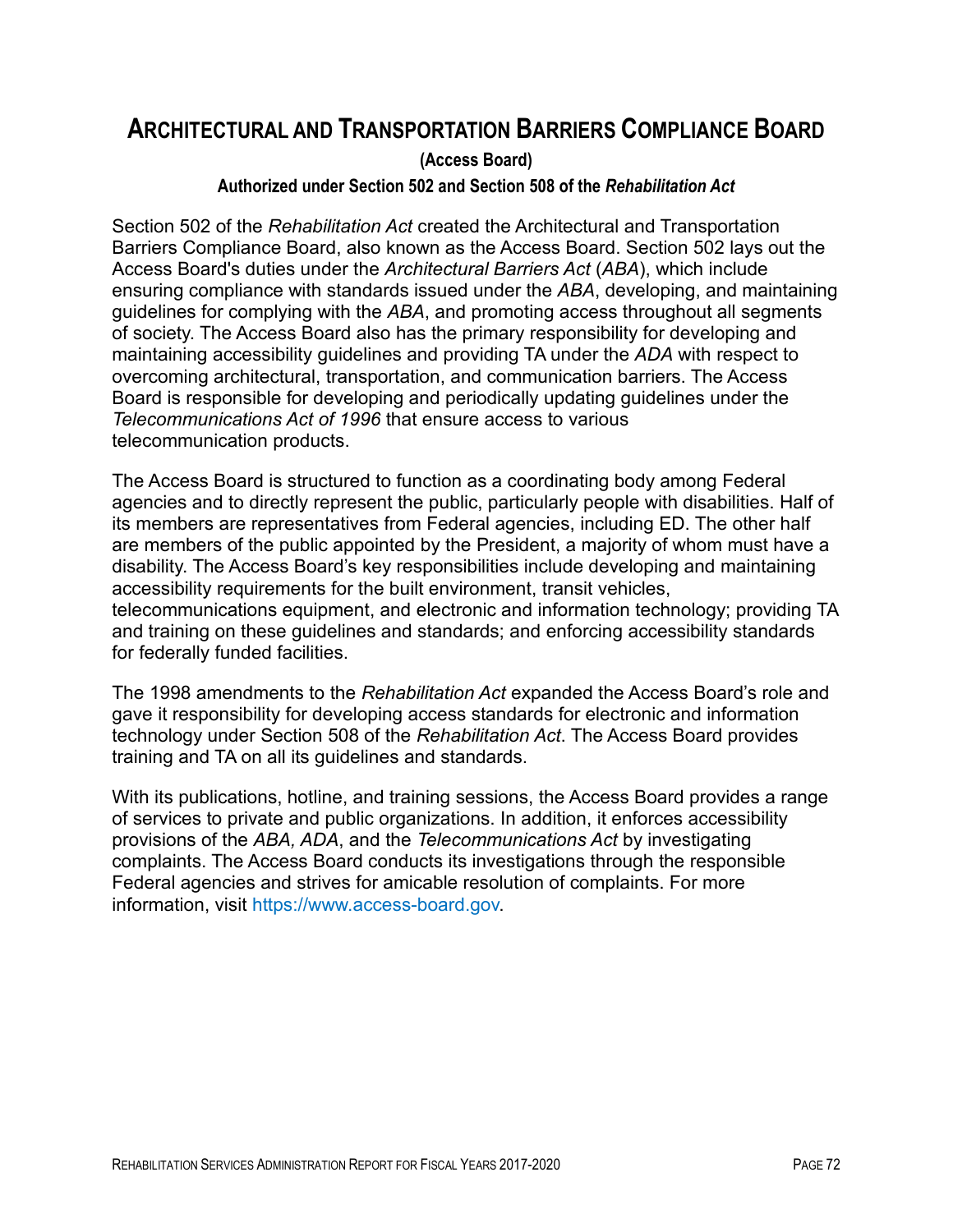### **ELECTRONIC AND INFORMATION TECHNOLOGY**

#### **Authorized under Section 508 of the** *Rehabilitation Act* **Activities Conducted by the Assistive Technology Team, Office of the Chief Information Officer, U.S. Department of Education**

Section 508 of the *Rehabilitation Act* requires that when Federal agencies develop, procure, maintain, or use electronic and information technology they must ensure that the electronic and information technology allows Federal employees with disabilities to have access to and use of information and data that are comparable to the access to and use of information and data by Federal employees who are not individuals with disabilities unless an undue burden would be imposed on the agency. Section 508 also requires that individuals with disabilities who are members of the public seeking information or services from a Federal agency have access to and use of information and data that is comparable to the access to and use of information and data by members of the public who are not individuals with disabilities unless an undue burden would be imposed on the agency. The intention is to eliminate barriers in accessing information technology, make new opportunities available for individuals with disabilities, and encourage development of technologies that will help achieve a more accessible society. The 1998 amendments to the *Rehabilitation Act* significantly expanded and strengthened the technology access requirements in Section 508.

ED's Office of the Chief Information Officer (OCIO) plays a lead role in implementing Section 508 through activities such as product performance testing and providing TA to government agencies and vendors on implementing the Section 508 standards. The OCIO Assistive Technology Team delivers assistive technology workshops, presentations, and demonstrations to other Federal agencies, to State and local education agencies, and at assistive technology and information technology industry seminars and conferences, and it conducts numerous conformance tests of highvisibility e-government-sponsored websites.

The OCIO, in conjunction with the Access Board, the General Services Administration, and a number of other government agencies, also participates in the Interagency Section 508 Working Group, an effort coordinated by the General Services Administration and the Office of Management and Budget, to offer TA and to provide an informal means of cooperation and information sharing on implementing Section 508 throughout the Federal government. For more information, visit [https://www2.ed.gov/about/offices/list/ocio/ocio.html.](https://www2.ed.gov/about/offices/list/ocio/ocio.html)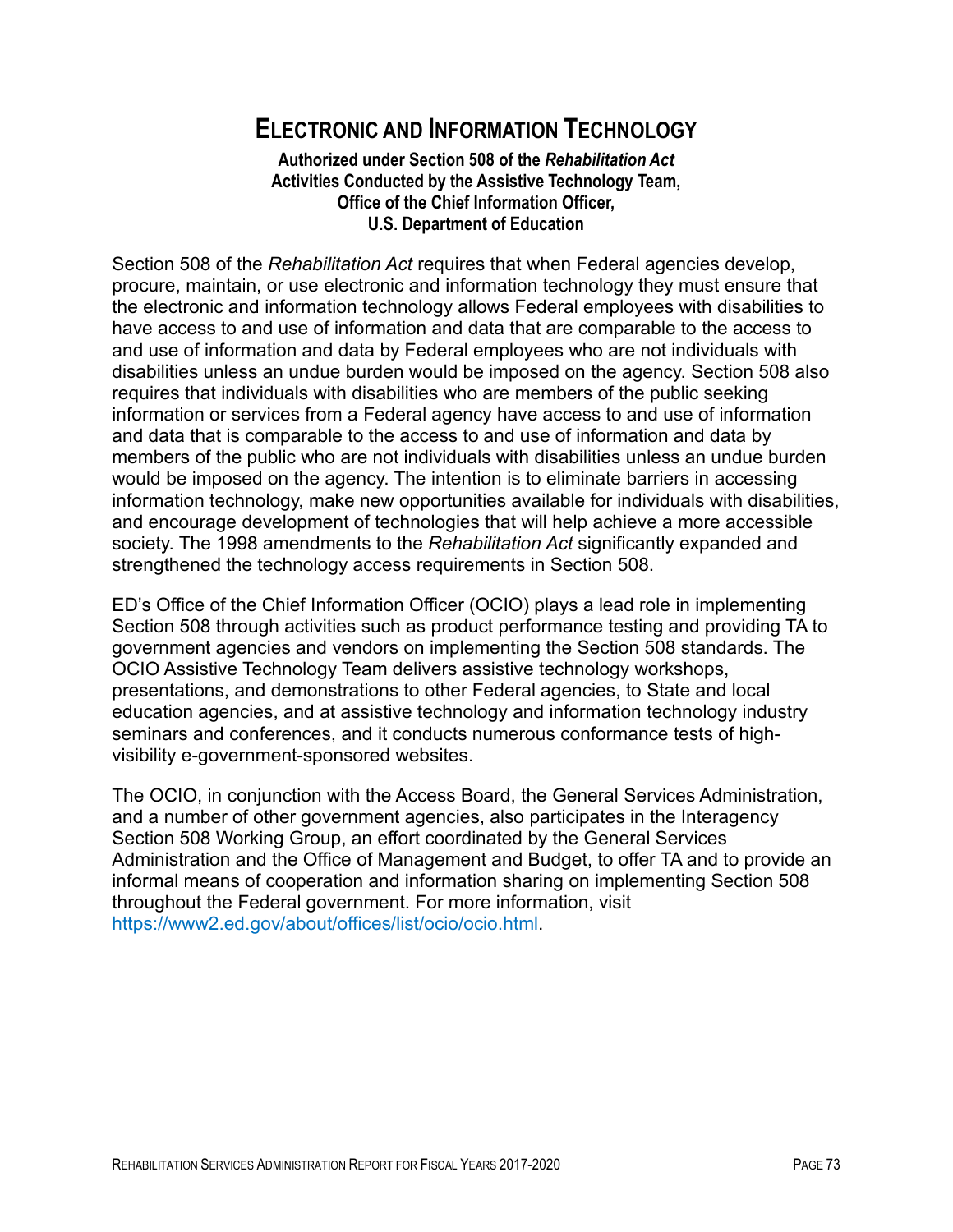### **EMPLOYMENT UNDER FEDERAL CONTRACTS**

#### **Authorized under Section 503 of the** *Rehabilitation Act* **Managed by the Office of Federal Contract Compliance Program, U.S. Department of Labor**

Under Section 503 of the *Rehabilitation Act*, the U.S. Department of Labor Office of Federal Contract Compliance Program (OFCCP) is responsible for ensuring that employers with Federal contracts or subcontracts in excess of \$10,000 take affirmative action to employ and advance in employment qualified individuals with disabilities. OFCCP investigators conduct several thousand compliance reviews and investigate hundreds of complaints each year. OFCCP also issues policy guidance to private companies and develops innovative ways for these companies to comply with the law. For more information, visit [https://www.dol.gov/agencies/ofccp.](https://www.dol.gov/agencies/ofccp)

### **NONDISCRIMINATION IN PROGRAMS THAT RECEIVE FEDERAL FINANCIAL ASSISTANCE**

#### **Authorized under Section 504 of the** *Rehabilitation Act* **Enforced by the Civil Rights Division, U.S. Department of Justice, and the Office for Civil Rights, U.S. Department of Education, and all other Federal agencies awarding Federal financial assistance**.

Section 504 of the *Rehabilitation Act* prohibits discrimination by recipients of Federal financial assistance on the basis of disability. This provision is designed to protect the rights of any person who has a physical or mental impairment that substantially limits one or more major life activities, has a record of such an impairment, or is regarded as having such an impairment. Major life activities include, but are not limited to, walking, seeing, hearing, speaking, breathing, learning, working, caring for oneself, and performing manual tasks.

Each Federal agency that distributes Federal financial assistance is responsible for ensuring that recipients of its assistance comply with Section 504. Through its Office for Civil Rights (OCR), ED enforces Section 504 with respect to State and local educational agencies and public and private elementary, secondary, and postsecondary schools that receive Federal financial assistance from ED. Under Executive Order 12250, the U.S. Department of Justice, Civil Rights Division (CRD), has overall responsibility for coordinating Federal agencies' implementation and enforcement of Section 504 of the *Rehabilitation Act*.

In addition, OCR and CRD, along with other Federal agencies, have enforcement responsibilities under the *ADA*. In the education context, OCR and CRD both enforce *Title II* of the *ADA*, which prohibits disability discrimination by State and local government entities, including public elementary, secondary, and postsecondary schools regardless of the receipt of Federal financial assistance. CRD enforces *Title III* of the *ADA,* which prohibits disability discrimination by private entities in places of public accommodation,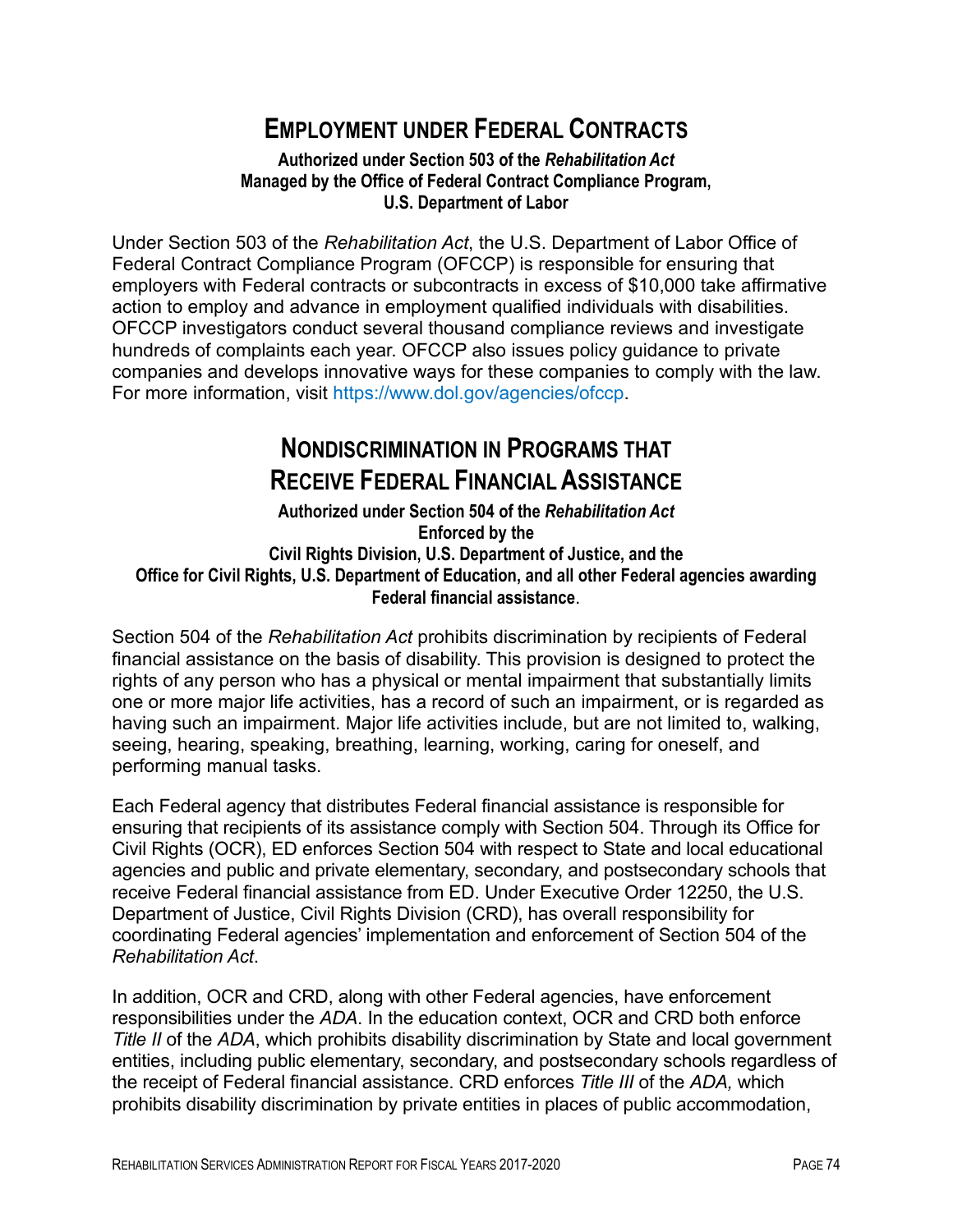including private elementary, secondary, and postsecondary schools. For information on CRD, visit the website at [https://www2.ed.gov/about/offices/list/ocr/index.html.](https://www2.ed.gov/about/offices/list/ocr/index.html)

Examples of the types of discrimination prohibited by Section 504 and its implementing regulations include improperly denied access to educational programs and facilities, denials of a free appropriate public education for elementary and secondary students with disabilities, and improper denials of academic adjustments and auxiliary aids and services to postsecondary students. Section 504 of the *Rehabilitation Act*, the *ADA,* and their implementing regulations also prohibit employment discrimination and retaliation for filing or participating in any manner in an OCR complaint or proceeding or for advocating for a right protected by these laws. For information on OCR, visit the website at [https://www2.ed.gov/about/offices/list/ocr/index.html.](https://www2.ed.gov/about/offices/list/ocr/index.html)

### **NATIONAL COUNCIL ON DISABILITY**

#### **Authorized under Section 400 of the** *Rehabilitation Act* **An Independent Federal Agency**

Under Section 400 of the *Rehabilitation Act*, the National Council on Disability, an independent agency, promotes policies, programs, practices, and procedures that guarantee equal opportunity for all individuals with disabilities and that empower people with disabilities to achieve economic self-sufficiency, independent living, and inclusion and integration into all aspects of society. More specifically, the National Council on Disability reviews and evaluates laws, policies, programs, practices, and procedures conducted or assisted by Federal departments or agencies to see if they meet the needs of individuals with disabilities. The Council makes recommendations based on those evaluations to the President, Congress, the Secretary of ED, the RSA Commissioner, the Director of the National Institute on Disability, Independent Living, and Rehabilitation Research, and officials of Federal agencies. For information on the National Council on Disability, visit the website at [https://www.ncd.gov/.](https://www.ncd.gov/)

#### **INDEPENDENT LIVING SERVICES PROGRAM**

#### **Authorized under** *Title VII, Chapter I***, Part B of the** *Rehabilitation Act* **Managed by the Administration for Community Living, U.S. Department of Health and Human Services**

The State Independent Living Services program amended by *WIOA* as the Independent Living Services program, provides formula grants, based on population, to States for the purpose of funding, directly and through grant or contractual arrangements, one or more of the following activities:

- Supporting the operation of statewide Independent Living Councils (SILC);
- demonstrating ways to expand and improve IL services;
- providing IL services;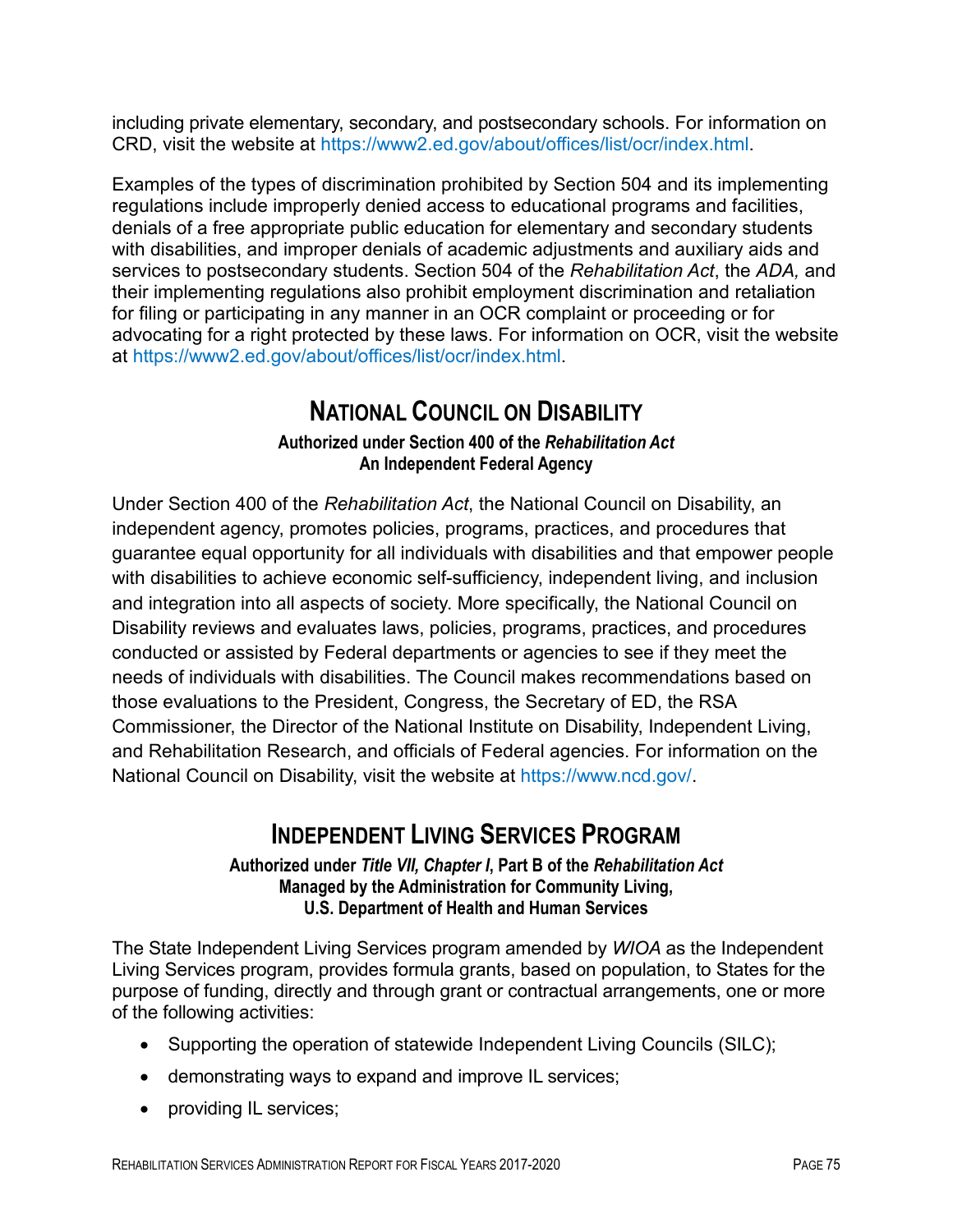- supporting the operation of Centers for Independent Living;
- increasing the capacity of public or nonprofit organizations and other entities to develop comprehensive approaches or systems for providing IL services;
- conducting studies and analyses, gathering information, developing model policies and procedures, and presenting information, approaches, strategies, findings, conclusions, and recommendations to Federal, State, and local policymakers to enhance IL services;
- training service providers, individuals with disabilities, and other persons on the IL philosophy; and
- providing outreach to populations that are unserved or underserved by IL programs, including minority groups and urban and rural populations.

To be eligible for financial assistance, States are required to establish a SILC and submit a State Plan for independent living that the SILC chairperson and the directors of the centers for independent living in the State jointly develop, and which the SILC chairperson, the designated State entity director, and not less than 51 percent of the directors for the centers for independent living in the State all sign. States participating in this program must match every \$9 of Federal funds with \$1 in non-Federal cash or inkind resources in the year for which the Federal funds are appropriated. This program is administered by the Administration for Community Living in the U.S. Department of Health and Human Services. For information on the Independent Living Services Program, visit the website at https://acl.gov/ils-programs.

### **CENTERS FOR INDEPENDENT LIVING PROGRAM**

#### **Authorized** *under Title VII, Chapter I***, Part C, of the** *Rehabilitation Act* **Managed by the Administration for Community Living, U.S. Department of Health and Human Services**

The Centers for Independent Living program provides grants to consumer-controlled, community-based, cross-disability, nonresidential, private nonprofit agencies for individuals with significant disabilities (regardless of age or income) that are designed and operated within a local community by individuals with disabilities and provide an array of independent living services.

At a minimum, centers funded by the program are required to provide the following IL core services: information and referral, IL skills training, peer counseling, individual and systems advocacy, and services that 1) facilitate transitioning individuals with significant disabilities from nursing homes and other institutions to home and community-based residences, with the requisite supports and services; 2) provide assistance to individuals with significant disabilities who are at risk of entering institutions so that the individuals may remain in the community; and 3) facilitate the transition to employment and other post-school activities for youth with disabilities who were eligible for individualized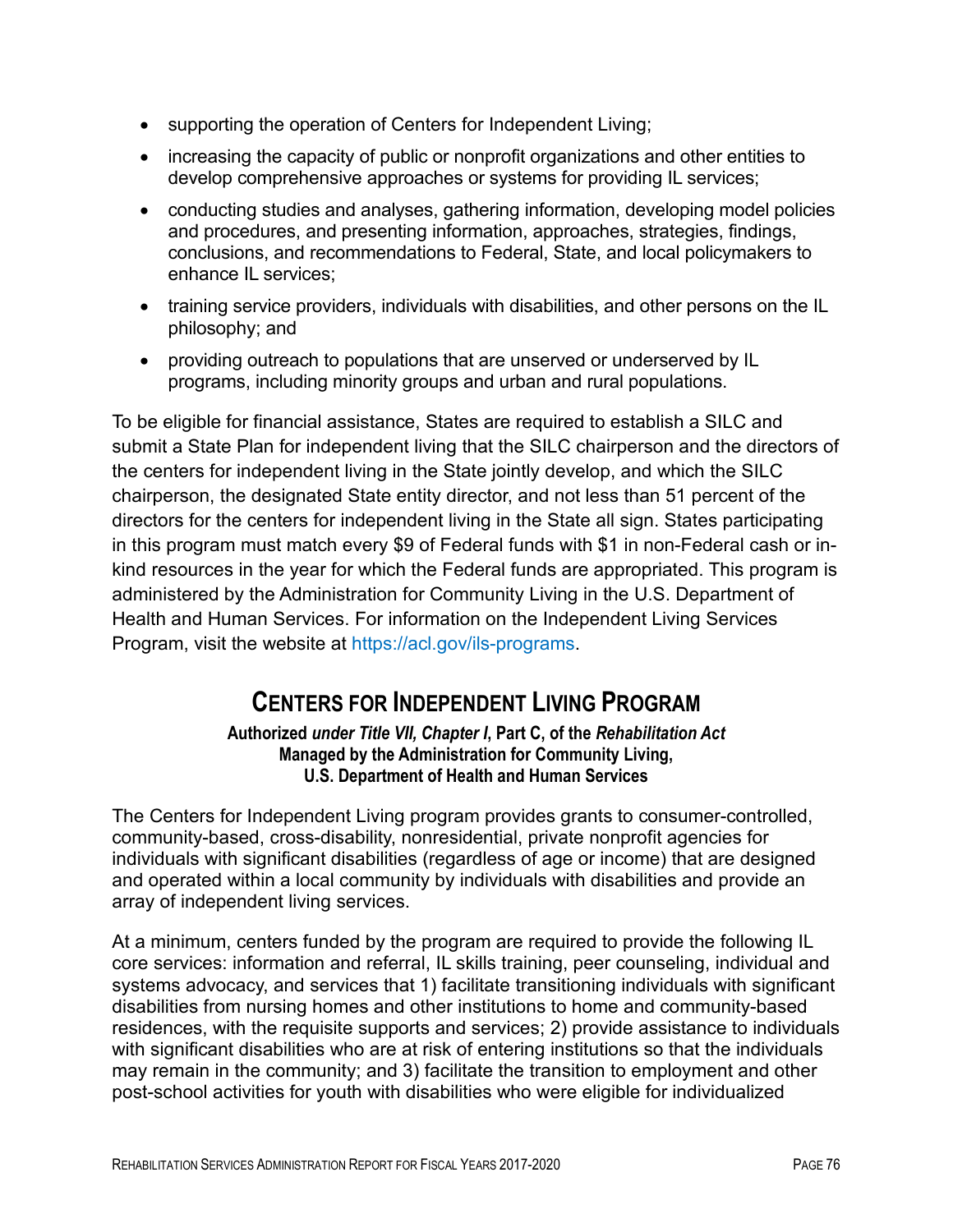education programs under *IDEA* (20 U.S.C. § 1414(d)) and who have completed their secondary education or otherwise left school. Centers might also provide, among other services, psychological counseling, assistance in securing housing or shelter, personal assistance services, transportation referral and assistance, physical therapy, mobility training, rehabilitation technology, recreation, and other services necessary to improve the ability of individuals with significant disabilities to function independently in the family or community and to promote the integration and full inclusion of individuals with significant disabilities into the mainstream of American society. This program is administered by the Administration for Community Living in the U.S. Department of Health and Human Services. For information on the Centers for Independent Living, visit the website at [https://acl.gov/programs/aging-and-disability-networks/centers](https://acl.gov/programs/aging-and-disability-networks/centers-independent-living)[independent-living.](https://acl.gov/programs/aging-and-disability-networks/centers-independent-living)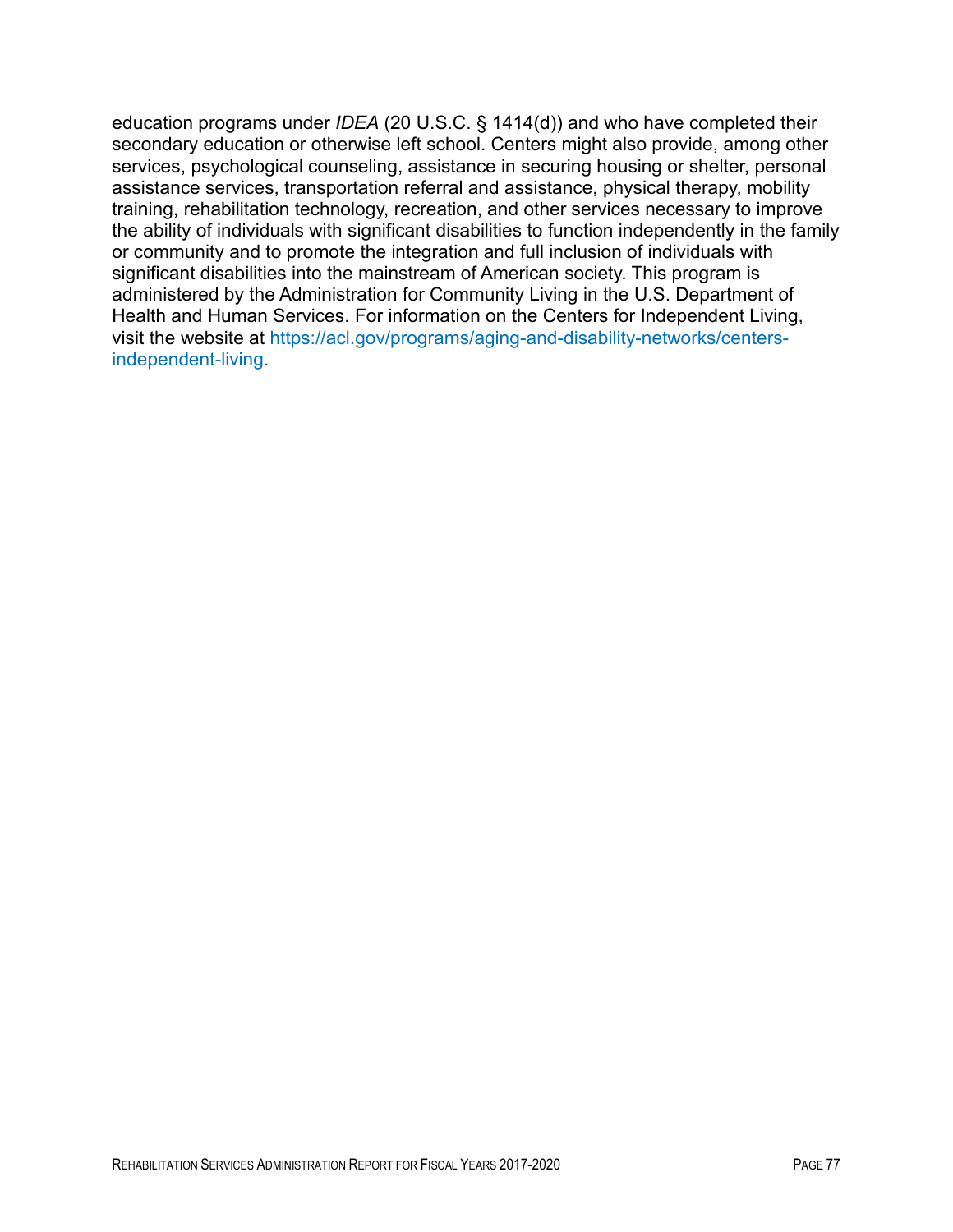# **REFERENCES**

- U.S. Department of Education, Department of Education Budget Tables (FYs 2017 through 2020) <https://www2.ed.gov/about/overview/budget/tables.html>
- U.S. Department of Education, Office of Special Education and Rehabilitative Services, Rehabilitation Services Administration (2017-2020), *Rehabilitation Act of 1973*, as amended [https://rsa.ed.gov/sites/default/files/downloads/rehabilitation-act-of-1973-amended](https://rsa.ed.gov/sites/default/files/downloads/rehabilitation-act-of-1973-amended-by-wioa.pdf)[by-wioa.pdf](https://rsa.ed.gov/sites/default/files/downloads/rehabilitation-act-of-1973-amended-by-wioa.pdf)
- U.S. Department of Education, Office of Special Education and Rehabilitative Services, Rehabilitation Services Administration, Case Service Report (RSA-911), FYs 2017–2020 <https://rsa.ed.gov/sites/default/files/subregulatory/pd-14-01.pdf> and <https://rsa.ed.gov/sites/default/files/subregulatory/pd-16-04.pdf>
- U.S. Department of Education, Office of Special Education and Rehabilitative Services, Rehabilitation Services Administration, Report of Randolph Sheppard Vending Facility Program (Form RSA-15), FY 2017-2020. <https://rsa.ed.gov/data/submission-reports/rsa-15>
- U.S. Department of Education, Office of Special Education and Rehabilitative Services, Rehabilitation Services Administration, Annual Performance Report for the American Indian Vocational Rehabilitation Services Program, FYs 2011 through 2020. <https://rsa.ed.gov/data/submission-reports/rsa-aivrs>
- U.S. Department of Education, Office of Special Education and Rehabilitative Services, Rehabilitation Services Administration, Annual Performance Report for the American Indian Vocational Rehabilitation Services Program, FYs 2017 through 2020.

<https://rsa.ed.gov/data/submission-reports/rsa-aivrs>

- U.S. Department of Education, Office of Special Education and Rehabilitation Services, Rehabilitation Services Administration, Payback Information Management System, FYs 2018 through 2020.
- U.S. Department of Education, G5 grant management system, FYs 2017-2020
- U.S. Department of Education, Office of Special Education and Rehabilitative Services, Rehabilitation Services Administration, Annual Client Assistance Program Report (RSA-227), FYs 2017 through 2020. <https://www2.ed.gov/policy/speced/guid/rsa/subregulatory/pd-14-05.pdf>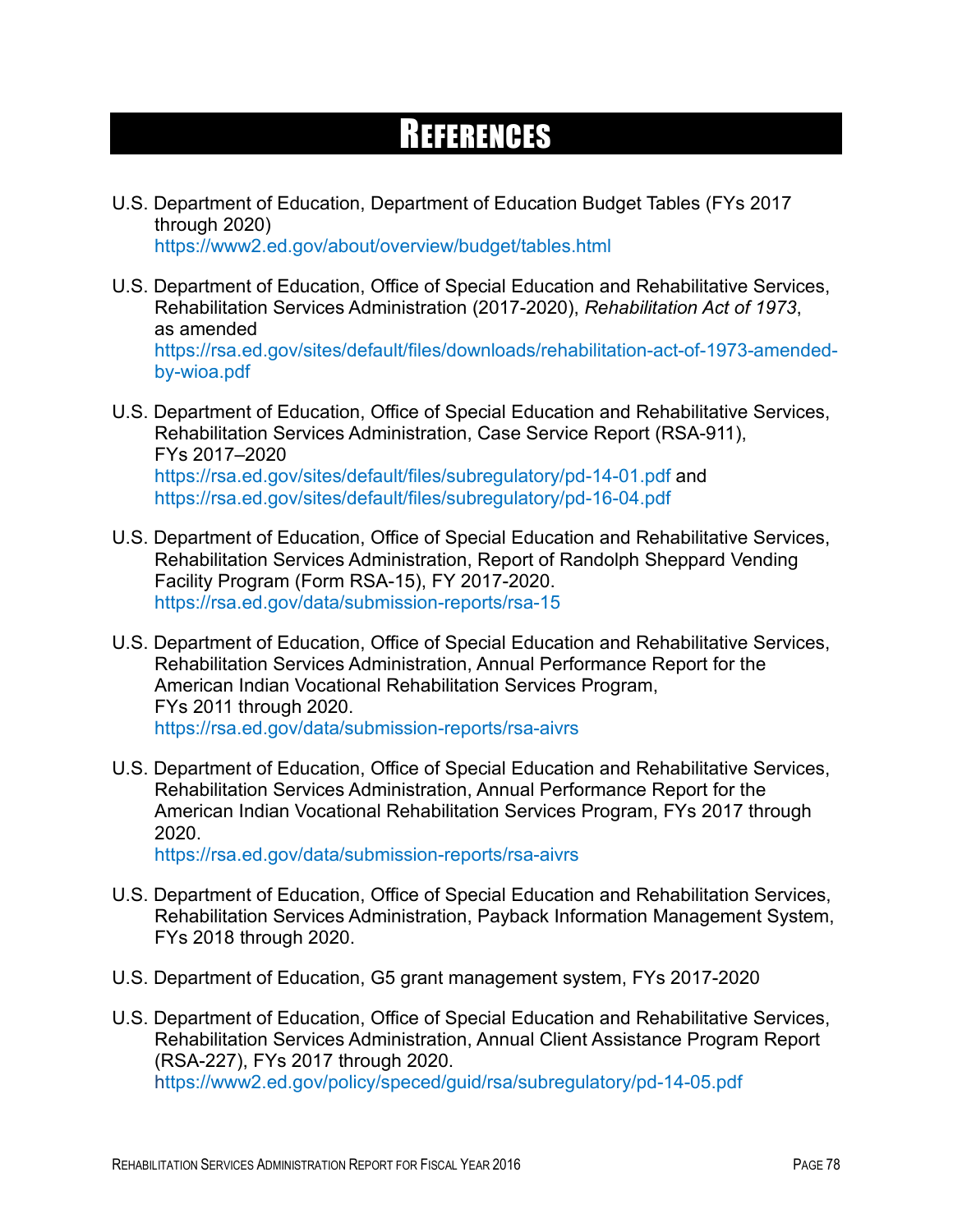- U.S. Department of Education, Office of Special Education and Rehabilitation Services, Rehabilitation Services Administration, Annual Performance Report for the Protection and Advocacy for Individual Rights Program, FYs 2017 through 2020 <https://rsa.ed.gov/data/view-submission-rsa-509>
- U.S. Department of Labor, Employment and Training Administration, *WIOA* Statewide Annual Performance Report (ETA-9169) PYs 2017 through 2019 <https://rsa.ed.gov/wioa-resources/wioa-annual-reports>